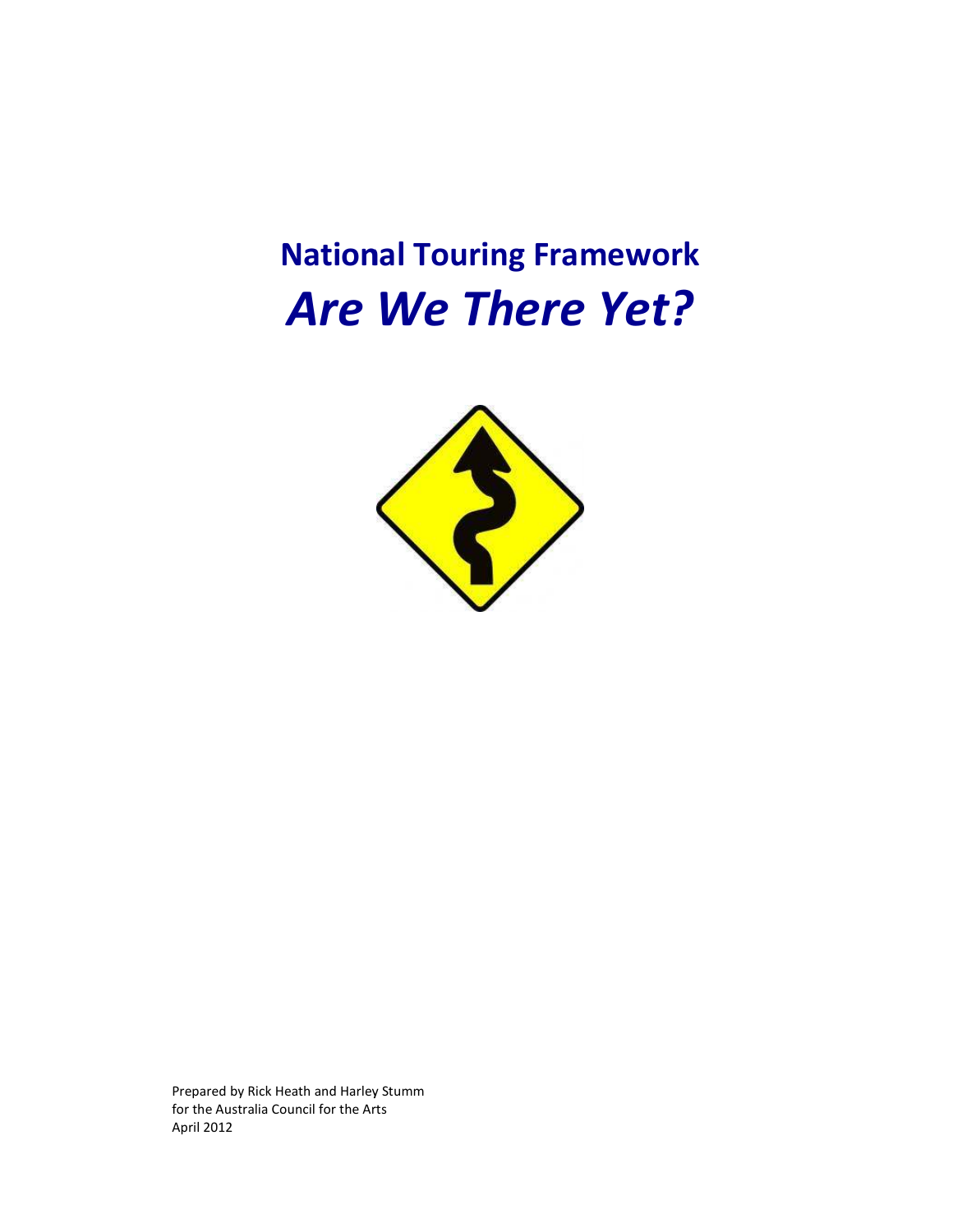# **Executive summary**

Performing arts touring in Australia is highly interdependent. This Framework recognises the inherent complexities of the touring systems and aims to guide the future development of touring in Australia. This report is not a prescriptive plan, but a framework of principles and broad strategic goals.

#### **Objective**

The objective of this project is to outline a framework for national touring that:

- considers the connections, overlaps, gaps and opportunities in order to tour more artists and arts organisations
- provides practical examples or models to assist artists and arts organisations in their decision making about touring
- references the value of touring to the sector.

#### **Scope**

The scope of this project is national performing arts touring, which is defined as tours that visit destinations within more than one state or territory.

This refers to touring of all forms of live performance by large and small subsidised companies, independent producers and commercial producing organisations. The commercial music sector falls outside the scope of the project.

#### **Methodology**

The Framework was developed through extensive individual and group face-to-face consultations of performing arts touring stakeholders, a literature review and the expertise of the consultants. Consultations took place in every capital city, as well as in three regional centres.

The project steering group and project working group (see Appendix H) were instrumental in directing the Framework.

#### **Key findings**

The national touring landscape involves many stakeholders, often with competing demands. It is very complex and is, to some degree, in a state of flux. However, overwhelmingly performing arts touring is a vibrant sector with a willingness to engage with one another. In addition, there is considerable commitment to improving the sector and several organisations are already undertaking initiatives in this regard. Australia's unique geography and population distribution mean there are few international touring systems that we can look to as examples. Stakeholder consultations revealed a broad range of issues that inhibit touring. The issues are outlined in detail in the report.

#### **The Framework**

The Framework consists of Foundation Principles, Drivers, Key Reforms and Development Goals. It is envisaged the Foundation Principles will be adopted by all stakeholders actively participating in the touring sector (within the scope of this report).

The Foundation Principles include:

- community engagement
- access
- artistic vibrancy and diversity
- partnerships and collaboration.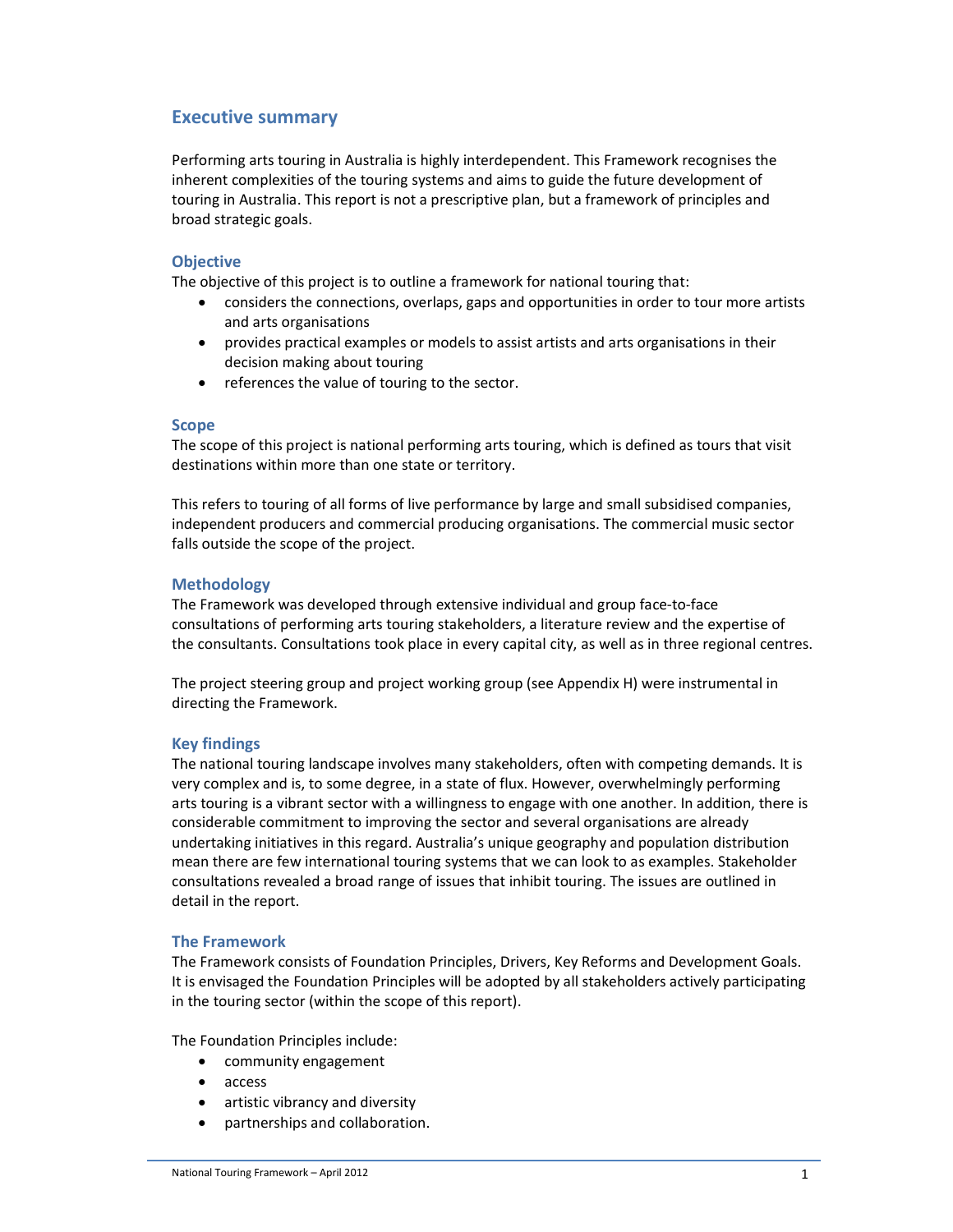The following Drivers aim to underpin the Foundation Principles:

- environmental sustainability
- economic sustainability
- social sustainability.

The Key Reforms include:

- 1. A national plan: Develop a national plan for touring in Australia, not to dictate touring practice but to guide coordination and strategy.
- 2. Funding harmonisation and simplification: Simplify and harmonise funding programs to improve touring effectiveness and minimise waste of resources.
- 3. Production selection: Improve and develop production selection processes and systems that are diverse, equitable and strategic.

The Developmental Goals include:

- 1. Relationships, dialogue and tour coordination: Enable opportunities for meaningful dialogue in industry forums that support collaboration, and develop a complementary system of tour coordination.
- 2. Diversity of work toured: Remove impediments to small tours, provide new 'lite' tour coordination services more widely, and support presenter $^1$  risk-taking.
- 3. Community engagement: Integrate planning of engagement activity into the touring process at all stages and establish reliable resources to deliver effective engagement strategies.
- 4. Marketing and audience development: Invest in the development and implementation of long-term, relationship-driven audience development programs, prioritising local government engagement, with specific investment in presenter and producer<sup>2</sup> marketing staff.
- 5. Capacity building (people and Infrastructure): Invest in tour brokerage services and a professional development program for presenters, with particular focus on curation and audience development, and develop and adopt national professional standards.
- 6. Environmental sustainability (low-carbon touring): Develop a sector-wide strategy with resources to audit and reduce environmental impacts, and ensure production selection and funding programs encourage low-carbon touring.

 $\overline{a}$ 

 $1$  For the purposes of this paper a Presenter refers to the organisation providing the production to the audience, most often a venue managed either professionally or by a voluntary body. Presenters may also be non-venue based, for example arts councils and festivals.

 $2$  For the purposes of this paper a Producer refers to the creator of the production.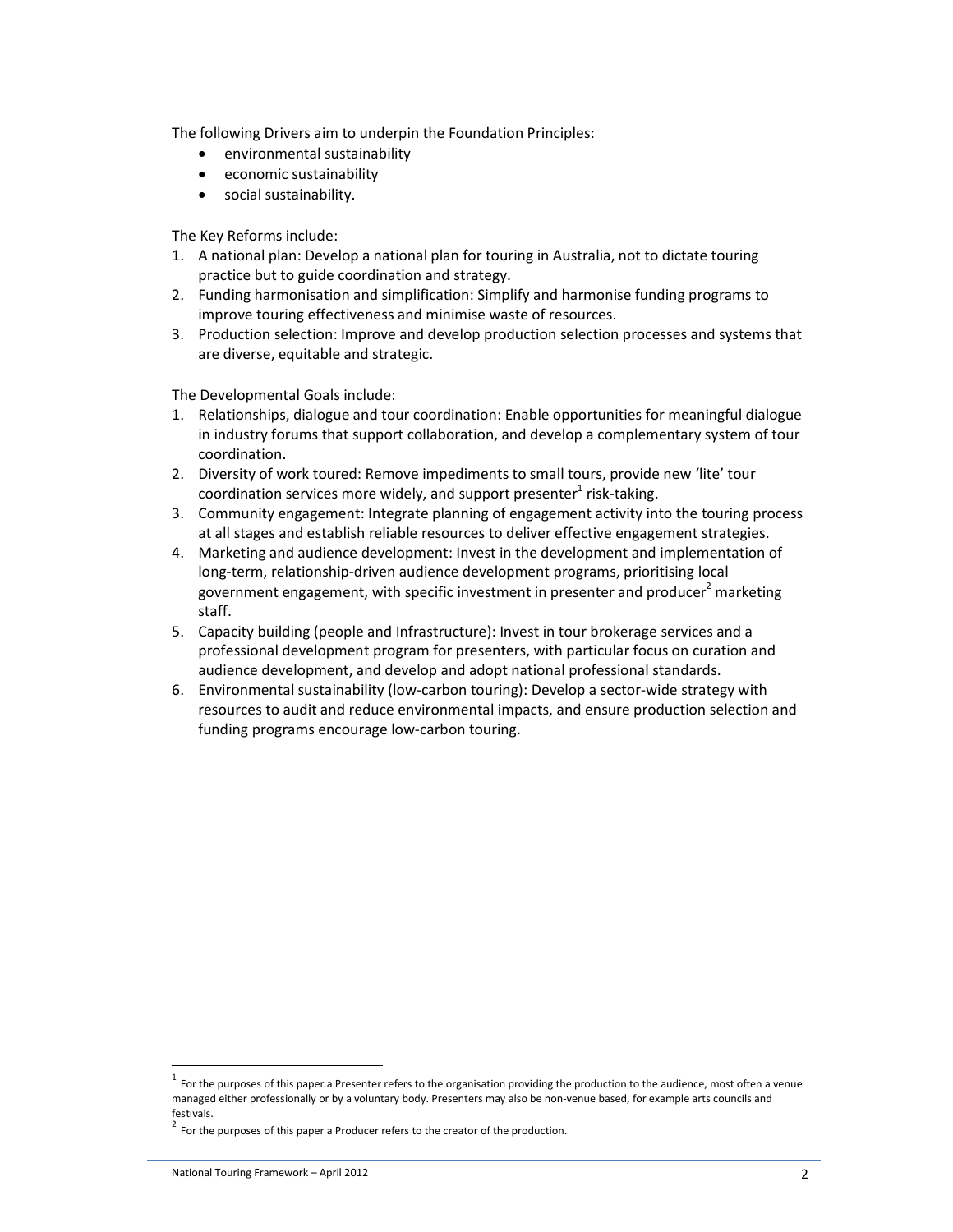

# **- DRIVERS -**

1. Economic sustainability 2. Environmental sustainability 3. Social sustainability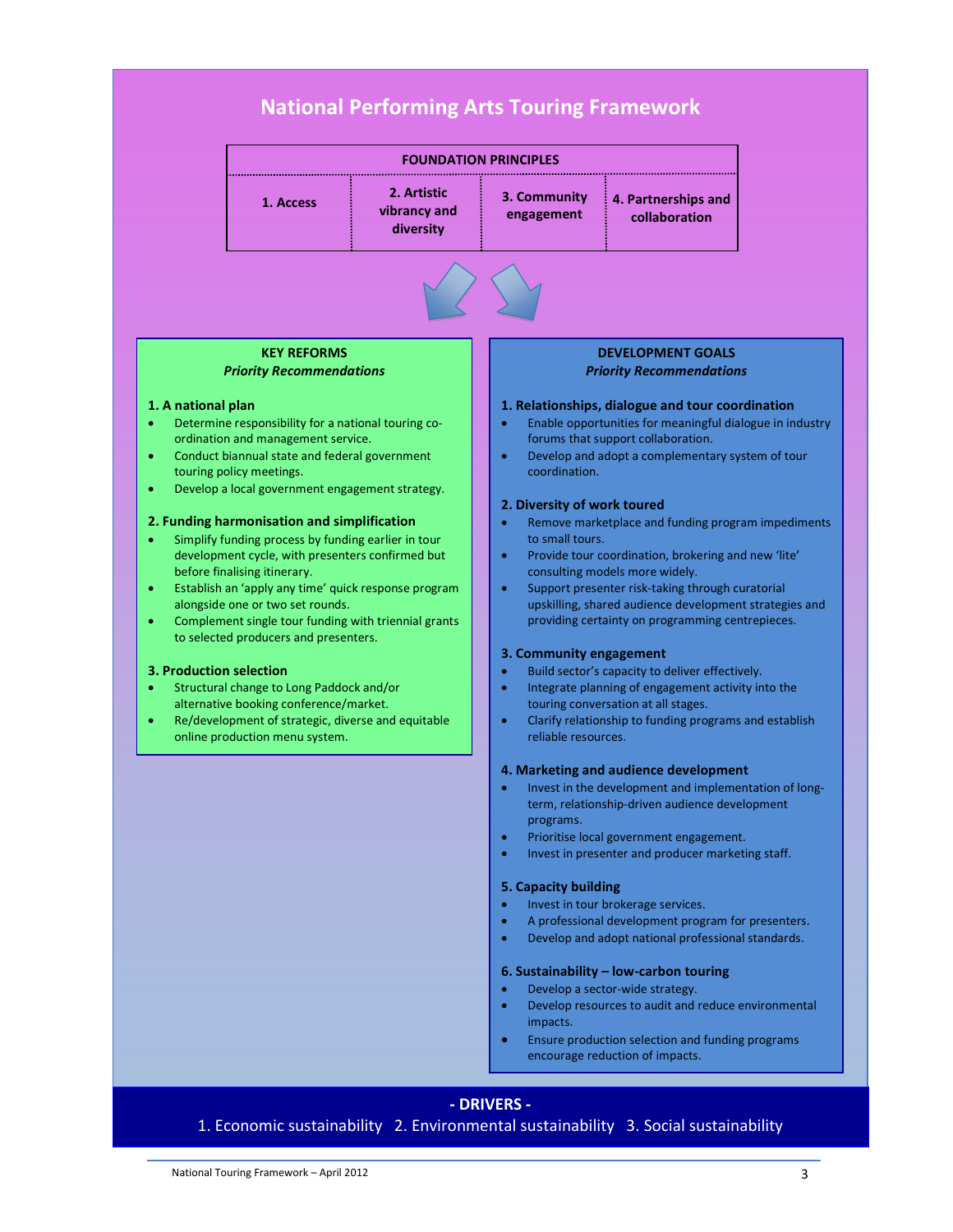## **Contents**

| 1               |                 |    |
|-----------------|-----------------|----|
| 2               |                 |    |
| 3               |                 |    |
| 4               |                 |    |
| 5               |                 |    |
| 6<br>6.1        |                 |    |
|                 |                 |    |
| 7<br>7.1        |                 |    |
| 7.2             |                 |    |
| 8               |                 |    |
| 8.1             |                 |    |
| 8.2<br>8.3      |                 |    |
| 9               |                 |    |
| 9.1             |                 |    |
| 9.2             |                 |    |
| 9.3<br>9.4      |                 |    |
|                 |                 |    |
| 10<br>10.1      |                 |    |
| 10.2            |                 |    |
|                 |                 |    |
| 10.3            |                 |    |
|                 |                 |    |
| 11.1            |                 |    |
| 11.2            |                 |    |
| 11.3<br>11.4    |                 |    |
| 11.5            |                 |    |
| 11.6            |                 |    |
|                 |                 |    |
| 13              |                 |    |
|                 | 14 Bibliography | 67 |
|                 |                 |    |
|                 |                 |    |
| 17              |                 |    |
| 18              |                 |    |
| 19              |                 |    |
| 20              |                 |    |
| 21              |                 |    |
| 22 <sub>2</sub> |                 |    |
| 23              |                 |    |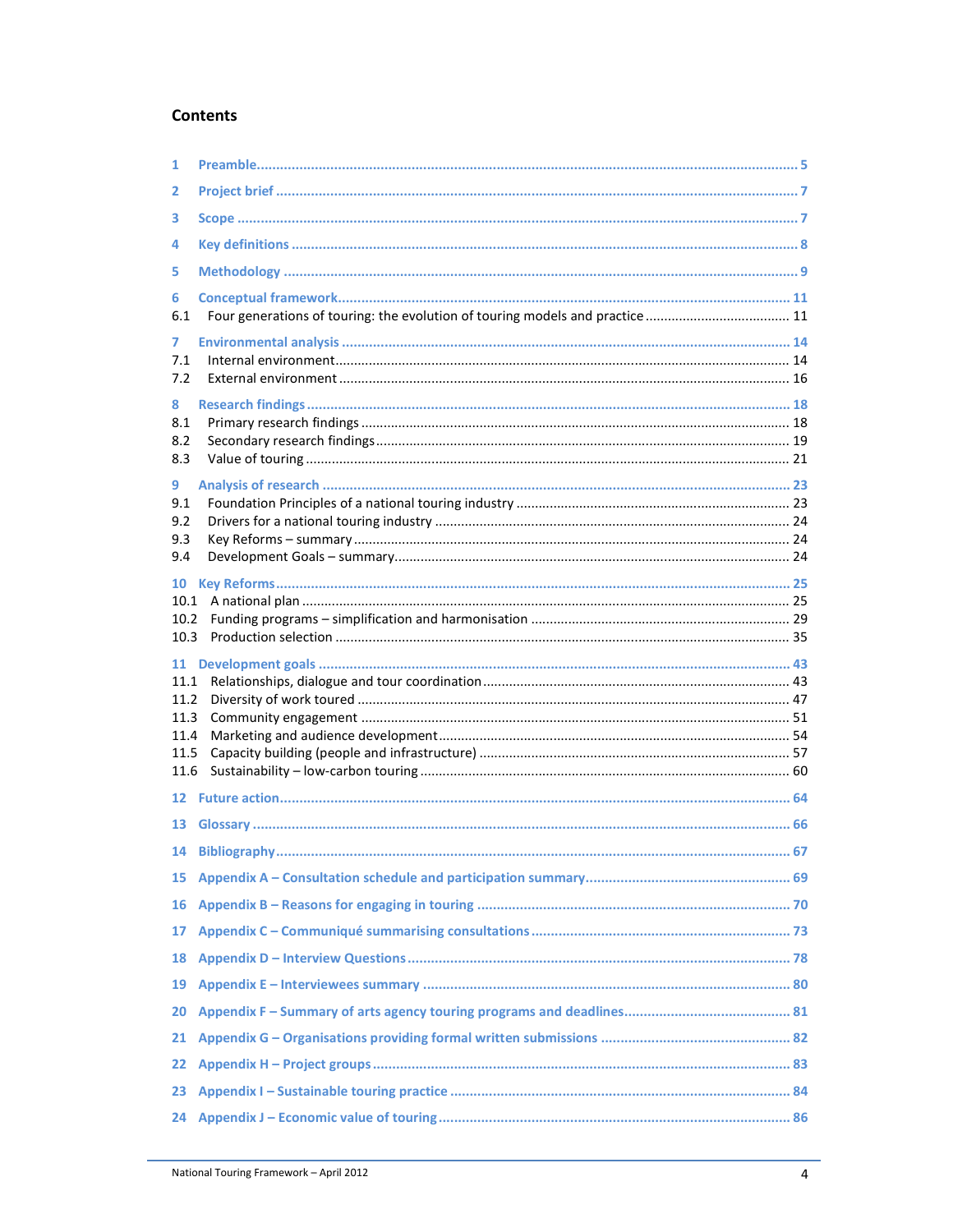# **1 Preamble**

Why do we need a National Touring Framework in an industry already known for its complex systems?

For all the structures, and all the stakeholders working diligently within them, no one is actually *responsible* for national touring.

It's now twenty years since the last major reform of the national touring system: the advent of the national funding program, Playing Australia. In the absence of a national touring policy per se, this development transformed the performing arts landscape. It created many more opportunities for artists to perform, and for audiences to experience their work, in a much wider footprint across the country. In doing so, it has stimulated substantial cultural development outside the capital cities, and encouraged and assisted the professionalisation of regional performing arts centres.

Along with other cultural, social and technical developments, the advent of Playing Australia made possible the development of a national circuit, a national marketplace, and a national audience. Sophisticated mechanisms have arisen to service these trade routes and these markets, to deliver product efficiently.

Touring is an inherently complex activity, with many stakeholders, and highly interdependent.

*Yet while touring is necessarily complicated, we can at the very least decide which complexities are inherent in the process, and which are unnecessary hindrances.*<sup>3</sup>

But stepping back for a moment, it appears that a great deal of the complexity in our industry structures and mechanisms is at the detail level. For example, 'How many crew hours to bump it in?' is often the first question a presenter will ask in a conversation with a producer. Or 'How much will the taxis from the airport cost?', before applying for funding. These are important details for rigorous planning, budgeting and decision making about public resources. But they are a barrier in the conversation and to the very purpose of touring, which is about artists sharing with audiences. We need this logistical conversation, of course, but we also need a conversation about what we want out of touring on the whole: at the level of policy; in programming our venues for our communities; and even while we are making the art we are going to tour together, if not before.

This National Touring Framework is not a prescriptive plan, but a framework of principles and broad strategic goals. It has space and flexibility within it for action tailored to local jurisdictions, context and needs. For audiences in the cities, in regional centres, and in remote communities. For community and professional presenters of performing arts. For artists working across theatre or dance or music or live art, or new forms as yet uninvented. For popular work appealing to large audiences, and for work that is adventurous today but may well be popular tomorrow. And for work showing diverse cultural perspectives, in every sense of the word, that may speak to very specific communities.

Performing arts touring has evolved considerably over the past 30 years. We've moved from a broadcast model, where touring was often a centrally planned process, with product sent out from the cities to the bush. The advent of national touring funding, a proliferation of professional

 $\overline{a}$ 

<sup>&</sup>lt;sup>3</sup> Comment by consultation participant.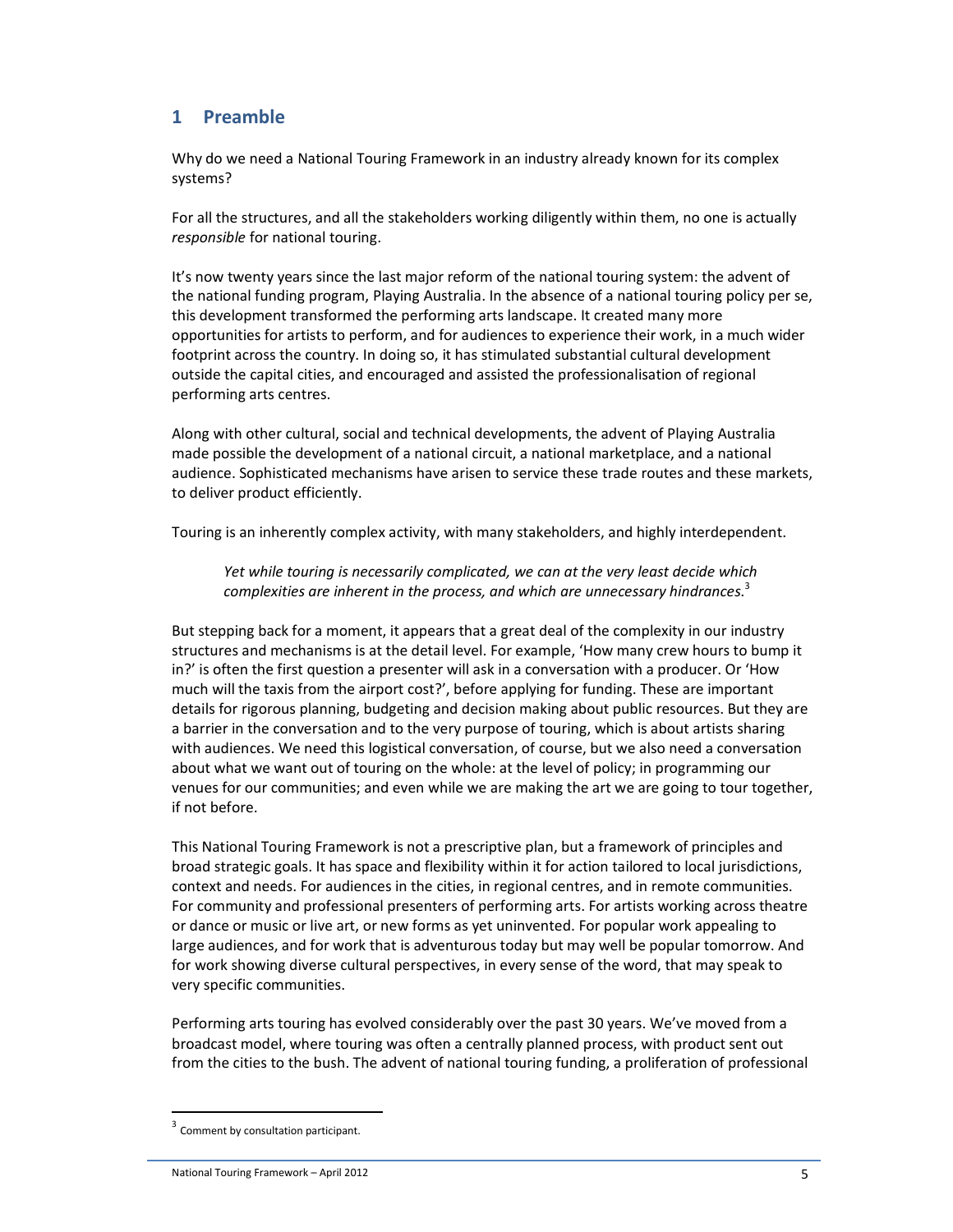performing arts centres, and rise to ubiquity of the sell-off model<sup>4</sup>, created a national marketplace and empowered local programmers.

But a new paradigm is starting to emerge, moving beyond the pure customer relationship, to collaborations and partnerships between producers and presenters, and further, into a model of community engagement. In this new paradigm, venues become not simply recipients of product, but can be a network of cultural hubs sharing with each other. Audiences are invited into a more active relationship, not just as spectators but as participants in the programming, or even into the creative process as artists. And touring becomes much more than the transporting of finished productions – though this will still be a core activity – but one of a number of activities in the suite of mobility projects, along with residencies, exchanges and other projects reinventing or creating new work.

Funnelling performing arts touring through a primarily standardised mechanism is no longer appropriate, effective or efficient. One size does not fit all.

This is an exciting opportunity, if we recognise that some current touring practices have barely managed to keep pace with the changing dynamics of the industry and the way people engage with the performing arts. It's an opportunity to imagine the kind of performing arts touring industry we want for the next ten to twenty years and, ultimately, the kind of vibrant, liveable communities we want to be part of.

*The future of presenting and touring must be bound by a mutuality of purpose which recognizes that our success or failure must be shared. No artist, presenter, or manager works alone. No audience and community experience art without the collaborative efforts of artists and arts organisations. No successful presenting occurs without the community as context.*<sup>5</sup>

Keens and Rhodes, *An American Dialogue*, 1989

 $\overline{\phantom{a}}$ 

 $4$  The sell-off model describes the relationship whereby a presenter purchases the production from the producer (as opposed to venue hire or a risk share model).

<sup>&</sup>lt;sup>5</sup> Continuous reference is made throughout this report to the paper An American Dialogue. It is important to note that while it reflects the circumstances of the USA in 1989, the similarities to the current Australian industry make it a particularly relevant reference.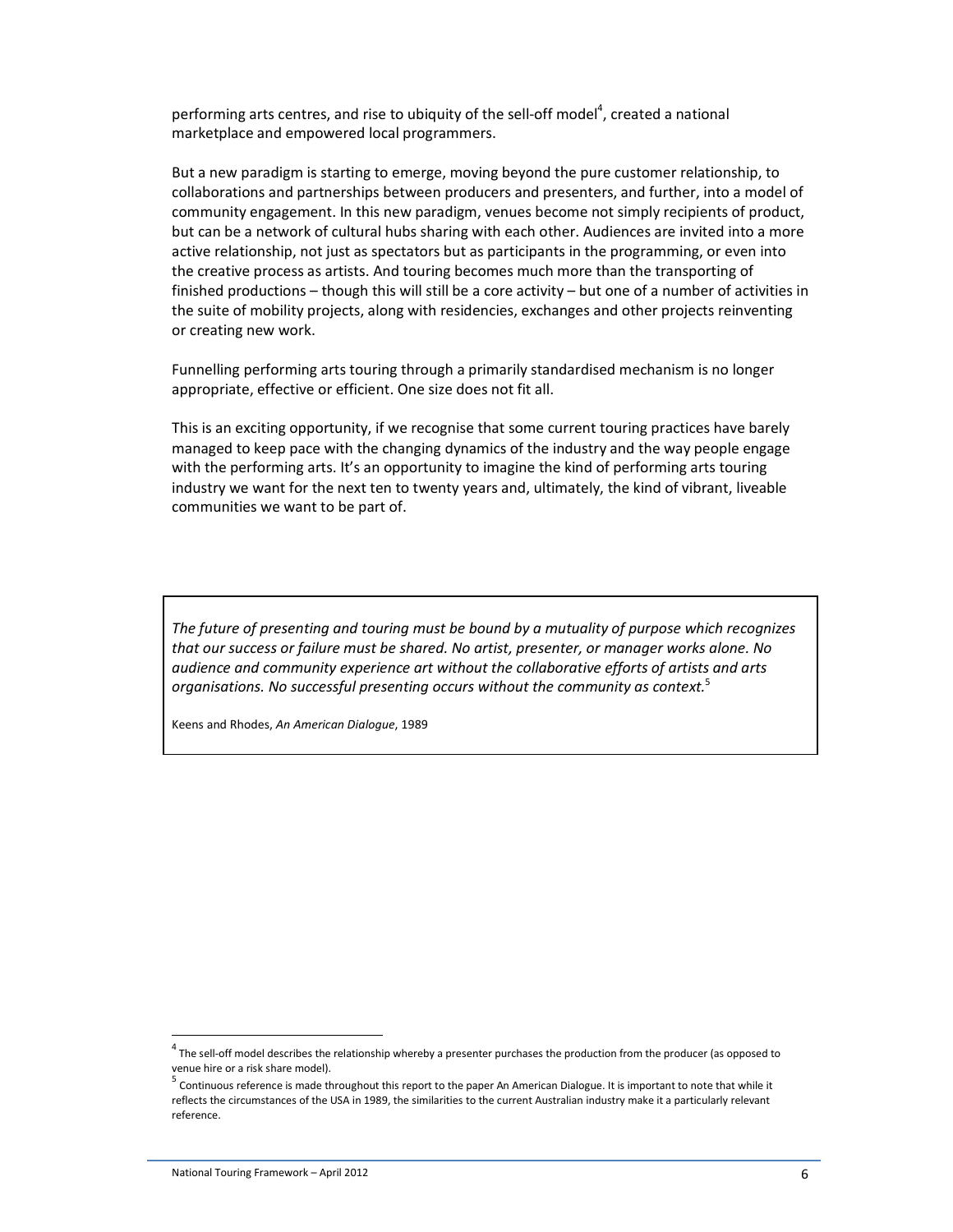# **2 Project brief**

The terms of the request for tender stated the following as the aim and objective of the project:

### **Aim**

The aim of the framework is to deliver more art to more audiences.

#### **Objective**

The objective of this consultancy is to deliver a report that outlines a framework for national touring that:

- considers the connections, overlaps, gaps and opportunities, in order to tour more artists and arts organisations
- provides practical examples or models to assist artists and arts organisations in their decision making about touring
- references the value of touring to the sector.

The framework aims to be a practical document that is used by:

- arts organisations, to help determine pathways and funding options for touring
- funders, to better link up funding programs
- venues, to consider models to support tours.

This framework will identify opportunities, connect key players, and streamline touring to audiences around Australia.

Interpreting the first two dot points of the objective above, the consultants determined two distinct parts to this project:

#### *Pathways to touring*

Provide a system to help performing artists and companies access clear, current and practical information to find the right touring pathways through Australia's performing arts touring systems.

#### *Pathways to the future*

Based on feedback and research, make recommendations to support simpler and more effective national touring.

This paper is concerned only with the second part of the project.

# **3 Scope**

The scope of this project is *national* touring. The research and this report therefore focus on tours that visit destinations within more than one state or territory. (Tours are eligible for Playing Australia support if they visit destinations in two or more states or territories outside the producer's home state. However, this report defines national touring more broadly.)

This is not to say that intrastate touring - that is, tours wholly within one state or territory - are not an important part of touring activity nationally, nor indeed of the cultural life of the communities visited. However, it is beyond the scope of this project to report in detail on intrastate touring in eight states and territories, which vary markedly (with good reason) in terms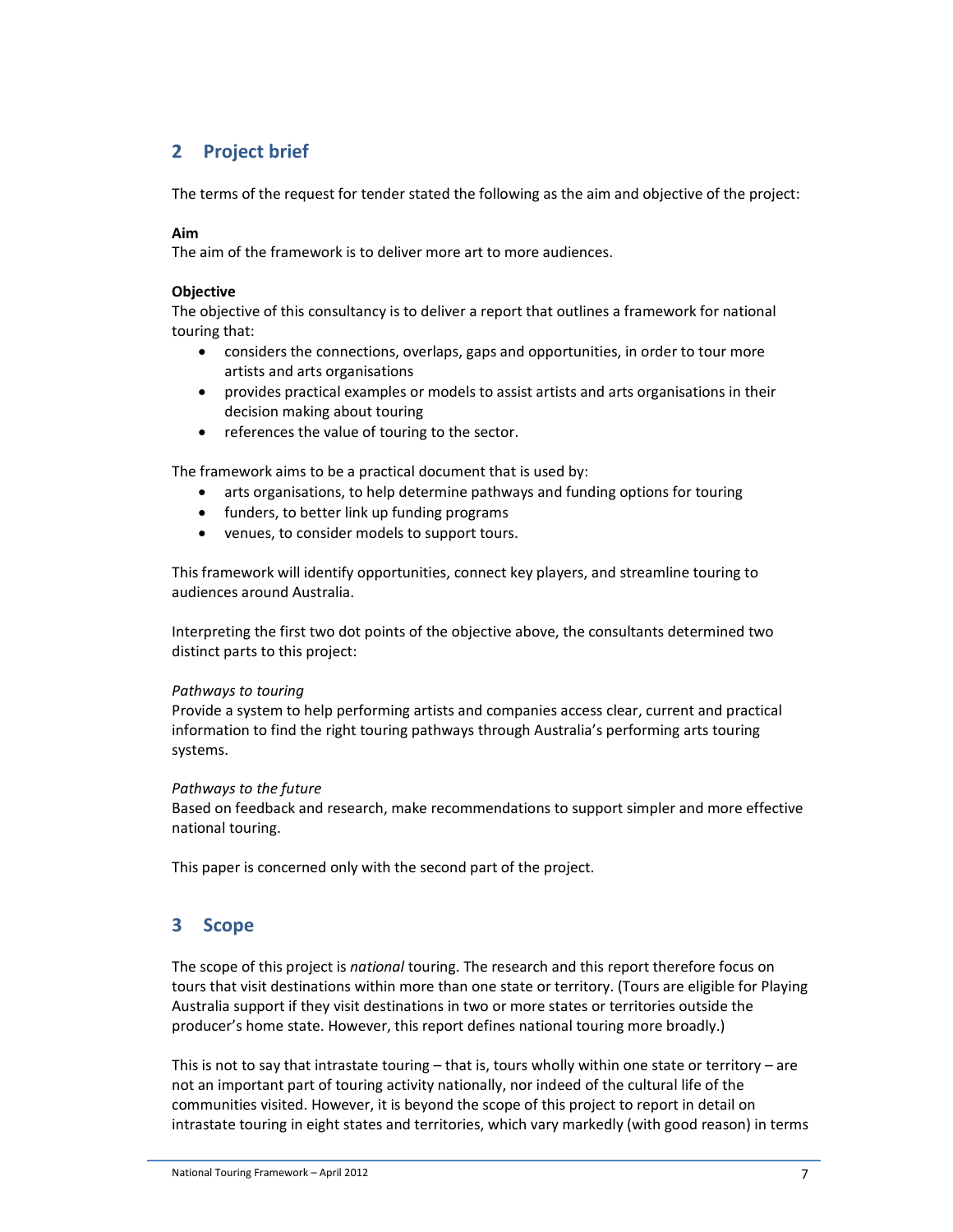of touring infrastructure, activity and funding programs. This also means that this report predominantly refers to the professional presenting network. While volunteer or community presenters are recognised as an integral part of the overall touring landscape, the highly variable and unique set of conditions under which they operate, combined with the sheer number of community/volunteer presenters (over 480 in Western Australia alone) prevents the distillation of their experience and needs into meaningful commentary.

The scope is also specifically limited to performing arts touring. Touring of visual arts practice without a time-based or live performance element is not discussed.

The project focuses on touring of live performing arts works in the genres of theatre (from traditional drama through to contemporary and hybrid forms), dance and dance theatre, and music theatre and opera. Music is considered only insofar as its touring intersects with the touring processes and systems described in this report. Consequently, the commercial music sector largely falls outside the scope of the project, as it rarely engages with the processes described in this report.

Therefore, the primary focus of this report is the activity of those individuals and organisations, largely from the subsidised performing arts sector, who were involved or wish to be involved with national touring. While consultation sessions were promoted through avenues that made the process available to a broad cross-section of the performing arts (that is, through Live Performance Australia's membership, and via the Australia Council for the Arts website), only a small number of commercial producers and venue operators chose to participate.

# **4 Key definitions**

**National Tour** – tours visiting destinations within more than one state or territory.

**Producer** – Producers make the work that goes on tour. There are a wide variety of producers within the sector – large and small subsidised companies, independent producers and commercial producing organisations.

**Presenter** – This most commonly refers to venues in which the work is seen, both professionally managed and community/volunteer run. Presenters may also be non-venue-based, for example arts councils and festivals.

**Tour coordinator** – Tour coordinators liaise with the producers and presenters to develop and deliver tours. There are a wide variety of tour coordinators within the sector, providing a range of different services.

**Blue Heeler Network** – The Blue Heeler Network is an informal consortium of state touring coordinators that is a part of Regional Arts Australia and manages aspects of national touring. The Blue Heelers consist of arTour (Queensland), Country Arts SA, Country Arts WA and Regional Arts Victoria. The network also includes Associate Blue Heelers Artback NT and Tasmania Performs.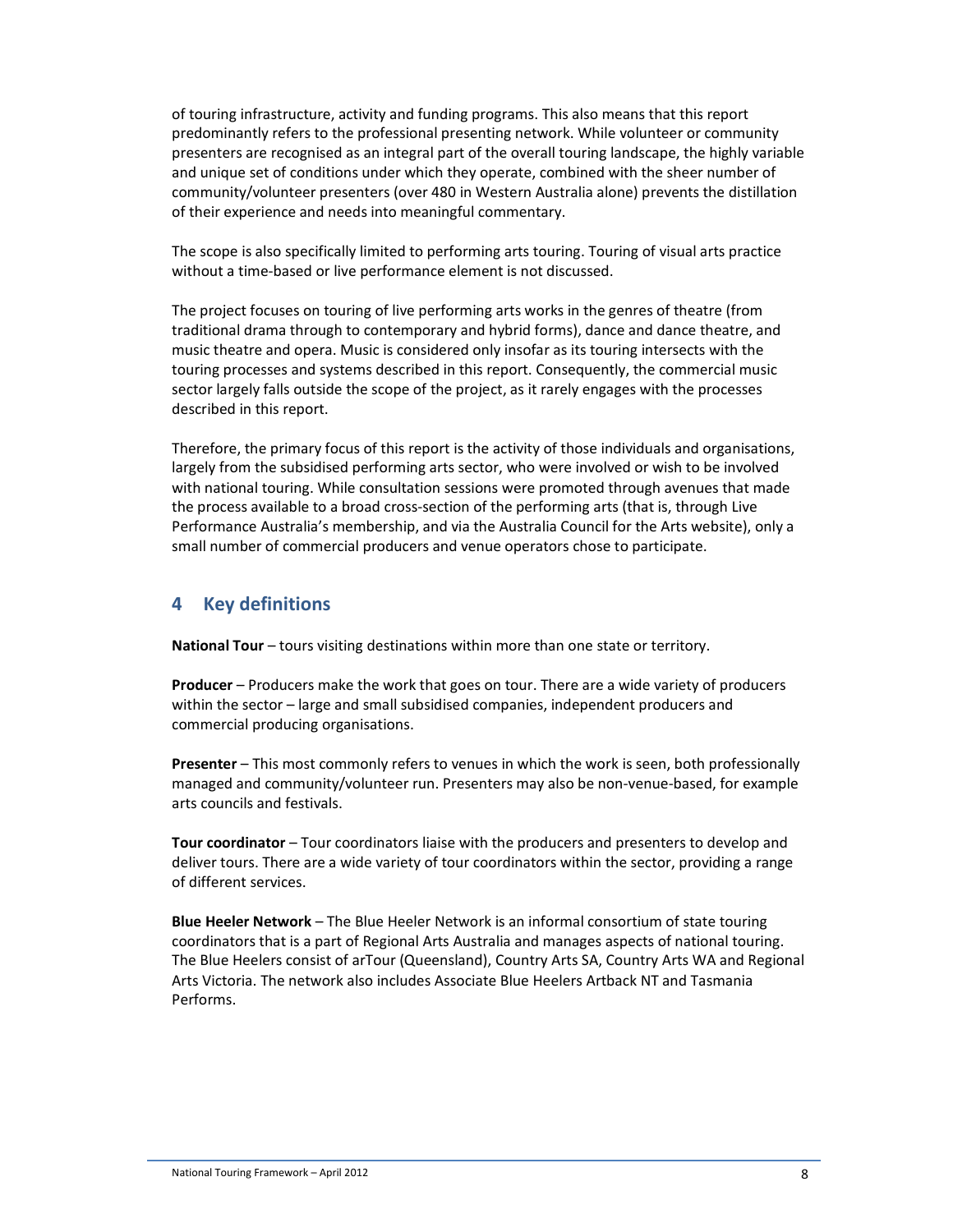# **5 Methodology**

Consistent with the overarching aims of the framework, the methodology used in this project was based on the premise that one size does not fit all.

Accordingly, the consultants undertook several methods of both primary and secondary research. The focus of the research was primarily qualitative in nature. Where quantitative information was required, the consultants drew from existing reports and statistics as opposed to undertaking additional primary research.

The consultants investigated the possibility of a stronger online presence (for example, online surveys, a website, Facebook, Twitter) as a means of garnering input, but felt that the specific nature of this project did not lend itself to broad, mass input. The purpose of the project was not to determine what *most* people think, and thus inform the development of a touring system by majority vote, but rather to gather a broad range of experiences from current touring systems (from both users and non-users), expert opinion and views and, through a process of analysis, propose systematic improvements that are effective and respond to the needs of users.

Recognising the importance of acceptance by the industry in order for the framework to be effectively adopted, the consultants undertook an open and transparent approach wherever possible.

The consultants moved through a staged and targeted process that focused on multiple, separate face-to-face consultations as opposed to large, unwieldy forums. Over the period between November 2011 and January 2012, project consultants Rick Heath and Harley Stumm talked with over 330 people representing the interests of over 284 organisations from Australia's performing arts sector. (See Appendix A.)

Group consultations and individual interviews took place in every state and territory capital, as well as in Launceston, Cairns and Warragul. Regionally based participants inputted via consultations scheduled during meetings of VAPAC, INAPAC and CircuitWest, and teleconferences with the NARPACA Executive and with remote Northern Territory stakeholders.

The consultations explored why people engage with touring, what touring programs they were aware of, what they considered was working and what they considered was not working in national touring. Finally, the consultants invited participants to propose ideas for improving the touring landscape: its systems, practices, mechanisms, relationships, policies and programs. This was an open invitation and resulted in ideas ranging from relatively discrete, simple actions through to wholesale structural change.

One-on-one interviews were held separately with peak bodies and major stakeholders as listed in Appendix E.

As a result, well over 150 ideas and suggestions for developing the sector were recorded. The consultants then reviewed the ideas in light of information from a literature review, and rated each idea according to the impact it would have on the sector (being consistent with the aims of the project), the ease or difficulty of implementation, and the maturity of the idea (the extent to which the idea was developed).

A similar process was also undertaken with the Project Steering Group. (See Appendix H.)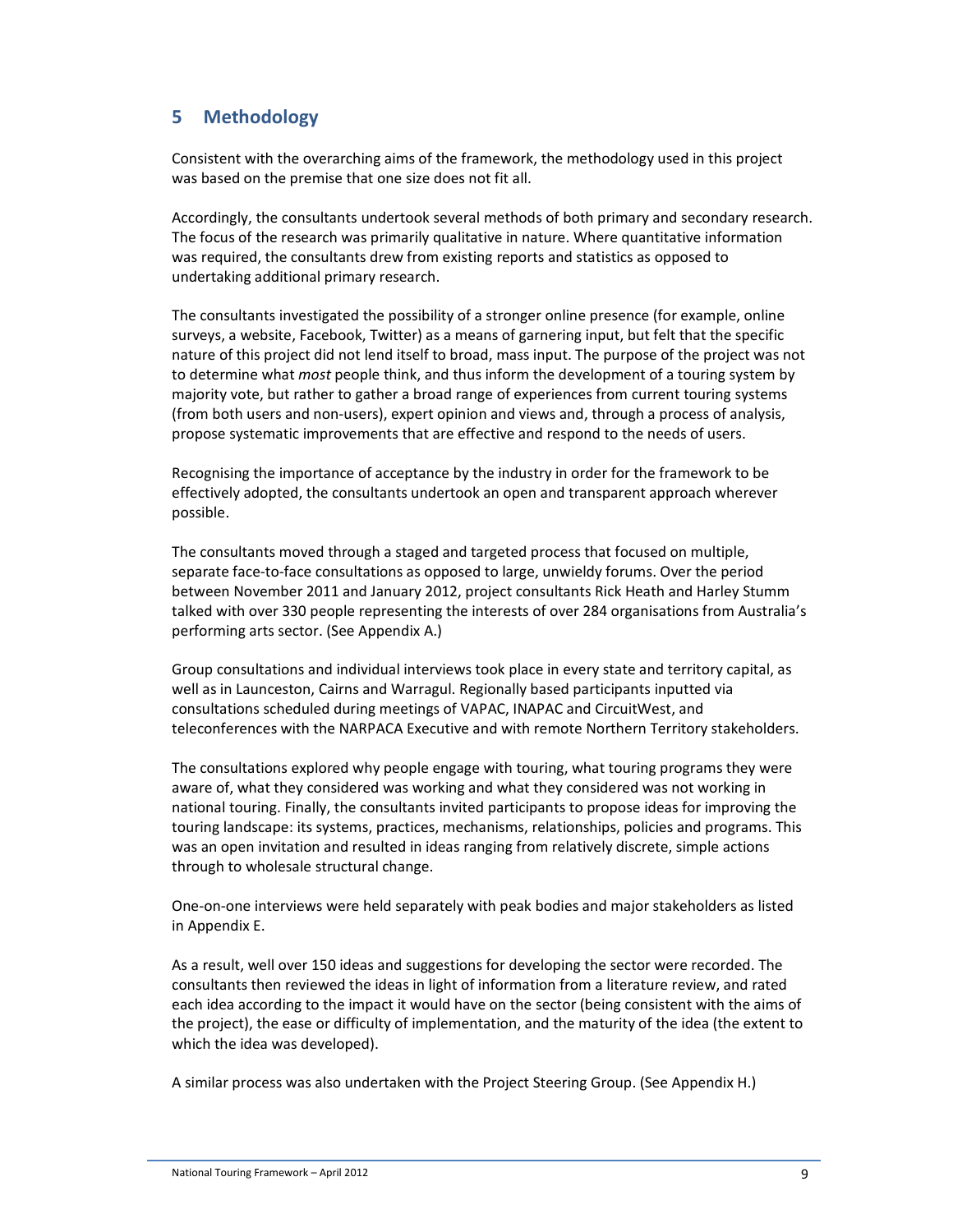Subsequently, a draft report was created and a workshop was undertaken to refine and develop the recommendations with an expanded Project Steering Group. (See Appendix H.)

In addition, written submissions responding to the draft report were called for, from national peak bodies and state and territory arts ministries/departments.

Feedback from the workshop and written submissions was used to further refine the report and create the final touring framework.

Noticeably absent from discussion throughout this report is the direct voice of audiences. The stakeholders who were consulted considered audiences central to informing their business practice, and frequently noted audience relationships and research in their comments throughout the consultation process. However, properly conducted primary audience research was well beyond the scope of the report.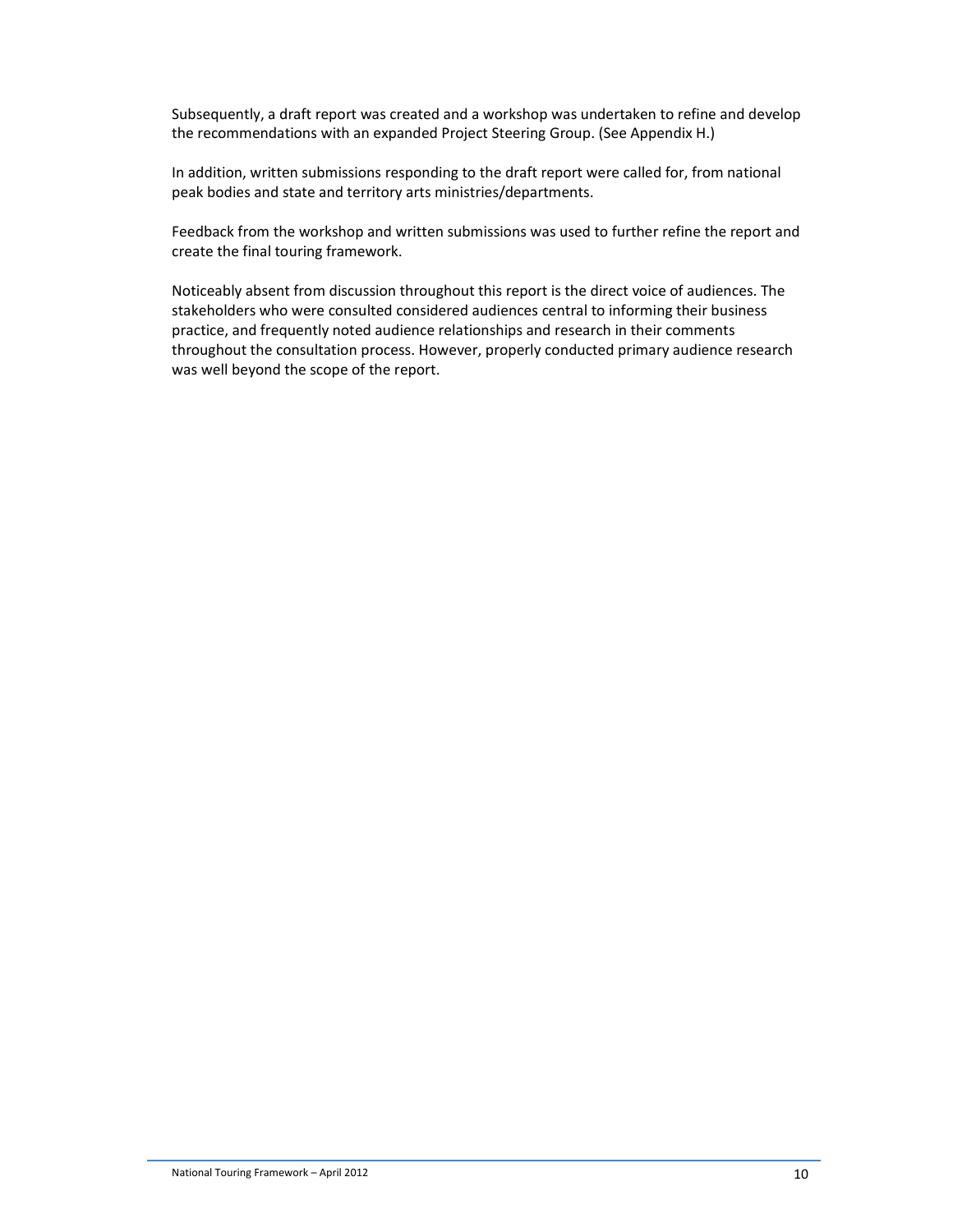# **6 Conceptual framework**

# **6.1 Four generations of touring: the evolution of touring models and practice**

This section considers the evolution of the Australian touring sector, and touring models over the past forty years and into the future. It draws inspiration from Steven A. Wolff's paper *The*  Evolution of the Performing Arts Center, <sup>6</sup> which identifies four generations of change in the evolution of the American PAC.<sup>7</sup>

It seemed to us that Wolff's approach in mapping the evolution of the PAC, its role, and its relationships with both artists/producers, and audiences/communities, might usefully inform an analysis of the evolution of touring to date, and identify directions for the future. We have looked at the evolution of these relationships, as evidenced in shifts in product development, programming, distribution models, financial relationships, and the underlying rationale and public discourse. A more thoroughgoing analysis might explore connections with broader cultural and social developments in more detail.

We propose that in Australia we are currently in an overlap between Generation Three and the early stages of Generation Four. This is not to present the schema as a hierarchy, supposing a narrative of evolutionary advancement. Nor is it to imply that models identified as predominant in earlier generations can't or shouldn't be utilised effectively today. Indeed, a diverse and multilayered approach to touring is desirable. Our purpose is simply to identify patterns in shifts in practice and relationships, to assist in understanding the implications of making the choices facing us today.

#### **First generation: broadcast distribution (pre 1990)**

- Performing arts touring is managed and programmed by central touring organisations, commonly state government units or statutory authorities or similar organisations funded by and heavily dependent on the state, and integrated into their policy framework and operations.
- Communication follows a broadcast model the distribution of product from a central point (capital cities) to passive receivers.
- Venues operate as branches of the central organisation, who 'hire the hall' regularly enough to have a key stake in their operation.
- Financial risk is taken by the touring organisation.
- Product toured comprises finished works in traditional genres by a small number of statefunded companies, with this serious 'art' complemented by popular 'entertainment' toured by commercial producers using a similar presentation and risk model, minus the public subsidy.

 $\overline{a}$ 

<sup>&</sup>lt;sup>6</sup> Presented 20 October 2011 to the annual convention of AAPPAC, the Association of Asia Pacific Performing Arts Centres in Melbourne, and published in full at www.ams-online.com/trends/evolution.php

<sup>&</sup>lt;sup>7</sup> Summarising Wolff for the time-poor:

<sup>•</sup> Generation One: Arts Center as 'Home' – the advent of multi-space venues such as the Lincoln Centre from the 1960s, providing a home for major organisations presenting traditional repertoire, targeted to local elites.

<sup>•</sup> Generation Two: Arts Center as 'Place' – by the mid 1970s, PACs had helped drive (re-)development of the neighborhood surrounding the centre, and were recognised as anchoring city centre vibrancy.

<sup>•</sup> Generation Three: The Community's 'Centre' – from the early 1990s, PACs took a broader role in the community, offering access to cultural activities, including touring companies from 'out-of-town' and supporting newly emerging local practice.

<sup>•</sup> Generation Four: Creativity and Innovation – a focus on 'cultural vitality', offering opportunities for expression and participation, and diversifying programs and audience reach, including beyond the walls of the centre.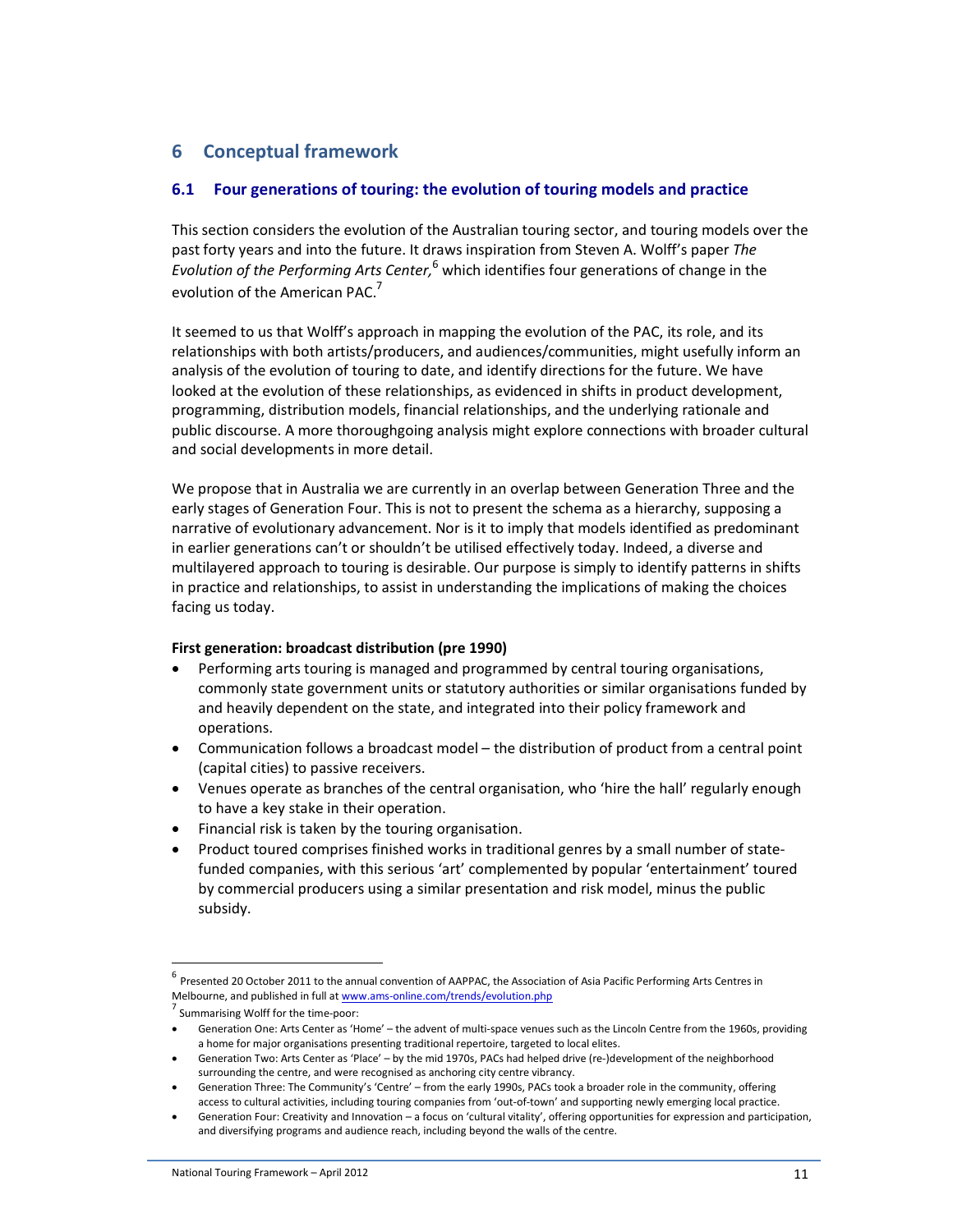• The discourse and rationale for the activity is built around notions of showcasing excellence, sometimes tending towards a more paternalistic discourse around education, improvement and betterment.

## **Second generation: marketplace (~1990–2005)**

- Communication still follows a broadcast distribution model, but the venues are now independent buyers in a marketplace, customers of the producer. However, the market is geographically segmented, so that venues are more often cooperating rather than competing with each other.
- Touring is still managed by bodies based in the 'centre' of the touring network, usually a state capital city. However, it is increasingly managed not by the producing company itself but by specialist tour coordinators, seen as facilitators undertaking service delivery for touring stakeholders – presenters and producers.
- Venues now drive programming, through mechanisms such as voting to select the shows toured, and also with the idea that they represent the will of their audience.
- Product toured still predominantly comprises finished works of traditional form, but from a wider range of players, and including some works in new artforms and genres.
- Financial risk is more complex, with box office risk taken by the venues, and the logistical touring risk taken by the touring organisation. Risk on developing the work has already been taken by the producer, and generally funded from other sources outside the touring equation.
- More generally, there is a high degree of separation between touring and the development of new work, conceptually, operationally and in its resourcing.
- The audience is seen more as spectators or consumers than recipients of enlightenment.
- The rationale for touring is based on notions of the audience's access and equity equal access to the arts, regardless of where they live.

# **Third generation: collaboration and consortia (~2000–2010)**

- More fluid relationships emerge. Presenters, producers and tour coordinators work together in new ways to share product and even to commission or develop new work collaboratively.
- Alongside the main 'national circuit', venues come together in small consortia to program around shared geography, audience or programming policy.
- Some presenters begin to produce their own work, to complement the touring product still predominantly emanating from the major centres.
- Traditional tour coordinators are joined by new players, including some with genre-, artformor community-specific briefs.
- In these newer model relationships, financial risk sharing may be negotiated to suit each production and the needs and capacities of stakeholders, but the sell-off model still predominates.
- Discourse around touring focuses on collaboration and partnerships. Audiences are invited into a more active relationship with the venue, as members or subscribers, and to participate in activities complementing the viewing of works, such as artist talks, workshops, and social functions.

#### **Fourth generation: engagement and exchange (~2010–2020)**

- Touring product is not just presented, but can be reinvented or even created in situ.
- New forms of mobility arise artists are no longer just touring finished works, but can tour their process (making a show or a work-in-progress through a residency). Collaborative exchange models blur the line between making and touring, producing and presenting.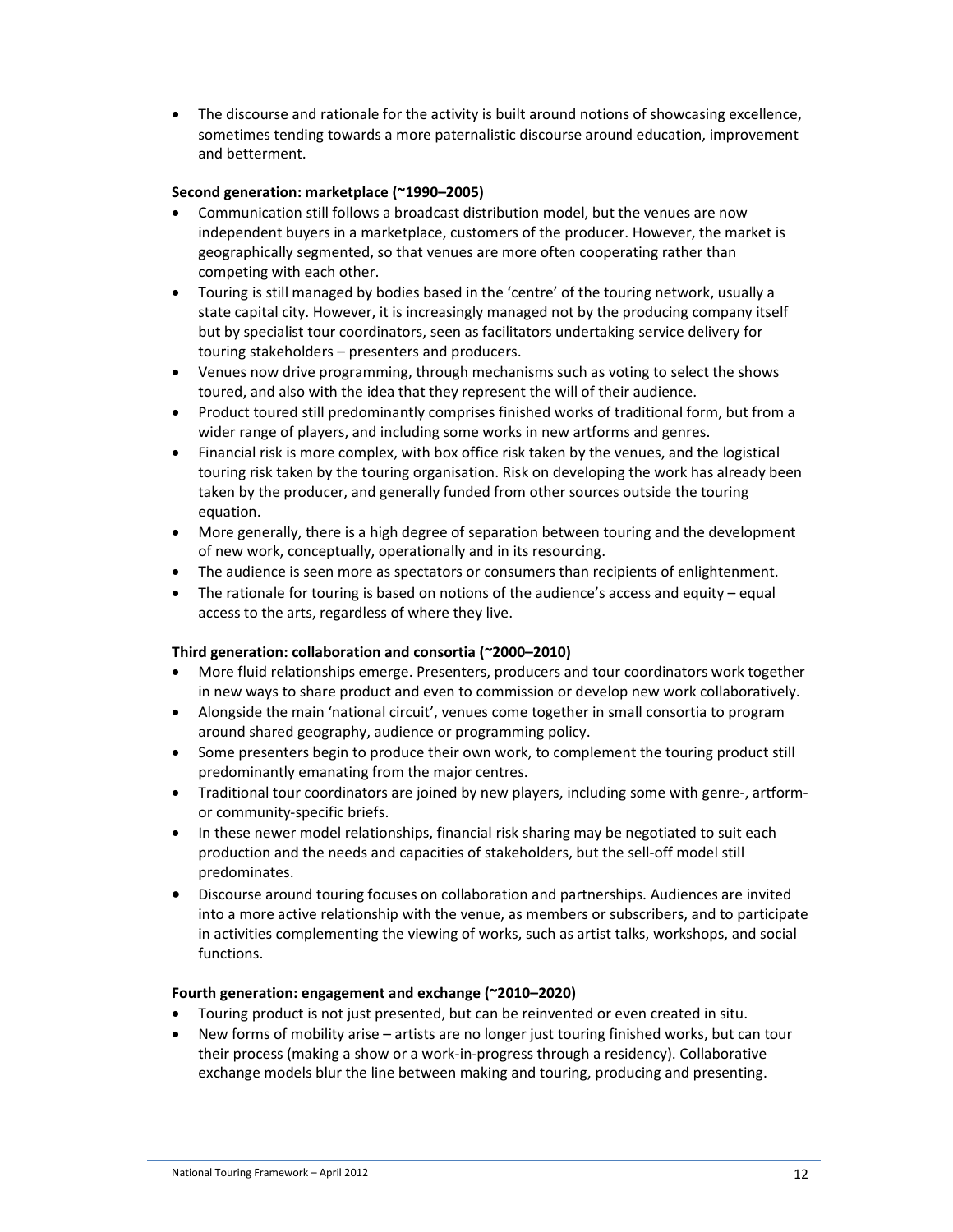- Traditional tour coordination continues where required for complex logistical delivery, but making and residency models may be managed more directly by the venue and the producer – in some cases now better thought of not as presenter and producer, but as host and visitor.
- Multiple models exist, perhaps even within a single tour conventional presentation of a finished touring work in one town, an adaptation of it in the next, a slightly extended stay with community engagement activity in the next, or even a longer residency.
- Relationships around the creation and presentation of work, and around the product and artforms themselves, reflect broader social and cultural developments, such as the democratisation of culture though the proliferation of home-owned technologies, the connectivity offered by social media, and developments in art-making practices including relational practices (including non-artists collaborating alongside artists).
- The audience is invited into the programming (through surveys, competitions, social media, and new means yet to be developed), and into the creative process as an active community for the art-making, or even as artists participating in it.
- The touring circuit has moved away from a centralised broadcast model to a network of linked producer/presenters sharing their work with each other.
- Discourse and rationale is around engagement and exchange.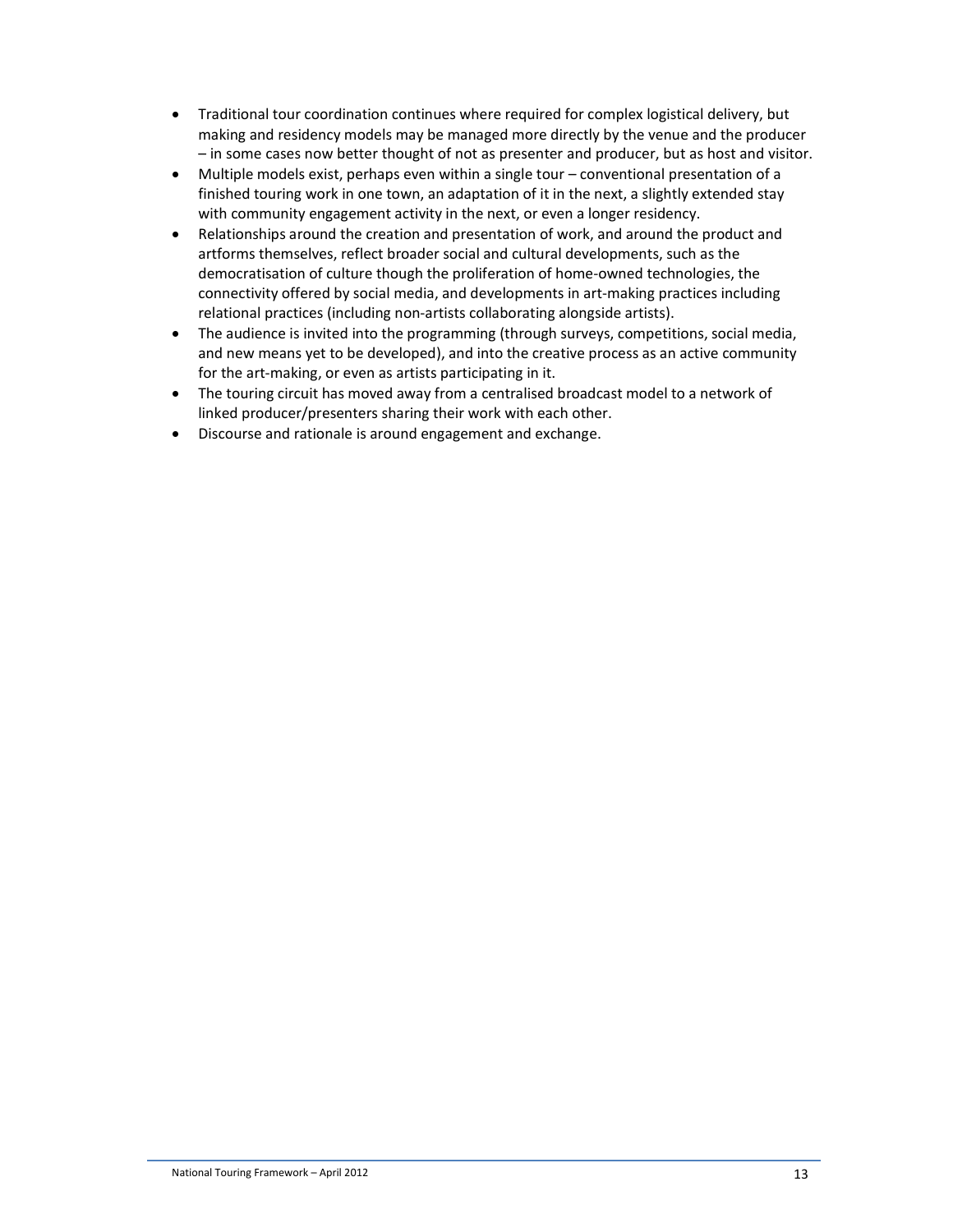# **7 Environmental analysis**

# **7.1 Internal environment**

Evidence that the performing arts touring landscape in Australia is going through a process of change and maturation is apparent on several fronts.

## **Performing Arts Touring Alliance (PATA)**

The recent formation of the Performing Arts Touring Alliance (PATA) reflects a response from the industry for a more coordinated, sustainable and accountable approach to touring. Similarly, the investment from the Australia Council for the Arts to seed the formation of PATA appears to indicate a renewed interest from the Australia Council to support a more cohesive touring sector, possibly with a view to supporting presentation opportunities for Australia Council–funded clients. This appears to indicate recognition of the relevance of both the supply and demand side of the arts marketplace – that is, both the making and the showing/presenting of work.

# **Australia Council initiatives**

Programs offered through the Australia Council in recent years, such as Local Stages, Program Presenter grants and Cultural Places, have facilitated stronger collaboration between presenters and producers and a more relevant engagement with audiences. This has in turn created – or aims to support – touring opportunities. Similar initiatives such as Mobile States, Road Work and Kultour appropriately intervene to support a more diverse suite of productions in the marketplace.

## **Playing Australia's in-principle funding agreements**

Recent changes to Playing Australia program practices has seen the removal of what were inprinciple three-year agreements for regular touring companies of the Major Performing Arts Board such as Bell Shakespeare, Circus Oz, Sydney Dance Co, Oz Opera and Bangarra Dance Theatre. This has limited the planning abilities of these companies, and of presenters reliant on them to provide works for their subscription seasons.

# **APACA**

Over the past five years in the professional presenting sector, there has been a shift by the Australian Performing Arts Centres Association (APACA) from a focus on venue-based, bricks and mortar issues, to a more inclusive and open organisation focusing on developing the activity occurring within the buildings and the communities around them. This is reflected in the recent Arts NSW Touring review (2011), which states that '90% of professional presenters develop selfpresentation programs of 7 or more productions' – that is, they are actively engaged in designing programs for their audiences as opposed to acting as a 'hall for hire'.

# **Theatre Network Victoria and the Australian Theatre Forum**

The growth in profile and significance of Theatre Network Victoria (TNV) and the Australian Theatre Forum further suggests a maturing of the sector. Notably, touring has arisen as a key issue in the last two Australian Theatre Forums. Indeed, moves toward a national Theatre Network Australia further confirm this maturation.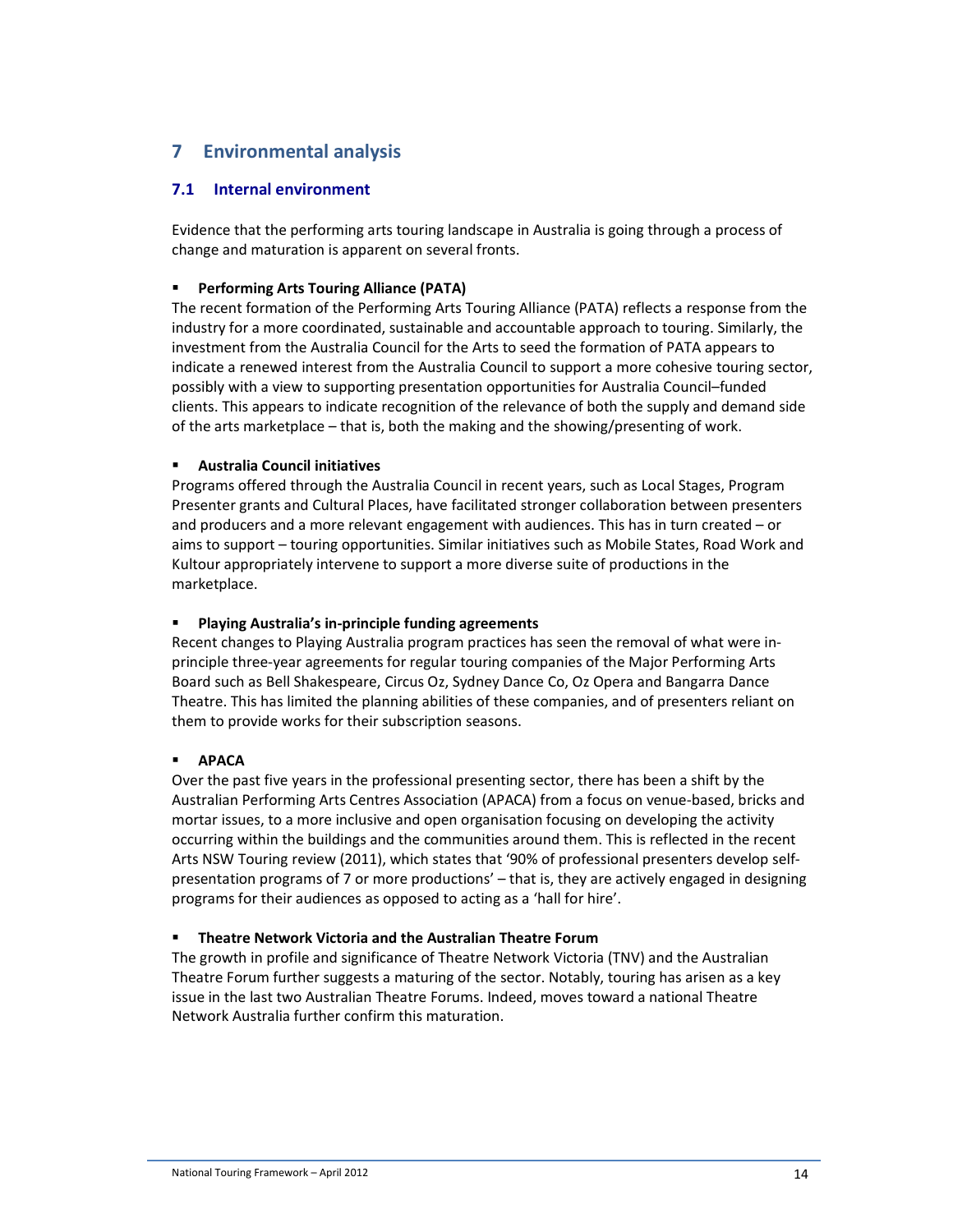### **Policy collaboration**

Moreover, collaboration between networks such as TNV, APACA and PATA, as well as Live Performance Australia (LPA), the Australian Major Performing Arts Group (AMPAG) and APACA<sup>8</sup> reveal a trend towards stronger cooperation, with touring once again being a key common issue.

#### **Contemporary Music Touring**

Contemporary music touring is a major contributor to the overall level of national performing arts touring activity. Indeed, as an indication, Live Performance Australia's 2010 Ticketing Survey reports that non-classical (contemporary) music attendances constitute a 40.8 per cent share of industry attendances.

While this sector is clearly an important contributor to the arts environment, contemporary music touring producers and promoters engage only minimally with the processes and systems being addressed in this report.

This basically applies to touring by large commercial producers as well (that is, producers of work other than contemporary music).

### **Independent Producers Australia**

The establishment of Independent Producers Australia (IPA) in 2010 is a further indication of the changing performing arts landscape. Notably, IPA refers to touring in two of its objectives: 'To facilitate increased creation, production and touring of Australian Work nationally and internationally' and 'To lobby and seek funding for the creation of independent new Australian Work and the associated touring of Australian Work nationally and internationally.'

### **Regional Arts Australia**

Regional Arts Australia (RAA), through a number of its territory and state-based member organisations, has a history of investing in and supporting national touring throughout Australia, in the main by providing the services of the state touring coordinators. Recently RAA, through the Blue Heeler Network, has made changes to the CyberPaddock website with a view to improve service to the sector. Further improvements to the site are currently in development and propose to increase its effectiveness and 'user-friendliness'.

#### **Australian Performing Arts Market**

Importantly, the Australian Performing Arts Market (APAM) was recently reviewed (2011) and further to a competitive tender process APAM will take place in Brisbane in conjunction with the World Theatre Festival for the years 2014, 2016 and 2018. As a national market, as well as an international one, the development of APAM under new management is an important consideration in the national touring landscape.

# **Arts On Tour NSW**

Arts On Tour NSW is a critical resource and national leader in touring in Australia. Of the statebased regional arts organisations, Arts On Tour is the only organisation with touring as its specific focus. Importantly, Arts On Tour NSW traditionally delivers a higher volume of touring to more venues than its state-based counterparts.<sup>9</sup>

# **State touring**

l

Intrastate touring (that is, tours that take place entirely within a state or territory) occurs in all of Australia's states and territories. Indeed, it is important to acknowledge the mostly well-

<sup>&</sup>lt;sup>8</sup> LPA, AMPAG, APACA – 2010 Election Key Messages.

<sup>9</sup> Arts NSW, *Review of Performing Arts Touring* (Edinger, 2011).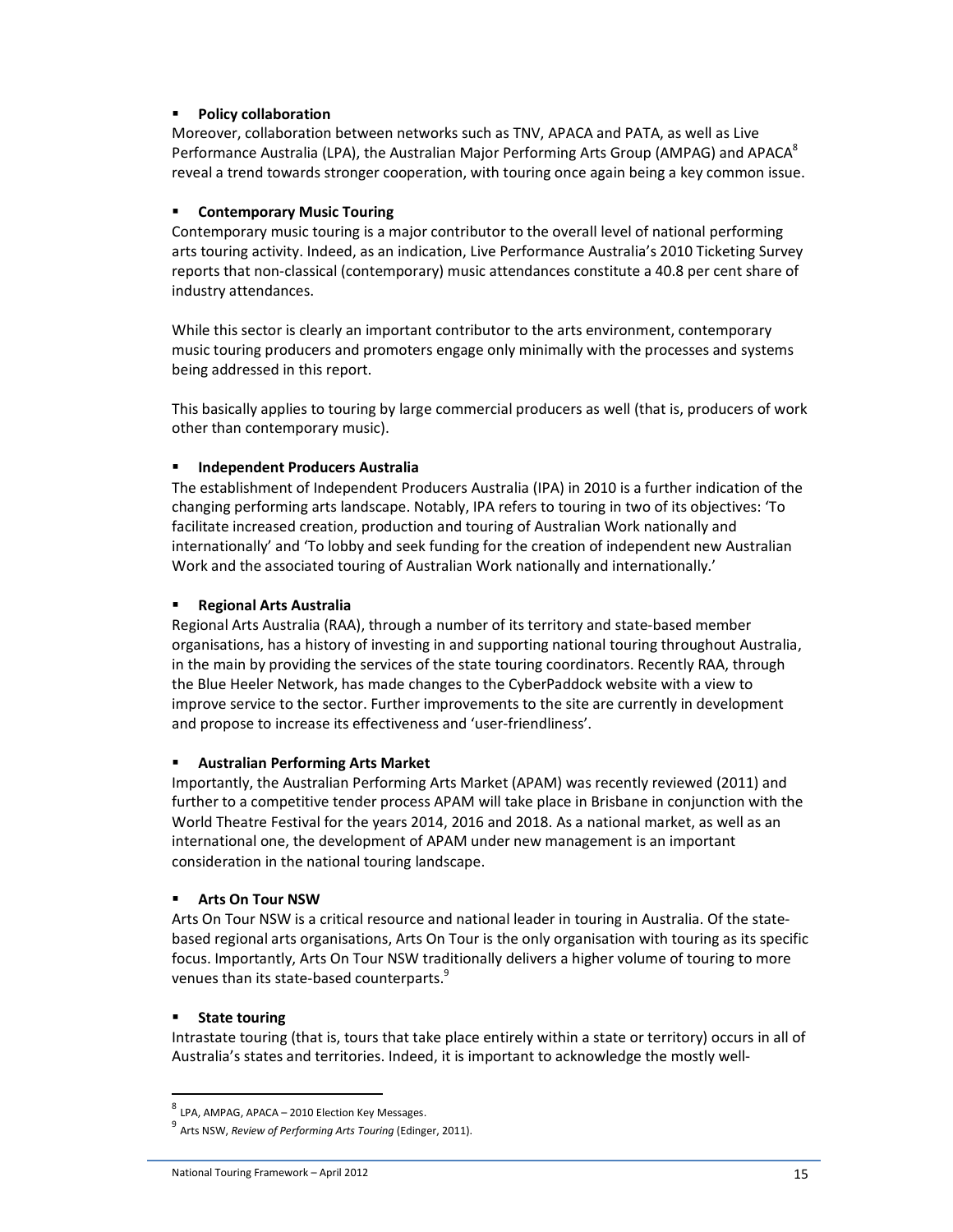established touring infrastructure in each jurisdiction, some of which involve a sophisticated level of interaction with local government.

### **The value of 'liveability'**

A 2008 submission to the Victorian Competition and Efficiency Commission's Inquiry into Enhancing Victoria's Liveability stated that there is increasing evidence that arts and culture make a positive contribution to the liveability of a city or region, and hence to its competitive advantage, in particular with regard to the development of suburban and regional communities to attract new residents and businesses.<sup>10</sup> This information is relevant to the Framework as the current federal political climate appears to recognise this value, and there is thus the opportunity to use related arguments to leverage support for touring.

### **Structural reviews**

The current development of the National Cultural Policy and the review of the Australia Council for the Arts are two significant undertakings that have the potential to impact on the current performing arts touring landscape. Not since *Creative Nation* (1994) has the Australian Government actively considered our nation's cultural policy.

In summary, this internal environmental analysis indicates that the national touring landscape involves many stakeholders, is highly complex and is, to some degree, in a state of flux. There appears to be considerable willingness to make improvements and, indeed, initiatives are being undertaken on several fronts.

# **7.2 External environment**

## **Political**

The current political climate sees an incumbent, minority-led, Labor government. It is noteworthy that the Minister for the Arts is also Minister for Regional Australia and Local Government. This collection of portfolios under the management of one Minister provides opportunities for connections pertinent to national touring.

A Federal election in 2013 sees an opportunity – particularly following the release of the National Cultural Policy – to place performing arts touring on the national arts agenda.

Over 60 per cent of performing arts centres that are APACA members are owned and/or operated by local government. $11$  In a recent survey of local government authorities in Western Australia in which a performing arts centre is operated, two out of 16 had a plan or strategy in place relating to performing arts. It is also important to recognise that each jurisdiction has a different set of political, financial and sector drivers that will affect their ability to engage with national touring.

#### **Financial**

l

While Australia is faring well in light of the global financial crisis, the high value of the Australian dollar, combined with a tight fiscal environment outside of Australia, is likely to have a negative effect on international touring opportunities. That is, some Australian companies may find overseas interest slowing due to falling demand in international markets, or because overseas buyers are subject to funding and revenue cuts. Similarly, the high dollar is making Australian

<sup>10</sup> Arts Victoria*, The Role of Arts and Culture in Liveability and Competitiveness – Précis*, June 2008.

<sup>11</sup> APACA, 2009 Economic Activity Report.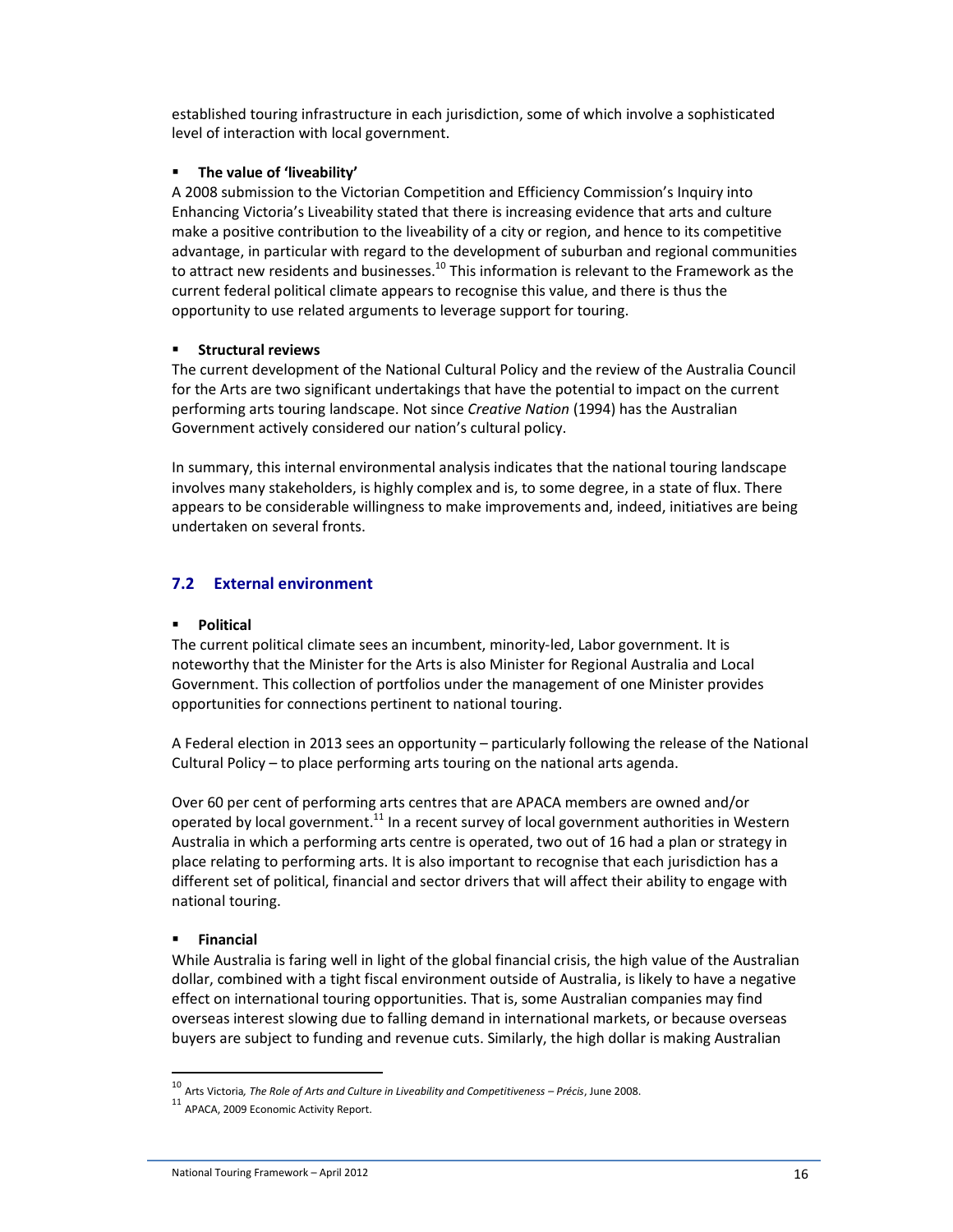products less competitive in global markets, exacerbating the loss of international demand due to economic recession and public sector contraction.

In regard to revenue from ticket sales in Australia, Live Performance Australia's *Ticket Attendance and Revenue Survey 2010* states that total revenue from ticket sales in 2010 was \$1.328 billion, as compared to \$1.083 billion in 2009, representing an increase of 22.6 per cent following two years of downturn.

#### **Technological**

The ever-increasing prominence and reach of social media – combined with access to affordable software and hardware, which enables more people to be creators of their own content – provides a strong avenue for the invention, distribution and promotion of the arts. It is anticipated that this will be increasingly prevalent, particularly with the rollout of the National Broadband Network, currently underway and due for completion in 2021. Evidence of this can be seen in the fact that more than half of all 15 to 24 year olds had used the internet to engage in some form of art during  $2010^{12}$ 

The National Broadband Network undoubtedly offers exciting opportunities for new kinds of interactive cultural experiences. However, it should not be seen as replacing the touring of live performance, any more than previous broadcast technologies have managed to do.

### **Geographic**

While obvious, it is important to note the largely unique physical nature of Australia's touring environment, the result of the vast distances and small regional populations in this country. Australia has approximately 180 non-commercially operated performing arts centres, spread across 7,617,930 square kilometres. By comparison, the Netherlands has 154 venues in a country 185 times smaller than Australia. *Notionally*, this equates to one venue per 267 square kilometres in the Netherlands as opposed to one venue every 42,321 square kilometres in Australia. Unfortunately, our unique geography and distribution of population means there are few international touring systems that we can look to, to inform our own situation.

#### **Environmental**

Touring, by nature, involves vast amounts of road and air travel. Indeed, arts environmental impact specialists Julie's Bicycle states:

*Travel is one of the major contributors to the theatre sector's carbon footprint. Audience travel has the largest impact across the industry, but artist and business travel creates impacts too, and touring is therefore a key area for focus in terms of reducing our emissions.*<sup>13</sup>

Similarly *The Garnaut Climate Change Review* states that 'Australia's per capita emissions are nearly twice the OECD average and more than four times the world average … Transport emissions represent about 14 per cent of Australia's total greenhouse gas emissions.<sup>'14</sup>

l

<sup>12</sup> Australia Council for the Arts, *More than Bums on Seats: Australian Participation in the Arts*, 2010.

<sup>13</sup> www.juliesbicycle.com

<sup>14</sup> Ross Garnaut, *The Garnaut Climate Change Review*, 2007.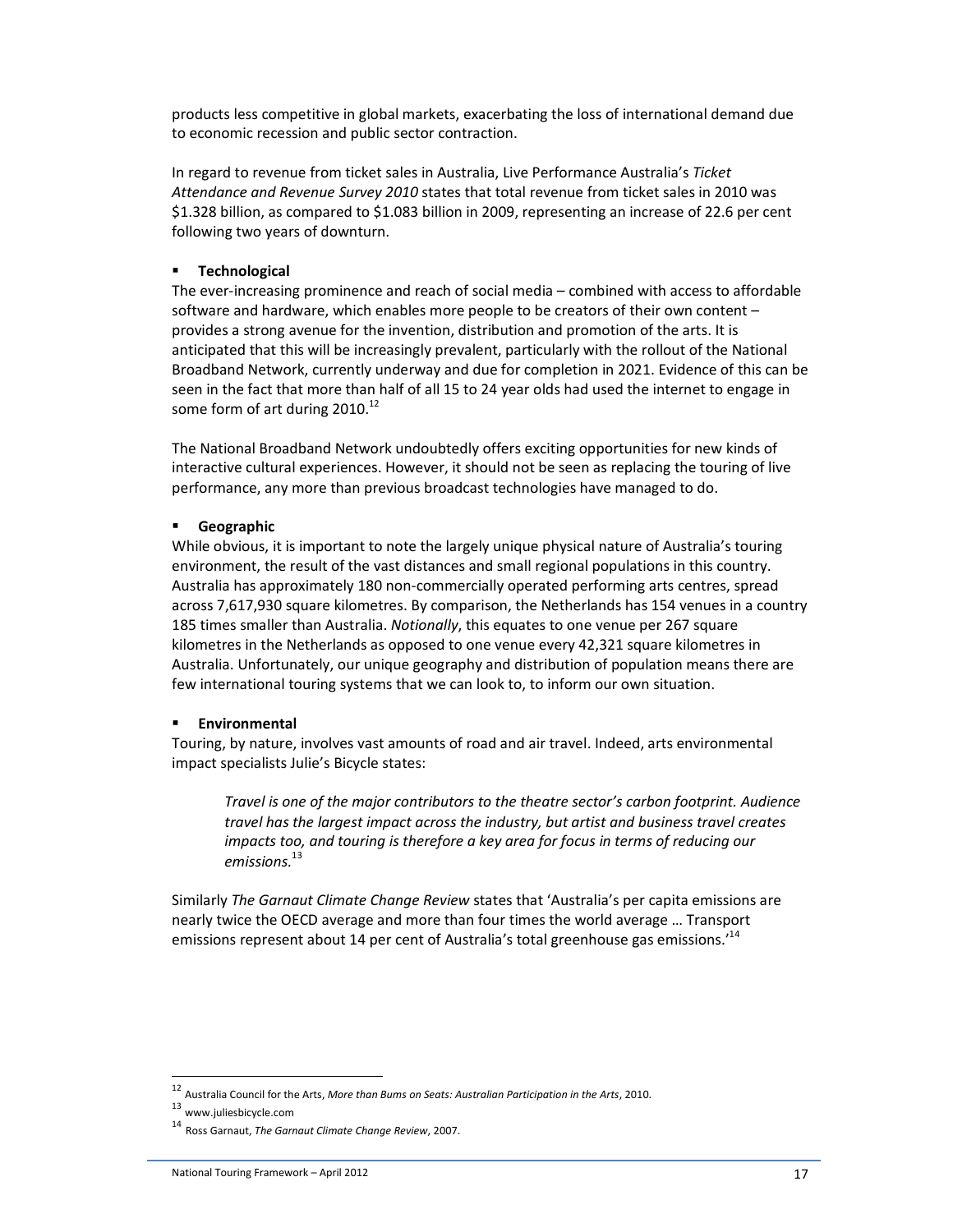# **8 Research findings**

## **8.1 Primary research findings**

#### **Group consultations**

The key questions explored in the group consultations, as outlined above in section 5, Methodology, were:

- a) Why are you involved in touring? (Framed for producers as: Why do you tour? And for presenters as: Why do you present touring work?)
- b) What are the mechanisms, models, processes and programs you use to tour?
- c) Of those mechanisms etc., what's working well? (Or what elements of those are working well?)
- d) Of those mechanisms etc., what's not working well? (Or what elements of those aren't working well?)
- e) What suggestions do you have to improve the touring landscape to capitalise on the strengths, and address the weaknesses just identified?

Question a) Why tour? The primary reason for brainstorming the reasons for touring was to inform and shape the subsequent discussions regarding the touring landscape. In addition, it enabled participants to state the value of touring. (See Appendix B.)

Question b) was primarily aimed at preparing the ground for the subsequent questions, and the material is not included here.

The responses to questions c), d) and e) have been digested and analysed in section 9, Analysis of research.

A comprehensive summary of answers to e) – that is, all the proposals for improvements to the touring landscape – was circulated publicly in January 2012. That communiqué is attached as Appendix C.

#### **Interviews**

The consultants conducted approximately 30 interviews with peak bodies and other selected key stakeholders, in order to explore some key themes in greater depth. Many of these interviews were one-on-one or with two or more individuals from the same organisation. In some cases two or more organisations participated in a single interview, to create a dialogue around their shared or contrasting experience. The interviews have informed the analysis of research, and in many cases are referenced – in most cases anonymously, in order to ensure discussions were frank. A complete list of interviewees is attached at Appendix E.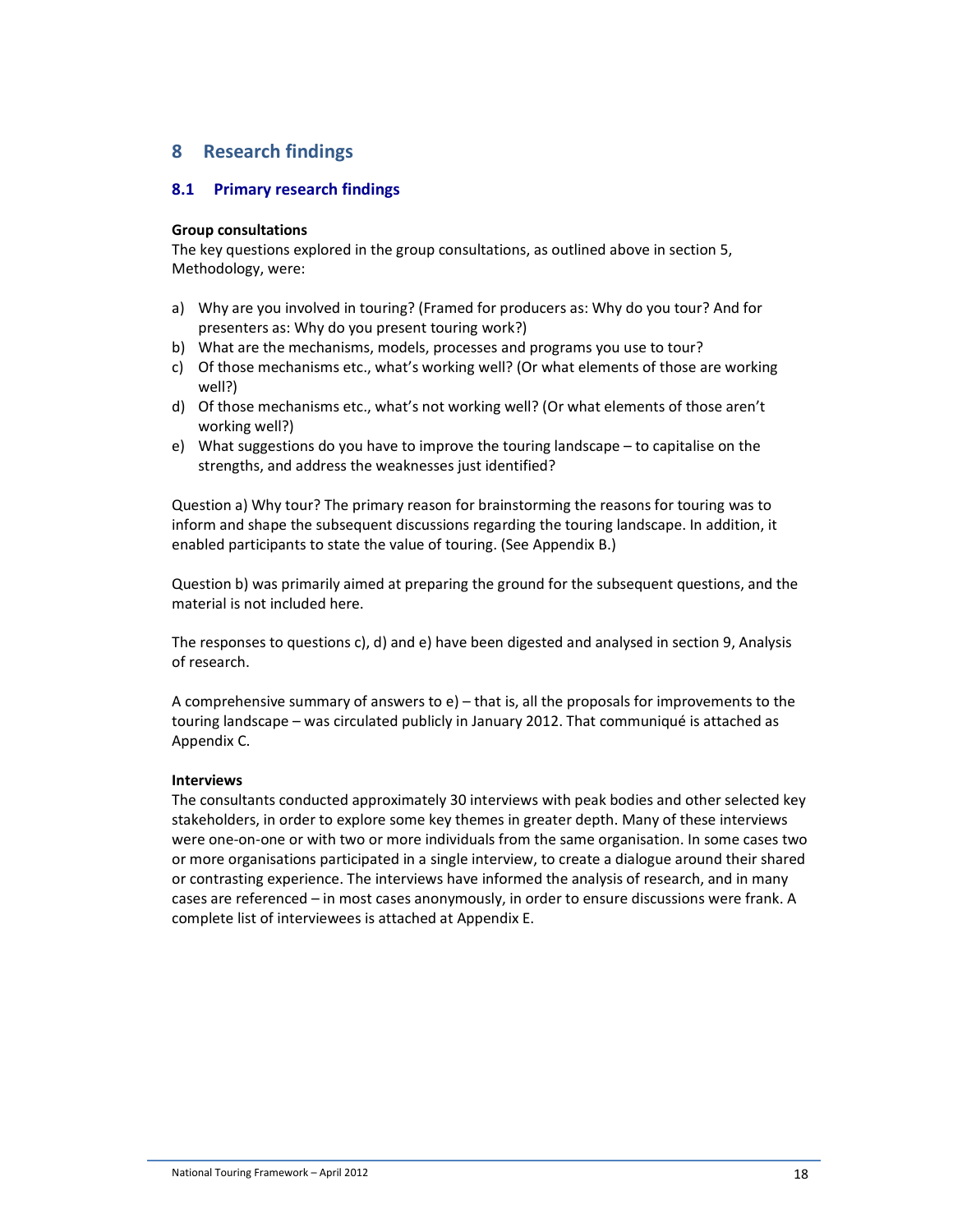# **8.2 Secondary research findings**

#### **National Review of Performing Arts Touring**

Many issues identified in the report prepared by Positive Solutions, *National Review of Performing Arts Touring* (2005), are common to the findings from the original research undertaken as part of this project. While it is unfortunate to find that many of the same issues remain prevalent today, the 2005 report serves to confirm the relevance of the issues identified throughout this report.

Notably, the *National Review of Performing Arts Touring* refers to issues for discussion, including:

- **a** national touring plan
- **EXEC** enhanced resourcing of the Blue Heelers network
- **training support for presenters**
- **EXECUTE:** establishment of a national touring office
- **differentiation or quarantining of touring funds for specific purposes**
- the encouragement of risk-taking
- coordinated interventions in the touring supply chain.

More specifically, the paper questions the degree to which current systems may need adjusting to add weight to criteria other than presenter popularity, in spite of the common acceptance of the value of a presenter-driven (or demand-driven) approach to the allocation of funding.

The paper also highlights the lack of coordination between producing companies, venues and funders to work on audience development or consistency of supply.

#### **A Sustainable Future for National Touring**

Similar issues were raised in Regional Arts Australia's proposal for the future support of the Blue Heeler Network, *A Sustainable Future for National Touring* (McClements, 2007) which noted the following priorities:

- Priority One: appointment of a Blue Heeler National Coordinator
- Priority Two: ongoing project support (this would include activities determined as strategic priorities in any given year)
- Priority Three: national consultation with stakeholders into future directions for national touring management, including a round table discussion with key industry stakeholders regarding the establishment of governance structure for the Blue Heeler Network, and the new role that will include representatives of the producer and presenter sectors.

Furthermore, Regional Arts Australia noted that an increase in audiences and the allocation of additional funds<sup>15</sup> has meant that tours have grown longer and more complex, and a greater number and diversity of venues are now involved in national tours.

This paper also stated 'clearly, the national performing arts touring network is under substantial operational pressure.'<sup>16</sup>

## **Future of National Touring in Australia**

*The Future of National Touring in Australia*, a paper submitted jointly to the Federal Minister for the Arts in 2007 by AMPAG, RAA, APACA, AoT and representatives of the small to medium producing sector stated the following:

l

<sup>&</sup>lt;sup>15</sup> This refers to the increase in Playing Australia funding in 2004.

<sup>16</sup> *A Sustainable Future for National Touring* (McClements, 2007).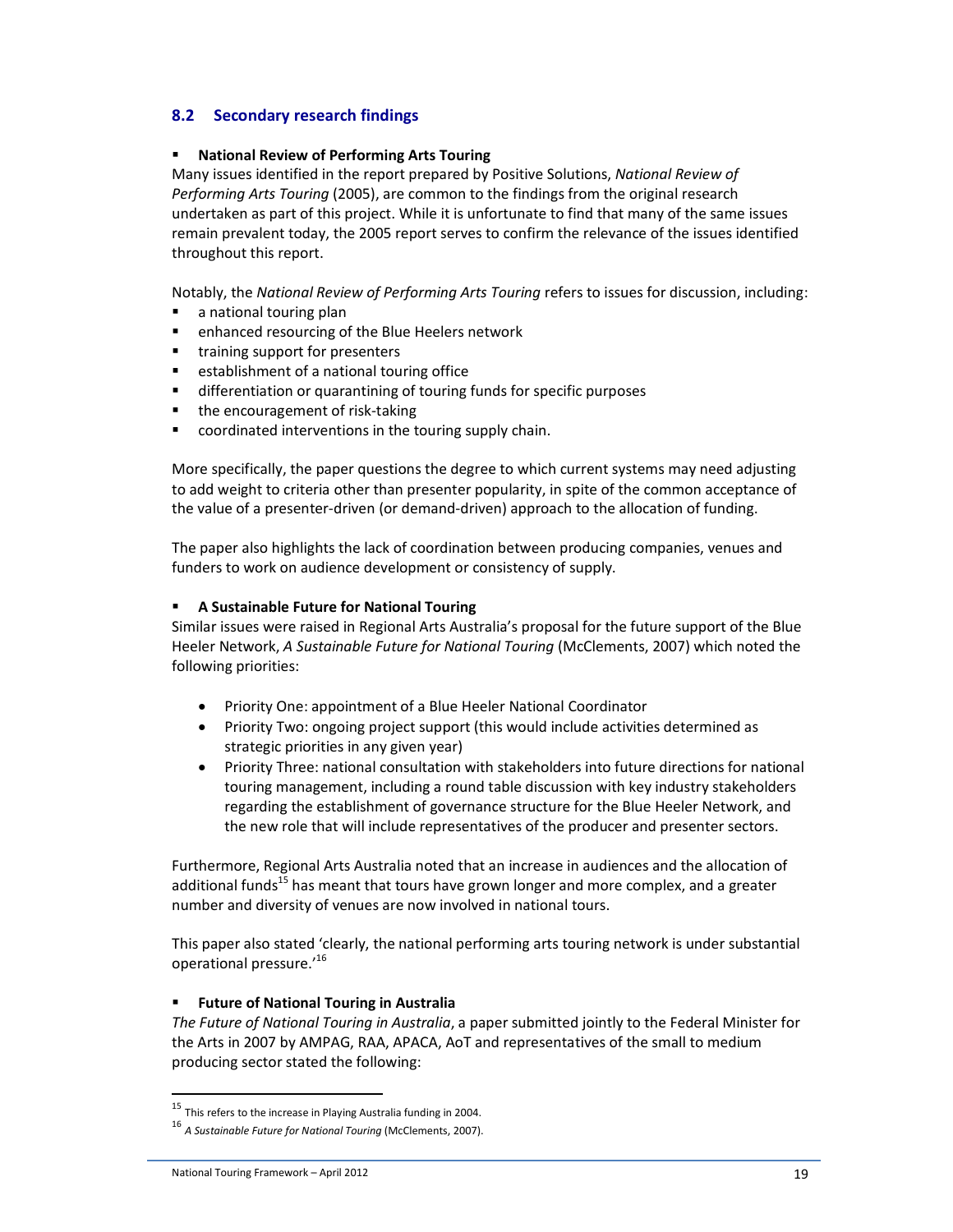*Consultation with all stakeholders over the past three years has achieved general consensus within all networks that growth over the range of indicators provokes the need for the coordinated development of policy and advocacy to ensure continued growth is managed sustainably for all producers, presenters and tour co-ordination agencies involved in national touring.* 

Evidence suggests that since the RAA paper and *The Future of National Touring in Australia* submission, touring has continued to become more complex and the expectations of all stakeholders, including audiences, have continued to increase.

### **Touring Strategy Consultation Report**

The 2008 *Touring Strategy Consultation Report* by Arts Queensland details recommendations that are highly consistent with those of this National Touring Framework. In particular, Arts Queensland's report relates directly to:

- **EXT** increased community engagement (a touring strategy that considers promoting touring products and processes that support community engagement)
- capacity building (a touring strategy that includes continuous sector development and professional development objectives)
- **EXECT** alignment of funding programs (that Arts Queensland's funding agreements for performing arts touring are redeveloped to reflect the key policy drivers of the touring strategy)
- diversity of work toured and relationships and dialogue (a touring strategy that supports the inclusion of a range of tourable products and people who can provide rich partnerships and cultural development).

Arts Queensland's report goes on to identify policy drivers that are remarkably aligned to those identified independently in this report.

Interestingly, the *Mapping Queensland Theatre* report notes that consideration should be given to developing a mechanism within Queensland to extend the life of independent work through touring.<sup>17</sup>

#### **Victorian Statewide Performing Arts Forum**

Many considerations raised in the Arts Victoria Victorian Statewide Performing Arts Forum were similar to those detailed in this report. These were reflected by Greg Andrews, Deputy Director of Arts Victoria, in his closing remarks when stating*,* 'We want to build better, more fulsome relationships that give the community of Victoria better outcomes.'

#### **Arts NSW Review of Performing Arts Touring**

Among many relevant recommendations, the 2010 Arts NSW *Review of Performing Arts Touring* highlights the need for greater alignment between state and federal funding programs in the following specific recommendation:

*There is not enough integration between the state and federal funding round and the mismatch of timing of funding rounds creates a disproportionate level of difficulty for the sector.*<sup>18</sup>

l

<sup>17</sup> Arts Queensland, *Mapping Queensland Theatre* (Baylis, 2009).

<sup>18</sup> Arts NSW, *Review of Performing Arts Touring* (Edinger, 2010).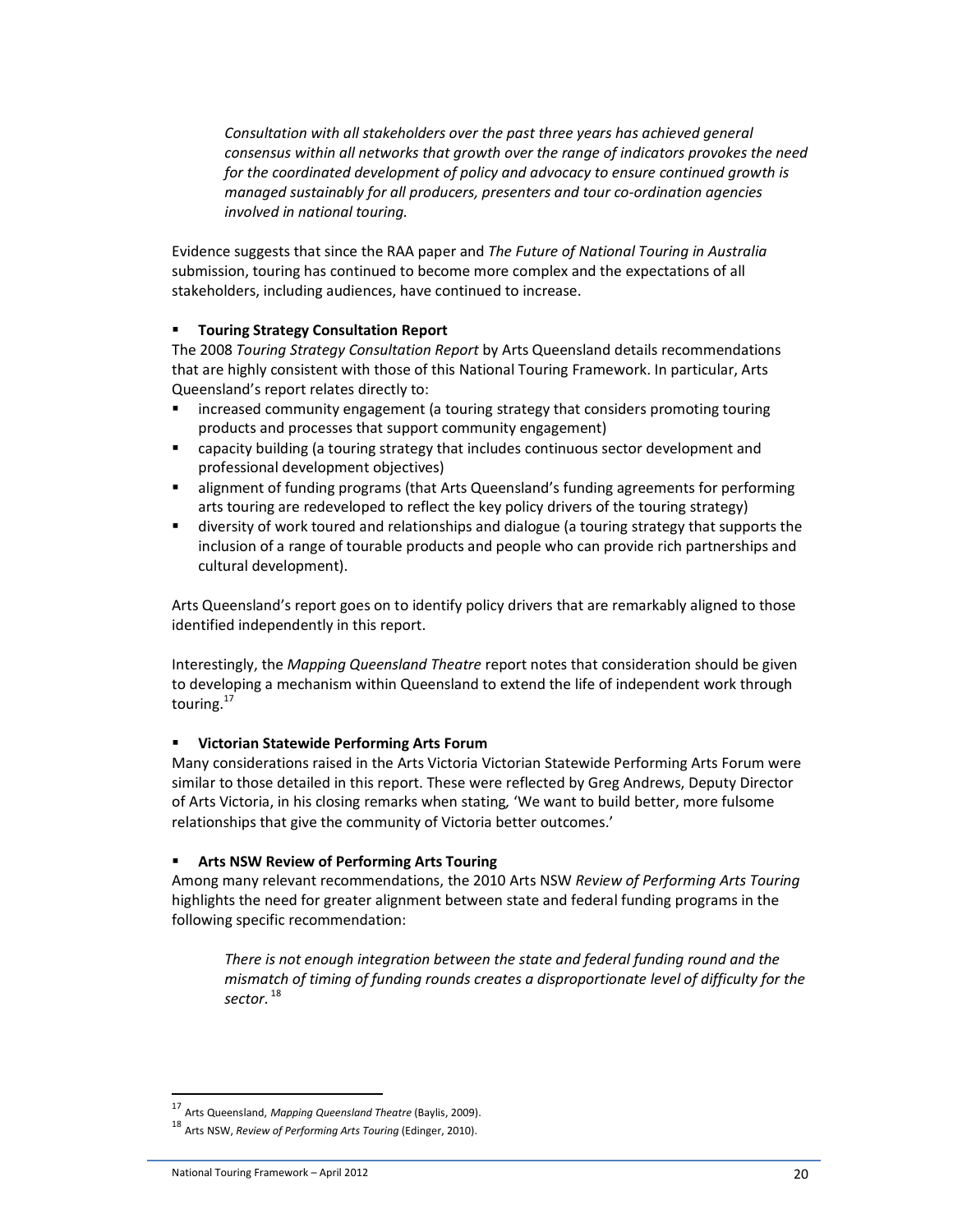The review goes on to state that 'the interconnection between state and national touring appears to be a central issue in the improvement of national touring'*.* Furthermore, the review found that 'Playing Australia funding is critical for delivery of over half the tours funded by Arts NSW.'

This highlights the interdependency of state and federal touring programs and the need for strategic alignment.

Interestingly, the report also found that over a quarter of NSW venues program according to the available product. That is, a significant proportion of NSW venue managers tend to attempt to find audiences that suit available product as opposed to seeking product in order to meet audience demand.

This was consistent with a recent survey undertaken by APACA that found that 33 per cent of venues nationally commit (in funding applications) to presenting 50 per cent or more shows than they can actually present.<sup>19</sup> That is, as a result of the dependency on touring funds, presenters are hedging their bets and making programming decisions based on what productions they feel are most likely to receive tour funding.

#### **Integration of National and International Touring/Markets**

The industry workshop to discuss the APAM scoping study stated the following:

*The notion of national and international integration was wholeheartedly endorsed by the participants as a vital need and issue. The group noted that opportunities within APAM were compromised until a national touring framework is developed. Discussion specifically highlighted the need for consultation with APACA and Long Paddock noting that APACA's goals are not necessarily those of APAM. Equally discussion noted that the current complex structure of national touring makes formation of any meaningful relationship difficult.* 

The 'way forward' to address this issue was stated as being to 'ensure APAM and its role in delivering some goals of a national touring framework is actively pursued'.

The *APAM Scoping Study* recommended that APAM 'have as its secondary goal the national exchange of the performing arts largely, though not exclusively, through touring'.

The study also noted:

*we have encouraged domestic participation in APAM while divorcing the domestic trade fair mechanism from it. APAM fulfills a need not met by the current domestic mechanisms of Long/Cyber Paddock and the like.*

#### **8.3 Value of touring**

The non-economic value of touring as commented on by participants in the consultation is represented throughout the Framework and referenced at Appendix B – Reasons for Engaging in Touring.

 $\overline{a}$ 

<sup>19</sup> CyberPaddock voting, APACA online survey, January 2012.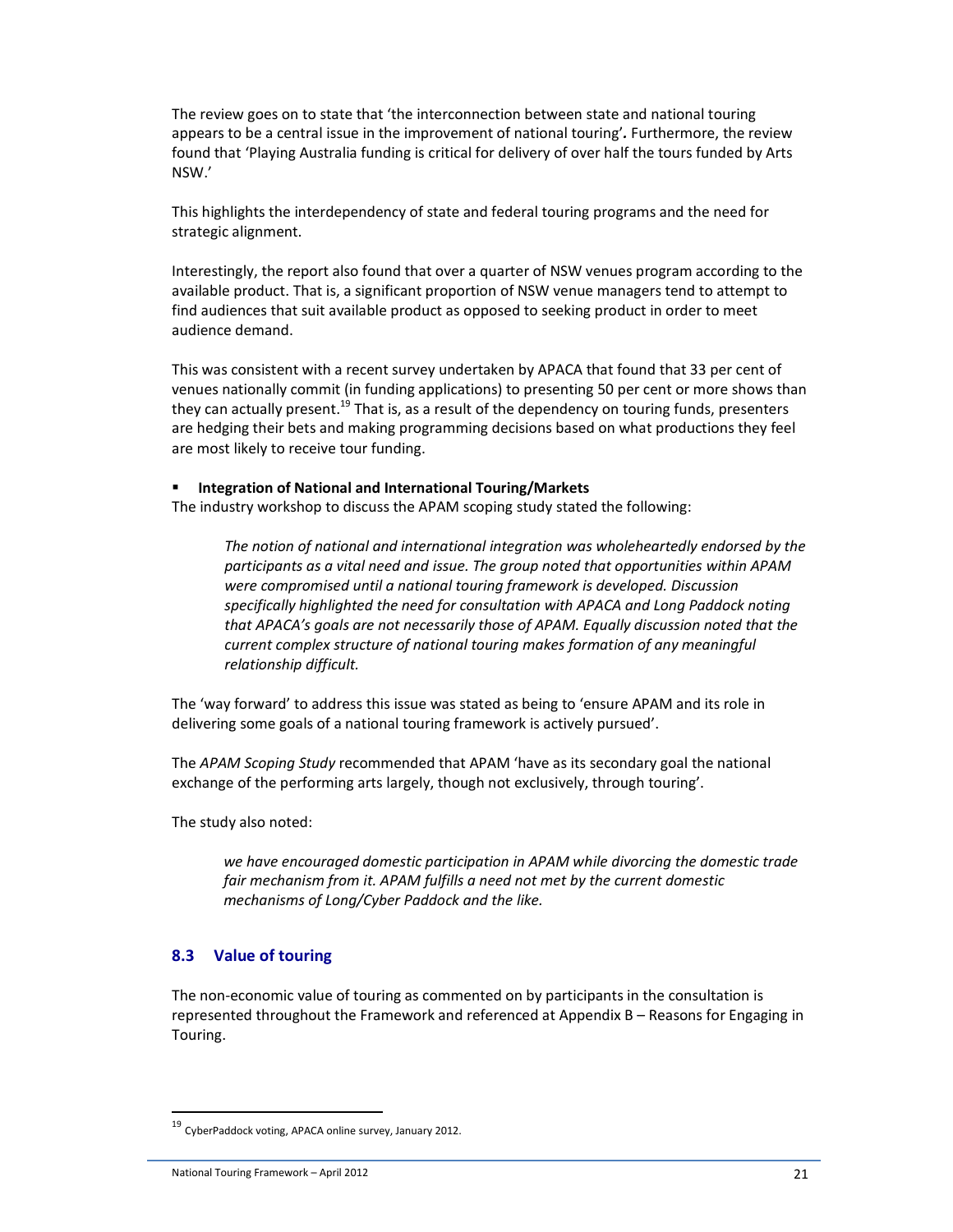Consultation participants reported that touring provided value in many ways, including artform/practice development, the sharing of creative vision and stories, building audiences, brand development and profile raising and, more broadly, encouraging social cohesion, sharing our differences and sameness, exploring our national identity and promoting cultural development.

The economic value of touring will be addressed in a separate project, to be managed by the Australia Council and the Office of the Arts. However, current data is included at Appendix K.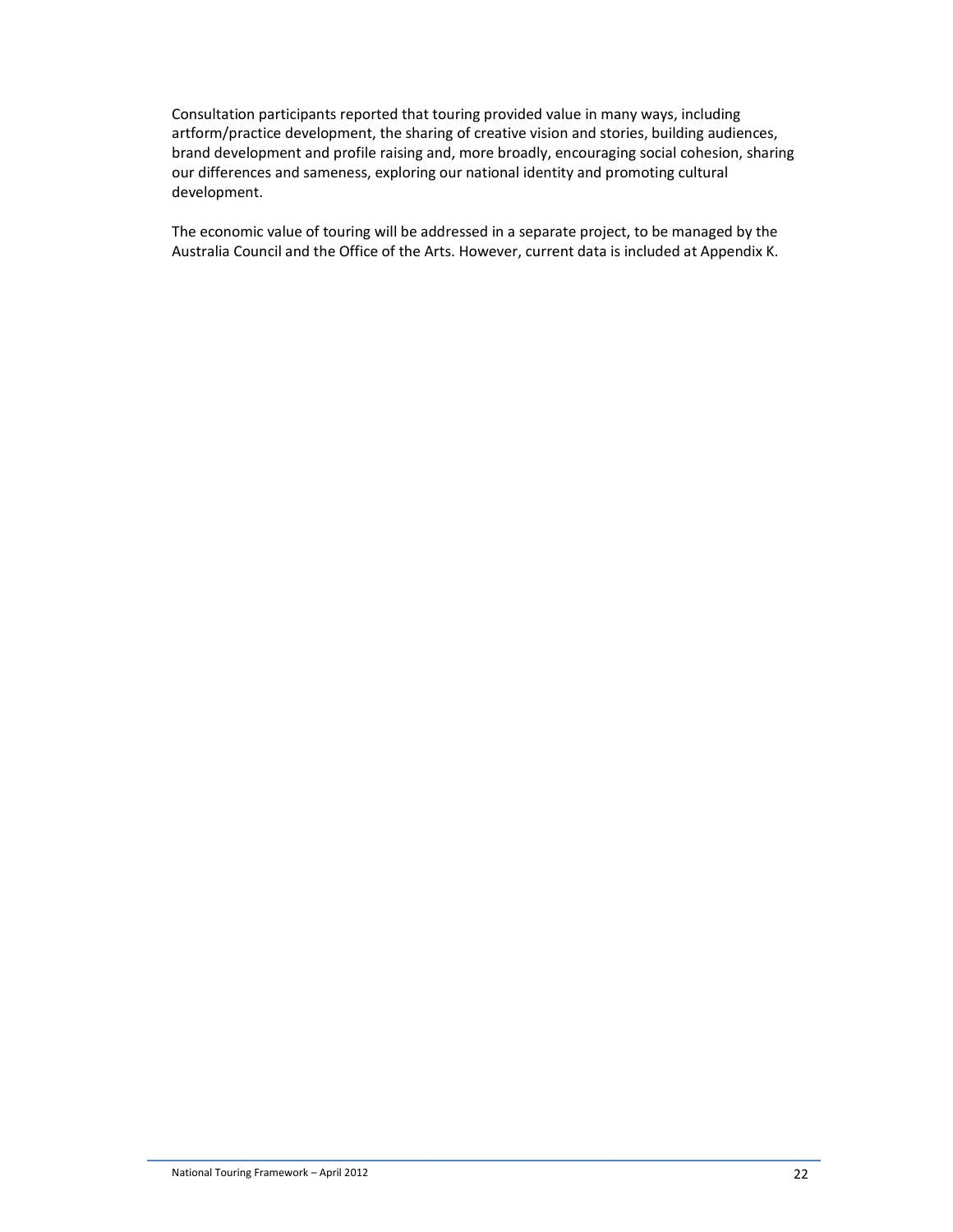# **9 Analysis of research**

Analysis of both the primary and secondary research enabled the consultants to identify nine broad common themes. These were subsequently reviewed, discussed and further refined by the Project Steering Group. A key aim of the review by the Project Steering Group was to determine an industry-wide shared purpose for national touring. This would consist of a common set of principles that would guide national touring. There was a particular focus on these principles being shared values for the three tiers of government.

The Project Steering Group agreed that the nine common themes broadly summarised the sector's collective views and captured the most important issues in developing a framework for national touring.

It is important to note that it was agreed that there is no single solution or 'silver bullet' that will address all of the matters raised throughout the consultation. Accordingly, the issues raised and recommendations described below often intersect between Key Reforms and Development Goals, reflecting the interconnection between issues.

The outcome of the analysis of the research and the review conducted by the Project Steering Group resulted in four Foundation Principles for touring, three Drivers underpinning the principles and nine Priority Areas (later redefined as three Key Reforms and six Development Goals). These are detailed below.

# **9.1 Foundation Principles of a national touring industry**

It is anticipated that the following principles be adopted by all stakeholders actively participating in the touring sector (within the scope of this report).

# **9.1.1 Community engagement**

- Create deeper connections and understanding with audiences and potential audiences.
- Create cultural impact.
- Where appropriate, extend engagement beyond the performance only.

# **9.1.2 Access**

• Deliver broad geographical access through the equitable distribution of performing arts activity to metropolitan, regional and remote communities.

# **9.1.3 Artistic vibrancy and diversity**

- Ensure high quality work is toured.
- Ensure a variety of work is offered (scale/content/artform).
- Ensure a range of diverse production selection processes exist.

# **9.1.4 Partnerships and collaboration**

• Encourage relationships that assist in achieving more productive outcomes for the sector and audiences.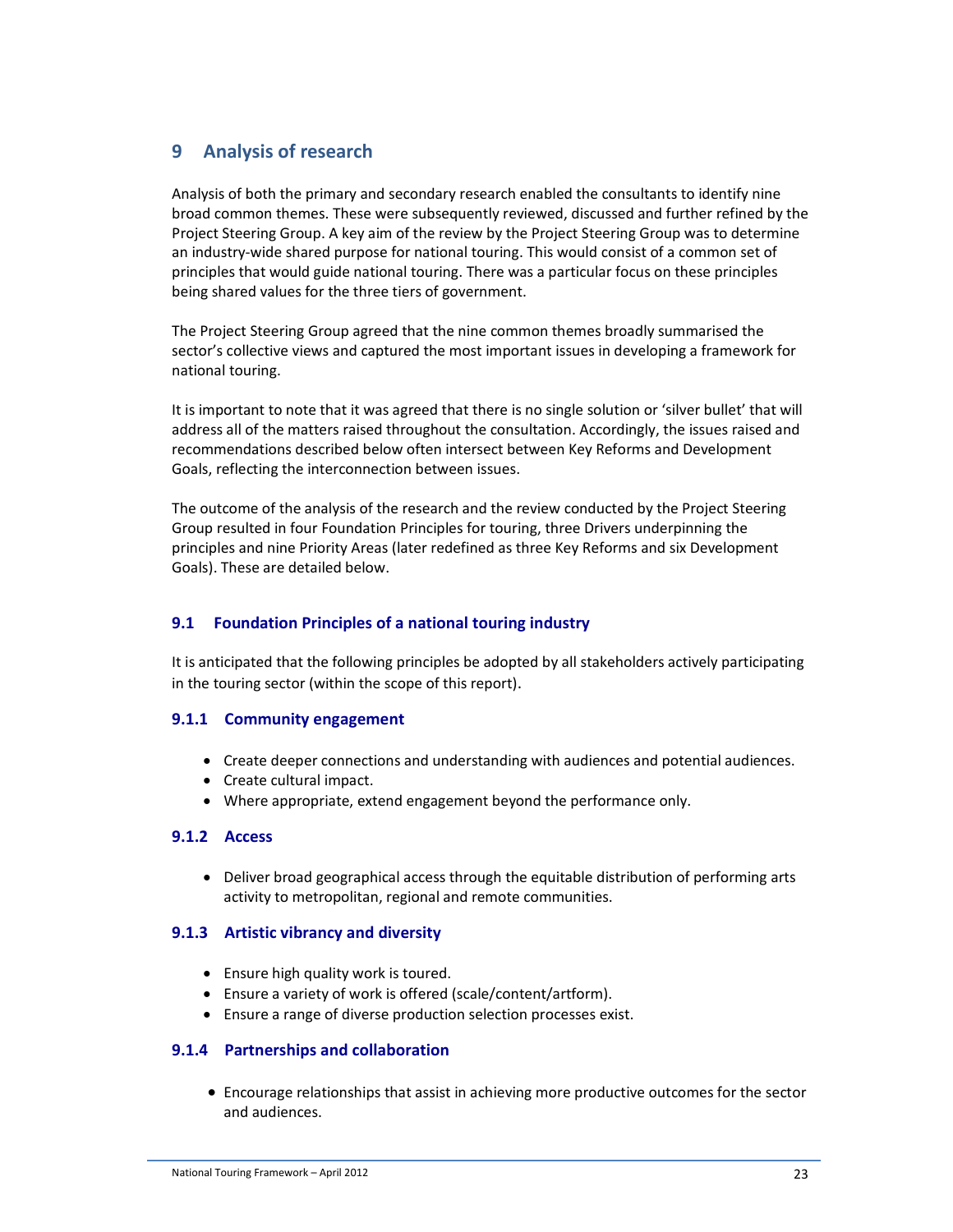# **9.2 Drivers for a national touring industry**

The following Drivers aim to underpin the Foundation Principles.

#### **9.2.1 Environmental sustainability**

• Ensure that due consideration is afforded to the environmental impact of touring.

#### **9.2.2 Economic sustainability**

• Ensure that touring activity is conducted in such a way as to be financially sustainable (and where possible beneficial) for the all parties involved.

#### **9.2.3 Social sustainability**

• Recognise that touring provides a key opportunity to increase cultural development, community building and liveability throughout the country.

*If one adheres to the doctrine that multiple perspectives on social issues are useful in a democratic society, even though they may be in conflict with prevailing popular sentiment and social norms, the freedom of expression exemplified by self-oriented creativity is a social*  asset. If consumers are only presented with what they want or will readily accept, then the *potential for social change and intellectual diversity is greatly curtailed.*<sup>20</sup>

#### **9.3 Key Reforms – summary**

The following are derived from responses throughout the consultation. In summary, the three Key Reforms are:

- a national plan
- funding programs simplification and harmonisation
- production selection.

#### **9.4 Development Goals – summary**

The following are derived from responses throughout the consultation. In summary, the six Development Goals are:

- relationships, dialogue and tour coordination
- diversity of work toured
- community engagement
- marketing and audience development
- capacity building people and infrastructure
- environmental sustainability low-carbon touring.

<sup>20</sup> E.C. Hirschman (1983) 'Aesthetics, ideologies and the limits of the marketing concept', *Journal of Marketing*, Vol. 47, No. 3.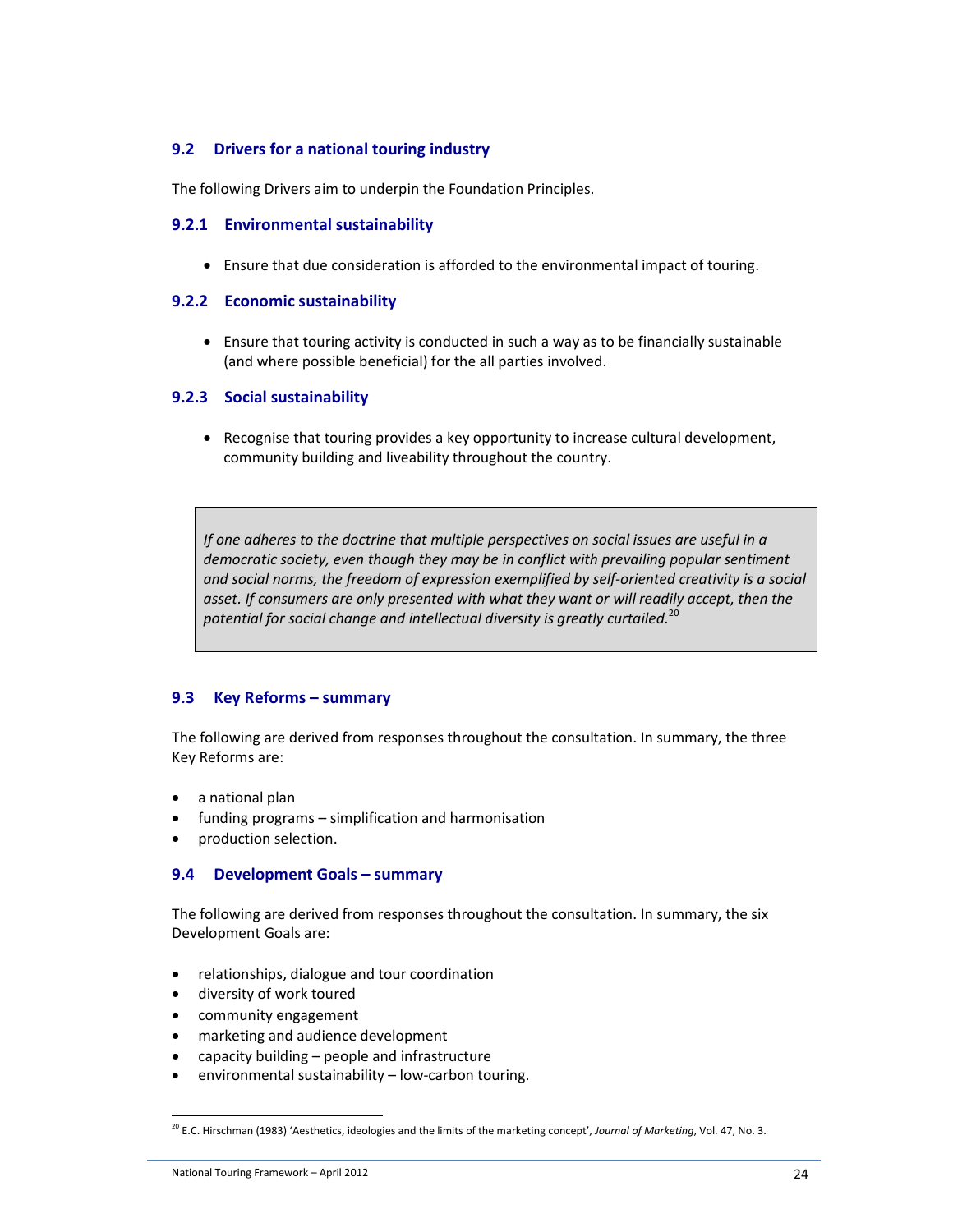# **10 Key Reforms**

## **10.1 A national plan**

### **10.1.1 Context and commentary**

As the 2005 *National Review of Performing Arts Touring* identified, there is a need for a 'National Touring Plan – a set of priorities and targets and a framework within which each stakeholder plays an agreed part'.<sup>21</sup>

*No one has linked up the bodies (funding) – we're looking after our own because of limited resources and because that's our job. The will is there but we're limited by our own jurisdictions. We need drivers to open it up.* 

*There is a need for a cohesive national strategy of which Playing Australia is just one tool.* 

*Playing Australia is perceived as a default national touring policy, largely as a result of the bulk of national touring activity being funnelled through this program and there being no alternative policy.* 

*The resources the states offer is positive but the mechanism is negative.* 

### • **A unified touring strategy**

While this project aims to bring the sector together through the development of a structured framework, beyond this, there is a need to identify specific responsibilities for the coordination and delivery of an ongoing, unified national touring strategy.

The extent to which the touring industry has adapted over many years to ensure its continuation is highly admirable. However, a gap exists in that the lack of a national plan has enabled the evolution of systems that are often uncoordinated, relate poorly to each other and, at worst, negatively impact on one another. Similarly, this evolution and the lack of a plan has, by default, inadvertently assigned responsibilities for touring functions to organisations not resourced or accountable for their delivery.

#### • **A foundation**

It was regularly cited throughout the consultation that a strategic approach and a 'global view' of national touring is both missing and required. Indeed, it was identified that the success of touring initiatives/programs (new and existing) is often predicated by a strong, existing foundation on which they can be built. This foundation may include a local government's Cultural Plan or a performing arts centre's artistic policy, or common objectives between government funders.

Given the inherent complexity of national touring the need for national coordination was strongly advocated throughout the consultancy as a means of avoiding inconsistencies between touring mechanisms and funding programs.

#### • **Range of activity**

 $\overline{a}$ 

It has been clearly identified that the scope or range of national touring activity throughout Australia is very broad. It varies according to many factors; scale, accessibility and genre of product, jurisdiction, geography (metropolitan/regional/remote), etc. While this suggests a

<sup>21</sup> Cultural Ministers Council, *The National Review of Performing Arts Touring* (Positive Solutions, 2005).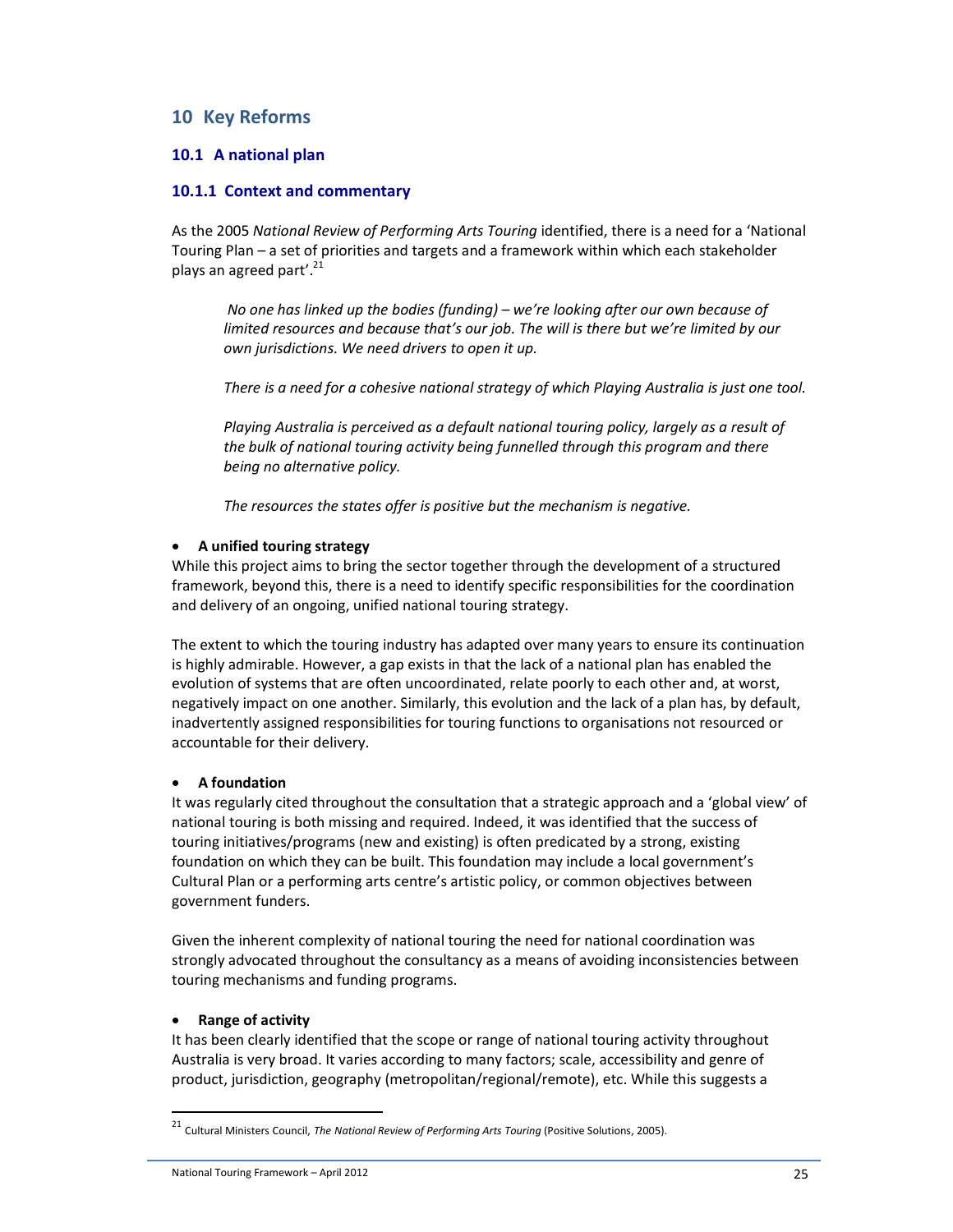differentiated and healthy ecology, by and large, the management of that ecology is undertaken separately by a number of stakeholders, with some aspects not tended to at all. This has led to false and often unrealistic expectations within the industry of the various stakeholders' obligations.

### • **Coordination, not uniformity**

While the consultation process determined a need for national coordination, the need for diverse touring models and processes was also commonly noted. Similarly, the notion of centralising all touring programs was often rejected. To this end a national plan should focus on achieving coordination of disparate programs and processes and not necessarily attempt to establish uniformity among these programs.

### • **Local government**

As noted above in the environmental analysis, over 60 per cent of performing arts centres that are APACA members are owned and/or operated by local government. Indeed, of the almost 30 per cent of revenue provided by government subsidy, local government investment constitutes 71 per cent. (Figures exclude the Sydney Opera House, the Arts Centre Melbourne and the Queensland Performing Arts Centre.)<sup>22</sup> Despite this investment, it appears that in the majority of cases local government currently has an ancillary role in national touring. A greater level of engagement by and with local government is likely to return mutual and substantial benefits.

### • **Performing Arts Touring Alliance (PATA)**

The place of PATA must be considered in the development of the national plan. PATA was formed largely in response to the 2007 federal government proposal<sup>23</sup> jointly developed by representatives of Regional Arts Australia, the Australian Performing Arts Centres Association, Arts On Tour NSW and small to medium producers.

Throughout its development PATA has been constricted by its resources. In addition, the complexity of the touring landscape and the sensitivity of the relationships therein has meant that considerable time has been spent delicately forming the structure, governance and operation of the alliance. While a workable entity has been created, the resources consumed in doing so have stifled the output of the alliance, compromising the very reason it was created.

As PATA Executive Officer Greg Randall states:

*PATA is not incorporated and is widely seen as a 'waypoint' in it its current format towards a more clearly empowered, incorporated and appropriately resourced national entity*.

While this framework strongly recommends that a national resource be developed, the consultants note it is beyond their remit to prescribe the future role of PATA in this context.

# • **Authority**

 $\overline{a}$ 

As stated above, a lack of coordination exists among the various sub-sectors of the touring industry (and even within them). Similarly, competing interests and agendas were regularly reported throughout the consultation. Accordingly, it appears – with the exception of

<sup>22</sup> APACA, 2009 Economic Activity Report.

<sup>23</sup> Arts On Tour, APACA, RAA and small to medium producers, *The Future of National Touring in Australia: Proposal to Federal Government*, 2007.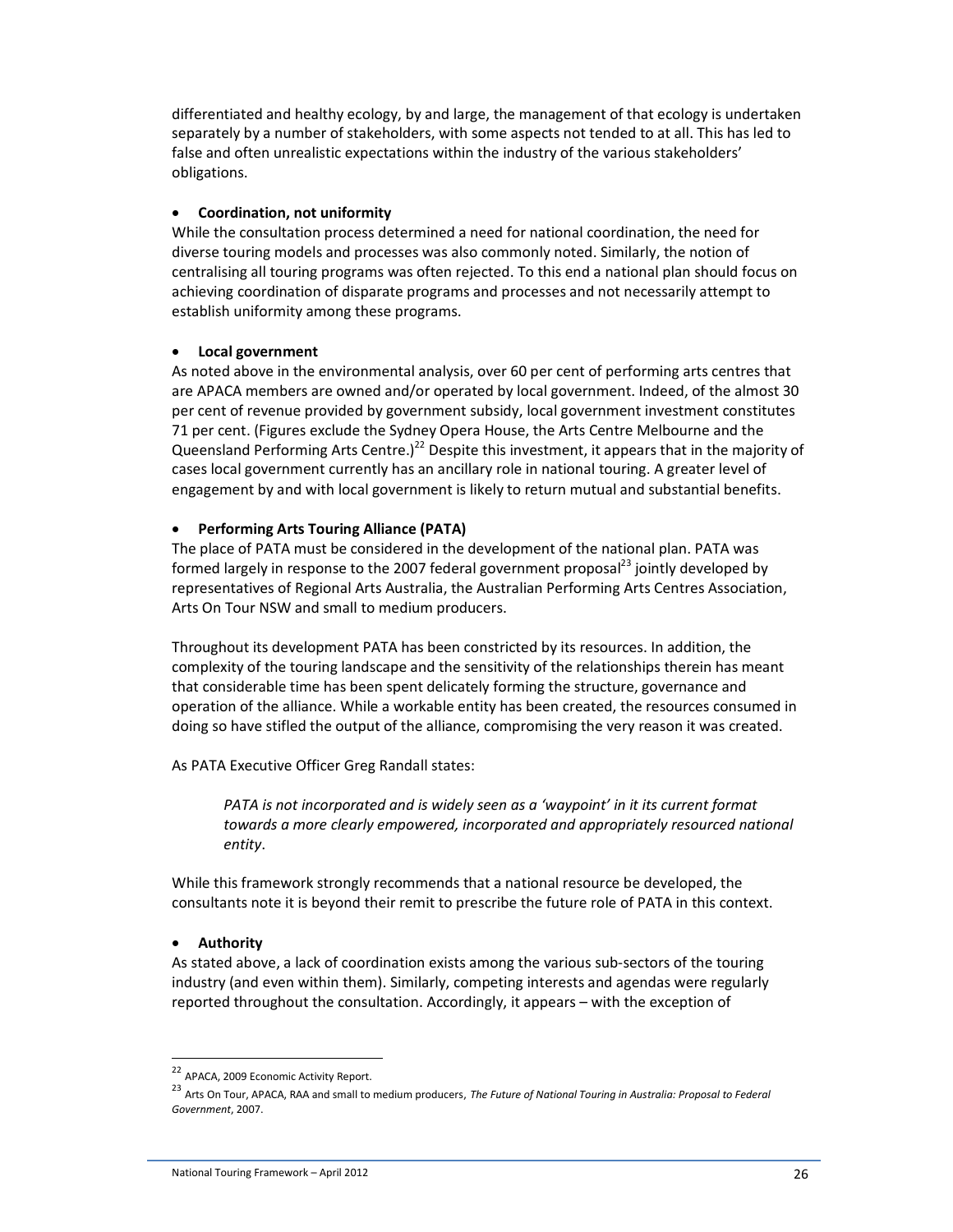endeavours by PATA – that there is rarely a unified position on matters of national touring. This in turn seems to stifle the opportunity for a recognised authoritative voice for the sector.

### • **Benefits**

A coordinated, strategic national plan could provide benefits such as:

- increased collaboration and productivity between producers and presenters
- realisation of the full potential of the touring productions. Specifically, there is significant room for improvement in audience attendances and box office revenue.
- a reduction in the complexity involved with developing tours that cross state borders
- improved coordination of intrastate touring with interstate touring.
- the development of a structured relationship between the investment in creative development of productions and the investment in the presentation of that work. This could in turn result in exponential benefits in regard to touring efficiency (for example, avoiding remount costs) and effectiveness (for example, increasing the return on the original investment in making the work) and, more broadly, cultural development (for example, providing greater opportunities for work to be seen).

# **10.1.2 Priority recommendations**

• **Determine responsibility for a national touring co-ordination and management service**  A national touring service would help determine the responsibilities for the development and delivery of national touring. This resource would not be in addition to any existing resource or body. Potentially it would rationalise national touring resources, expanding or transforming an existing service (retaining elements that are valued). The sector would decide on the exact nature of the resource.

A national touring service would:

- formalise the network and the responsibilities of each of its participants
- pool national touring information and act as a central point of contact for access to that information (NB: not as a help desk or hotline, but more akin to the project officers attached to arts funding bodies, providing advice and directing parties to sources of information as required)
- provide resources to establish *national* touring business development managers business advisors who have intimate knowledge of the sector and can help the industry to build relationships, match work/productions to buyers (and vice versa), and direct the industry to appropriate sources of funding and/or philanthropy and sponsorship (recognising the intermittent need for touring skills in production companies and assisting in building 'affinity relationships')
- identify and drive key national industry development projects (for example, maintain and deliver appropriate elements of the National Touring Framework)
- ensure the provision of benchmarks, guidelines and a code of conduct for national touring practice
- liaise between governments and their agencies to harmonise policy and programs
- manage the primary national networking and tour development mechanisms
- represent the interests of touring stakeholders (including the touring coordinators) on industry committees and meetings
- liaise between the sub-sectors (producers, presenters and tour coordinators) NB: Does NOT undertake tour delivery.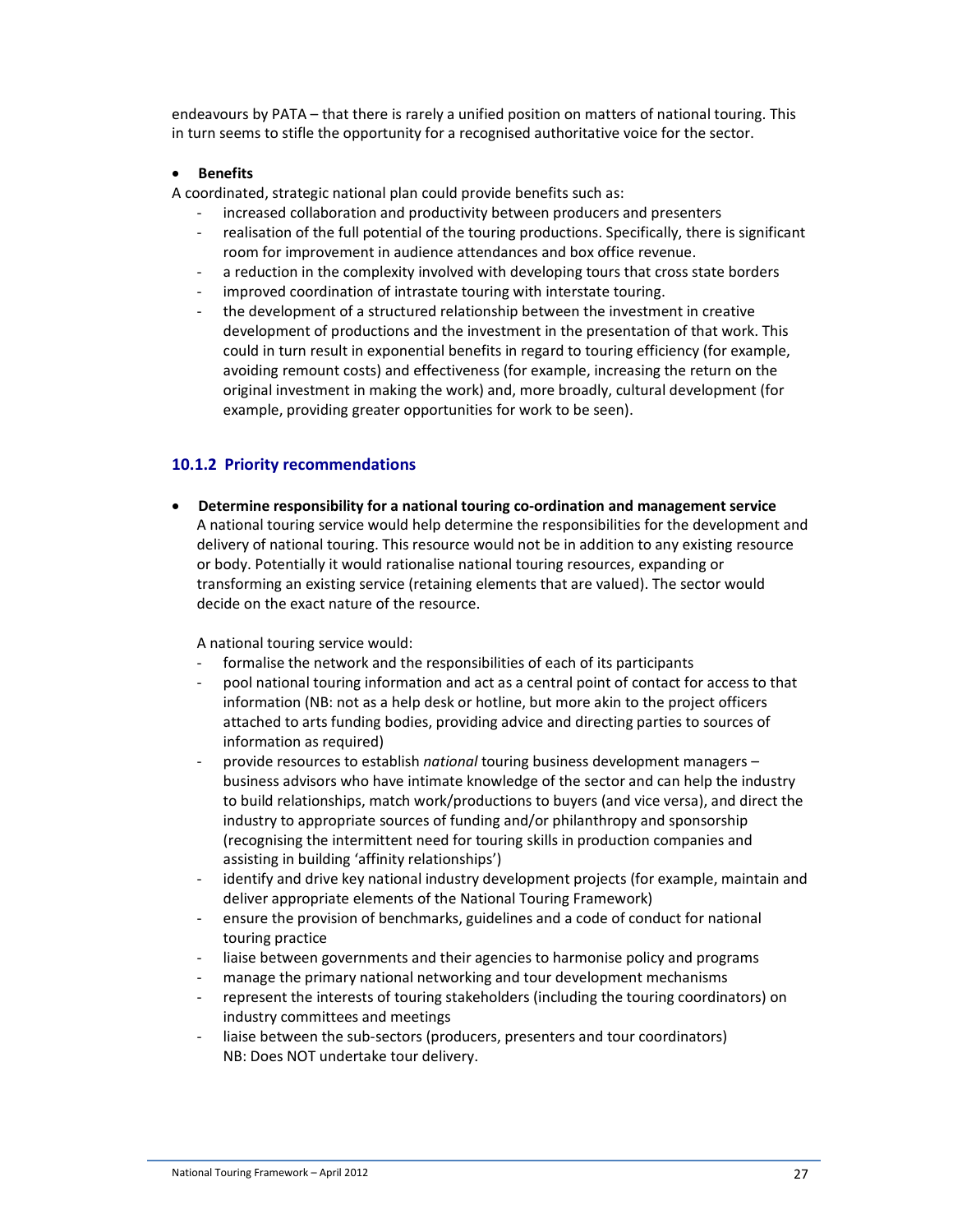#### • **State and federal government touring policy meetings**

Establish a cycle of policy meetings of senior bureaucrats between relevant state and federal local jurisdictions, with the aim of reaching agreement on broad principles, common touring priorities and, where appropriate, to develop and monitor strategies to achieve them.

### • **Local government engagement strategy**

Develop and implement an engagement strategy to build direct relationships between major touring funders and local government representatives to align funders' objectives with local government objectives and/or cultural plans as relevant to individual jurisdictions and performing arts stakeholders.

# **10.1.3 Secondary recommendations**

#### • **Supply and demand**

Identify opportunities to align investment in both supply (making) and demand (presenting) sides of the market place.

### • **Complementary funding**

Coordinate and align funding programs, at all levels of government, that complement existing touring programs (for example, for audience development and community engagement), potentially through departments other than cultural/arts (for example, local government community development, the Office of the Not-for-Profit sector, the Department of Industry, Innovation, Science, Research and Tertiary Education).

## • **Cultural plans**

Develop a strategy to encourage local government to write and adopt cultural plans, where appropriate, that are specific to their unique circumstances.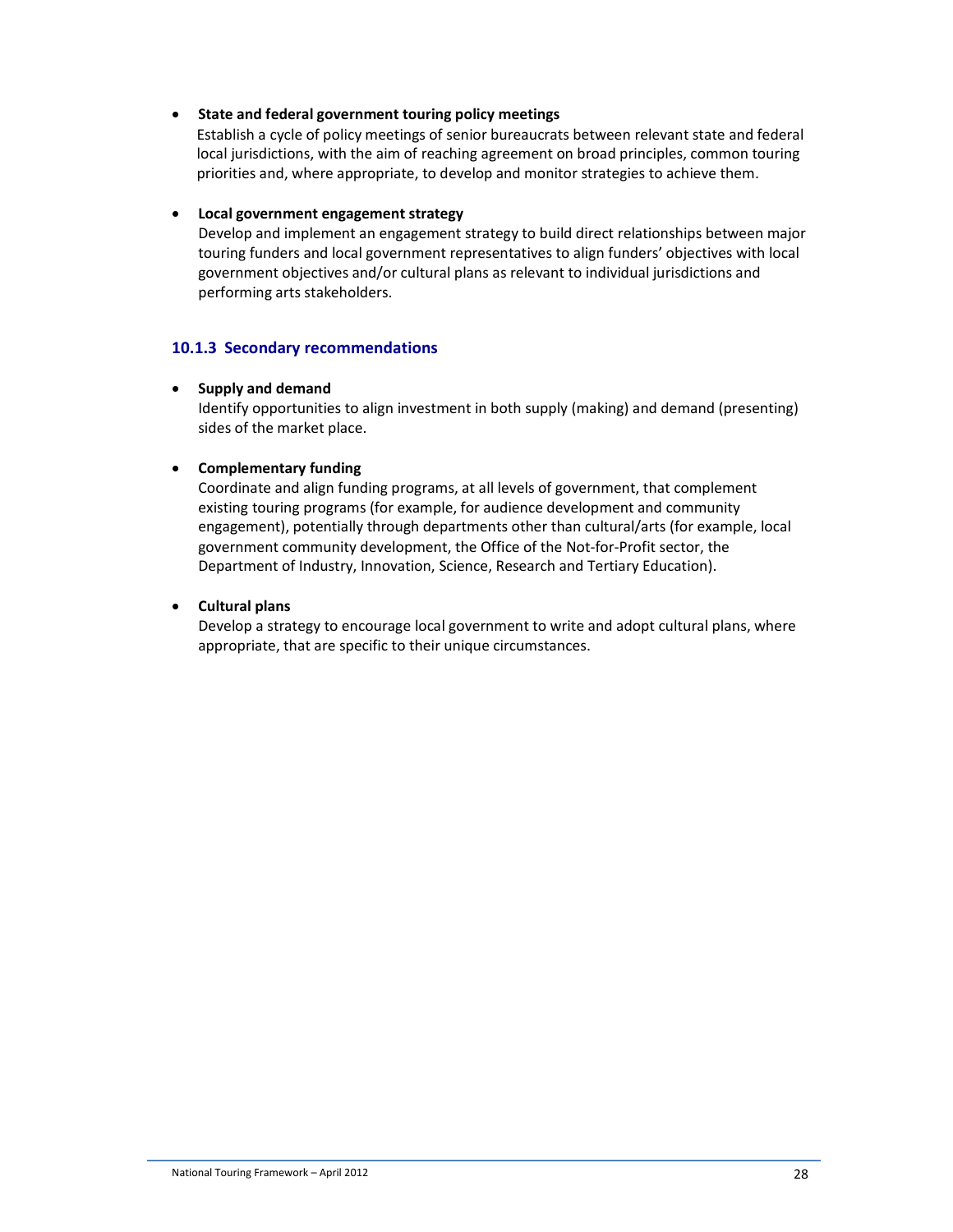### **10.2 Funding programs – simplification and harmonisation**

#### **10.2.1 Context and commentary**

*The landscape has changed dramatically over the last 10–20 years. Some of the funding and operating models have not kept pace with this change. The model needs to be recalibrated rather than renovated.<sup>24</sup>* 

*Playing Australia is absolutely fantastic, and we owe our programs to it. But it needs updating.* 

*While touring is necessarily complicated, we can at the very least decide which complexities are inherent in the process, and which are unnecessary hindrances.<sup>25</sup>* 

The advent of Playing Australia in 1992 transformed the performing arts landscape. It created many more opportunities for artists to perform, and for audiences to experience their work, in a much wider footprint across the country. In doing so, it has stimulated substantial cultural development outside the capital cities, and encouraged and assisted the professionalisation of regional performing arts centres. The program is overwhelmingly seen as a positive by industry players throughout the country, from small to large companies, and among presenters, producers and tour coordinators. In particular, it is seen as consistently achieving the objective of facilitating access to the performing arts for those living in regional and remote areas.

Analysis of applications shows that the quality has increased in recent years, in that a higher proportion of applications are being assessed as meeting or exceeding the criteria, and to a higher degree. Applications are being lodged by a wider range of producers and tour coordinators than ever before. $^{26}$ 

But it is important that all players, including arts agencies, keep pace with these very developments that they have helped foster. Touring, like all areas of arts and cultural practice, has evolved significantly in recent years, with new audiences, new artforms, new players, new relationships, new programming imperatives and mechanisms, and new touring models all arising.

In particular, participants in the consultation process across the country identified the following key issues for touring programs in general, across all three levels of government. As noted above in the section on scope, this report focuses on national touring, defined as touring to destinations within two or more states or territories. Comments about specific programs are mostly confined to those of the two key national agencies, Office for the Arts (OFTA) and the Australia Council, rather than addressing those of the eight states and territories, and the hundreds of local governments involved in performing arts touring. However, that does not necessarily indicate that the broad themes do not apply across other contexts. (See Appendix F for a summary of state and federal touring programs and their deadlines.)

#### • **Complexity of the application process**

*The Playing Australia application requires incredible detail, and I don't know of another funding program which requires the minutiae that this one does. Every single leg (and* 

l

<sup>&</sup>lt;sup>24</sup> Debra Jefferies, General Manager, Market and Community Development, Arts Victoria

<sup>&</sup>lt;sup>25</sup> Unattributed comments are by consultation participants or interviewees unless otherwise noted.

<sup>26</sup> Interview with Office for the Arts staff.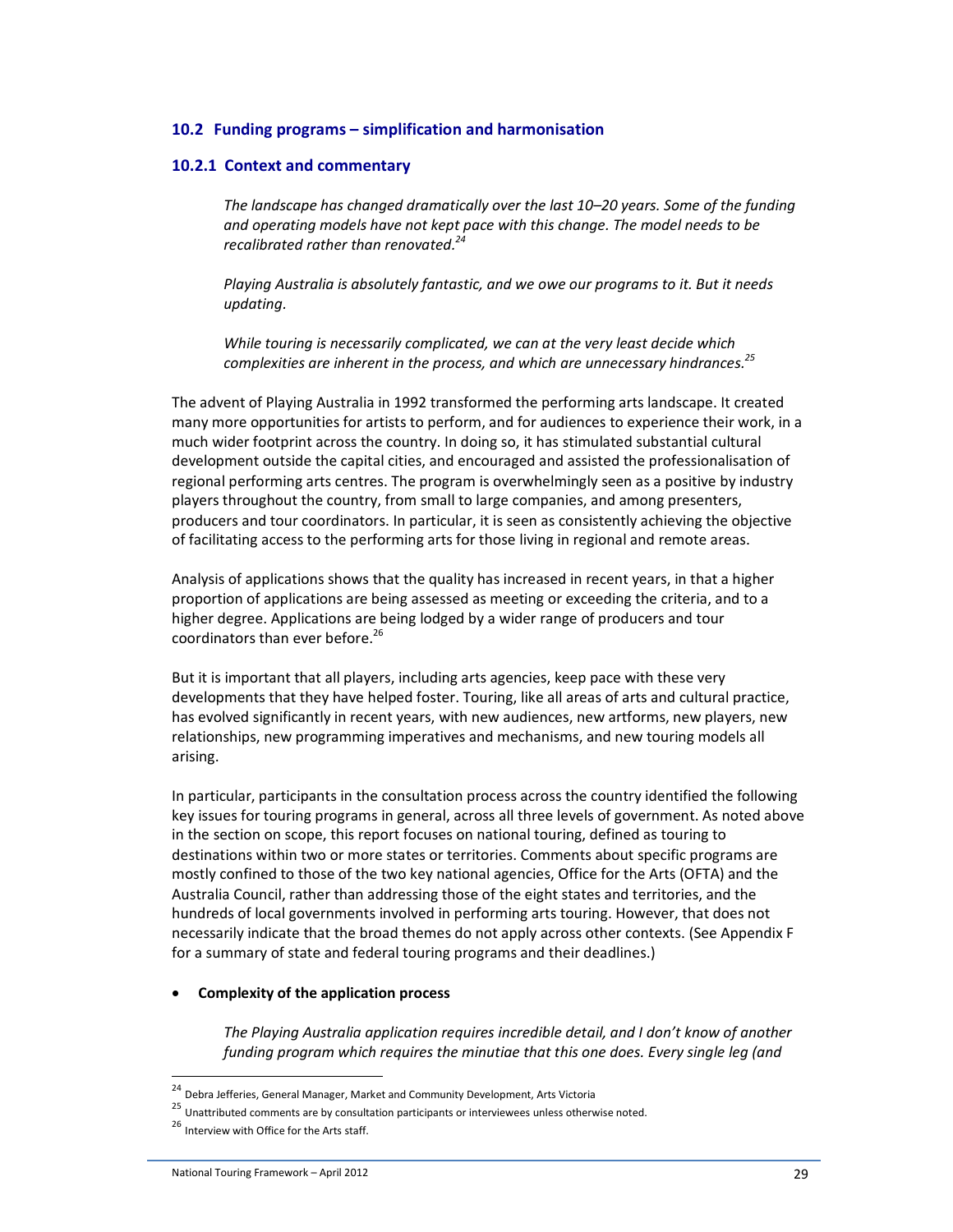*every single venue is a leg), must be individually detailed – the cost of accommodation every night of the tour; the cost of every taxi transfer … the list goes on. And on. And on. And all of this before we even know if the tour is going to get up.<sup>27</sup>*

The current model for public investment in touring is built on support for single tours, comprising confirmed presentations which must be completely itinerised with net touring costs (NTC) budgeted in detail. This model works well in ensuring applicants demonstrate presenter demand and efficient use of funds. However, many participants reported that very significant resources must be invested to develop a tour and apply for funds. Staff resource demands appear disproportionately higher than in applying to other competitive funding programs – one participant quoted 30 hours per tour week = 6 weeks' work for an 8 week tour = \$10,000 invested before knowing whether the activity will take place. Flow-on effects include:

- $\circ$  Opportunity costs for all parties as a result of holding venue dates for up to six months, for tours which do not eventuate;
- $\circ$  A significant barrier to touring, particularly at opposite poles of the producing sector, firstly major companies, some of whom stated that this had caused their withdrawal from regional touring, despite unmet audience demand (presenters also noted this resulted in loss of program centrepieces and revenue);
- o And secondly newer entrants, especially smaller companies, emerging artists, commercial producers, producers of culturally diverse work and work for younger audiences, who frequently noted this as a barrier. Some stated that they lacked the skills and networks to undertake tour development, or that they lacked the necessary resources (staff and financial), for example producers without significant operational funding. This barrier limits program diversity and audience development for new work.

#### • **Heavy reliance on the single tour model mitigates against longer-term planning**

Many presenters stated they wished to develop longer-term relationships with selected producing companies, using repeat visits to build brand recognition among audiences, encourage repeat attendances, and build audiences. However, this cannot easily be assured under the current production selection and funding mechanisms, particularly since the end of Playing Australia's in-principle triennial funding for key major producers. The lack of certainty about touring outcomes leads some presenters to commit to more shows than they could actually present, distorting their own programs and the sector's planning.

Conversely, a number of producers stated that they were discouraged from investing more resources in developing work designed for touring because of the risk of not being able to find a market for it and recover that investment.

All arts agency programs grapple with balancing continuity with innovation and openness to new entrants, typically through offering a mix of longer-term program investment alongside one-off project support. Currently, touring support offered by Playing Australia and most state agencies is restricted to exclusively project funding, without any complementary program funding for key producers or presenters.

#### • **Long lead times**

 $\overline{a}$ 

The most prevalent model for touring is still for the producer to premiere the work, and aim to sell the work as a known quantity. In such cases, lead times from premiere to tour start at a minimum of 15 to 18 months, but 24-month lead times are not uncommon. Arts agency

<sup>27</sup> Christine Dunstan, *Looking Over the Fence*, paper for VAPAC November 2011 meeting.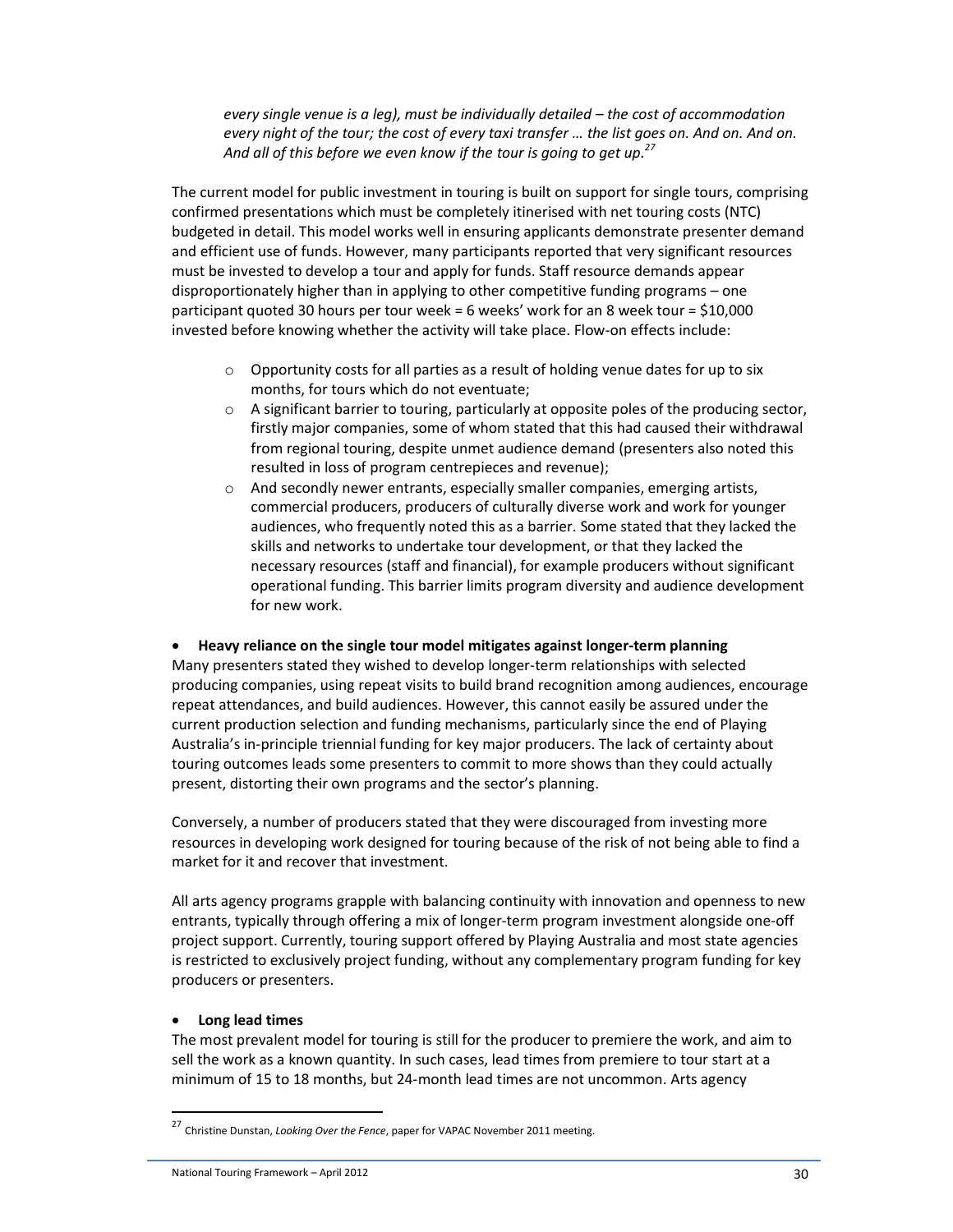mechanics are just one driver of this delay, and perhaps secondary to that of annual subscription season marketing lead times, so reducing lead times significantly for those venues with subscription programs would require other reforms as well. However, there are an increasing number of presenters who program on a faster cycle than this, and both they, and the producers they present, could benefit from speeding up the funding cycle.

### • **Difficulty of transferring direct from premiere, or cost to remount later**

But there are other paths to touring besides the 'spec-building' model described above. Increasingly, more works are being co-commissioned by groups of presenters, who commit to presenting the work from development stage, perhaps contributing financially to development costs, and buying a stake in the framing of the work logistically or even creatively, in return for their pre-commitment to present it. This model was once the preserve of the capital city festivals through their Major Festivals Initiative commissioning fund, the major producing companies, and the flagship venues.<sup>28</sup> They operate mostly independently of the regional touring circuits and the touring funding programs, falling outside funding cycles and indeed eligibility, and with alternate sources of support.

But no longer – a wider range of presenters is engaging in the development of new work, or wishing to do so, including many core regional touring presenters. This has been facilitated by Australia Council programs such as Road Work and Mobile States, which have promoted the development of touring circuits; by the Theatre Board's Presenter Program support for the presentation of new works, often used by presenters as commissioning funds; and by the various Local Stages and Regional Stages programs that assist regional performing arts centres to produce new work.<sup>29</sup> Industry initiatives such as APACA's Power PAC program, again with Australia Council support, aim to support and extend local production. Facilitating easier transfer to other co-commissioning presenters off the back of the premiere would reduce or eliminate remount costs and time lag.

There was a strong current of opinion in the consultations that funding programs discourage this model of touring, yet the current Playing Australia guidelines state: 'Applications for new work are eligible for funding. This includes both works which are completely new, and productions which have not yet had a public season at the time of application.<sup>30</sup> It appears that the industry has yet to catch up with policy change in this area - or that clarification is required to clear up sector misconceptions.

# • **Variation in timelines, processes and forms among funding programs**

While different tiers of government naturally have responsibilities and agendas that differ to some extent, national touring is increasingly dependent on support from multiple sources for the same activity. This increases the complexity of the process, increasing workload for applicants, and jeopardising otherwise viable tours. At times producers and tour coordinators are unable to commit to delivering shows as they are often waiting for one component of funding (state or federal) to be confirmed.

# • **Access and the 'freight equalisation model'<sup>31</sup>**

Throughout the consultations, there was a consensus that the 'freight equalisation model' generally works well; that the key barrier to access in regional and remote areas is the cost of travel, and that public investment based on NTC (net touring costs) addresses this. However

 $\overline{\phantom{a}}$ 

<sup>&</sup>lt;sup>28</sup> E.g. Sydney Opera House, The Arts Centre, Adelaide Festival Centre, Queensland Performing Arts Centre.

<sup>&</sup>lt;sup>29</sup> Co-funded by Australia Council with Arts NSW, Arts SA and Country Arts SA, Arts Queensland and Arts ACT.

<sup>30</sup> *Playing Australia Guidelines, Round 39.*

<sup>&</sup>lt;sup>31</sup> Funding based on the principle that supporting the net touring costs (freight, travel, per diems, accommodation) from the show's hometown equalises the cost of presenting that show in any location.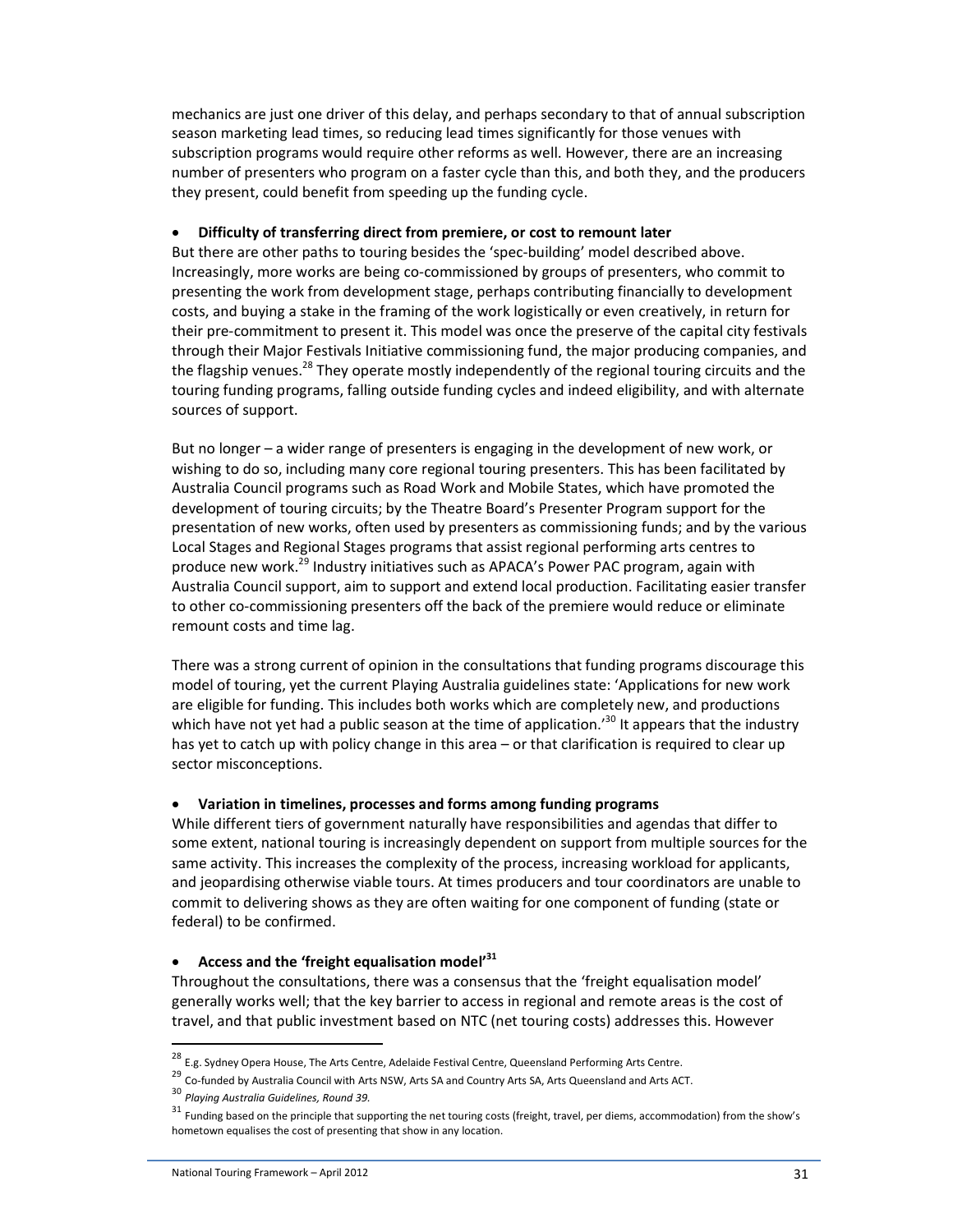there are other barriers to participation besides distance, including population mass and historical access to other cultural resources. Many presenters argued that support for other costs of touring, such as audience development, could extend the reach and effectiveness of touring activity further and enable them to be more adventurous in presenting riskier work.

## • **Efficiency versus effectiveness**

Public programs naturally value efficient and accountable use of funds. Some participants appeared to be unnecessarily discouraged from activities such as niche touring and community engagement, in the belief that these are ineligible for support or would not meet expectations of 'efficiency'. Again, there appear to be misconceptions in the sector regarding what is acceptable. This may arise from the strong emphasis placed on geographically logical routing in public announcements at Long Paddock, whereas in practice the Playing Australia program accepts this needs to be balanced with matching productions to audiences for maximum effectiveness and engagement.

### **Assessment process**

A range of views was expressed on the assessment process and criteria of touring programs in general. Some argued for more emphasis on artistic assessment to increase curatorial rigour in the funding process. Others argued that decisions should be made solely on an assessment of the business case, and that curatorial judgments were best left to others in the process, either the individual presenter or collective programming systems.

# **10.2.2 Priority recommendations**

### • **Simplified applications process**

Tours could be funded earlier in the tour development process, still requiring presenter commitments, but without the need for a final detailed itinerary, and budgeted broadly along known average cost parameters rather than itinerary-specific costs. Further detail could be supplied later (once in-principle support was determined), before finalising the funding terms, to meet accountability requirements. This would reduce the resources expended on unsuccessful applications, and remove a significant barrier to the participation of many potential players.

# • **A program open to applications at any time, with quick response**

Such a program, open to applications at any time, could complement existing application rounds, or perhaps replace one round annually, in the case of agencies with two or more rounds each year. The quick response program could be limited to tours seeking an amount under a set dollar threshold, to ensure that agencies can preserve funds for major touring activity or other strategic priorities, and meet accountability standards. The Australia Council's Going Global export program has been operating on this principle for some years, so the experience of that program could be applied to assist in program design.

This was one of the most widely supported initiatives in the consultations, among all parties, with producers stating it would remove barriers to participation in touring to presenters who don't operate on an 18-month subscription season programming cycle. It would also enable them to respond to opportunities; for example, a producer who secured a major capital city season fully funded by that presenter could then maximise its value by piggybacking regional venues onto it, with only those seasons supported by the touring funding program. Likewise, presenters argued it would help them complement their mainstage program with more niche touring product, be more responsive to new developments, and increase their program diversity.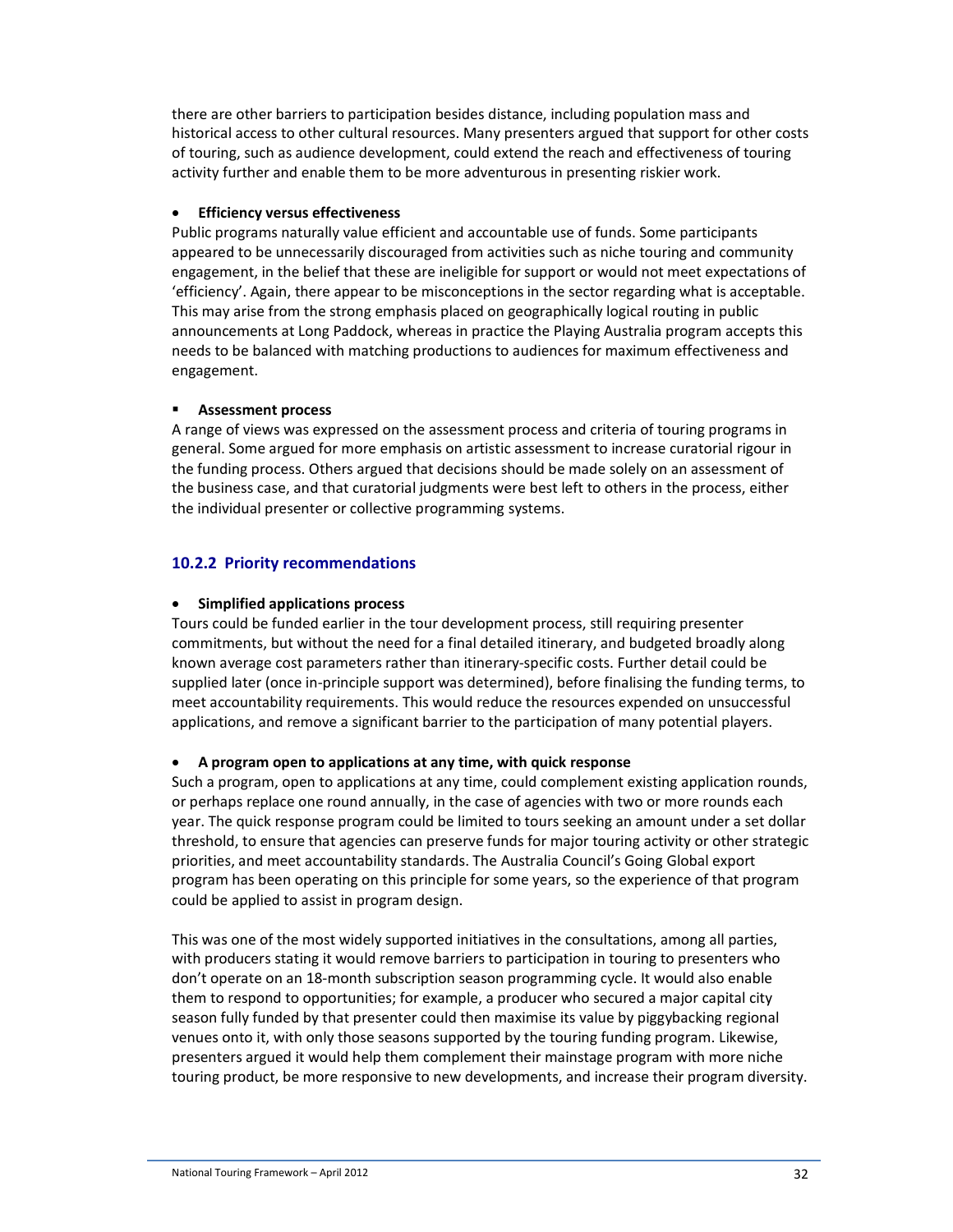#### • **Triennial touring agreements – to key producers and presenters**

Complement the current model of supporting one-off tours with longer-term program support to designated key producers and/or presenters, for example,

- $\circ$  To producers: Touring status for designated companies (a possible model could be the Australia Council Theatre Board's 'International explorer status', which carries confirmed funds for producers to allocate for touring activity over the triennium as opportunities arise, consistent with the terms of the agreement). Include key major producers (as was previously the case with 'in-principle funding') but complement with key smaller/newer companies with a proven track record and commitment to touring as well. This would address the presenters' desire for certainty and long-term programming. It would also encourage the designated producers to create work designed for touring circuits and their audiences, and facilitate greater entrepreneurship, thereby leveraging additional investment from outside current sources.
- o To presenters: Tiered annual or triennial program support direct to a small number of presenters, based on their audience or community catchment, as a bank of funds to invest in any tour at any time in the triennium. Presenters could use these funds to generate new touring activity – for example, touring off the back of premieres rather than waiting for remount, picking up surprise hits while they're hot, touring their own or bought-in work to a circuit of smaller local centres, as well as buying into conventional tours. Eligibility would be limited to venues with highly developed programming policies, strong audiences, and a strong track record in programming and delivery.
- o Both producer and presenter recipients of triennial support would be ineligible to apply to the conventional project funding program.
- $\circ$  A condition that triennial support must be fully or partially matched by state programs could leverage additional funds, and drive harmonisation on key strategic priorities.
- Adoption of any of the three new programs proposed above would require a review of assessment processes, criteria and panel membership. The assessment of triennial applications implies a more significant curatorial element in the decision, which would shape the program palette, artform development and industry development over a longer term than is currently the case. The experience of the Australia Council artform boards could be applied to assist in program design. A more significant role for artform board members in the assessment of triennial applications would capitalise on existing knowledge, and aid in harmonisation of development and distribution programs. Rolling deadlines may require a review of panel numbers and composition.

#### **10.2.3 Secondary recommendations**

- **Shorten timelines** for both programming and arts agency processes where possible and appropriate.
- **Harmonise arts agency timelines, forms and processes** where shared objectives and operational contexts permit, recognising that the different contexts and responsibilities may require divergence.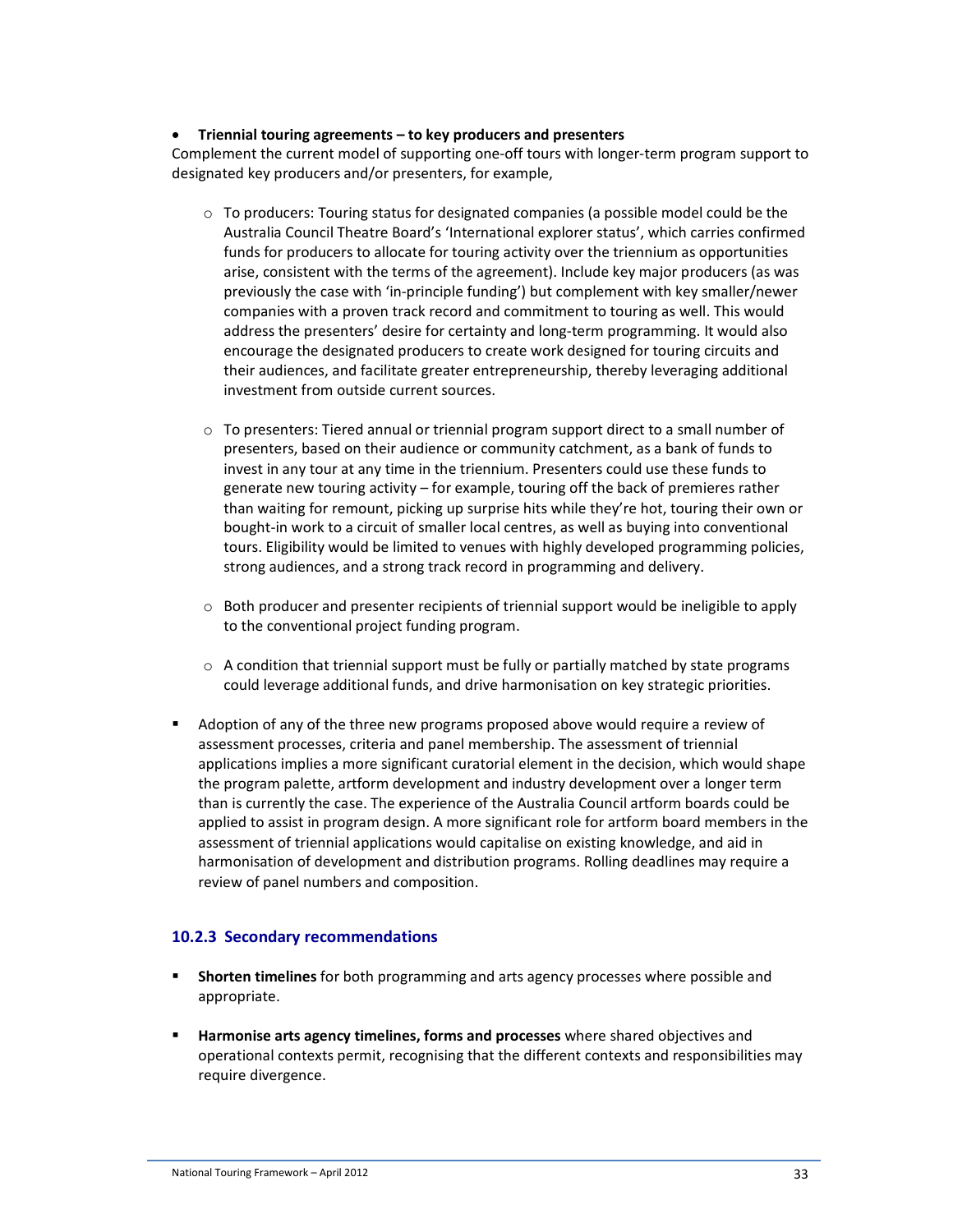- **Investigate better linking of export international touring and domestic touring support programs.**
- **Review demarcation between interstate and intrastate touring**. In particular, many participants suggested that support for home state legs by Playing Australia would lead to greater efficiency. Similarly, state agencies could support interstate destinations with a demonstrated community of interest in an otherwise intrastate tour. Introducing both measures simultaneously could ensure that each program's resources continued to be allocated toward that agency's objectives, while creating opportunities to extend the reach of tours, with reduced administrative workload for both applicants and funders.
- **Review what constitutes eligible touring and supported costs, and undertake a communications strategy to clarify uncertainty.**

The review could consider that suite of performing arts touring options beyond the presentation of finished productions, such as exchanges and residencies, creative collaborations, engagement activity and the notion of 'touring a process'. Assess whether and how effectively these deliver the objectives of existing touring support programs, and, where appropriate, review the eligibility, guidelines and assessment criteria to support those deemed to do so.

Where stakeholders identify benefits from, and demand for, activities but they are not found to be compatible with touring programs' objectives or processes, assess whether other existing arts programs could support the activities, or develop new initiatives to do so. Examples may include:

- o While Playing Australia Guidelines support net touring costs for engagement activity ('additional activities'), $32$  support for the fee associated with such activity may better fit the objectives of programs run by state arts agencies, local government community services programs, or philanthropics.
- o Many presenters and producers expressed a wish for direct public investment in audience development, but these costs are rarely supported currently. Further initiatives or expansion of initiatives along the lines of Road Work, with some direct funds also leveraging the benefits of mutual co-operation among circuits of presenters, could be considered by the Australia Council.

 $\overline{a}$ 

<sup>32</sup> *Playing Australia Guidelines, Round 39.*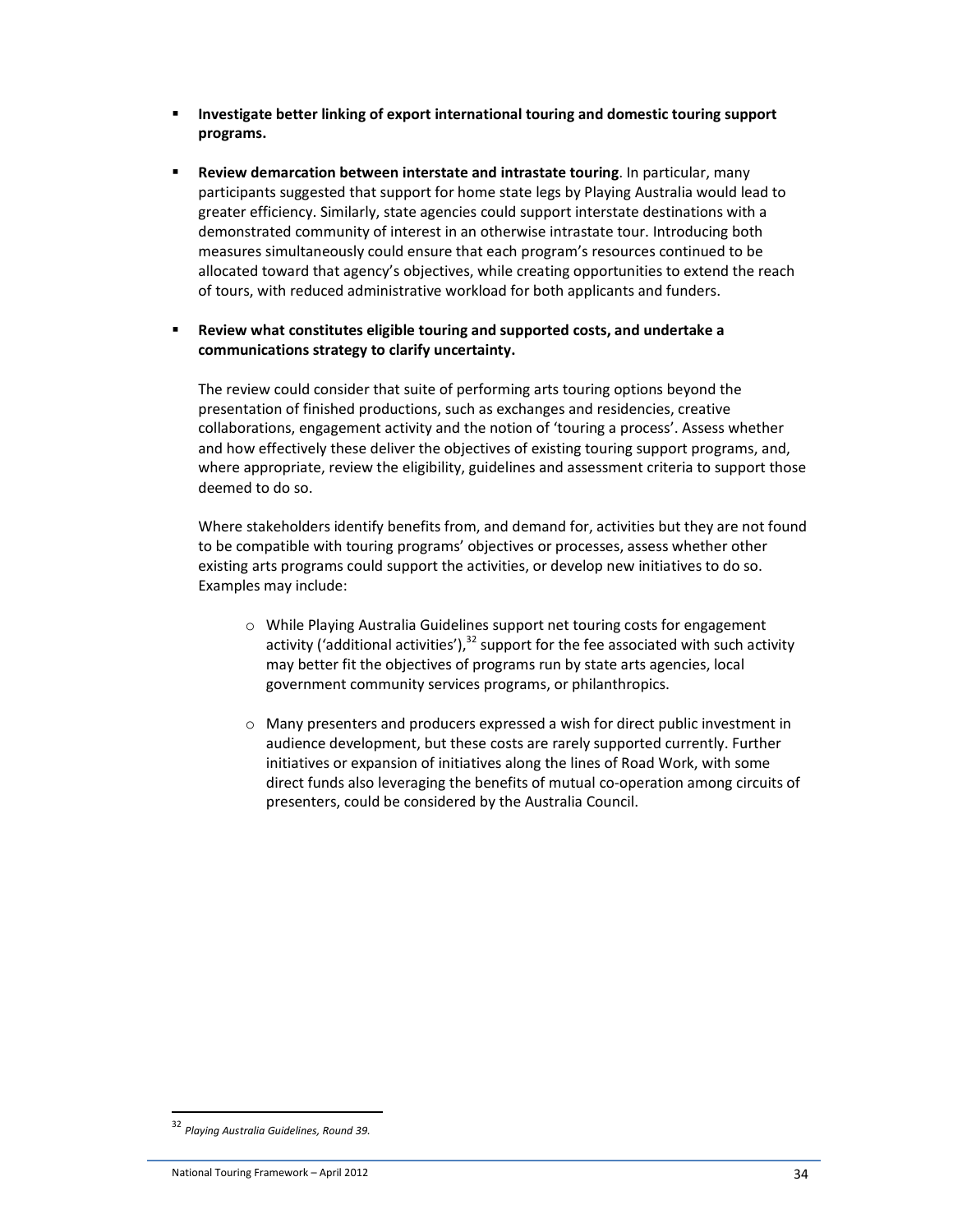#### **10.3 Production selection**

#### **10.3.1 Context and commentary**

*Without the content-based programming that artistic vision implies, presenting loses its meaning.<sup>33</sup>*

*I felt a need to know why venue managers choose to program the theatre we make. What animates a venue's curatorial choices? What philosophical thinking underpins their cultural and artistic considerations?* 

*A festival works because they curate a program.* 

#### **Affinity relationships**

A strong sentiment arising from the consultation process was that good decision making when choosing productions is dependent upon good relationships. Moreover, the current range of forums provides valuable *opportunities* for networking, but these opportunities are not always well exploited.

This was strongly reflected by experienced producers with solid networks and knowledge, who selectively approach potential 'partners' and develop tours through agreements that are individually crafted and mutually beneficial. This is akin to what Keen and Rhodes term 'affinity relationships'. That is, a coming together around common artistic goals for the commissioning and production (and in this case presentation) of particular works of art.<sup>34</sup>

Consistent with the commonly expressed sentiment that relationships are key to successful outcomes, much commentary indicates that the current focus within domestic markets/showcases/forums on the 'pitch' approach inhibits open, meaningful discussion about the work on offer, often reducing the debate to purely pragmatic factors. Conversely, for work needing little explanation this process can be a highly valuable and efficient means to develop a largely mainstream, main-stage program with minimal effort on behalf of the presenter.

Further, it appears important, and is seen as desirable by the sector, to 'encourage and support relationships in which institutions and individuals seek one another out because of their common interests in an idea or artist rather than for geographic proximity.<sup>35</sup>

 **Misalignment between funding program objectives and production selection mechanisms**  Through the primary process for choosing touring productions, CyberPaddock, $36$  the selection is often based on logistics or functional criteria (for example, box office appeal, cost, ease of bump in/out, likelihood of tour being funded) that may sometimes not be entirely consistent with the objectives of touring programs that seek, for example, to 'expand audiences for quality, innovative and uniquely Australian productions'. $37$ 

This reflects a limitation of the product selection processes as opposed to the funding program objectives.

l

<sup>33</sup> Keens and Rhodes, *An American Dialogue*, 1989, p. 21.

<sup>34</sup> Keens and Rhodes, *An American Dialogue*, 1989, p.78..

<sup>35</sup> Keens and Rhodes, *An American Dialogue*, 1989, p. 71..

<sup>36</sup> PowerPAC Report , APACA, Oct 2011.

<sup>37</sup> Playing Australia Aims (http://www.arts.gov.au/topics/regional-touring-arts/playing-australia).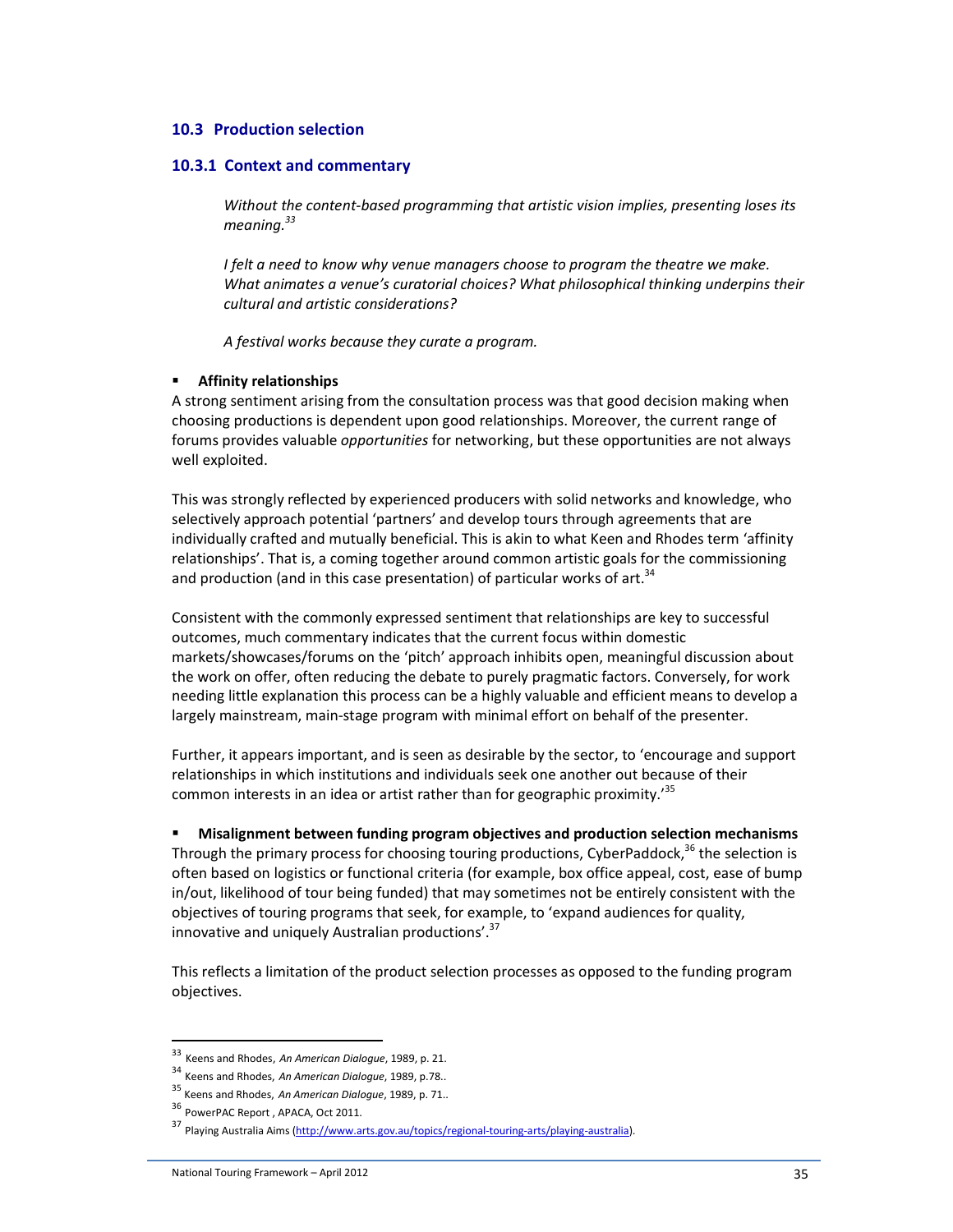### **The polarisation of production selection**

The two broad processes for selecting productions mentioned above – via strong relationships and via online mechanisms – are largely polarised. That is, that they are either driven by popular vote, simplifying the process to achieve efficient decision making and identify potential tours with broad appeal and support, or the process is based on highly developed relationships which require in-depth, specialist knowledge, and is time consuming and cliquey. As a result, these production selection processes tend to favour those producers that are well resourced, with specialist skills or highly attractive product. This inhibits opportunities for a large number of viable tours that sit between these two extremes.

#### **Programming complacency**

The consultation indicated that presenters sometimes vote for productions based largely on what the nearest venue to them has voted for, the votes of a colleague that they believe has good judgment and/or what the majority of other presenters vote for. Less knowledgeable or confident presenters looking to their more experienced colleagues for direction may benefit from this; however, it appears this behaviour is adopted by a majority of presenters.

As a result of highly developed production selection processes (CyberPaddock and Long Paddock), limited programming resources (dedicated staff and skills) and a high degree of guidance by touring coordinators, presenters appear to lean towards the simplest means of programming, investing considerable responsibility in third parties. Or, as one producer put it: 'As presenters, and as cultural leaders in your community, your single most important job, and your greatest challenge, is programming. And I put to you that you are abrogating that responsibility to your tour coordinators.'

Responding to demand, and with thoroughly good intentions, tour coordinators have effectively taken measures to streamline what is a high consumer involvement decision, requiring extended problem solving (purchasing shows against intangible aesthetic criteria) into a low-involvement purchase decision, with only routine problem solving required (tick this box).

#### **Mechanism awareness, scope and diversity**

Many of the people consulted noted the range of processes available when engaging in national touring. It is important to note, however, that while consultation participants were aware of smaller niche programs such as Showroom, Road Work and those offered by Kultour, some were unsure of the relevance of these programs and how to engage with them.

Also, it was stated by many participants that some of the current forums, while effective in some regard, are limited in their scope.

It is important to note that CyberPaddock and Long Paddock, as means of gathering, distributing and identifying common reaction from a broad range of productions and a geographically disparate group, were widely acknowledged and valued. In spite of this, it appears that a key issue is that the majority of work – small, large, popular, contemporary, commercial, subsidised – is competing for touring opportunities primarily through a single process. Other mechanisms exist, but awareness and participation by both producers and presenters in these mechanisms is limited.

In considering this, it is apparent that a range of product selection systems, or processes within existing systems, are required in order to align with the needs of the sector, as reflected in the following comment: 'The needs of the presenter in Ceduna will be different from those of the presenter in Melbourne.'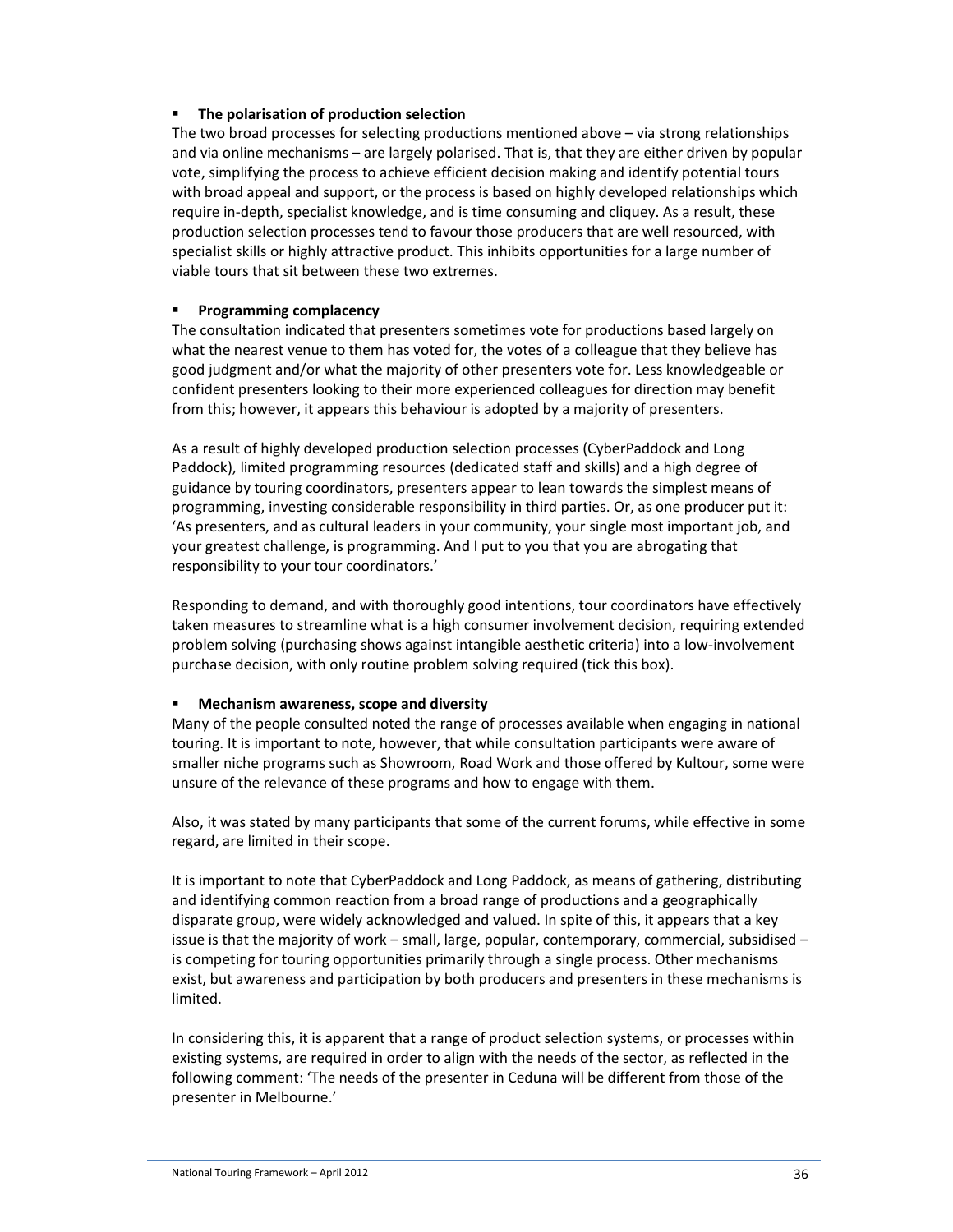*Both presenters and managers have expressed their concern that traditional booking conferences suffer from a number of problems. First, they tend to place the artist outside the relationship between the manager and presenter where he or she is more susceptible to being treated as incidental. Second, they create a relationship defined almost entirely by the economic transaction rather than the artistic one. Third, they display artworks and artists much like ready to wear garments to be sold off the rack, without any true consideration of the special needs and opportunities that each artist and presenter represents, or of the possibilities that occur when they work together … Indeed, if we begin to view conferences as gatherings of the field rather than solely as opportunities for commerce, they will become much more effective.* 

Keens and Rhodes, *An American Dialogue*, 1989

#### **Industry maturity**

It is important to note that the development of Long Paddock from an informal gathering (some 15 to 20 years ago) to its current highly structured state resulted largely from the increase of the number of organisations and individuals engaging with the touring process, and the need to establish a democratic and fair process as well as a high level of accountability (at the request of both producers and presenters). Comments from participants indicate that the industry has matured to a point that such a high level of structure is no longer required and may not serve the best interests of the sector.

#### **Curation of Long Paddock**

Curation of the work listed on CyberPaddock and selected to pitch at Long Paddock was also regularly raised by those consulted. The lack of both transparency and apparent meaningful criteria were cited as issues. Interestingly, this is consistent with the outcomes of the recent APAM Scoping Study, which concluded that a curated approach across the program (APAM), from showcases to skills development sessions, was an appropriate way forward.<sup>38</sup>

Furthermore, research into showcases/booking conferences in other parts of the world indicates that almost without exception all of these markets undertake a curatorial approach to selecting the productions that are showcased/pitched. Long Paddock stands uniquely as a market almost solely programmed according to popular vote.

In contrast to a curatorial process, the current product selection and tour development process, in which tours are fully developed without funding confirmation, results in presenters committing to many more tours (and many more tours being developed) than they can actually present. In a recent survey by the Australian Performing Arts Centres Association, over 33 per cent of presenters (from a total of 62) indicated that they commit to 50 per cent or more shows than they can actually present. This reflects the extent to which presenters 'hedge their bets' in an attempt to secure a full program, as a result of the inability to confirm tours in advance of funding being granted.

#### **Management of CyberPaddock and Long Paddock**

Currently the management of Long Paddock rotates among the Blue Heelers, largely depending on the state in which the Long Paddock is held. The associated workload is simply added to the existing workload of the Blue Heeler, often without any additional resources. This service is provided in kind from the regional arts organisation hosting the event. Indeed, reports and

<sup>38</sup> Beyond APAM 2012 Industry Workshop, Australia Council, 2011.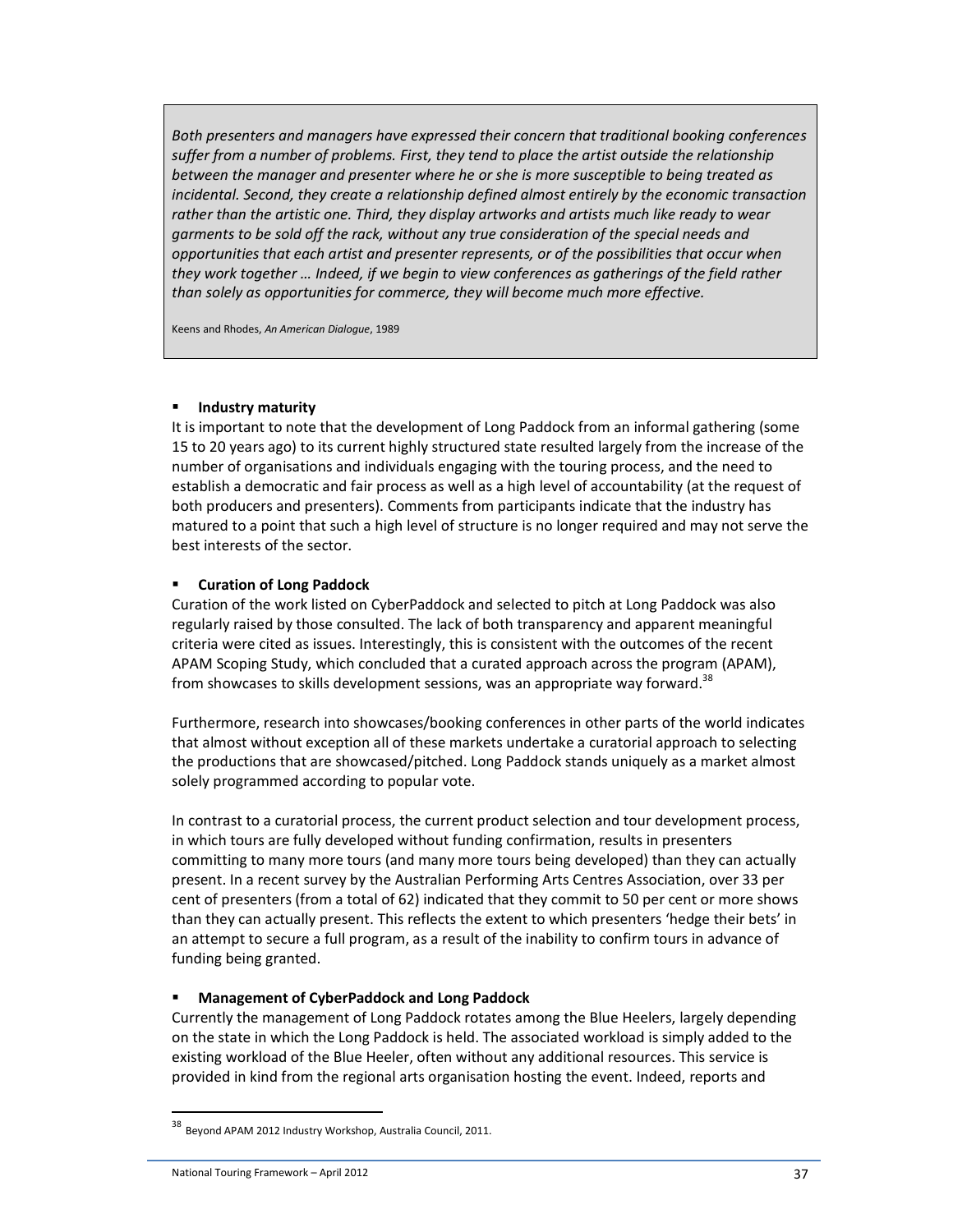touring related forums dating back to 2003 repeatedly noted that national touring is maintained by goodwill.

While it was noted from the consultations that this service is greatly appreciated by the industry, it was also noted that the rotation of management impedes the development of the forum, as no single individual or organisation retains detailed corporate knowledge and is necessarily empowered to carry improvements forward.

At a practical level, the current CyberPaddock system is reported as being problematic. Producers repeatedly express frustration with the time and difficulty involved in uploading work and the detail they are required to provide, often in advance of the show being fully produced. Similarly, presenters often claim that the site is slow and not user-friendly. In addition, restrictions of access imposed by local councils mean that some individuals resort to using computers at home, in their own time, to vote.

In contrast, the standardisation of production information on CyberPaddock allows presenters to compare 'apples with apples', and at the same time make informed assessments of the operational requirements and costs of a show (both purchase and running).

Throughout the consultation the limitations on resources attributed to the management of CyberPaddock were repeatedly recognised. However, the commitment of Regional Arts Australia in delivering in-kind resources through the Blue Heeler Network is acknowledged as providing a valuable service to national touring, in particular the management of Long Paddock and CyberPaddock.

### **A strategic approach through multiple mechanisms**

The *Mapping Contemporary Dance in Regional WA* report (Carmichael, 2009) noted that the recognition of dance companies that return to the same communities over a number of years had significant benefits. The same report noted that the development of ongoing relationships between particular artists and communities has the potential for long-term impact.

This not to say that this particular strategy is applicable across multiple situations; however, it shows how a strategic approach with a planned program of activity can increase the effectiveness of touring. Similarly, this does not suggest that touring projects chosen biannually based on popularity do not have a place in the touring system. Indeed, it appears a multiplicity of mechanisms would best serve audiences. Importantly, however, the accessibility and ease with which all of these mechanisms can be used must be similar, because of the natural tendency of any user to seek the simplest of options, particularly in an industry with limited resources.

#### • **Online tools and accessibility**

In an industry in which the stakeholders are affected by factors such as vast distances, small travel budgets and limited ability to take time away from their place of work, the value of online tools such as CyberPaddock cannot be overestimated. Indeed, the basic functions of online mechanisms and improvements in technology were reported as diminishing the need for face-toface markets.

#### • **Commitment to sourcing product**

The investment of time, money and effort on behalf of the sector to gather regularly at markets and forums indicates a strong commitment to sourcing touring product and developing touring networks. A single Long Paddock is conservatively estimated as requiring a collective financial investment of between \$150–200,000, based purely on travel, accommodation and running costs. The value of people's time would see a further contribution of \$100–150,000. Events such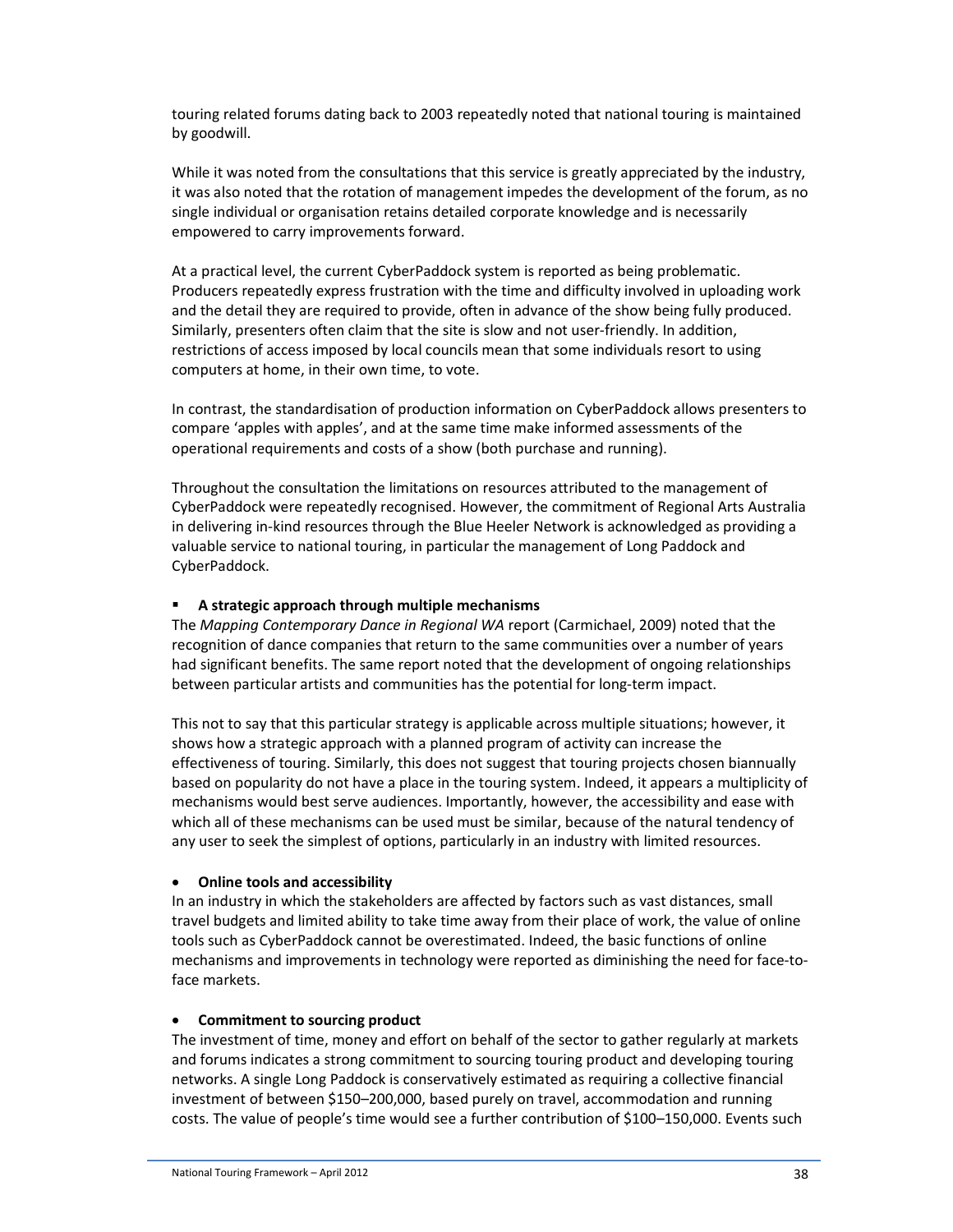as the annual APACA conference and the biennial Australian Performing Arts Market would see considerably larger investments.

## **10.3.2 Gaps and overlaps**

- The primary existing production selection and programming processes, while complex in their function, are limited in their ability to effectively support the full range of productions on offer and the disparate needs of presenters nationally.
- The inclusive approach used by CyberPaddock (that is, accepting many and varied productions to be listed), its direct relationship to Long Paddock and its alignment to the Playing Australia funding deadlines means that the majority of presenters are often tied to this process. This in turn places CyberPaddock in a unique position, without comparable production selection options available in the market, to some extent creating a monopoly.
- This centralisation of production selection through CyberPaddock and Long Paddock determines a large proportion of the productions that are submitted to the key funding program Playing Australia. This has the effect of creating the *perception* among some producers of a 'cartel' that prevents open access to Playing Australia funds.
- Alternative, existing methods for tour development (other than CyberPaddock and Long Paddock) do exist; however, they are often unknown by many segments of the industry, and are used primarily by highly experienced and knowledgeable producers.
- **Producers and presenters are encouraged or drawn towards CyberPaddock and Long** Paddock as the primary process for tour development despite the mechanisms seeming to be inappropriate for some presenter and producer needs. This in turn curtails opportunities to develop tours of work that do not have mass appeal.
- Similarly, opportunities to develop tours of work currently in the development stage are limited, resulting in higher cost of shows, due to the fact that tours are unlikely to follow from premiere seasons, thus incurring remount costs.
	- Based on the importance of relationships in the tour development process, it is difficult for new producers to enter the marketplace unless they are pitching highly attractive product.
	- Similarly, less commercial/popular artforms (challenging and/or adventurous work) are inadvertently disadvantaged.
- Presenters' curatorial processes are driven predominantly by factors that mitigate risk (often without thorough research into audience demand and capacity) rather than by critical assessment of the audience and the production.
- Producers have a limited understanding of the restrictions placed on presenters' curatorial decision making, often perpetuating the perception that presenter production selection is illinformed.<sup>39</sup>

l

<sup>&</sup>lt;sup>39</sup> The programming decisions of presenters are often limited by their ability to take risk as dictated by a board or governing third party. This is addressed under Development Goal 4, Market and Audience Development.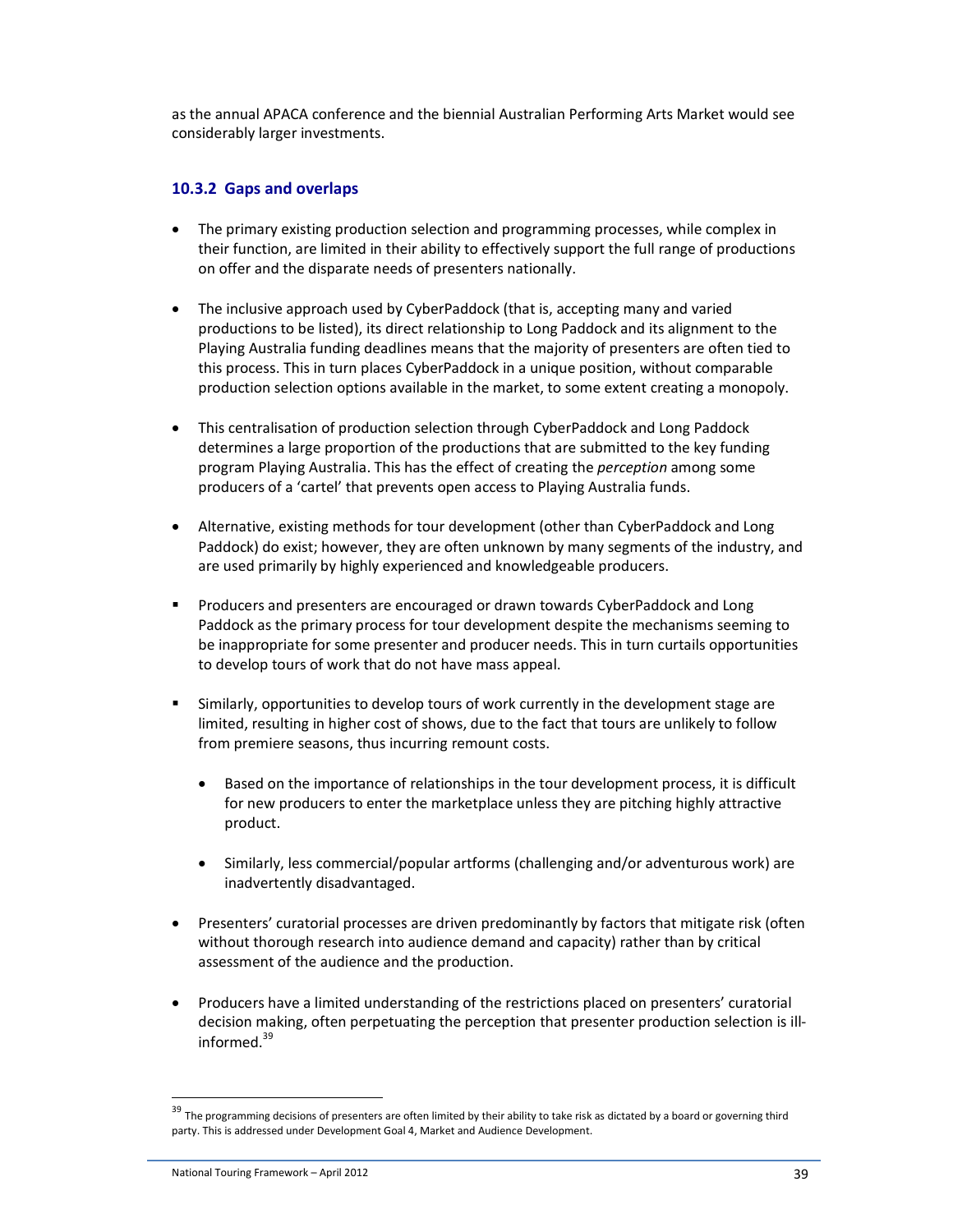- The tendency towards processes that enable and reinforce group decision making by presenters (block booking) appears strongly linked to the tendency of presenters to make programming decisions based on what they believe is likely to be funded as opposed to what they think will meet the specific needs of their audiences. The likelihood of a tour being funded has been cited as the primary driver for programming decisions.
- Producers reported high levels of frustration and anxiety when attempting to 'sell' shows to presenters via the pitch process. This, in turn, appeared to perpetuate an 'us and them' mentality in the producing and presenting sectors, inhibiting collaboration.

## **10.3.3 Priority recommendations**

#### NOTE:

A. The reforms noted here are interdependent with each other and with other reforms throughout the report. In particular, the decision to move to a single major round of Playing Australia funding with other 'rolling grants' available throughout the year will significantly direct the idea of moving to one booking conference (that is, Long Paddock) per year.

B. The words 'Long Paddock' and 'booking conference' are interchangeable in this context. The term Long Paddock is used so as to provide the reader an example of the concept and nature of a booking conference.

#### **Structural change to Long Paddock and/or alternative booking conference/market**

#### **Structure and timing**

- o Develop one Long Paddock each year to be more collaborative, that favours conversation and discussion as opposed to pitching, for example enabling dialogue around the early stages of creative development and ideas. 'More like APAM.' (Assumes two Long Paddocks per year.)
- o Align one Long Paddock to APAM in alternate years. Or rethink the format of the autumn Long Paddock in the years in which APAM is held.
- o Presenters pitch at Long Paddock to help develop an understanding of presenter profiles – for example, what they look for when programming, the needs of their audiences/community.

#### **Technology**

- o Establish an online tool in place of one Long Paddock each year, allowing for final product selection without the need to be physically present for the 'pitch' – or, indeed, without there being a 'pitch' at all.
- o Live stream Long Paddock to enable more presenters to participate.

#### **Curation**

- $\circ$  Curated shortlisting a curatorial committee of presenters and producers shortlist productions for pitching at Long Paddock, with artistic and strategic assessments complementing the voting.
- o The first day of Long Paddock pitches are curated; the second is by determined by popular vote.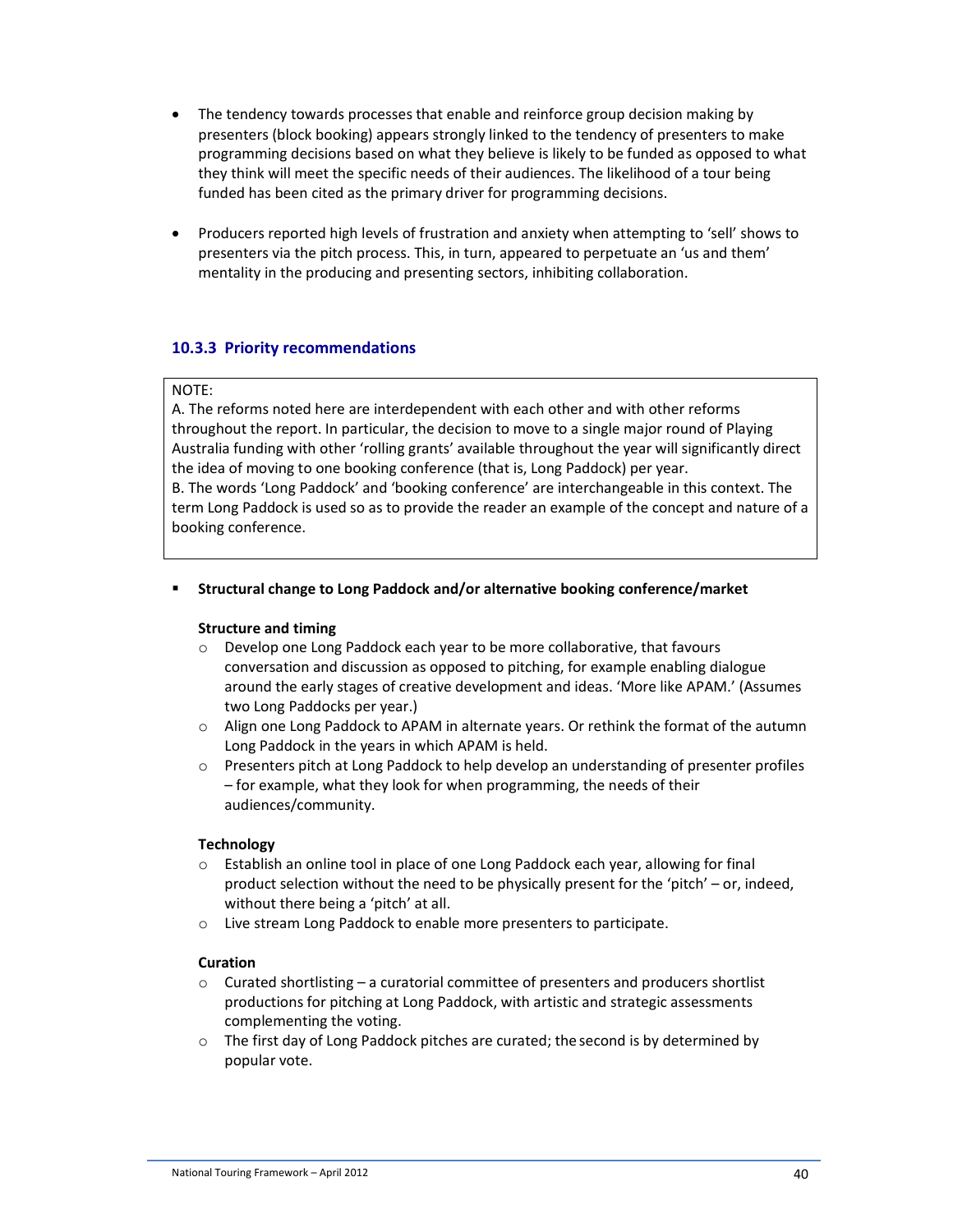#### **General**

- o Establish and resource a dedicated position for the ongoing management *and development* of a national booking conference.
- o Change the name of the Long Paddock forum (to some producers there is a denigrating implication that productions are akin to sheep purchased at a saleyard).
- o Provide relationship matching like the Adelaide Fringe's Honey Pot program.

### **Re/development of online production menu**

- o Invest in the development (redevelopment) of an online menu of shows:
	- to create a more user-friendly production representation, selection and voting
	- to provide a service that more closely aligns the characteristics of presenters and producers and supports 'affinity relationships'
	- **•** where the interests of all sectors are equally prioritised and the benefits of the site are shared with all tour developers.
- o Establish and resource a dedicated website manager for the online menu.
- $\circ$  Resource and undertake an independent review to identify key stakeholder needs and priorities for servicing the sector through an online mechanism.
- o Ensure any new or redeveloped site lists all tours continuing in the process (after voting) to tour development on the roster of tours, not just those managed by the Blue Heelers.
- o Improve the categorisation of work on CyberPaddock so that presenters can search for shows according to scale and risk.

#### **Additional amendments**

- o Establish and display a measure of 'tour readiness' for shows listed on CyberPaddock.
- o A curatorial committee of presenters and producers 'tag' productions as 'highly recommended' on CyberPaddock.
- o Further develop CyberPaddock.

## **10.3.4 Secondary recommendations**

- **Enable tour development processes that align like-minded presenters and producers.**  Loosely classify/stratify producers and presenters according to measures that allow them to better identify similar or like-minded organisations for collaboration. Particular measures could help determine factors such as touring 'maturity' and the accessibility of product, presentation capability and the sophistication/aesthetic maturity of audiences. This could be a self-assessment process based on criteria with sliding scales such as: cost of show, riskiness of show, popularity of the show, scale of the show, tour readiness, track record, programming processes, marketing resources and skills, programming budget, etc. This process aims to support the building of affinity relationships, not to 'pigeonhole' organisations and limit the scope of their relationships.
- **Encourage the development of venue consortia** (touring circuits) with 'like-programming' needs for commissioning and touring.
- **Recognise and/or establish marketplaces for specific art forms, for example Dance Massive** for contemporary dance, The Dreaming Festival for Indigenous content, etc.
- **Establish a programming mentor initiative**, with skilled programmers leading one or a small number of presenters/programmers through the programming process, for example shadowing at APAM.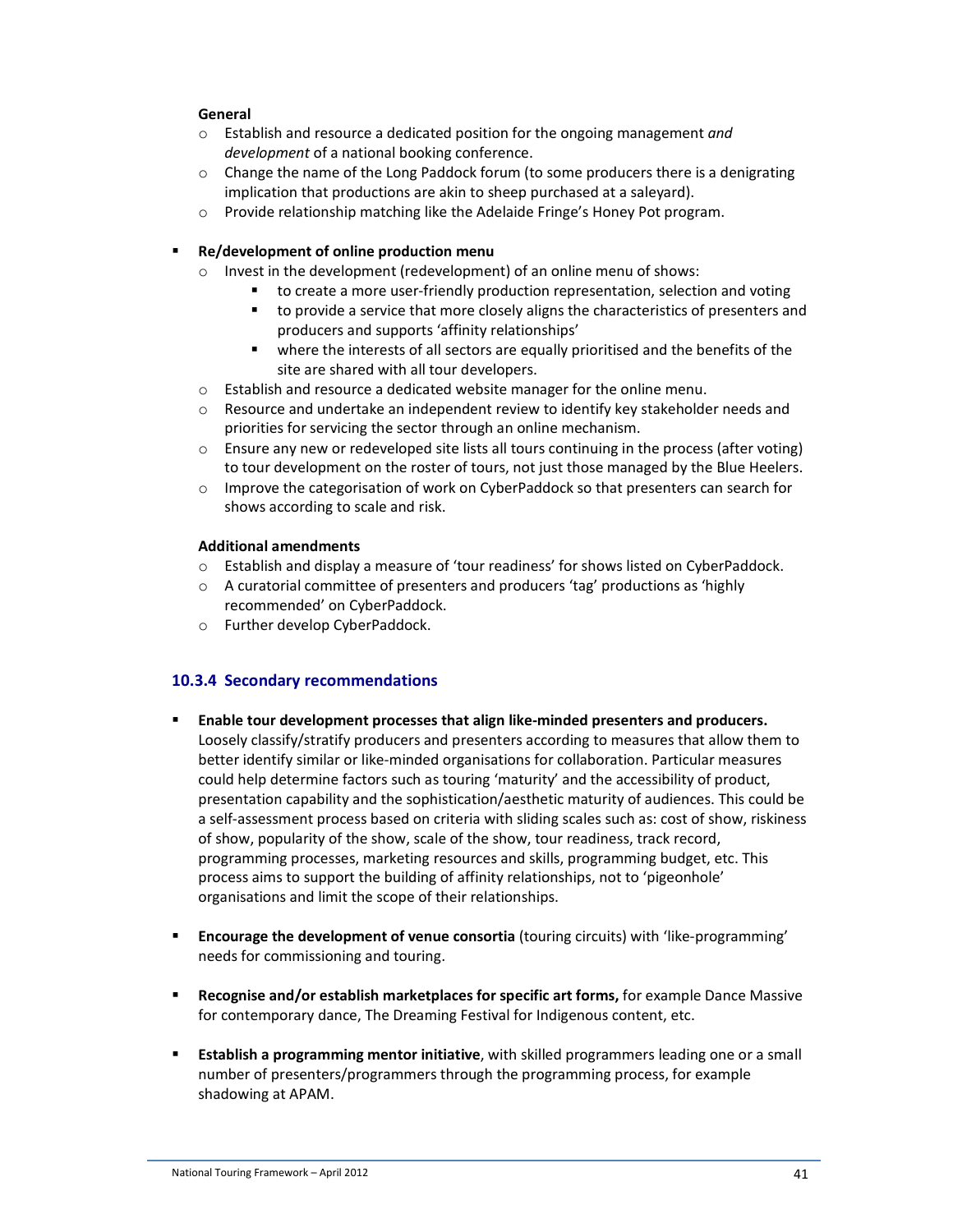- **Establish funding criteria that require presenters to have a programming policy** in place in order to be eligible to receive financial support for touring. An amnesty period would be required. NB: This is consistent with funding requirements placed on producers that require artistic assessment.
- **Provide bursaries to attend national arts markets** for a limited number of presenters and producers.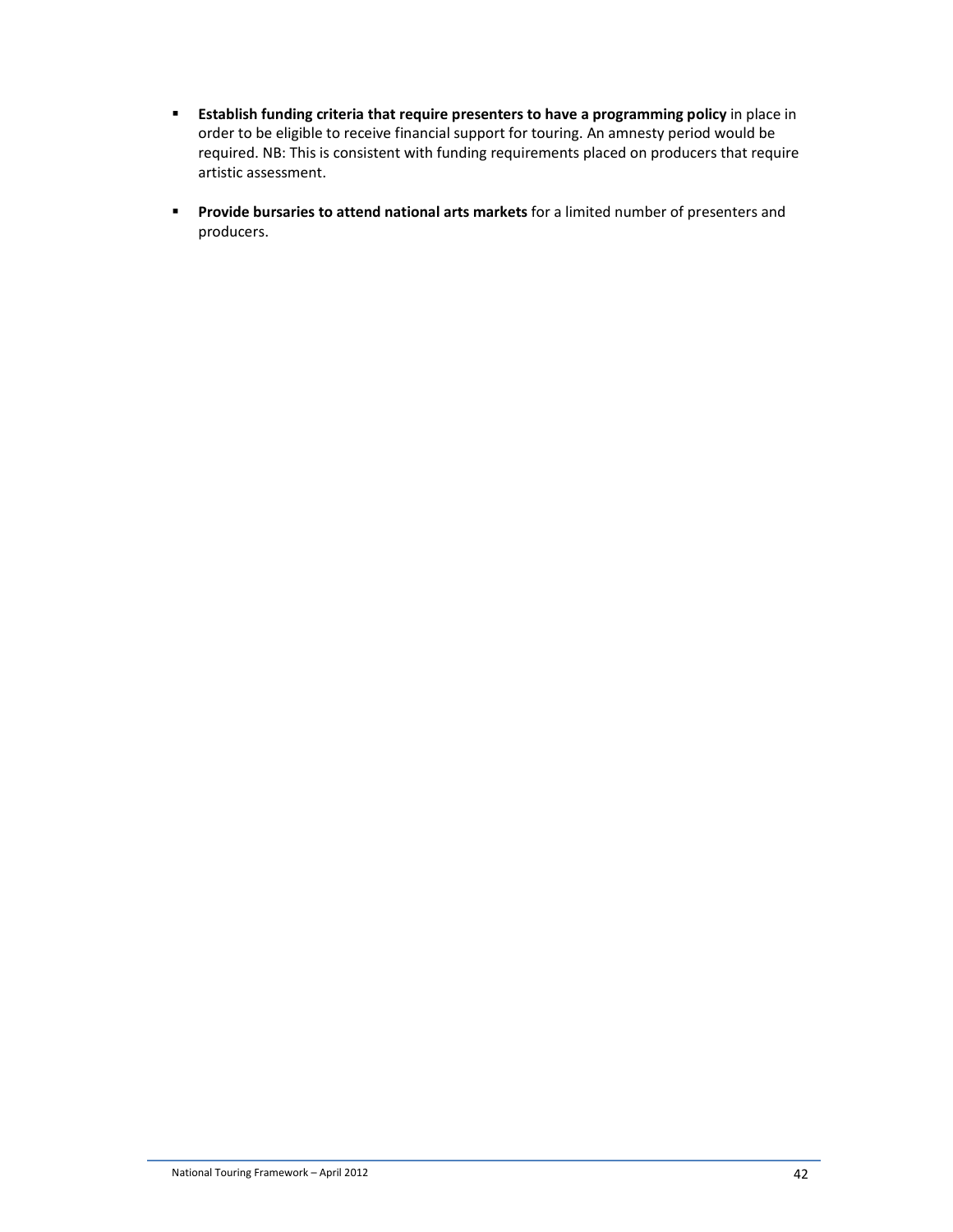## **11 Development goals**

#### **11.1 Relationships, dialogue and tour coordination**

### **11.1.1 Context and commentary**

Merce Cunningham in discussion with Art Becofsky (cited in Keens and Rhodes, 1989), states that multi-year, long-term commitments in the form of commissioning help him 'keep a company in an honorable fashion'. 40

*Both producers and presenters may need to step down from the production line in order to think and communicate more deeply about what we do and why we do it. Depth and intensity take time, effort and commitment. They brew slowly and are animated by visionary thinking.* 

*Collaboration is key.* 

*We need to be really honest – when we know things are going to be tricky we need to admit and discuss that – we are a bit fearful of having honest conversations.* 

*Bring local government into the process.* 

*The old days of presenting and producing are over.* 

*The relationship between producer and presenter – is it a customer relation or a partnership?* 

Relationships and dialogue are strongly linked to the processes of production selection. Accordingly, aspects of the above section are also reflected below.

#### • **Direct relationships**

Throughout the consultation process, presenters and producers in every state and in every sector stated that 'strong relationships', 'direct contact', 'partnerships' and 'picking up the phone' were extremely important means of developing touring activity, often reporting more effective or more satisfying outcomes via these means than through mediated mechanisms.

This was strongly reinforced in several in-depth interviews that compared and contrasted Australian arts markets/booking conferences with those overseas, noting that the conversation between presenter and producer and artist is critical to making things happen – that is, talking to discover what the options are.

Further, this raised the issue of the nature of the relationship between producer and presenter and the current trend away from transactional relationships. This was reflected by several participant comments that noted a desire for relationships that tended toward partnership, and the mechanisms to facilitate them.

<sup>40</sup> Keens and Rhodes, *An American Dialogue*, 1989.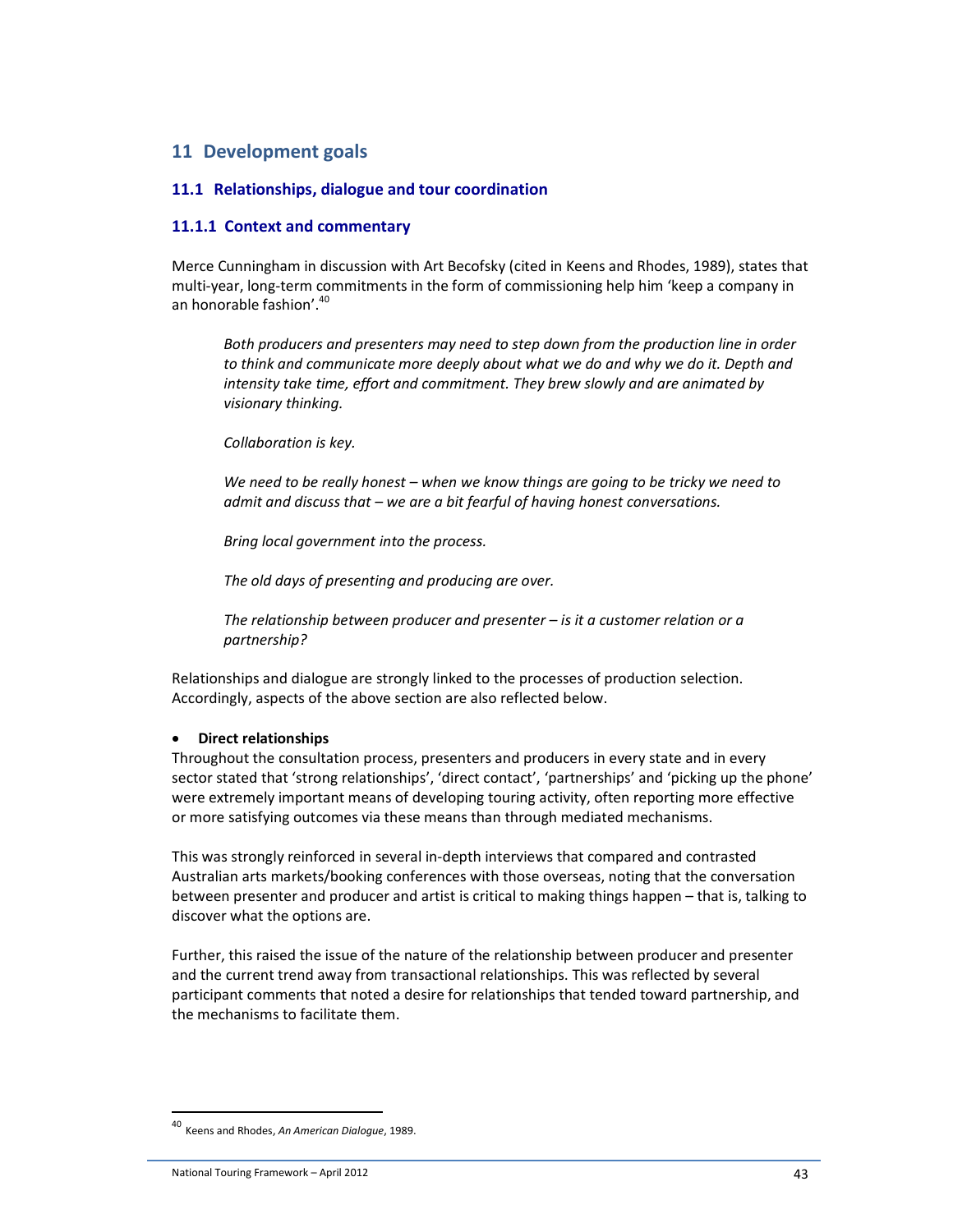### • **Shared understanding (of each other's business)**

A culture of collaboration appears to be inhibited by an apparent limited understanding by presenters and producers of each other's business practice and constraints. This was evident throughout the consultation when producers and presenters queried the motivations of the other without thorough knowledge of the prevailing conditions. This appears symptomatic of the extent to which dialogue between producers and presenters is confined to the practicalities concerning the purchase of a show.

### • **Intermittent touring activity and agents**

As the nature of touring in Australia is such that most production companies will not tour annually, a company's engagement with the touring industry is often intermittent. However, as indicated above, key factors affecting success in touring are strong networks and relationships and a current knowledge of touring systems. These two factors – the intermittent nature of touring and the need for strong relationships and current knowledge – are at odds, and mean that production companies are required to maintain ongoing touring relationships and knowledge that may bear no return in the short, medium or long term. This supports the notion of those touring skills and knowledge being maintained by a third party that can be drawn upon on an 'as required' basis, consistent with the role of the 'artist agent' often employed in Europe and North America.

### • **Evidence-based community desires**

Presenters often stated that 'they know their audiences', but responses from the consultation indicate that often this knowledge was not founded on strong evidence. Indeed, comments from presenters indicated that it is likely that they are basing the profile of their community's interest on existing attendance patterns, as opposed to analysis of potential audiences.

#### • **Value with local government**

It was reported that local government, as the owners of the majority of presenter facilities, $^{41}$  are sometimes unable to realise the full benefit of their arts centres, possibly due to poor information regarding the full scope of what an arts centre can potentially deliver.

## • **The role and responsibility of tour coordination**

*There is a need to change the attitude towards Tour Coordinators [to] where they're valued and recognised more. They're currently the 'poor cousins'.* 

*Do we always need a Tour Coordinator or can presenters have direct relationships with producers? Building stronger ties with producers and presenters seems critical.* 

Throughout the consultation tour coordination in its various guises was questioned. On one level it was suggested that the direct relationships between producer and presenter were impeded as a result of the tour coordinator position. Conversely, presenters and producers regularly extolled the value of the tour coordinator's role, noted the limited resources at their disposal and the usefulness of the advice and assistance that they provided, for which they were grateful.

It is important to note that the role of tour coordinator varies greatly throughout Australia, from 'on-the-road' tour delivery through to comprehensive full service development, delivery and administration; however, the tour coordination role of the Blue Heelers (see Glossary) is largely consistent. Importantly, the role of the Blue Heeler as a subsidised tour agent has created a

 $41$  60% based on research provided by APACA's 2009 Economic Activity Report.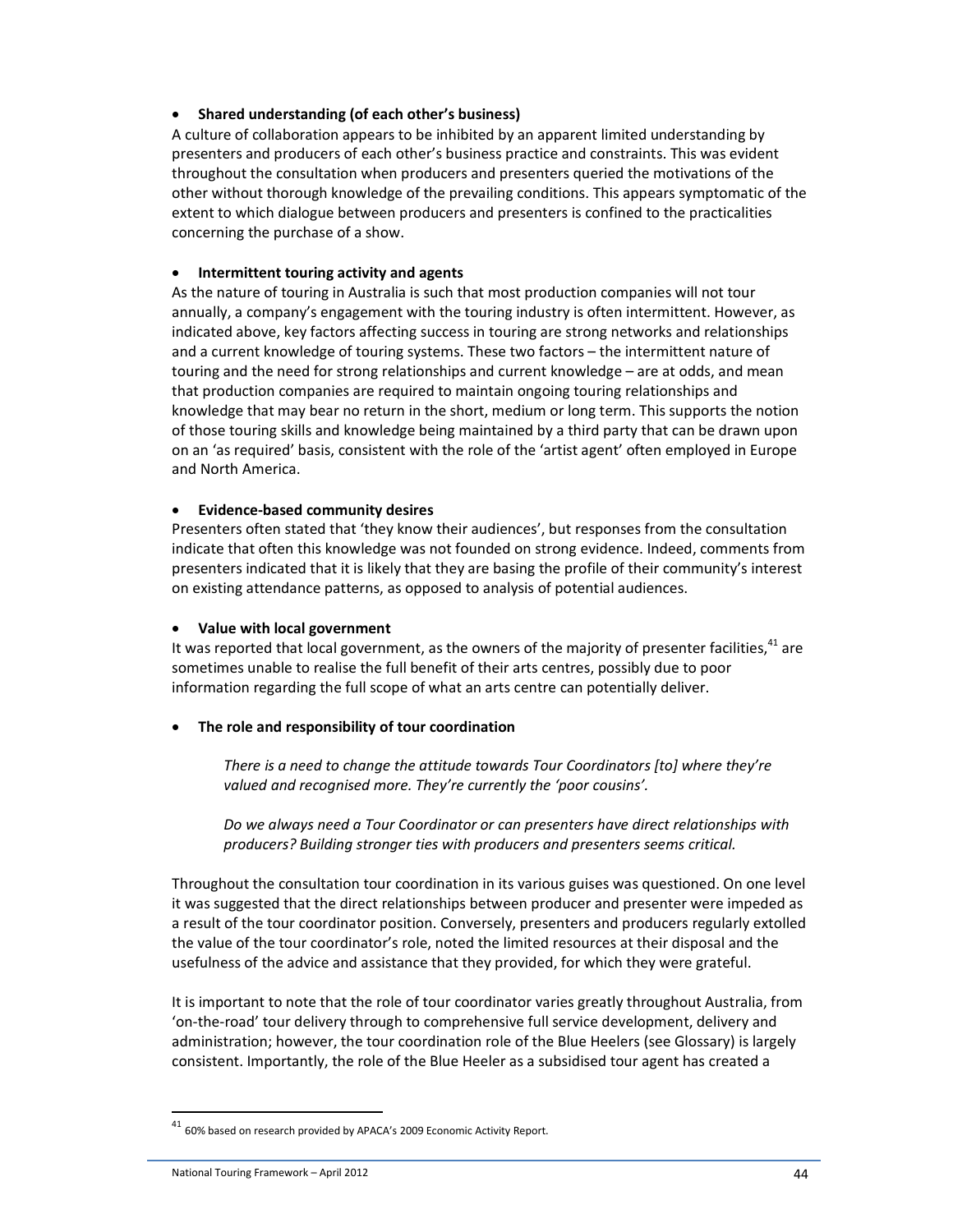culture of dependency on the Blue Heelers, and has inadvertently prevented the rise of the independent touring agents that dominate the European and North American markets.

This sentiment was reflected in comments from producers who questioned the process that determined which works receive tour coordinators' free or low cost service. Similarly, they noted the inequity in the allocation of this service that appears to disadvantage less mainstream productions.

### • **The remit and obligation of the Blue Heeler Network**

Interviews with state and territory arts ministries and departments revealed that, with the exception of South Australia – where the Country Arts Trust Act 1992 (SA) describes a function of the Trust as being 'to develop and manage programs for the touring of country arts activities within the State or within or outside of the State' – none of the current organisations that facilitate the Blue Heeler role have an obligation to participate in national touring. This highlights the potentially perilous state of the supply chain in regard to tours developed and delivered by the Blue Heelers.

Similarly, the consultation has discovered that a great deal of national touring responsibility is invested with the Blue Heelers, yet it appears that they are not obligated to deliver this service. Furthermore, interviews with Blue Heeler representatives revealed that in some circumstances they are neither empowered nor resourced to make decisions or take carriage of some issues.

The consultation also identified that governance of the Blue Heelers is the responsibility, respectively, of each state regional arts organisation (Country Arts WA, Country Arts SA, Regional Arts Victoria, Queensland Arts Council). Further, it is understood that Regional Arts Australia informally assumes a management role of the Blue Heelers, and no legal entity exists that binds the Blue Heeler Network or requires accountability for service delivery at a national level.

## **11.1.2 Gaps and overlaps**

- Limited understanding by presenters and producers of each other's business practice, purpose, aims, markets and constraints are an impediment to success.
- A shared purpose in regard to touring as a whole appears to be missing.
- Limited opportunities exist for *meaningful* dialogue in industry forums.
- The understanding of community 'wants' in regard to choices of performing arts activity often appears to be based on the opinion of the venue manager.
- Local government could better exploit the full value arts centres can provide to the community.
- Resources invested by local government into arts centres are often insufficient.
- Funding programs, touring models and systems appear to be inadequately understood by the industry.
- Currently no entity exists that is obligated to coordinate the gamut of national touring.
- The development and delivery of *national* touring by tour coordinators appears to occur only as a result of the goodwill of the parties involved. Indeed, there is little evidence of a formal, secure structure bringing together state tour coordinators for the purpose of national touring.
- Affordable tour coordination is often not available to tours of productions that do not have mass appeal.
- There is a limited practice of independent tour management in Australia in comparison to Europe and North America.
- There appears to be limited recognition of tour coordination as a specialist skill.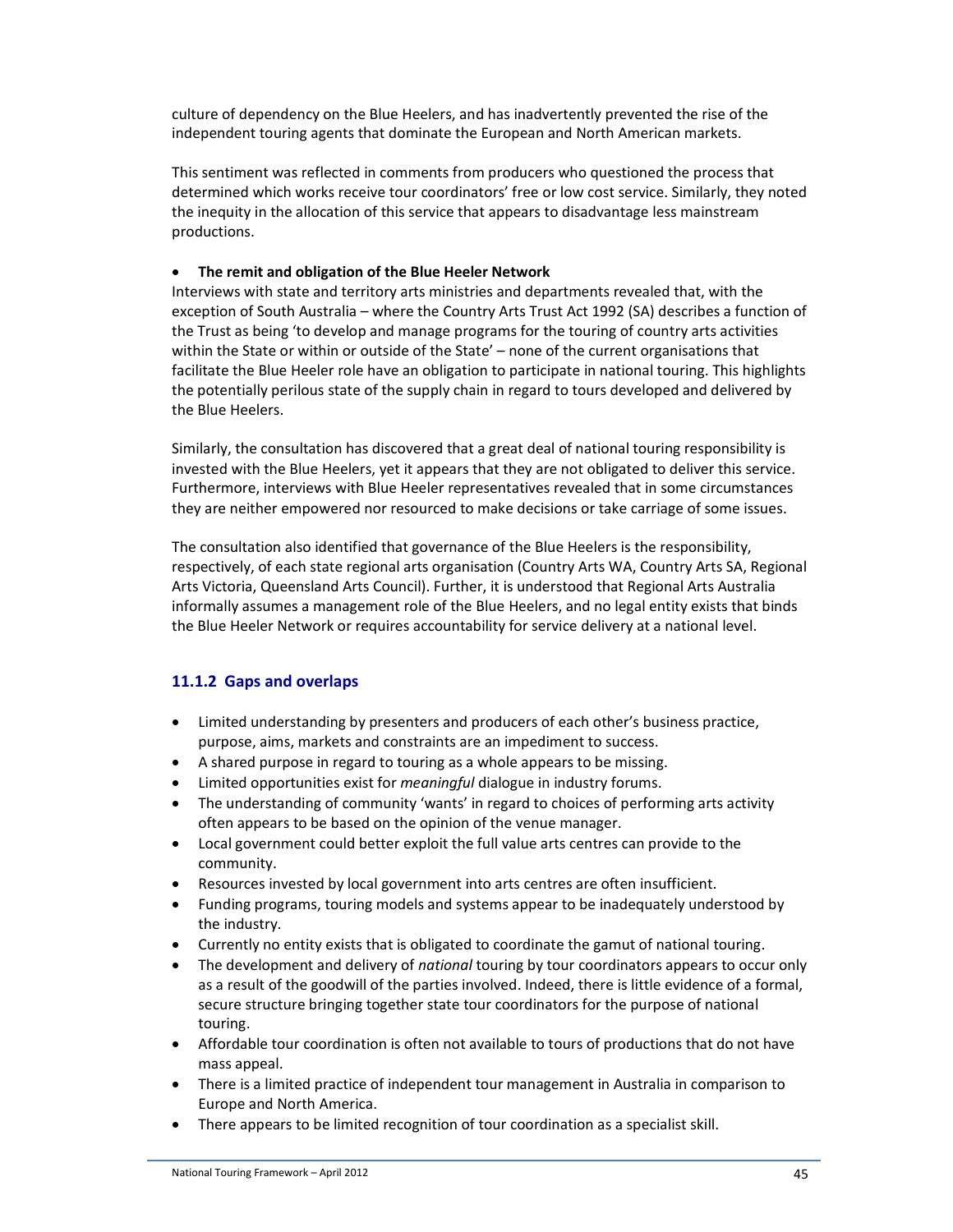- Opportunities to develop collaboration are reportedly limited.
- **T** Tour coordination is increasingly highly stressful, with excessive levels of burnout.
- With the exception of this report, the Australia Council is, to some extent, detached from structural and policy issues regarding national touring.

## **11.1.3 Priority recommendations**

- **See recommendations under 10.3.3 and 10.1.2 (dot point 3).**
- **Enable opportunities for** *meaningful* **dialogue in industry forums**, limited not only to producers and presenters but also funders, other peak bodies and agencies and all three levels of government.
	- $\circ$  In particular, support alternatives to the 'sell-off fee model', noting that shared investment will encourage closer collaboration, better marketing, cost savings and other efficiencies.
	- $\circ$  Support the development of more circuits of presenters; for example, encourage more presenters to facilitate/broker presentations beyond their own venue (such as major regional centre on-tours to smaller outlying centres). Encourage circuits of presenters based on like programming (genre, audience) rather than geography. Some examples include contemporary dance, new music/sound, and intercultural/culturally diverse work.
- **Develop and adopt a complementary system of tour coordination** that supports the full range of national touring activity.
	- o Enable the establishment of more 'tour brokers' or 'tour producers' (as distinct from creative producers, general managers) into the national touring marketplace.
	- $\circ$  Formalise the coordination of all tour coordinators involved in national touring under independent management; that is, undertake biannual face-to-face meetings and regular communication between all tour coordinators (not just the Blue Heeler Network).
	- o Clarify and communicate the roles and responsibilities of existing tour coordinators.
	- o Increase the resources of the Blue Heeler Network. At a minimum, establish a full-time dedicated position to manage the Blue Heeler Network.
	- o Establish an autonomous legal structure or business unit for the Blue Heeler Network that provides a clear and well-defined licence to act.
	- o Enable the process of tour *development* to be managed independently of the Blue Heeler Network, thus enabling them to focus on tour *delivery* – a service that appears to sit more comfortably within their remit.

## **11.1.4 Secondary recommendations**

- **Develop a clear communication strategy** that informs the sector of the range of funding objectives and reduces a real or perceived preference for longer tours by Playing Australia.
- **Resource the Australia Council to make a commitment to continued participation in the national touring industry**, providing information and advice on national touring activity (recognising the value of touring to the sector and audience development).
- **Develop an emerging tour producer program that sees an emerging producer mentored by an experienced touring producer** to write touring grant applications, for producers with viable tours that have not received the low-cost touring service provided by the Blue Heelers.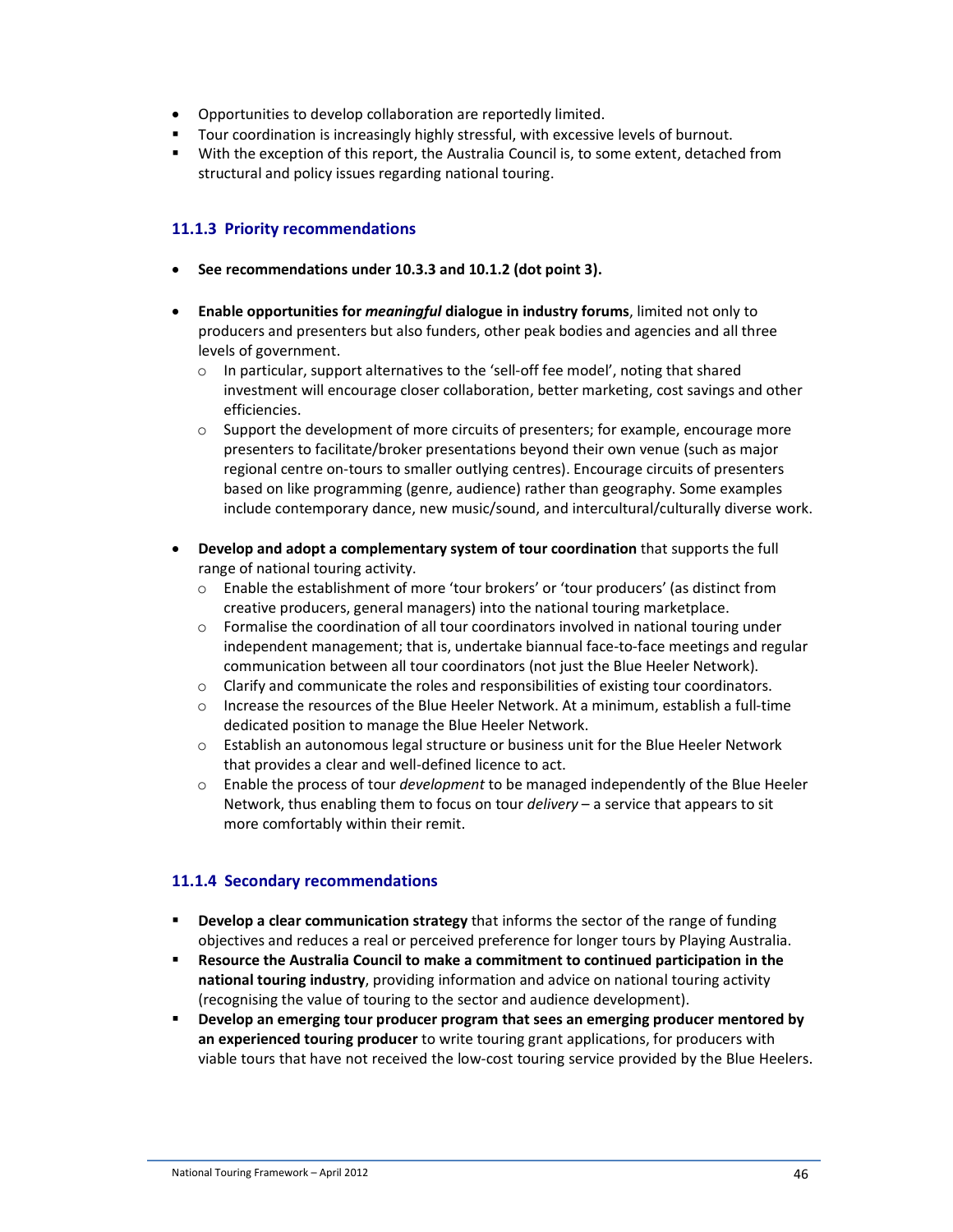#### **11.2 Diversity of work toured**

#### **11.2.1 Context and commentary**

*We've toured all over the world but we can't get a touring gig here. Australian presenters say the work's too difficult for their audiences. But we play mass GP audiences internationally.<sup>42</sup>*

*The system requires every tiny detail of the touring production's technical requirements to be contracted two years in advance – this makes touring new work virtually impossible. We should have a model that encourages the touring of new works, of site-specific and adaptable works and of those which create collaboratively with local communities.<sup>43</sup>*

*The Paddock process has kept regional audiences behind the times for years. They say there's no audience there for anything new, but they've never tried.* 

*Cross-cultural work isn't touring as much as it should. Last APAM (2010), only one show was spotlighted.* 

*Our stages are like our TV screens – you never hear an accent, unless it's world music.* 

As outlined above at section 10.3, the Long Paddock process primarily delivers conventional mainstream work for mass audiences, with occasional exceptions. A number of producers and presenters expressed the view that other areas of practice are less catered to, in particular:

- new form work such as contemporary and non-narrative theatre/performance, contemporary dance, hybrid performance, new music and sound and work for nonconventional spaces
- work that is seen as only for niche audiences or marginal communities, often because it's by artists from those communities or exploring content only of interest to them, such as CALD audiences, younger audiences (between school age and middle age), queer audiences, etc.
- works of large scale, for example with a large touring party, and/or with a large production footprint.

A relatively small number of regional presenters is currently prepared to present such works. Lack of familiarity with the artforms, lack of confidence in ability to market them, lack of audience demand and lack of suitability of venue facilities to contemporary practice were all cited by presenters and producers as reasons for the paucity of presentation opportunities.

While otherwise financially viable and funding-eligible, tours of contemporary, adventurous or niche work frequently fall below the threshold of the minimum number of presenters required to compete in the main touring institutions, which prioritise tours of longer duration. The main touring marketplace actively disadvantages small tours, for example with tours below a threshold of presenters eliminated from the final voting round. Such a tour's producer can still proceed to tour development, with a well and truly viable tour of a dozen or more interested presenters. But they find themselves at a disadvantage, since their product has been marked as

l

 $42$  Unattributed comments are by consultation participants or interviewees unless otherwise noted.

<sup>43</sup> Simon Abrahams, *Necessity Creates Momentum*, paper delivered at VAPAC meeting November 2011.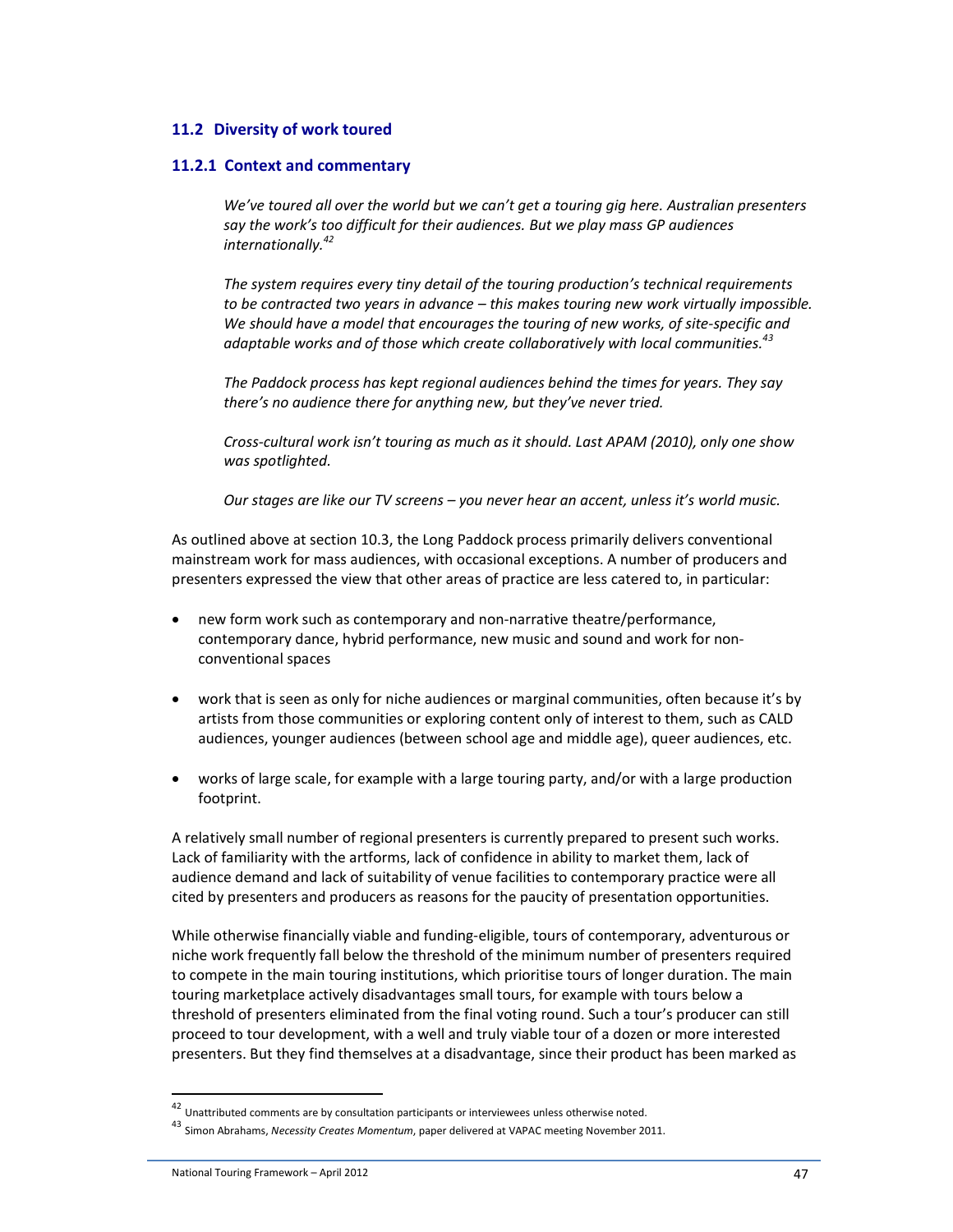unavailable to its buyers, most of whom will shift focus to the tours listed on the tour development roster prepared by the Blue Heeler Network.

Touring of these kinds of work appears to be highly dependent on one or both of two alternative structures: specialist tour coordinators, and Australia Council funding initiatives. Specialist producers and tour coordinators such as Kultour, Performing Lines, and Critical Stages are filling this gap in the market to some extent. They do so often with the support of the Australia Council and other funding initiatives, which support audience development and in some cases may subsidise riskier work to help it compete in the marketplace. These initiatives have helped enable – and in some cases drive – the development of specialist presenting circuits such as Mobile States, Road Work, and the new circuit for presenting Indigenous work.

However, these are relatively small organisations and initiatives, without the resources to even meet the current demand for their various specialty products. Consultation participants reported that many viable tours are not proceeding, instead falling through the gap between the Long Paddock process (which generally favours large tours) on the one hand, and the limited resources of the specialist tour coordinators on the other. In this context, 'viable' is taken to mean there is sufficient presenter interest to make them financially viable (remount costs can be amortised and they are priced competitively in the marketplace) and funding-eligible (there are enough regional and remote presenters in enough states, and they form an efficient itinerary).

A small number of producers reported that they undertake their own tour coordination. Many more stated that they didn't feel equipped (with the requisite skills, or resources, or both) to undertake one or more elements of the tour development, the funding application, the tour coordination itself, or some combination of these.

Some of these relatively small-scale tours would not require the same level of tour coordination resourcing as the major mainstream tours, because of shorter duration or less complex production values. In some instances – for example, in the case of established triennially funded producing companies – they would be capable of coordinating their own tour, perhaps with external consultant support from a Blue Heeler or independent producer/broker. This option may be more easily provided by the current tour coordination infrastructure, and more affordable to the producer if charged at cost, than the current reliance on handing over to a third party tour coordinator model.

Many participants said that touring off the back of premiere seasons was easier. Increasingly, presenters are co-commissioning works, particularly with the advent of the Theatre Board's Program Presenter grants.

## **11.2.2 Gaps and overlaps**

- The main marketplace for touring product actively disadvantages small tours.
- More players such as independent producers could offer tour brokering or tour coordination services, but are currently unable to compete with the subsidised tour coordinators, as tour development to the point of funding application currently requires too great a time investment.
- Many viable potential tours of contemporary work, or work seen as being for niche audiences or marginal communities, do not proceed because they are not being matched to tour coordination resources.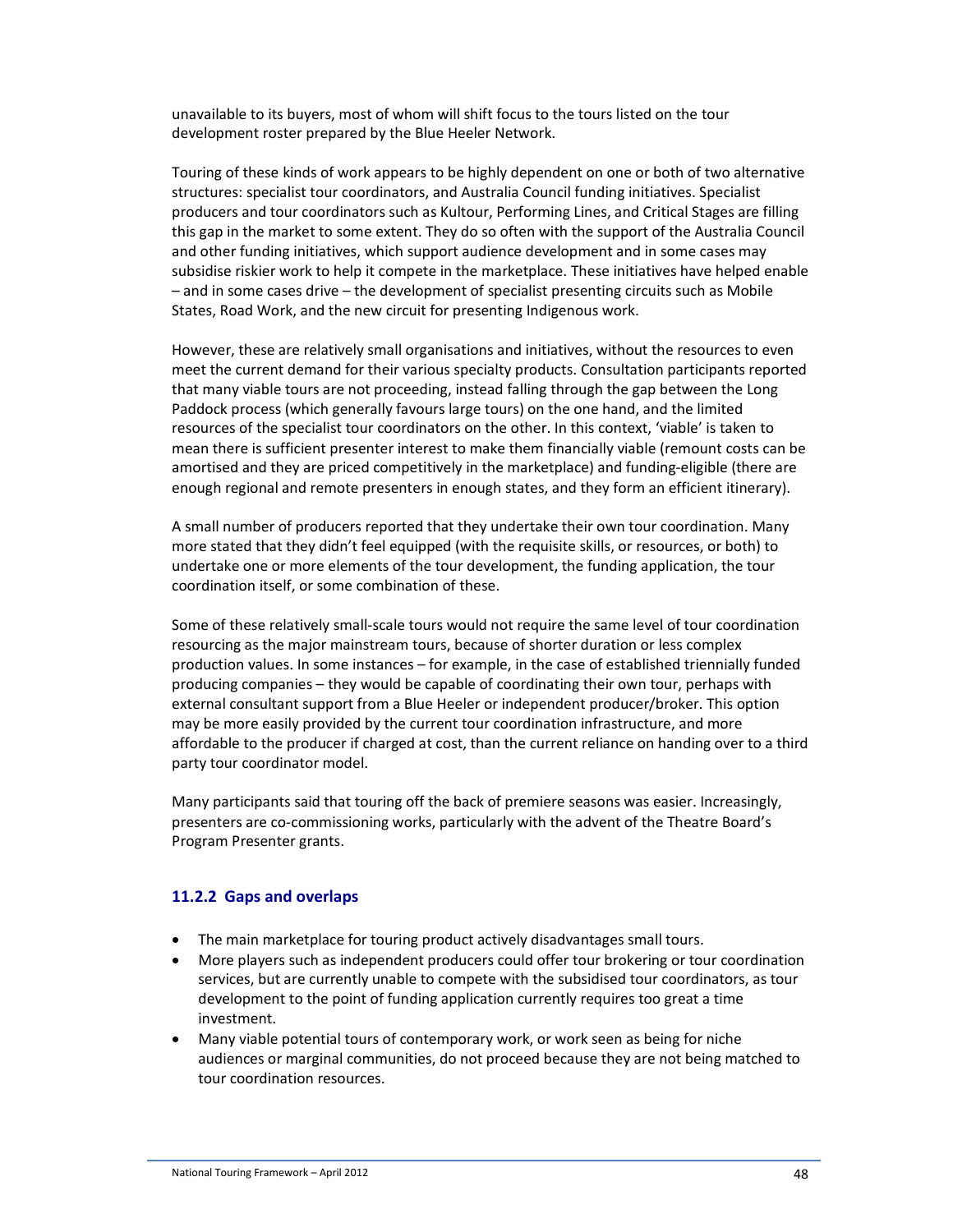- Artists working in these areas find it harder to tour, and therefore harder to access the benefits of touring (wider exposure, economic sustainability, developing their work and practice, opportunities for exchange, etc.).
- Audience choice is restricted by the unavailability of these kinds of work.
- Access to and participation in the performing arts a key objective of all touring activity and funding programs – is restricted.
- Opportunities for presenters to diversify and expand their audiences are limited, and those presenters who do wish to present more adventurous product find it unavailable or unaffordable.

## **11.2.3 Priority recommendations**

- **Remove marketplace, planning and funding program impediments to small tours.** 
	- Review national touring planning features which disadvantage niche touring, for example:
		- $\circ$  Keep all (or many more possible viable) tours in play on CyberPaddock voting through to the last round.
		- o List all tours going to tour development on the roster of tours, not just those managed by Blue Heelers.
		- o Have a curatorial committee of presenters and producers 'tag' productions as 'highly recommended' on CyberPaddock.
	- Review allocation of tour coordination services by the Blue Heelers for example, not just the top 20 tours by scale or duration, but also a list balancing the popular votes with a curated list.
	- Implement funding reforms such as a simplified application process and 'apply any time' programs as per section 10.2.2, which will assist entry for new players and smaller tours.

## • **Provide tour coordination, brokering and new 'lite' consulting models more widely.**

Provide assistance to small companies and independent artists not served by current arrangements on a scale from a tour broker or tour coordination consultant service (assisting producers to develop and/or manage tours), through to full service tour coordination; that is, with the service level tailored to suit the project and the producer's capacity.

- o This service could be provided by a number of entities: the state-funded Blue Heelers; existing Australia Council–funded specialist tour coordinators; other independent producers; or a hypothetical new national touring office.
- $\circ$  It could be supported in a number of ways: as part of the core activities of funded tour coordinators; through new funding, or a tender process offered by the Australia Council or by Playing Australia; or by building tour development costs into sell-off fees paid by presenters and/or Playing Australia supported tour coordination fees. The latter choice assumes adoption of recommended reforms that simplify the application process and reduce the investment in tour development required to seek funds to a sustainable level.
- **Support presenter risk-taking through curatorial upskilling, shared audience development strategies and providing certainty on programming centrepieces.** 
	- o See section 11.5, Capacity building, re presenter professional development in programming curation, and exposure to a wider range of work.
	- $\circ$  See section 10.2, Funding simplification and harmonisation, re triennial funding measures that give presenters greater certainty around presenting core established producers may free them up to present riskier niche work.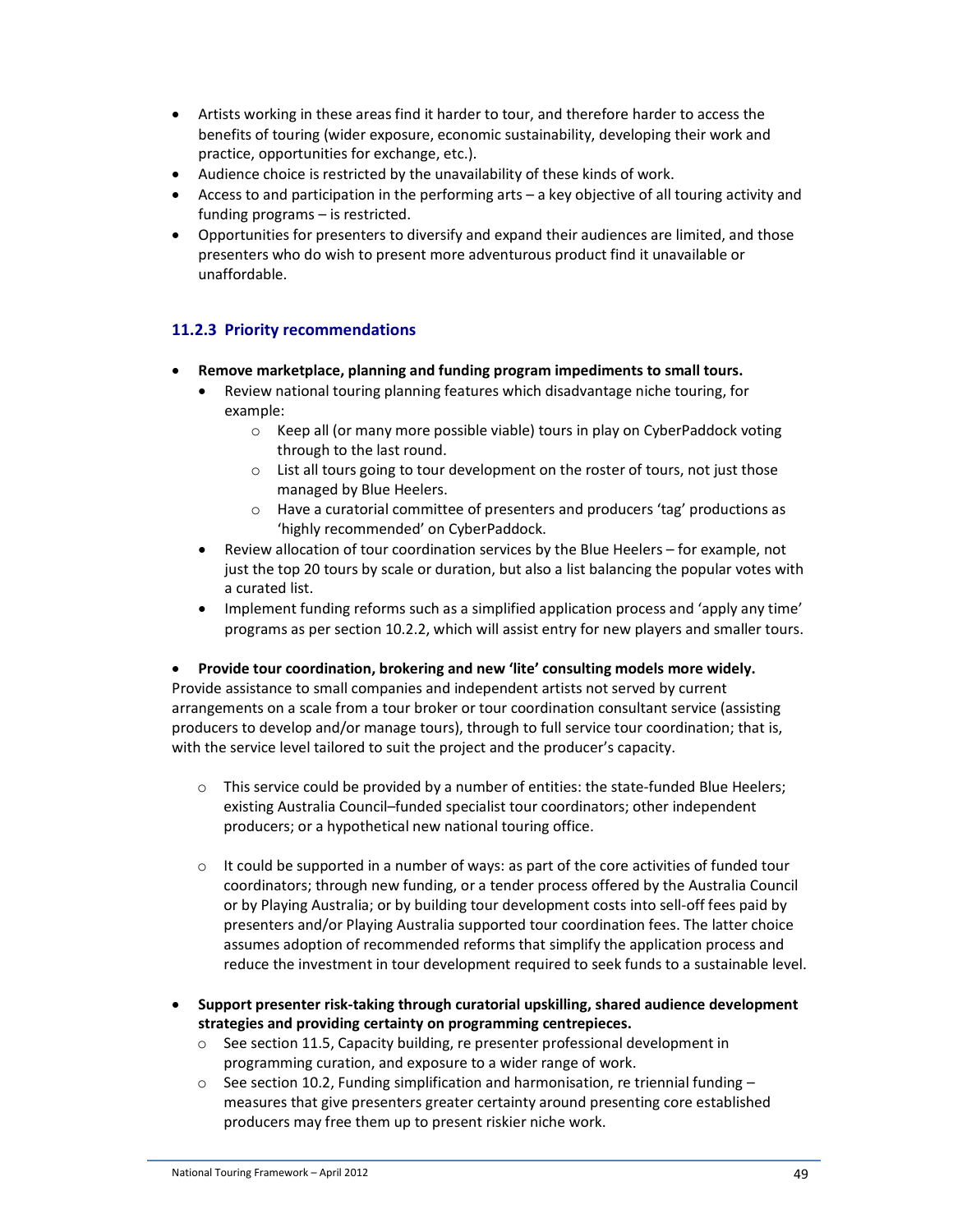$\circ$  See section 11.4, Marketing and audience development, re shared marketing and audience development strategies tailored to the relevant genre, target audience, etc., and initiatives to help manage risk.

See also relevant recommendations under sections 10.3, Production selection.

## **11.2.4 Secondary recommendations**

### **Complementary Australia Council programs**

- Maintain current Australia Council programs such as Mobile States (for contemporary theatre and dance, subsidising sell-off price), Road Work (for adventurous theatre and dance, towards marketing costs), and Hopscotch (live art, towards net touring costs).
- Review whether these programs should be expanded and/or complemented by new programs, once the structural changes noted above have taken effect.

### **Venue infrastructure**

- Ensure new venues and any refurbishment works are compatible with the needs of contemporary artform practice, and the access requirements of artists and audiences.
- Ensure venues are culturally appropriate and welcoming to culturally diverse audiences (including people with a disability and the deaf community).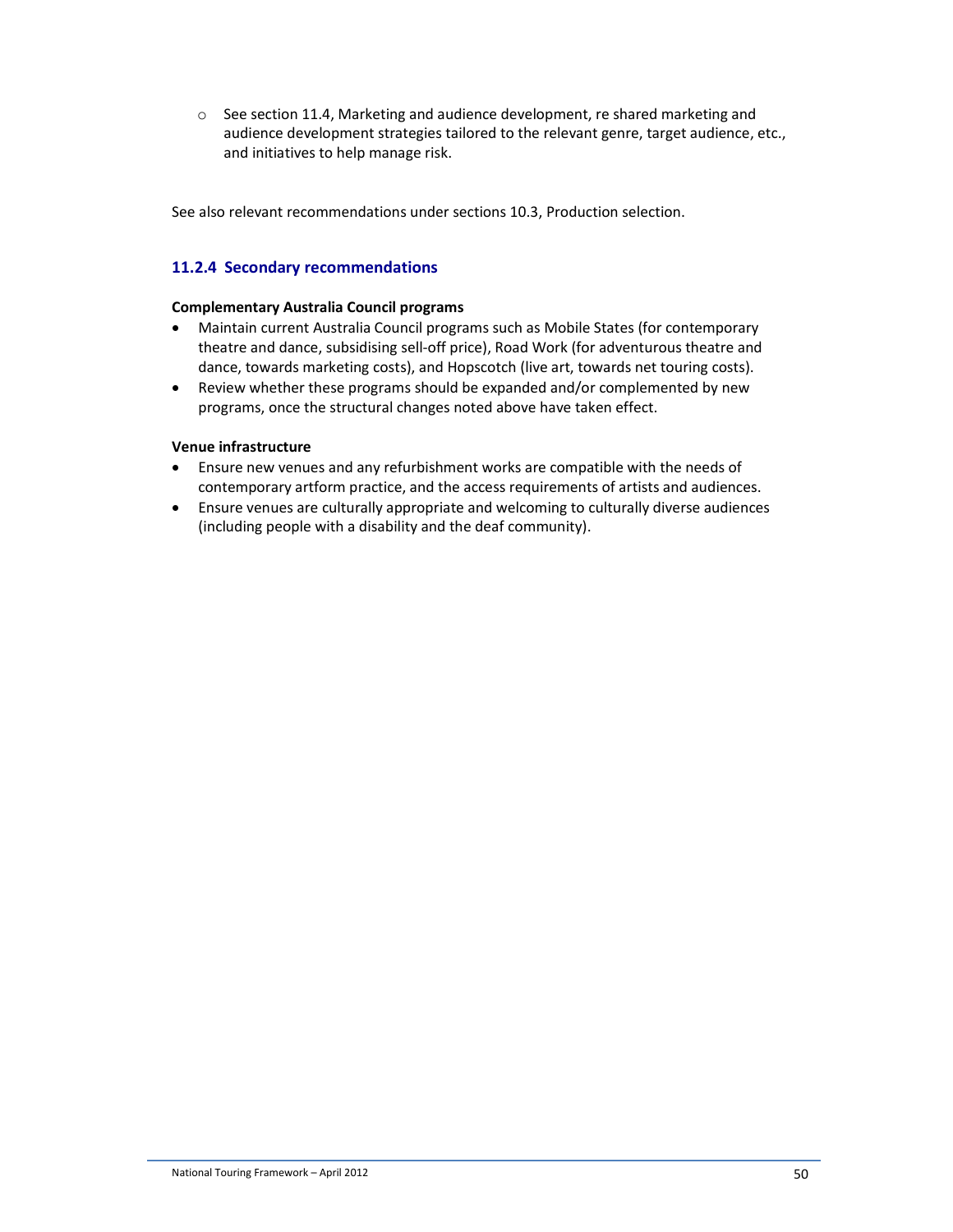#### **11.3 Community engagement**

#### **11.3.1 Context and commentary**

*Tours of continuous one night stands result in artists losing the opportunity to create a fuller educational context for their work or to benefit from audience reaction to it. In the USA these circumstances have been identified as being attributable in part to funding limitations that force artists and presenters … to be in constant pursuit of earned income*. 44

*We're over the one night stand. We want a longer-term relationship.<sup>45</sup>*

*Touring isn't just doing the same show in a different room. We ask the artists to reinvent their work for the local context, sometimes with local people.* 

*Presenter A: Our subs season delivers very few figures I can use, and a lot I have to make excuses for. Performing Arts Centres must be more than presenters. Community cultural development is a natural fit – and Councils will reward those who take it on.* 

*Presenter B: We still lose money on 340 kids laughing at* Possum Magic*. But we meet more measures than 50 kids being challenged.* 

*Presenter A: We had 120 kids in Polyglot's* City of Riddles*. Weeks later the teacher called to say they were still talking about it, and invited us to an exhibition of artwork the kids had made in response. I'm sick of feeling despondent because no one came. I want to feel like we succeeded because we're measuring other things.* 

*Communities are not passive consumers of content, but can also be active participants in presenting, publicising and selecting product.<sup>46</sup>*

Deeper community engagement was noted as a high priority throughout the consultation process, summed up by the catchcry 'longer, slower, deeper'. Many artists expressed a strong desire to slow down the pace of touring, to find out more about the place they are visiting and the people who live there, and to share skills and collaborate on creative projects with locals, whether the general public, specific communities or local artists. Similarly, many presenters are beginning to see the staging of finished works as just one part of their program, and attending to it as just one of a number of ways their community can engage with touring art and artists.

Engagement activity is becoming more sophisticated than minimalist add-ons, the quick workshop while the crew bumps in. Some examples encountered:

- Artback NT buys four weeks of Finucaine and Smith's *Caravan Burlesque,* toured by Regional Arts Victoria; touring party collaborates with local artists for a week each in Darwin and Alice Springs, and perform together in Darwin, Alice, Katherine and Tennant Creek.
- Back to Back Theatre's *The Democratic Set* project, toured by Performing Lines for Mobile States, spends a week in residence working with 15–150 local artists, with the outcome being a short film of their performance contributions, edited and screened as the

l

<sup>44</sup> Keens and Rhodes*, An American Dialogue*, 1989.

 $45$  Unattributed comments are by consultation participants or interviewees unless otherwise noted.

<sup>46</sup> Arts Queensland, *Touring Strategy Consultation Report*, 2008.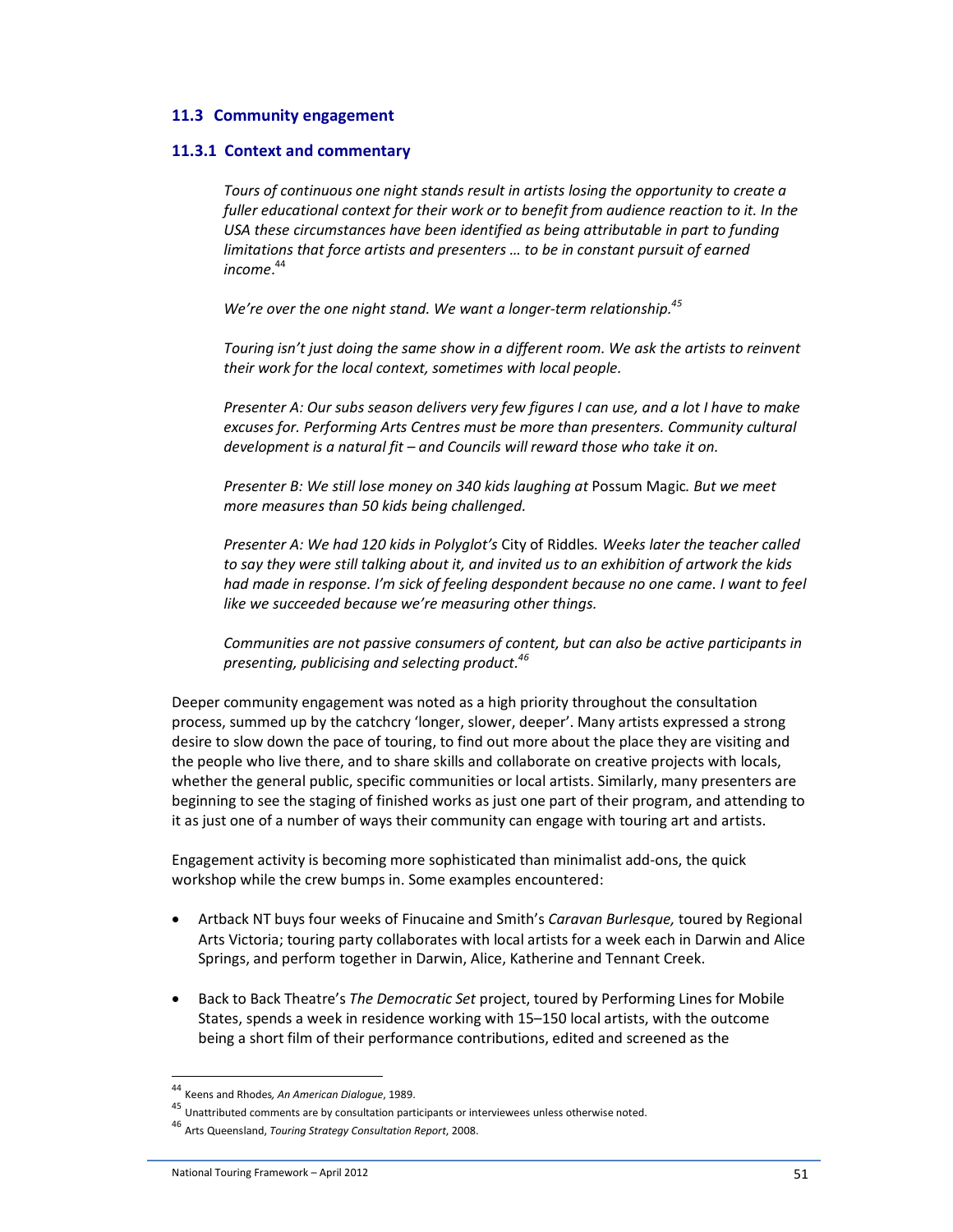culminating event of the week. The film has a life locally beyond the tour – and can be shared among the twelve tour presenters to create a national exchange spanning Launceston to Goolwa, Darwin, Newcastle and most of the major cities.

• Bathurst Memorial Entertainment Centre buys a full week of Big hART's *Namatjira* (toured by Arts On Tour) instead of its usual one night, and programs a week of activities, talks and workshops in performance and watercolour painting, in collaboration with schools, artist groups and Indigenous organisations.

There may be a spectrum of engagement, from the traditional workshop options through to 'reinventing the work for the local context', as one festival director put it, through to longer-term residencies, exchanges and collaborations between visiting artists and local artists or communities to create new works.

Such activity stretches the definition of touring and the scope of the touring system and funding programs. Participant comment indicated there is little clarity or consensus as to what activity is eligible for funding.

Consulted presenters stated that not every touring presentation could or should be extended with engagement activities, because of high running costs or a lack of connection between the touring company's skills and local community needs. Indeed, some audience needs may be better served by a stand-alone engagement project. But engagement activity by touring artists that is well matched can deliver outcomes more cost-effectively and with synergies between the various strands of the modern PAC's program.

## **11.3.2 Gaps and overlaps**

- Many presenters state a desire for engagement activity, but not all have the skills, resources or community relationships to deliver, and nor do all producers.
- Poorly conceived or managed projects are unsatisfying for all, damage presenter and/or producer brands, and discourage further participation.
- There are inadequate benchmarks to appropriately evaluate engagement activity, which limits the capacity for improvement, and also limits presenters' ability to seek support for activity from owners and potential supporters such as philanthropics and sponsors.
- There appears to be uncertainty about who can or should pay for such activity. Playing Australia Guidelines state that 'Playing Australia funds can support the Net Touring Costs associated with providing additional activities', defined as 'additional activities outside the core performances such as workshops and master classes, where communities may not have current access to particular skills development opportunities.'<sup>47</sup> Participant comment indicated a lack of understanding about what was eligible, and about who could or should pay for the running costs of such activity, apparently often discouraging activity.
- Some funding assessment criteria (for example, efficiency, sound budgeting) currently prioritise performances and ticket sales, to the detriment of planned engagement activity.
- Some presenters are accessing support from local government community services budgets, but for many this is an untapped source.
- Activities demand a close and collaborative partnership between artist and presenter, yet these may be impeded by the sell-off financial model, and by the relationship being mediated by a tour coordinator.

<sup>47</sup> *Playing Australia Guidelines*, *Round 39*.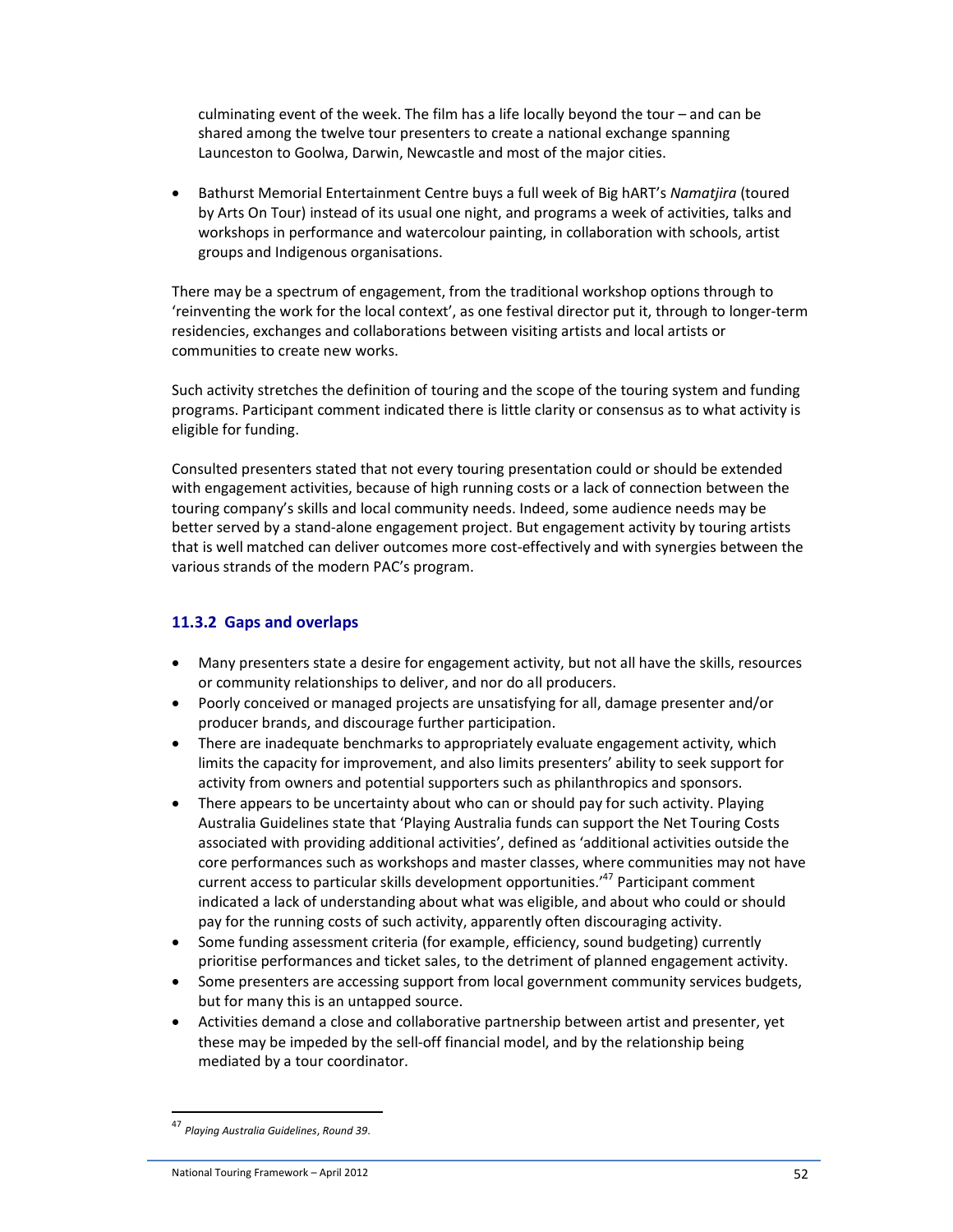• Engagement activity creates new types of relationships with participants, which may create new issues and obligations, such as management of intellectual property created in projects, duty of care obligations, and industrial issues.

## **11.3.3 Priority recommendations**

- **Build the sector's capacity to deliver effectively.**
	- o Develop presenters' skills in managing engagement activities, and producers' skills in conducting them, through discussion in industry forums, resource materials, training opportunities, placements, etc.
	- o Develop agreed benchmarks/KPIs for evaluating activity (for example, in consultation with CCD practitioners/theorists, social service provision agencies, etc.).
- **Integrate the planning of engagement activity into the touring conversation at all stages, from creative development through to programming and tour development.** 
	- $\circ$  Create opportunities for engagement conversation in forums such as Long Paddock, The ShowRoom, informal dialogue.
	- o Include more information in producer kits, CyberPaddock and other tools.
- **Clarify relationship to funding programs and establish reliable resources.** 
	- o Funding agencies to review guidelines and assessment criteria so that value of activity is properly assessed, and fairly compared with conventional touring.
	- $\circ$  Dedicated funds for engagement touring for example, state agencies could consider funding fee costs as well as net touring costs, or support could be sourced through the federal government's Social Inclusion Agenda.
	- $\circ$  Increase local government support through developing advocacy tools, and better connections between cultural and community services programs.

## **11.3.4 Secondary recommendations**

 **Fund artists/producers to go to a regional place to develop and present work** (for example, NT) – provides opportunity for community engagement strategy, creates relevance and provides benefits for the local industry regarding professional development opportunities.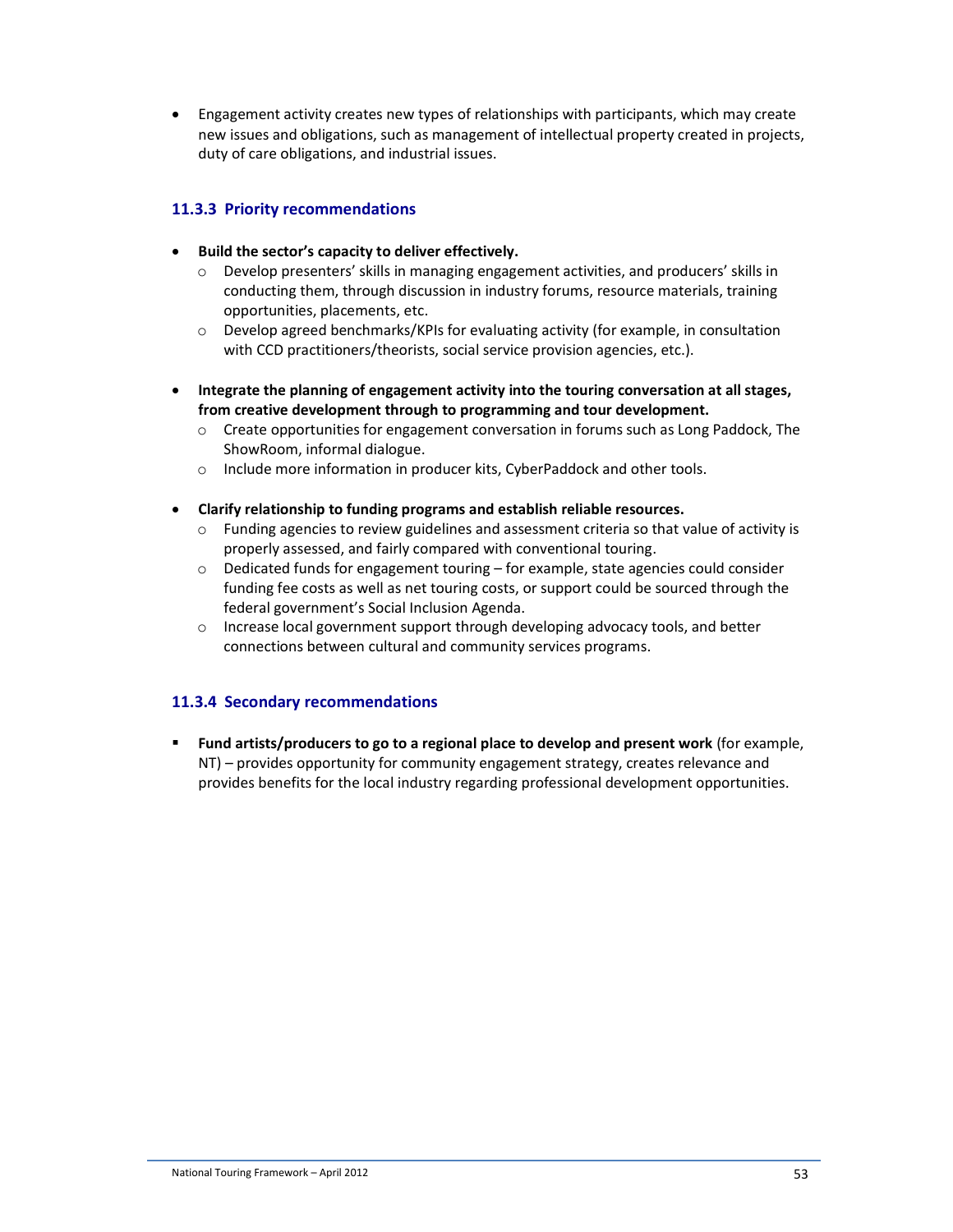## **11.4 Marketing and audience development**

## **11.4.1 Context and commentary**

*Audience development and engagement remain a challenge.* 

*The ability to conduct positive audience development (strategies) is dependent upon personalities.* 

*Marketing is only thoroughly considered after the tour is funded – often too late.* 

*The limited capacity of regional presenters to market productions can constrain their ability to program more challenging work even if they wish to select it.<sup>48</sup>*

While not critical to the *delivery* of tours and often not considered a priority for the presentation of touring productions, marketing and audience development was consistently raised as a central issue, and vitally important to the overall success of touring. Comments throughout the consultation noted that marketing and audience development is directly related to the diversity of work toured and the extent of risk borne. Similarly, it appears quite possible that more effective marketing and audience development would provide a strong opportunity to increase revenue to the touring industry.

#### • **Limited resources**

A national survey of presenters undertaken by APACA indicates that only 60 per cent of presenters have staff dedicated to marketing activity in some capacity (contracted, full-time or part-time). Of those, less than 55 per cent work in a full-time capacity. This is similar to the Arts NSW *Review of Performing Arts Touring* that states that only half of the professional presenters surveyed (53 per cent) have a staff member whose role is primarily marketing.

#### • **Multiple audiences**

Often, conversations in consultation sessions referred to a single audience attached to a particular venue. It appears that presenters may benefit from considering the notion of multiple audiences in order to effectively address marketing and audience(s) development.<sup>49</sup>

#### • **Strategy versus tactics**

The 'readiness' of an audience to receive work was often noted in terms of the need for a broader audience development strategy as opposed to one-off marketing tactics. By way of an analogy, a seed dropped on barren land is unlikely to germinate, let alone grow. A seed planted in fertile ground that is tended and harvested appropriately will yield infinitely better produce. This is strongly linked to the Community Engagement Development Goal above.

#### • **Matching audience development with product (shows)**

It appears that there is a need to consider the availability of shows that appropriately align with a structure approach to audience development. As Baylis states in the Mapping Queensland Theatre Report:

*The foundation for more theatre touring exists but that depends on a certain critical mass of suitable work being consistently available for presenters to invest in appropriate audience development strategies.<sup>50</sup>*

l

<sup>48</sup> Arts NSW, *Review of Performing Arts Touring*, 2011.

<sup>49</sup> Keens and Rhodes, *An American Dialogue*, 1989.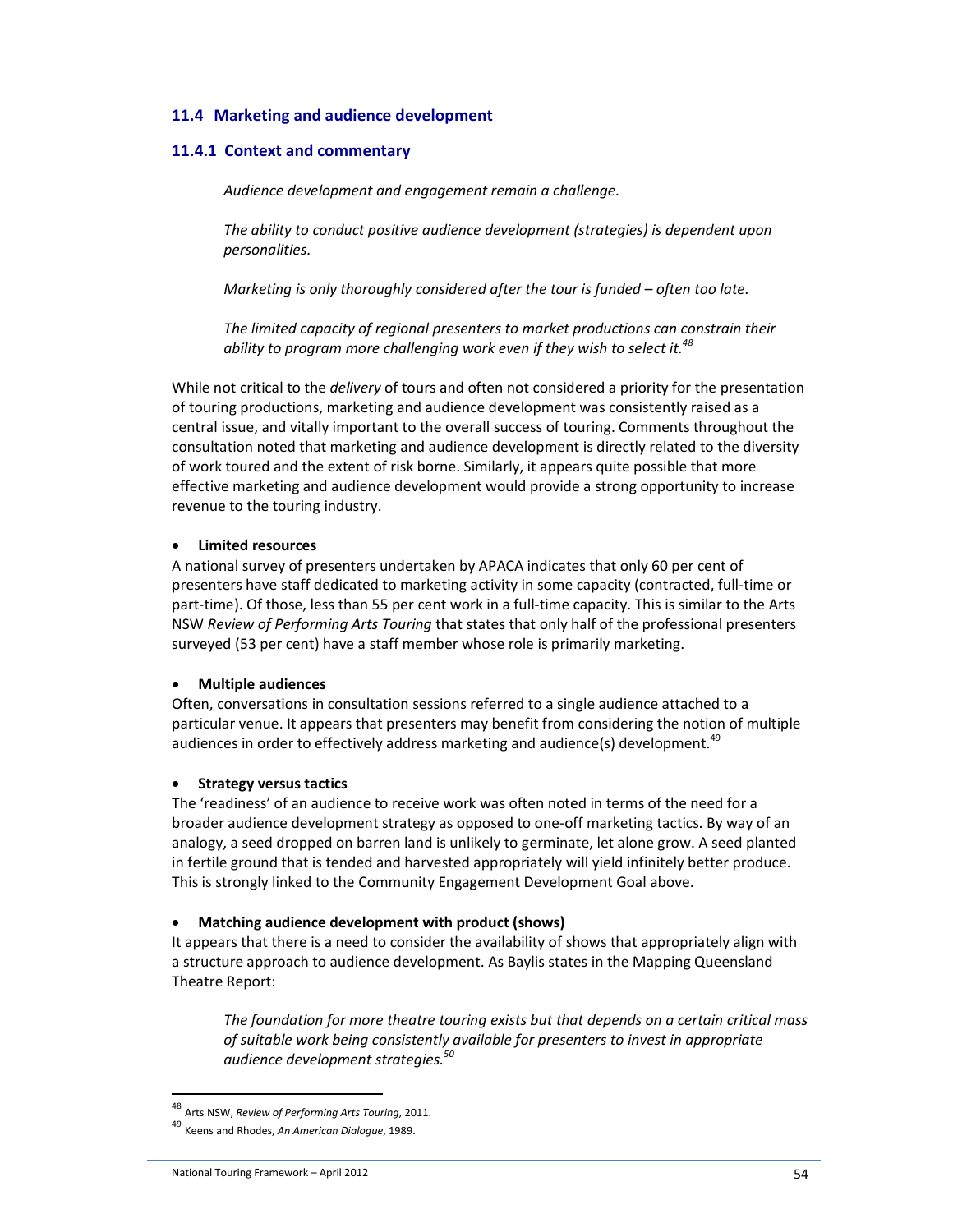## **11.4.2 Gaps and overlaps**

- Marketing and audience development strategies are often limited in their resourcing, scope and effectiveness.
- Resources and staff for venue marketing are extremely limited.
- Evidence-based knowledge of potential audiences was seldom noted.
- The limited understanding of audience 'wants' by some presenters appears to perpetuate relatively mainstream programming.
- Presenters possessing audience development plans are in the minority.
- Local government authorities possessing cultural plans are in the minority.
- A single marketing message may not be appropriate for a diverse national market.

## **11.4.3 Priority recommendations**

• **Invest in the development and implementation of long-term, relationship-driven audience development programs.** 

Establish and invest in long-term, relationship-driven audience development programs, including those for specific genres/audiences/communities, to the point where funding is no longer essential – that is, with a view to increasing box office revenue and reducing demand on subsidy over the long term – thereby freeing up presenters' entrepreneurial funds so they can invest in more diverse and challenging work.

#### • **Prioritise local government engagement**

That the Australia Council facilitates representation to local government associations and other appropriate organisations and agencies on behalf of the sector to argue the case for the necessity of employing marketing staff in their arts centres.

• **Invest in presenter and producer marketing staff.** 

## **11.4.4 Secondary recommendations**

#### **Nomenclature**

• Redefine presenter-driven touring as demand-driven touring, and maintain and develop demand-driven touring.

#### **Marketing tools**

- Where possible, provide audience development templates and tools to assist presenters to design audience development plans which, to some extent, may be transferable to other venues.
- Provide one-off funding programs to presenters to research their audiences and develop a marketing/audience development plan.
- Encourage and support producers to create a 'market development plan' for productions an identified pathway that a production may take from initial premiere to national touring, with funding programs (for example, for tour development and marketing) that support it.

#### **Complementary funding**

<sup>50</sup> Arts Queensland, *Mapping Queensland Theatre* (John Baylis, 2009).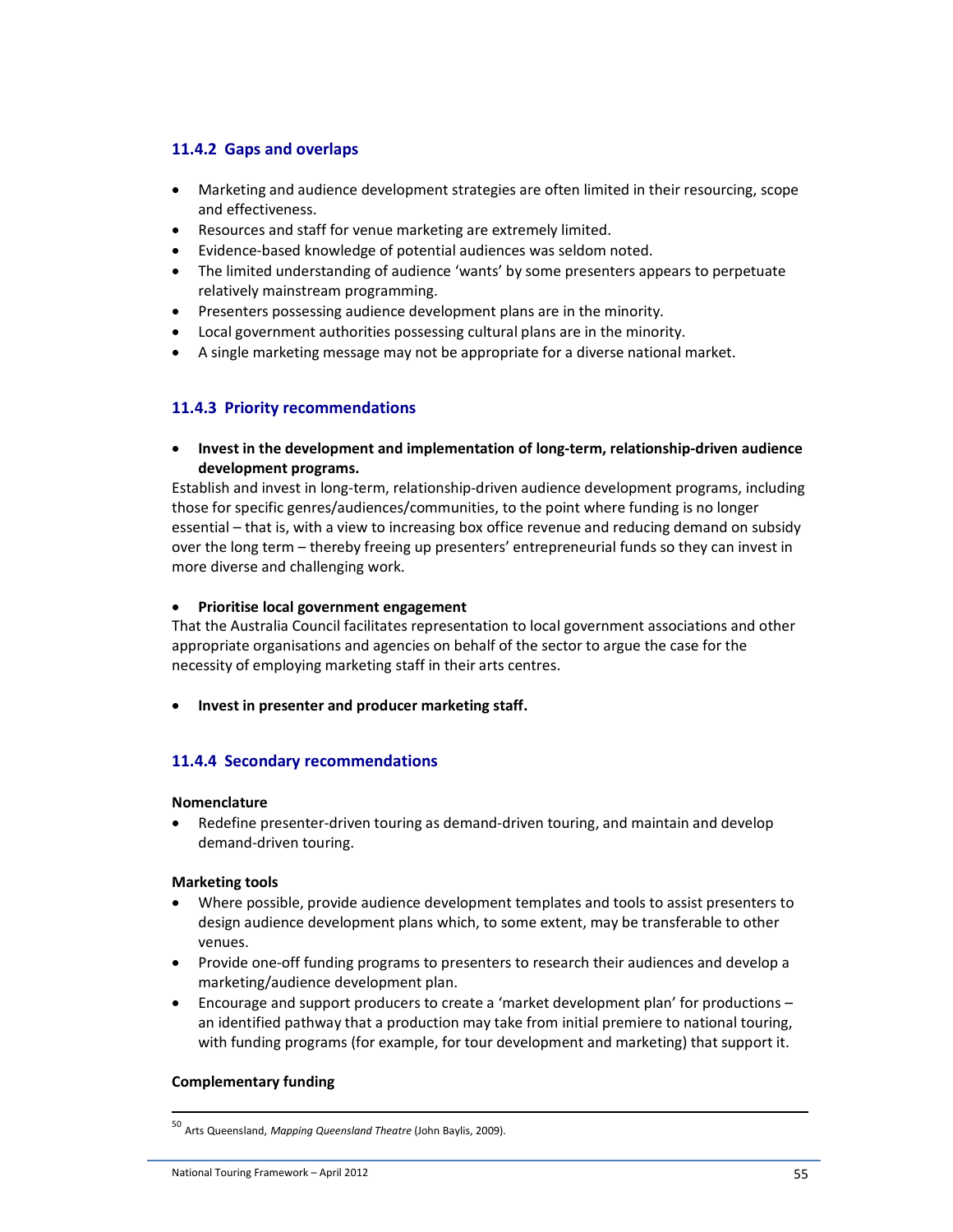• Establish a funding program that confirms support, in principle, for marketing/audience development/community engagement work at the development stage of a tour, so that when an application for touring funds is submitted the demonstrated additional support improves the chances that the application will be funded. Eligibility for this could be limited to particular styles of work or particular audience segments. This would be similar to Road Work, but not genre specific - that is, 'If this tour gets up we will provide \$X support for show X' – thereby making the application more competitive without having to change the Playing Australia Guidelines. On the downside, this adds another application process for producers.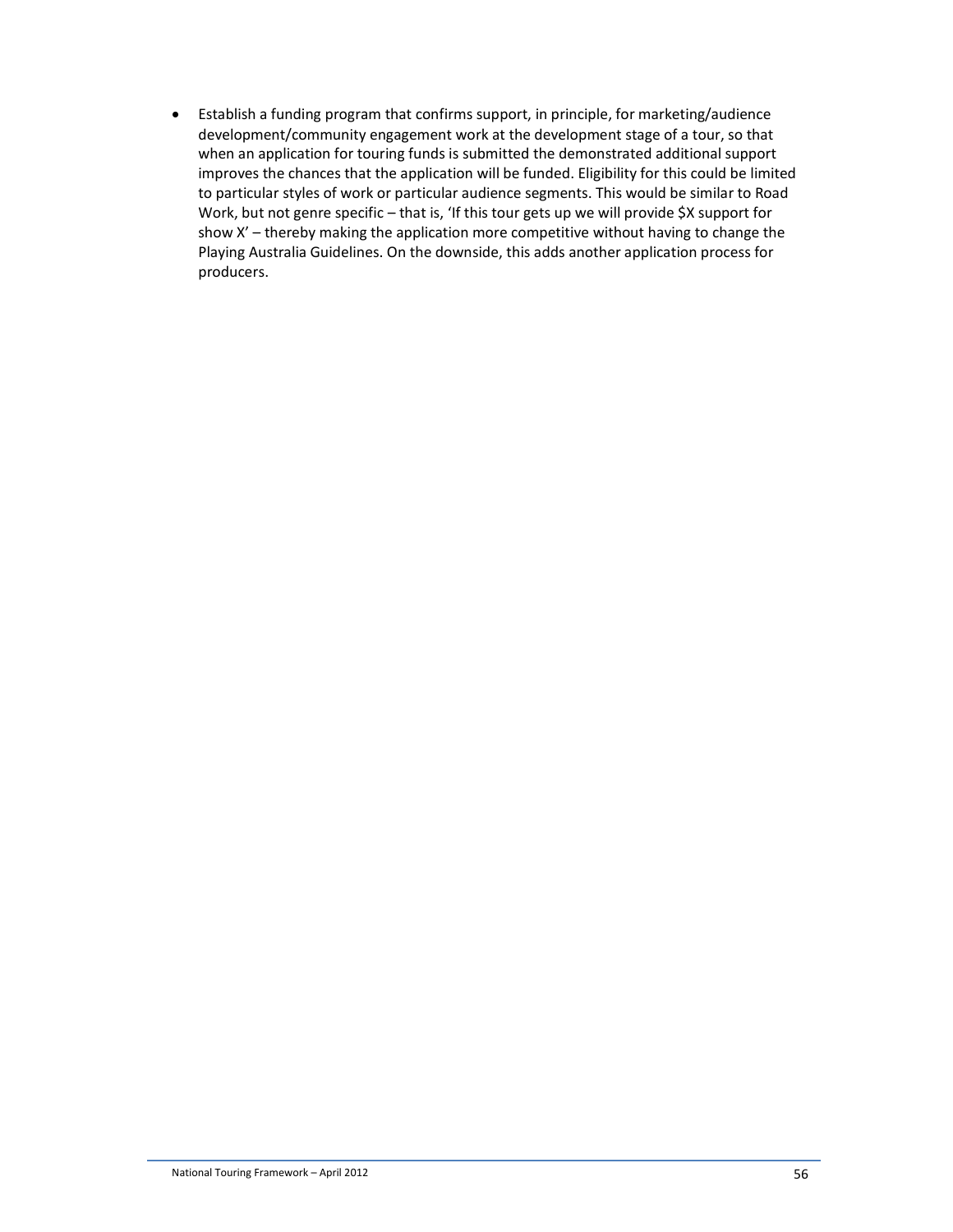## **11.5 Capacity building (people and infrastructure)**

#### **11.5.1 Context and commentary**

*While venues appreciated our increased efforts to communicate and offer marketing support, the dilemma is that APACA venues are generally small infrastructures running very ambitious programs on lean budgets.* 

*Acknowledge the specialist skill set in touring.* 

*Presenters who have an understanding of their communities and of where they stand in relation to them are well served by their understanding*. 51

*Turnover of venue managers was identified as a major obstacle to building confidence around programming contemporary dance.*<sup>52</sup>

*Utilisation of arts centres sits at approximately 60% of capacity.*<sup>53</sup>

#### • **Human resources**

Participants in the consultation regularly reported the need for technical and marketing skills development by producers and presenters, specific to the touring environment. Further, many organisations noted that regardless of the skills, there are minimal human resources to adequately deliver professional standards of service.

Similarly, comments from all sectors indicated that there is a need to increase 'cultural competence' throughout the touring industry. This included the need for people to be able to speak and act with knowledge of the performing arts industry, and particularly touring outcomes.

#### • **Hard infrastructure**

Many producers and presenters noted that effective, well-equipped venues are central to the ability to provide presentation opportunities for touring companies and artists. They also noted that in some instances the inadequate maintenance of performance spaces and, indeed, the lack of suitable spaces, were preventing the presentation of some works.

#### • **Blue Heeler capacity**

Importantly, Regional Arts Australia in their report *A Sustainable Future for National Touring* stated that:

*the current output of the Network is made possible by the good-will of individual Blue Heelers and their state-based organisations. This cannot be sustained long-term and as such presents a central weakness in the long-term viability of the national performing arts touring model.*<sup>54</sup>

This issue was raised in 2007 and appears central to ongoing debate regarding the resourcing and coordination of national touring.

#### • **Company development**

<sup>51</sup> Keens and Rhodes, *An American Dialogue*, 1989.

<sup>52</sup> Arts WA, *Mapping Contemporary Dance in Regional WA* (Carmichael, 2009).

<sup>53</sup> APACA, 2009 Economic Activity Report.

<sup>54</sup> *A Sustainable Future for National Touring* (McClements, 2007).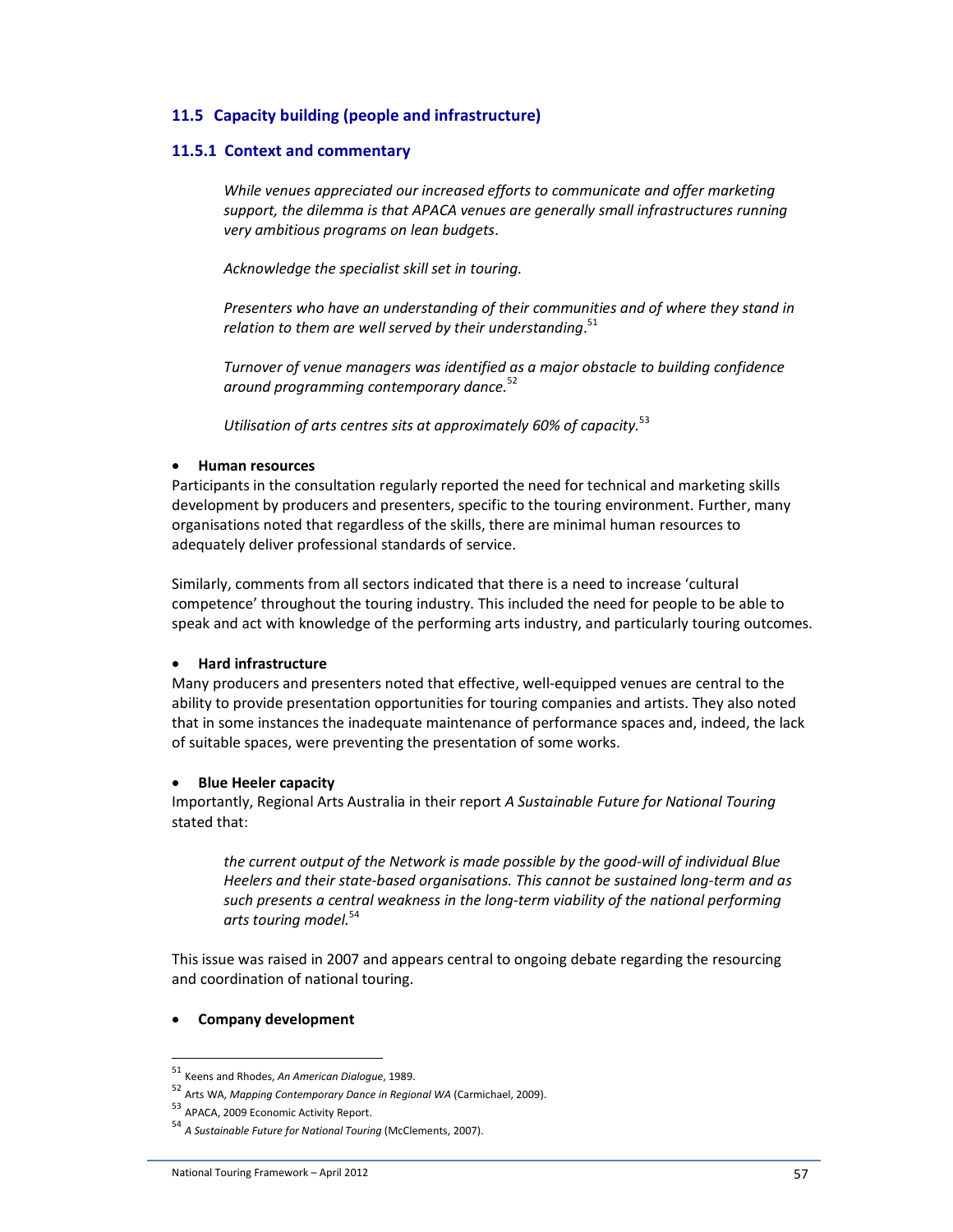Many artists and producers in the consultation made particular mention of the extent to which touring provides for:

- o The development of the artists' and creatives' practice.
- o Development of the production as a whole, while on tour.
- o Profiling and positioning performing arts companies in a national context.

## **11.5.2 Gaps and overlaps**

- There is an identified need for technical skills development in presenting organisations.
- There is an identified need for highly skilled *touring* technical/production staff.
- There is an identified need for highly skilled marketing staff in both presenting and producing organisations, particularly small to medium organisations. (Indeed, there is a need for *any* marketing staff in some presenting and producing organisations.)
- Currently there are no agreed standards of competency for venue managers.
- Some venues are ill-equipped to present the work of some touring companies.
- Resourcing of the Blue Heeler Network is inadequate, based on current responsibilities.

### **11.5.3 Priority recommendations**

• **Invest in tour brokers for producers** (particularly the small to medium and independent sector).

#### • **Invest in presenter professional development program.**

Determine a comprehensive strategy for venue manager professional development that encompasses curatorial skills and enables articulation of the value and benefits of arts experiences.

#### • **Develop and adopt national professional standards.**

Establish national competency standards for venue management and tour coordination, as well as national benchmarks for venue manager and tour coordinator recruitment.

Develop a program with local government associations (ALGA and LGMA and state chapters) to upskill venue staff.

## **11.5.4 Secondary recommendations**

#### **Information exchange and evaluation**

- Analyse and report on information collected in grant acquittals, to inform development of the touring systems.
- Undertake peer reviews of venues/presenters (producers sharing with other producers their experiences of working with presenters), and the same for presenters.
- Provide opportunities for better evaluation of tours, including producers, presenters, tour coordinators, and sharing and learning from this information.
- Equip presenters with research that prioritises and communicates the value of the cultural/social impact of touring (over purely economic value).
- Establish a national think tank to determine ways cultural activity may best exploit the NBN.
- Develop programs that support workplace exchanges producer and presenter residencies/internships in each other's organisations.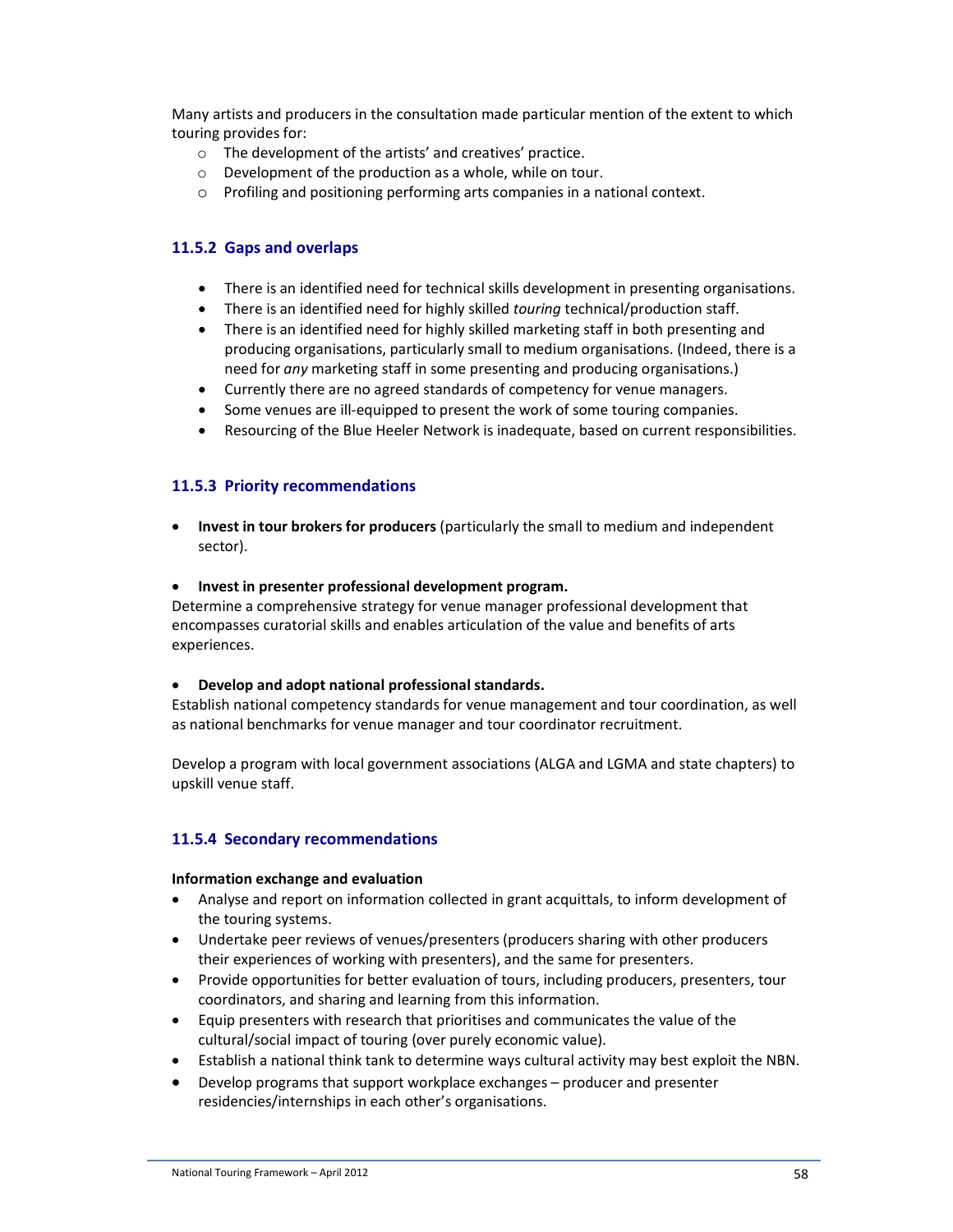#### **Advocacy**

- Advocate for arts management training institutions to deliver content applicable to touring.
- Support presenters by advocating to local government for greater investment. Provide funding for mentoring to write Playing Australia applications for 'below the line' tours – that is, tours that are viable but don't attract the support of the funded touring coordinators.
- Advocate for cultural representation on Regional Development Committees, making recommendations in regard to federal government capital/infrastructure spending.

#### **Hard infrastructure**

• Establish a dedicated national fund for the improvement of venue infrastructure, including appropriate equipment to exploit the NBN.

#### **Regional producing hubs**

• Provide investment to encourage and develop venues as low-cost producing hubs – production companies could rehearse and create work in regional venues.

#### **Collaboration**

- Exploit opportunities for sharing the cost of touring resources for example, the cost of audio captioning could be shared across many presenters, thereby making it affordable.
- Incorporate non-managed venues, where possible, as a part of the national tour development process.
- Use state-based organisations to provide additional technical support as required.

NB: Resourcing of the Blue Heeler Network is addressed in sections 10.3.3 and 11.1.3.

*… the best activist presenters have a strong understanding of, and experience with, a wide variety of artforms, artists and cultural contexts, enabling these presenters to function as knowledgeable curators of the art and artists on their stages. They also take the initiative in effectively and appropriately marketing artists and their work, making community an integral part of what they do, educating new audiences and creating a welcoming atmosphere for them, building long-term relationships with artists, articulating their organisations' purposes, and responsibly managing resources, staffs and facilities.* 

Keens and Rhodes, *An American Dialogue*, 1989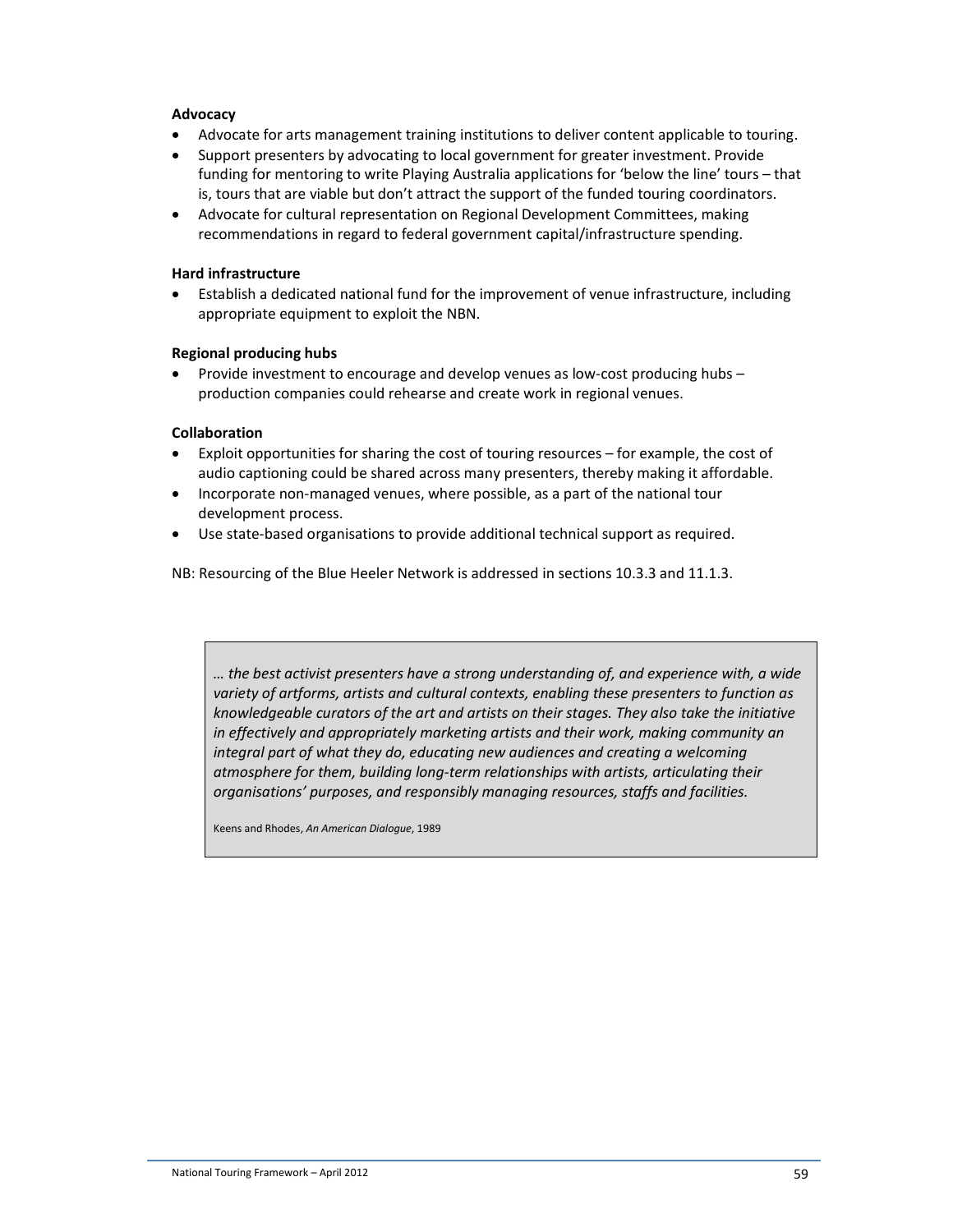#### **11.6 Sustainability – low-carbon touring**

#### **11.6.1 Context and commentary**

*Travel is one of the major contributors to the theatre sector's carbon footprint. Audience travel has the largest impact across the industry, but artist and business travel creates impacts too, and touring is therefore a key area for focus in terms of reducing our emissions.*<sup>55</sup>

*Australia's per capita greenhouse gas emissions are the highest of any OECD country and are among the highest in the world. Australia's per capita emissions are nearly twice the OECD average and more than four times the world average … Transport emissions represent about 14 per cent of Australia's total greenhouse gas emissions.*<sup>56</sup>

*The first question to ask ourselves is should we be touring at all? … (In 2009) Artsadmin and the British Council held a conference, SLOW BOAT, to talk about the issue with 100 touring theatre and dance companies in the UK. The ideas that came from it were some steps on the way to reducing our carbon footprint, including geographically proximate tours, longer stays, sourcing sets and performing companies locally, dropping 'exclusion clauses' in contracts, keeping existing works in repertoire longer, collaborating more and possibly simply 'doing less'.<sup>57</sup>*

*We can't keep flying people around the country and sending big trucks out on the road without thinking about it. At the very least, we can start with the changes that don't require compromise – stop waste.<sup>58</sup>*

*As the capacity of the creative sector to consider the environment increases, there is substantial scope for the development of new touring models where the environment is placed equally alongside artistic and financial considerations.<sup>59</sup>*

A large number of consultation participants raised the issue of reducing greenhouse gas emissions (GHG) and other adverse environmental impacts as a high priority for consideration in planning for the future of performing arts touring. There is argument as to how significant a contribution to reducing emissions could be made by the touring sector, but the counterargument is that no area of activity is, or ought to be, exempt from a general responsibility to reduce emissions. Indeed, reducing emissions is Australian Government policy, in line with obligations under international treaties. This goal is consistently supported by a clear majority of Australians, although there is debate about the means of achieving it. This paper therefore takes the position that carbon reduction is a valid concern and a responsibility of the touring sector, and indeed a priority area.

While the consultation process identified this as a key goal, there was no clear agreement as to how far the sector needed to go: would it be enough to deal with glaring inefficiencies through 'easy wins' that didn't entail any compromise to current touring practice (for example, to the geographic reach or the production values of touring product)? Or is much more substantial change needed that would require us to completely rethink what can tour, where and how, if

l

<sup>55</sup> www.juliesbicycle.com

<sup>56</sup> Ross Garnaut, *The Garnaut Climate Change Review*, 2007.

<sup>57</sup> Judith Knight, Director, Artsadmin UK, 'What will international touring look like in a zero carbon future?**',** in *Greening the Arts*, Tipping Point Australia, 2010, at www.tippingpointaustralia.com/resouces

<sup>58</sup> Unattributed comments are by consultation participants or interviewees unless otherwise noted.

<sup>59</sup> Julie's Bicycle, *Practical Guides: Touring* at www.juliesbicycle.com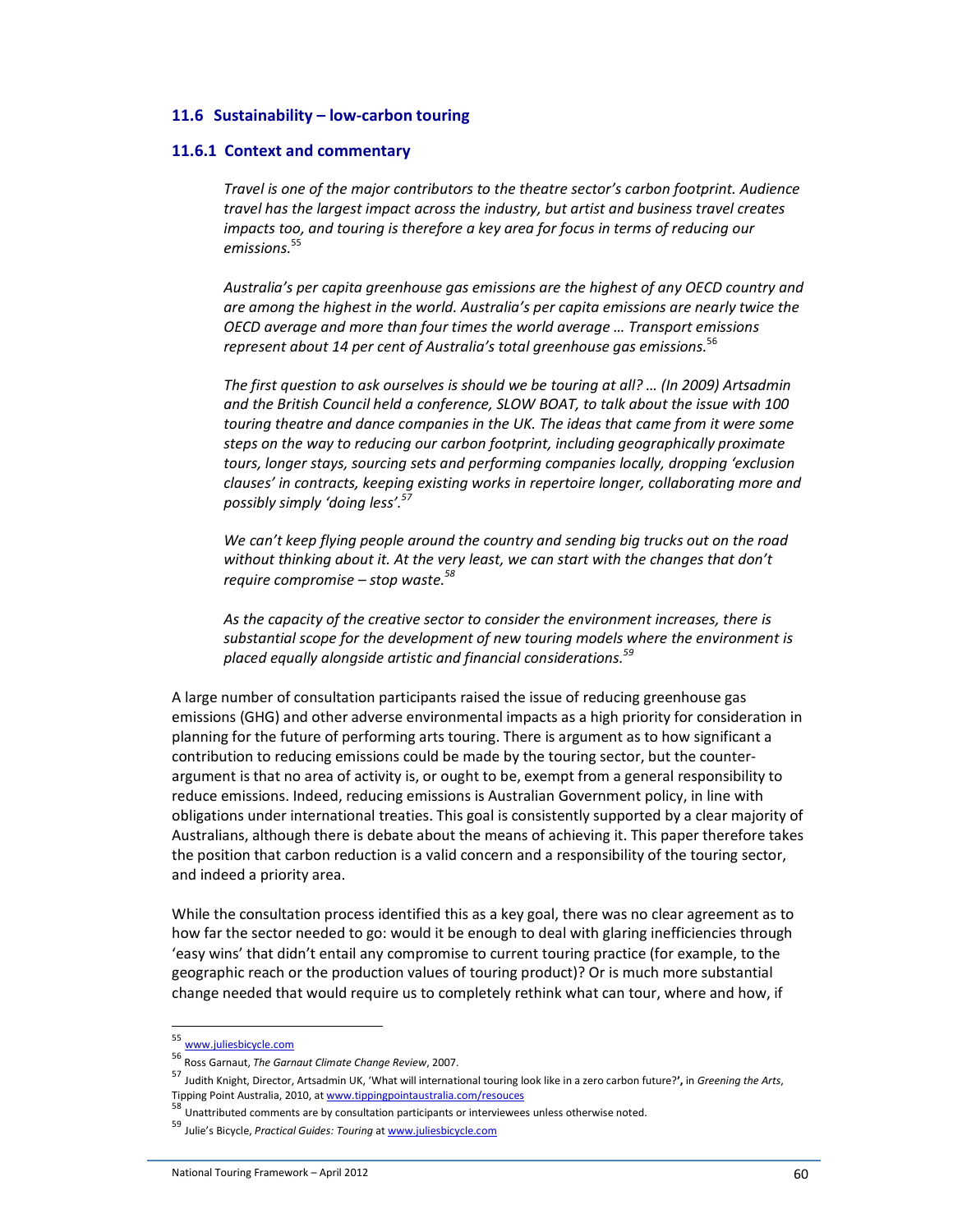touring is to be economically viable, or even permitted, in a future low carbon economy? Given that transport is just one of a number of contributors to GHG emissions (around 14 per cent), it may be surmised that touring is not such a major polluter that it is inherently unsustainable.

The consultations did not propose a large number of practical or well-developed strategies to achieve the goal of increasing sustainability. Discussion centred on the general need to ensure that travel is undertaken efficiently, and that venues and venue operations are energy efficient, yet many participants expressed a sense of powerlessness, feeling that they didn't have the knowledge or tools to take action.

That said, there are a number of initiatives underway in the industry already, including the examples below:<sup>60</sup>

- Non-profit organisations focused on discussion, research and advocacy for sustainable practice, such as Tipping Point Australia, Green Music Alliance, various informal city-based networks of practitioners, and the nascent national network Green Alliance.
- Some work on research and sustainability done by industry bodies such as Live Performance Australia. Its project *Greener Live Performances* aims to develop sustainability case studies, online resources and training and assessment tools for the live performance industry, including performing arts companies, producers, promoters, festivals, venues, touring coordinators and suppliers. This project is funded by the Queensland Department of Environment and Resource Management (DERM) and undertaken by Lisa Erhart from Dynamic Eco-Solutions.
- Public sector agency resources, such as the Victorian Environment Protection Authority (EPA) website, with resources including practical guides, and online tools such as the Carbon and Ecological Footprint Events Calculator.<sup>61</sup>
- Researchers working in tertiary and scientific sectors, for example RMIT.
- Private sector consultants such as Sustainable Event Management Systems and GreenShoot Pacific, advising on making arts practice more sustainable, particularly in the fields of event management, and building design and operation.
- International resources available for Australian use online, most significantly the UK not-forprofit Julie's Bicycle, which offers the most comprehensive online information resources for sustainable arts practice. In particular its Industry Green tools offer the most detailed free environmental auditing tools specifically designed to measure the greenhouse gas emissions of arts activities, including performing arts touring. But while they are theoretically designed to measure the impact of activity anywhere in the world, they have been created by an organisation operating in the UK – a very different context. However, free online resources created in Australia are much less comprehensive: Sustainability Victoria describes EPA Victoria's Carbon and Ecological Footprint Events Calculator as 'for beginners – approximately summarises your event's impact'. $62$  More comprehensive auditing tools such as Sustainable Event Management System operate on a commercial, pay-for-use basis.

l

<sup>60</sup> This survey is by no means comprehensive – see *Greening the Arts*, Tipping Point Australia, Oct 2010, at www.tippingpointaustralia.com/resouces

<sup>61</sup> www.epa.vic.gov.au/ecologicalfootprint/calculators/event/introduction.asp

<sup>62</sup> Sustainability Victoria, *Resource Smart: Sustainable Events Tools Review*.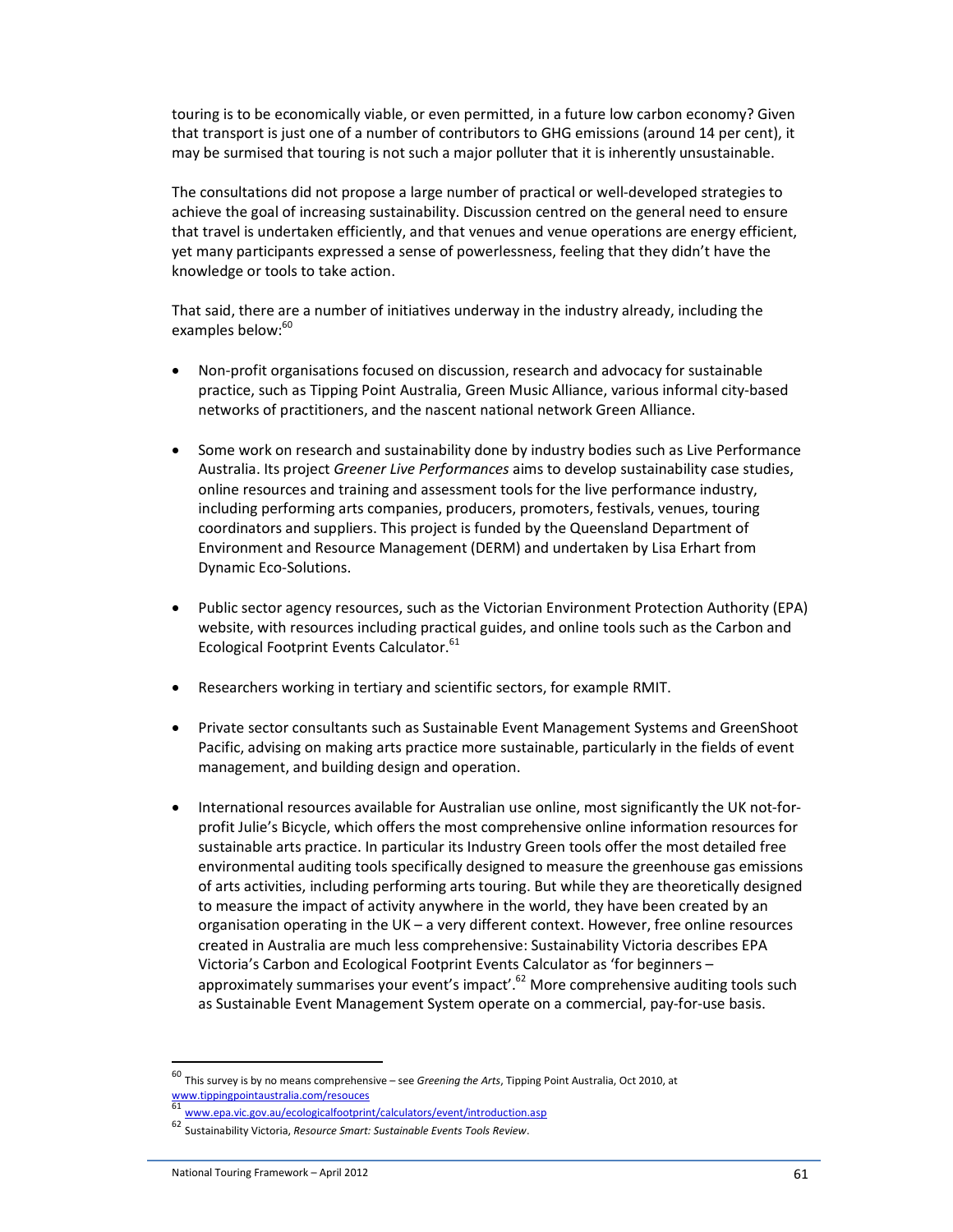### **11.6.2 Issues, gaps and overlaps**

- Information and resources to assist players to take individual action are not available or not widely known. Auditing resources available tend to be either not specifically designed for the Australian context, or only available on a commercial basis.
- There appears to be no industry-wide consensus on collective responsibility for the issue, nor a strategy on collective action to make touring practice more sustainable.
- The likely impact of carbon pricing on individual stakeholders' operations and viability and indeed on the industry in general – is not widely known, only a few months before the scheme commences.
- Longer-term impact of carbon pricing is not widely known. Moreover, possible future developments that further restrict carbon emissions, either by pricing or legislative restrictions, to the point of requiring severe change or even threatening the continued viability of performing arts touring as it currently operates, cannot be ruled out.
- Performing arts touring funding that is based on the freight equalisation model of funding net touring costs shields touring participants from the impact of the Australian Government's main policy response – that is, pricing carbon first through a fixed price from July 2012, moving to an emissions trading system from 2015.<sup>63</sup> While this may be seen as good news in the short term, it limits the intended financial incentive to drive change to more sustainable practice. Longer-term impacts could be continued unsustainable carbon emissions, and threats to the image and ultimately viability of the industry if it is perceived to be not pulling its weight in the shared responsibility of reducing emissions.

## **11.6.3 Recommendations**

#### • **Develop a sector-wide strategy to reduce impacts.**

- o The industry to develop a national approach to driving awareness and change, such as a standing representative body. Potentially an enhanced Green Alliance with active involvement from the peak bodies and major stakeholders. This could be a project of PATA or of any putative national touring office.
- $\circ$  All players (producers, presenters, funders) undertake more rigorous assessment of costs and benefits of activities, including carbon impact, addressing a triple bottom line.
- **Develop resources to audit and reduce impacts.** 
	- $\circ$  Develop and distribute resources such as practical how-to guides and environmental auditing tools specific to touring for the sector and the Australian context – for example, an Office for the Arts or Australia Council project, with input from industry representatives committed to change, for example the Green Alliance, funded by the Department of Climate Change.
	- o Improve coordination of existing resources and initiatives, and make them more widely available.

<sup>63</sup> www.cleanenergyfuture.gov.au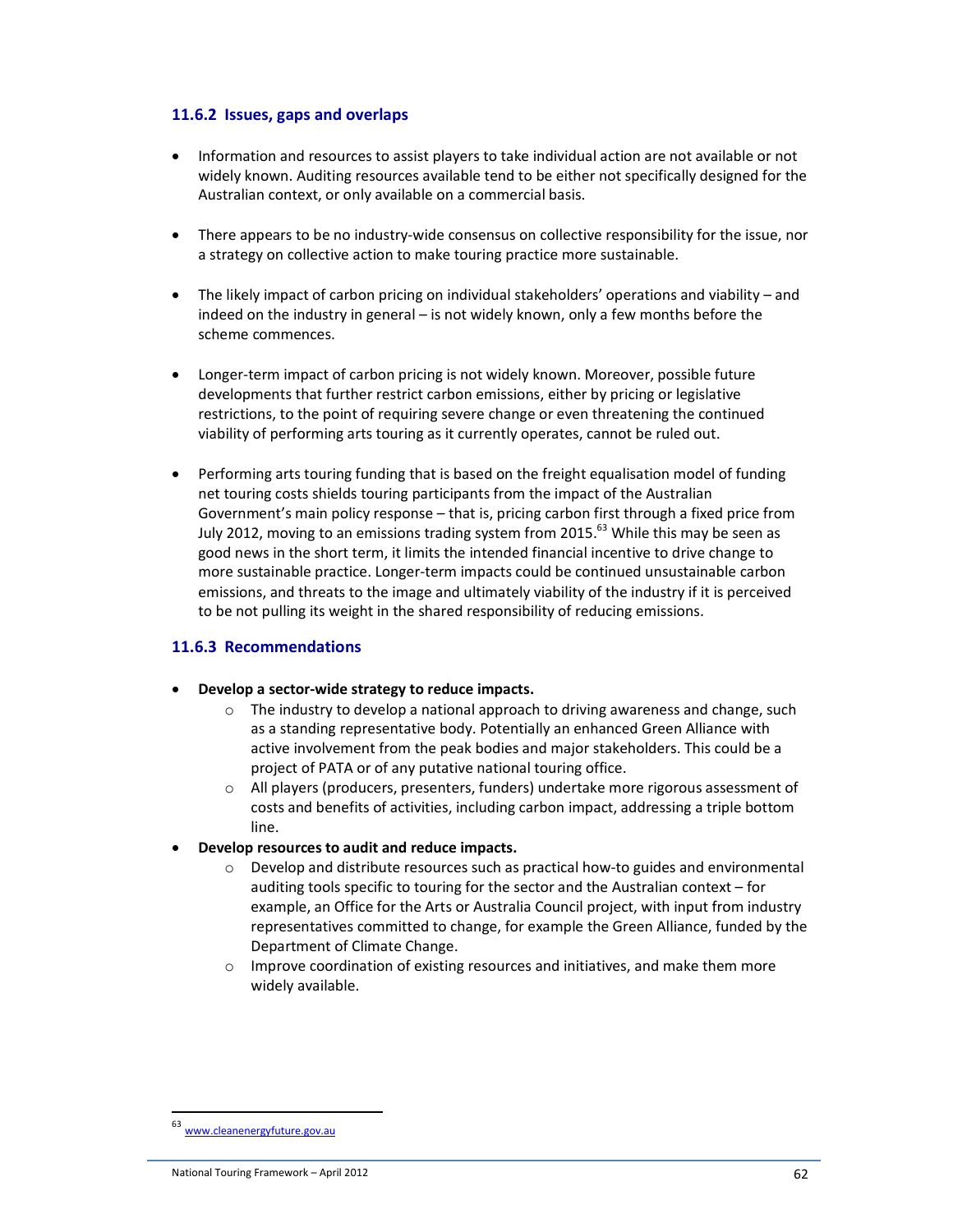- **Ensure marketplaces and funding programs encourage reduction of impacts.** 
	- o Governments engaged in touring funding to develop a policy to drive change in the touring sector, such as a mechanism to provide incentives for low-carbon touring.
	- o Where emissions cannot be reduced by such policies, encourage carbon offsets by making them an eligible touring funding expense, subsidised by the Department of Climate Change and Energy Efficiency.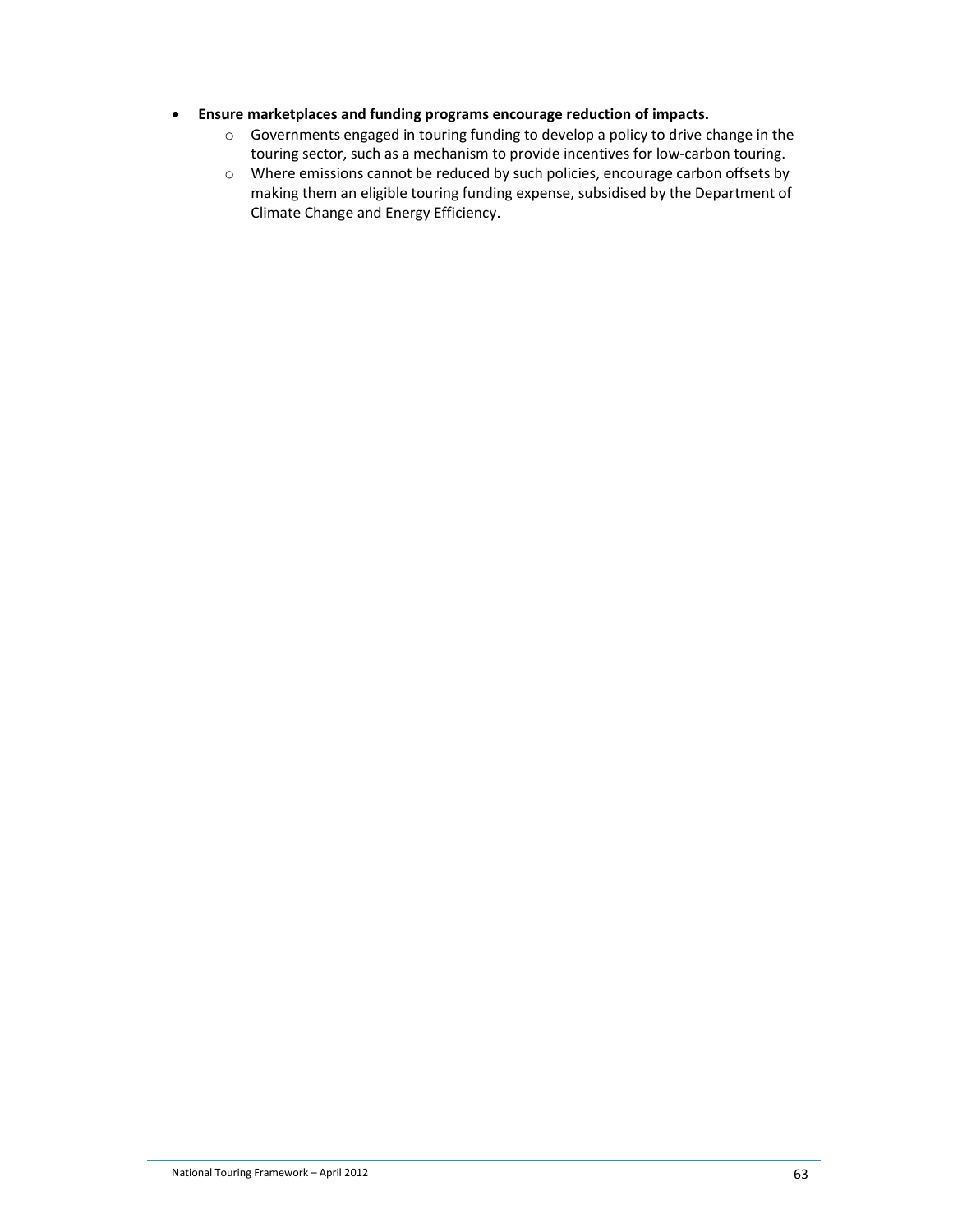## **12 Future action**

As described above, this document intends to provide a set of principles and objectives for the future holistic development of national touring in Australia. It does not prescribe definitive actions. Accordingly, future action is required to transform the recommendations into practical working solutions.

The following dot points outline measures that the consultants consider a priority in the short term.

#### **Implementation**

- Recognising the disparity of stakeholders and their specific interests, the consultants recommend that the framework is conveyed through a series of face-to-face stakeholder workshops. These workshops would:
	- Communicate the overriding principles of the framework.
	- Determine through collaboration how practical aspects of the framework might be delivered.
	- Determine where responsibility for action might lie.

### **National touring service**

• Define the remit and structure of a national touring service in light of the current roles and responsibilities of Regional Arts Australia (including the Blue Heeler Network), the Australian Performing Arts Centres Association, Arts On Tour, the Performing Arts Touring Alliance, representatives of the state and territory performing arts centre associations, Kultour and Performing Lines.

#### **Risk analysis**

• The consultants note that few recommendations are explicitly prescriptive; indeed, in adhering to the outcomes of the consultation, some are contradictory. As part of the process of further refining the recommendations and determining how and if they will be actioned, it is advised that a risk analysis be undertaken.

#### **Community presenter and remote touring**

- Further investigation of community/volunteer presenter touring is required. In particular, this should explore the extent to which the needs of community presenters are being met through existing touring development and delivery processes. Furthermore, examination is required of the extent to which state touring programs that focus on community presenters could be aligned with national touring practice.
- The specific needs of remote touring and processes which acknowledge the unique set of circumstances that exist in that environment – require special attention.

## **Additional research**

- Historic touring information (statistics) held by the Australia Council and the Office of the Arts requires review. The value of this information lies in its ability to identify the strengths and weaknesses of touring in Australia over the past 20 years, and to inform its future development. The purpose of reviewing this information would not be to assess the effectiveness of the program itself. Specific information to be sought should include:
	- the number of applications submitted and approved in each round
	- the dollar value of applications submitted and approved in each round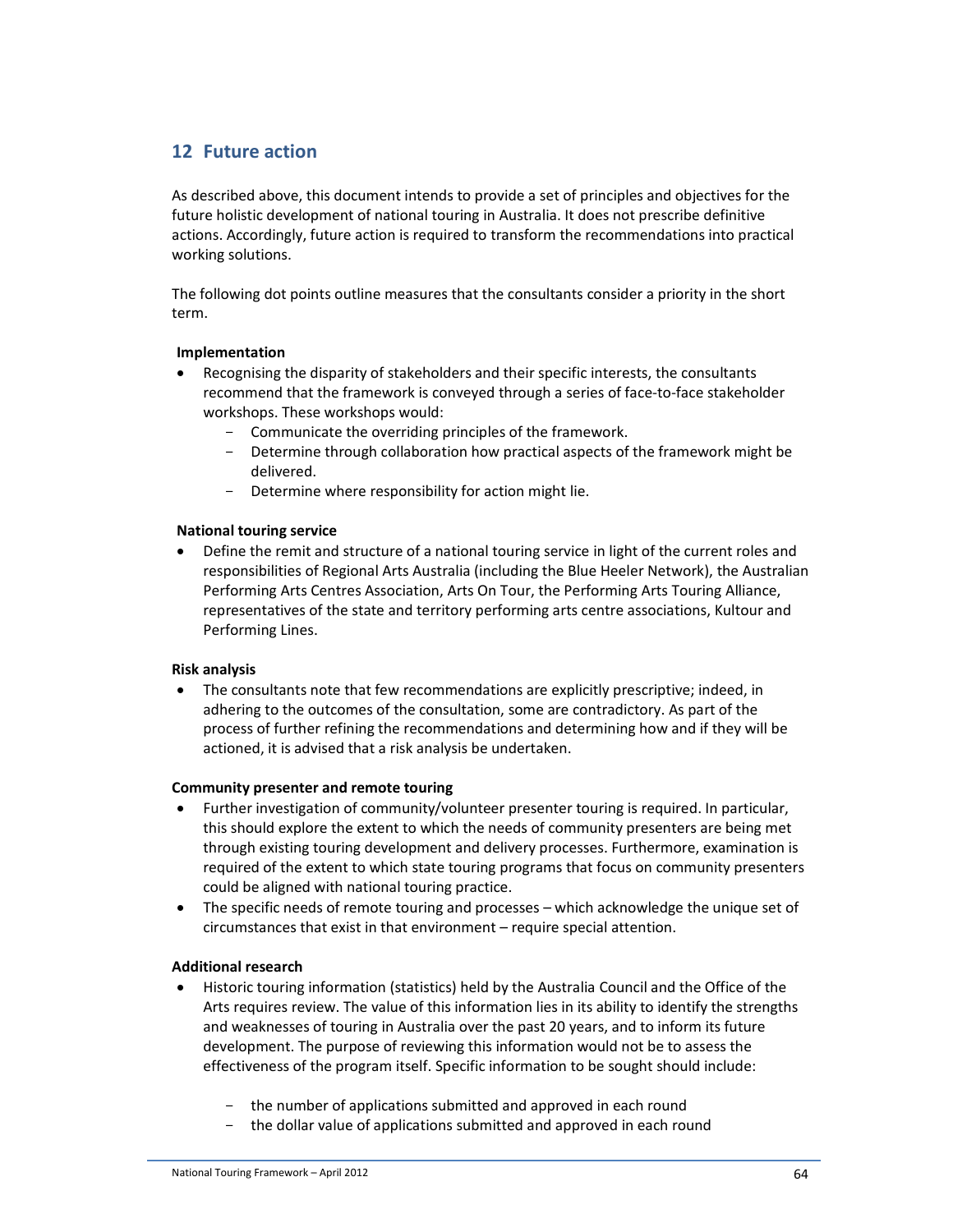- a comparison of the projected capacities and the actual capacities achieved in each tour, or the average per funding round
- the projected and actual number of venues that the applicant said they would tour to in each round
- the percentage of regional/remote, metropolitan and capital cities toured to in each round
- the number of arts workers employed in each round of successful tours
- the projected number of arts workers who would have been employed from all tour applications
- the percentage of tours that focused on CALD audiences in each round
- the percentage of tours that focused on Indigenous audiences in each round
- the sell-off income generated in each round
- the total touring costs in each round
- the percentage of tour expenditure met by earned income on average in each round
- the total number of performances in each round
- the total number of performances requested from all applicants in each round
- the average ticket price per round
- the total box office income per round
- the average per seat subsidy per round
- average surplus/deficit per tour, per round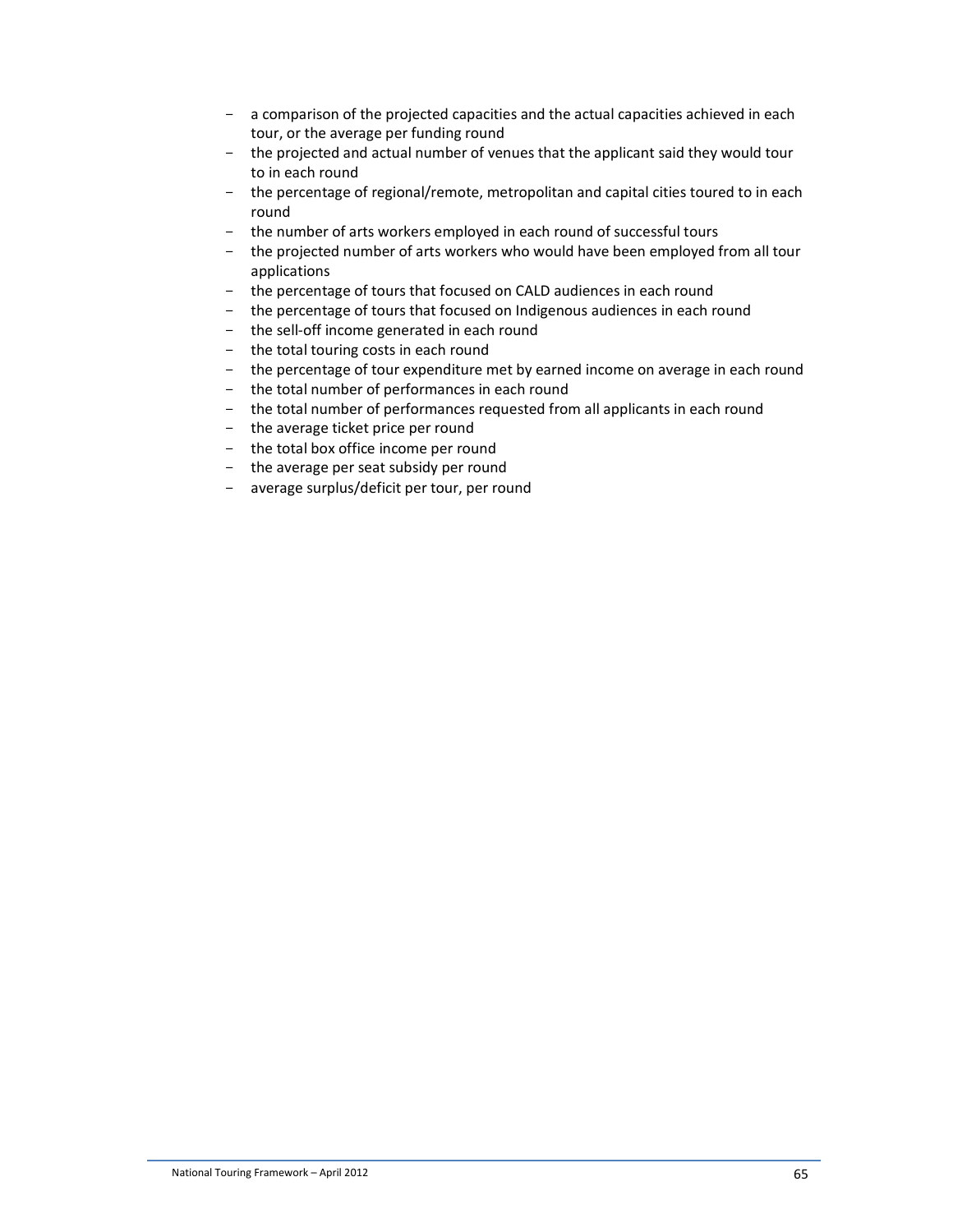# **13 Glossary**

| AoT           | Arts On Tour NSW                                                                                                                                                                                                                                                              |  |  |  |
|---------------|-------------------------------------------------------------------------------------------------------------------------------------------------------------------------------------------------------------------------------------------------------------------------------|--|--|--|
| <b>AMPAG</b>  | Australian Major Performing Arts Group                                                                                                                                                                                                                                        |  |  |  |
| APACA         | Australian Performing Arts Centres Association                                                                                                                                                                                                                                |  |  |  |
| APAM          | Australian Performing Arts Market                                                                                                                                                                                                                                             |  |  |  |
| <b>BHN</b>    | Blue Heeler Network - Regional Arts Australia consortium of state touring<br>coordinators consisting of ArTour (Queensland), Country Arts SA, Country<br>Arts WA and Regional Arts Victoria (also includes associate Blue Heelers<br><b>Artback NT and Tasmania Performs)</b> |  |  |  |
| <b>CALD</b>   | <b>Culturally and Linguistically Diverse</b>                                                                                                                                                                                                                                  |  |  |  |
| CASA          | <b>Country Arts SA</b>                                                                                                                                                                                                                                                        |  |  |  |
| CAWA          | Country Arts WA                                                                                                                                                                                                                                                               |  |  |  |
| GAL           | <b>Guarantee Against Loss</b>                                                                                                                                                                                                                                                 |  |  |  |
| <b>INAPAC</b> | Incorporation of NSW and ACT Performing Arts Centres                                                                                                                                                                                                                          |  |  |  |
| <b>IPA</b>    | Independent Producers Australia                                                                                                                                                                                                                                               |  |  |  |
| <b>LPA</b>    | Live Performance Australia                                                                                                                                                                                                                                                    |  |  |  |
| Majors        | Major performing arts companies (see<br>www.ampag.com.au/Member_Companies                                                                                                                                                                                                     |  |  |  |
| <b>NTC</b>    | Net touring costs (usually defined as travel, accommodation, freight and<br>living allowances)                                                                                                                                                                                |  |  |  |
|               | NARPACA Northern Australian Regional Performing Arts Centres Association                                                                                                                                                                                                      |  |  |  |
| <b>OFTA</b>   | Office for the Arts                                                                                                                                                                                                                                                           |  |  |  |
| PATA          | Performing Arts Touring Alliance                                                                                                                                                                                                                                              |  |  |  |
| QAC           | Queensland Arts Council                                                                                                                                                                                                                                                       |  |  |  |
| RAA           | Regional Arts Australia                                                                                                                                                                                                                                                       |  |  |  |
| <b>RANSW</b>  | <b>Regional Arts NSW</b>                                                                                                                                                                                                                                                      |  |  |  |
| <b>RAV</b>    | Regional Arts Victoria                                                                                                                                                                                                                                                        |  |  |  |
| <b>VAPAC</b>  | Victorian Association of Performing Arts Centres                                                                                                                                                                                                                              |  |  |  |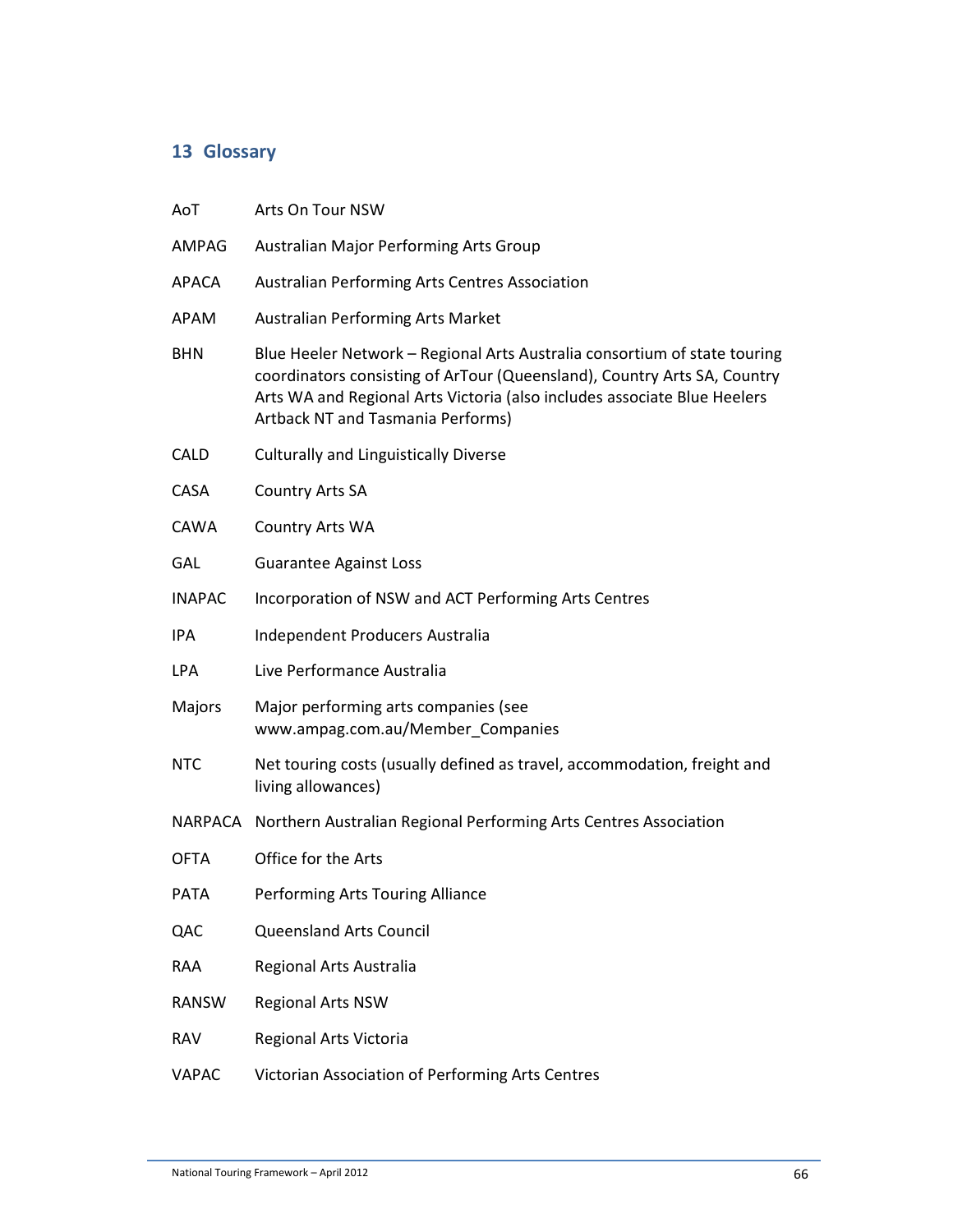## **14 Bibliography**

*A Sustainable Future for National Touring* October (McClements, 2007)

APACA, *Model For National Touring to Professionally Managed Venues*, 2007

APACA, PATA and TNV, *National Touring Workshop Report* (APAM workshop, 27 Feb 2012)

Arts NSW, *Review of Performing Arts Touring* (Bronwyn Edinger, 2011)

Arts On Tour, APACA, RAA and small to medium producers, *The Future of National Touring in Australia*: *Proposal to Federal Government*, 2007

Arts Queensland, *Mapping Queensland Theatre Report* (John Baylis, 2009)

Arts Queensland, *Touring Strategy Consultation Report*, 2008

Arts Victoria, Statewide Touring forum, briefing papers by

- Abrahams, Simon, Polyglot Theatre
- Beyer, Nicole, Theatre Network Victoria
- Forbes, Kane, Regional Arts Victoria
- Ryssenbeek, Jenny, VAPAC

Arts Victoria, *The Role of Arts and Culture in Liveability and Competitiveness – Précis*, 2008

Arts Victoria, *Victorian Statewide Performing Arts Touring Forum Summary Report,* Oct 2011

Ausdance WA, *Mapping Contemporary Dance in Regional WA* (Carmichael, 2009)

Australia Council for the Arts, *APAM Scoping Study* (Justin Macdonnell)

Australia Council for the Arts, *More than Bums on Seats: Australian Participation in the Arts*, 2010

Australia Council for the Arts Inter Arts Office, *Live Art Directions*, 2011

Australian Bureau of Statistics, *Australian Social Trends*, June 2010

Australian Theatre Forum 2011, panel discussions:

- *Reframing Local, National and Regional Connections*: led by Andrew Ross, Ade Suharto, and Daniel Brine
- *Interdependence: Love, Money and Artistic Exchange,* with Paschal Berry (Independent), Sam Haren (The Border Project), Yaron Lifschitz (Circa) and Rosemary Myers (Windmill)*.*  Facilitator: Jo Porter (Malthouse)
- *Audience Activations,* with Kristine Landon-Smith (Tamasha, UK), Steve Mayhew (CASA), Kyle Morrison (Yirra Yaakin) and Sam Strong (Griffin). Facilitator: Annette Downs (Tasmania Performs)

Cultural Ministers Council, *The National Review of Performing Arts Touring* (Positive Solutions, 2005)

Environmental Protection Agency Victoria, *Carbon and Ecological Footprint Calculator*

Garnaut, Ross, *The Garnaut Climate Change Review*, 2007

Jones, Tim, Seymour Centre, written submission to consultants

Julie's Bicycle, *Green Mobility Guide: A Guide to Environmentally Sustainable Mobility in the Performing Arts*, May 2011, at www.juliesbicycle.com

Julie's Bicycle, *Green Rider Theatre 2011–12 Pilot*, at www.juliesbicycle.com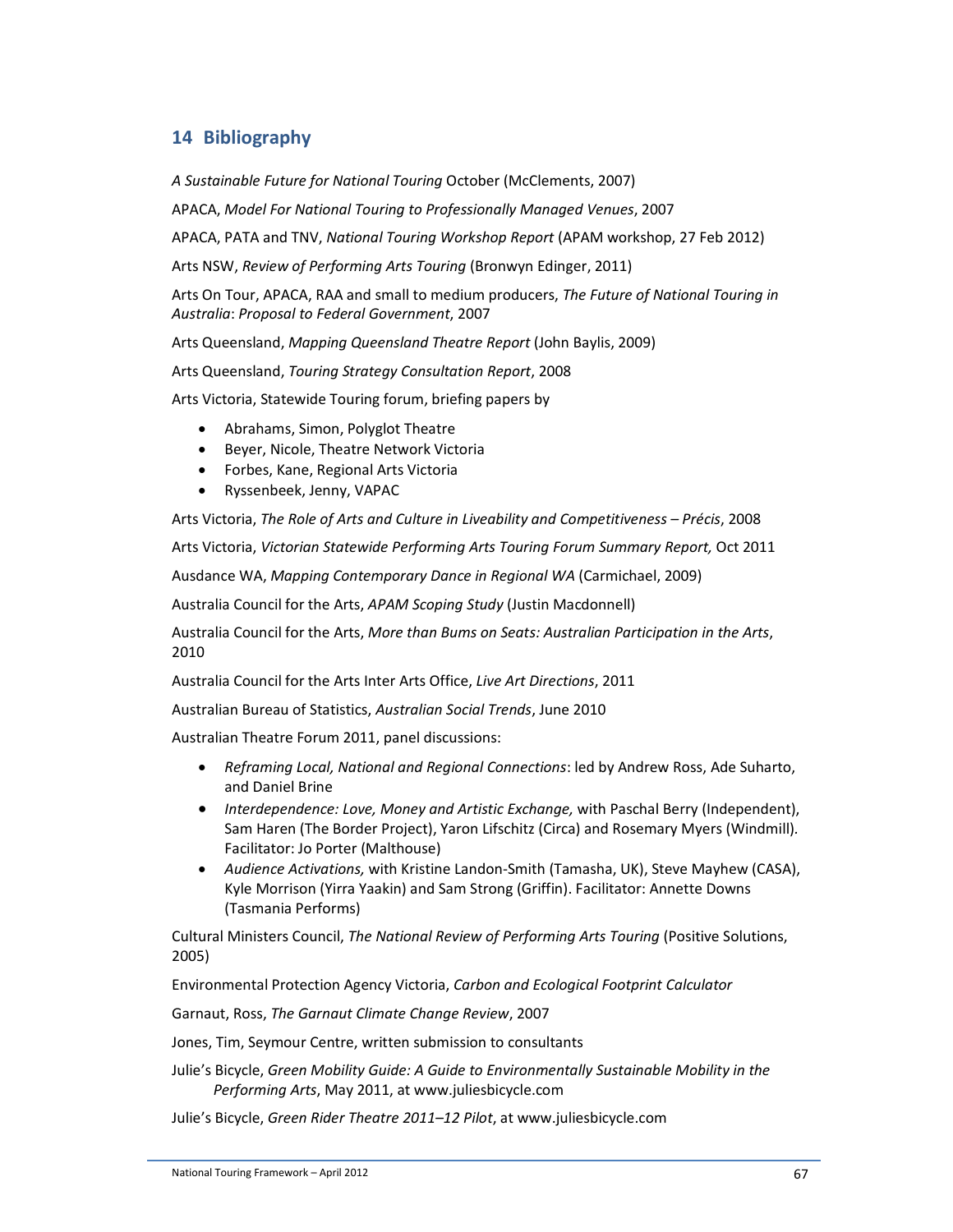Julie's Bicycle, *Industry Green Tools*, at www.juliesbicycle.com Julie's Bicycle, *Practical Guides: Touring*, at www.juliesbicycle.com Keens, William and Rhodes, Naomi, *An American Dialogue*, 1989 Live Performance Australia, *Ticket Attendance and Revenue Survey 2010* Mackay, Don, 'Regional touring is mired in red tape', *The Age*, 13 Feb 2012 Maunder, Suellen, Jute Theatre, written submission to consultants Sustainability Victoria, *Sustainable Events Tools Review* Tipping Point Australia, *Greening the Arts*, Oct 2010, at

www.tippingpointaustralia.com/resouces/

Tipping Point Australia, *Scan 2012* 

VAPAC, papers delivered at November 2011 meeting by

- Abrahams, Simon, Polyglot Theatre, *Necessity Creates Momentum*
- Brown, Dave, Patch Theatre
- Champion, Stephen, Bathurst Memorial Entertainment Centre
- Downs, Annette, Tasmania Performs
- Dullard, Caitlin, and Donna Jackson, La Mama
- Dunstan, Christine, CDP Productions, *Looking Over the Fence*

Wolff, Steven A., *The Evolution of the Performing Arts Center,* at http://www.amsonline.com/trends/evolution.php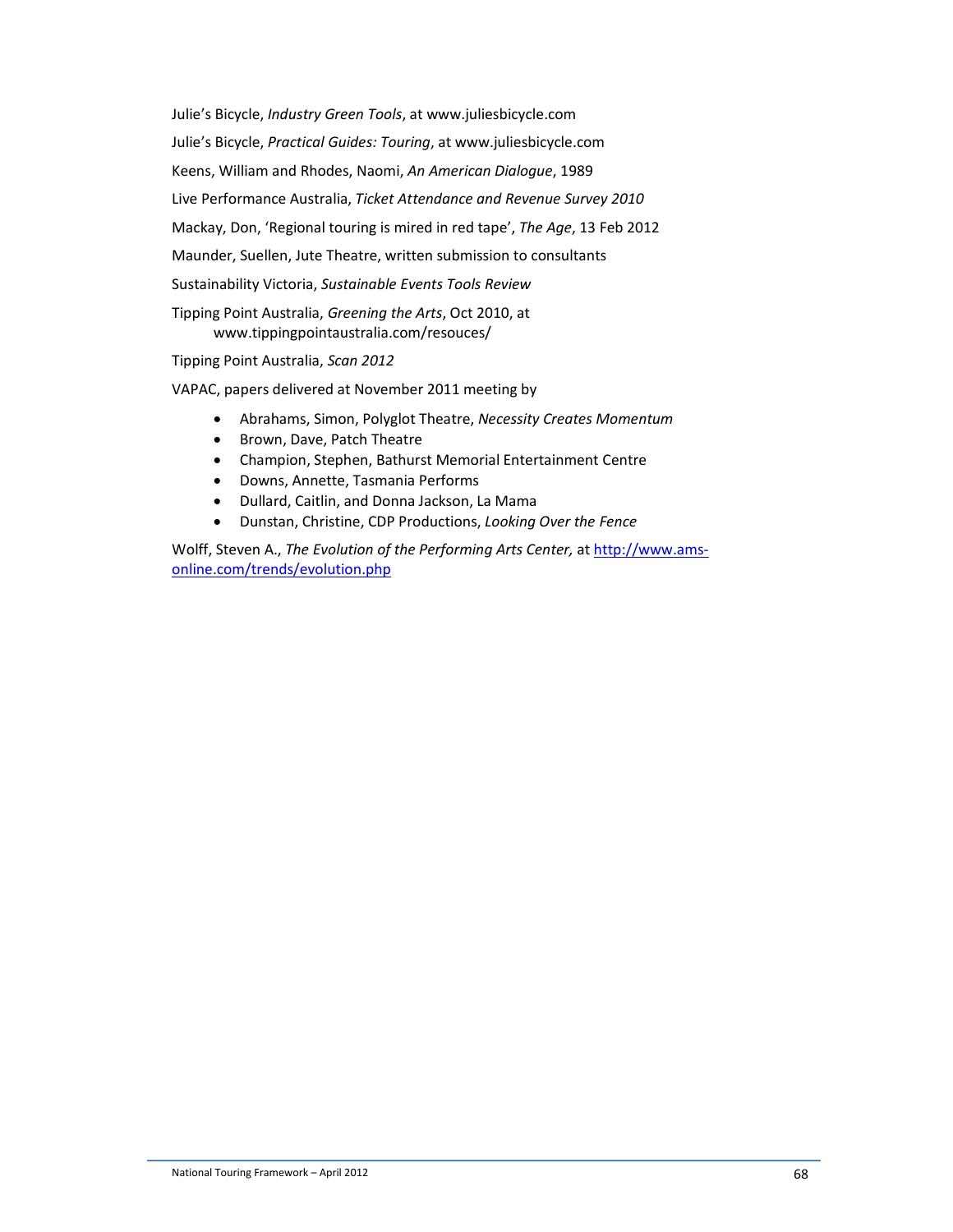| <b>State</b> | <b>Location</b> | <b>Participants</b>                  | <b>Date</b> | <b>Persons</b><br>attending | <b>Groups and</b><br><b>individuals</b><br>represented |
|--------------|-----------------|--------------------------------------|-------------|-----------------------------|--------------------------------------------------------|
| <b>VIC</b>   | Warragul        | Presenters, regional, at VAPAC* Mtg  | $9-Nov-11$  | 15                          | 15                                                     |
| <b>VIC</b>   | Melbourne       | Presenters, metro                    | 10-Nov-11   | 9                           | 9                                                      |
| <b>VIC</b>   | Melbourne       | Producers                            | 10-Nov-11   | 23                          | 22                                                     |
| <b>VIC</b>   | Melbourne       | LPA, commercial producers            | 16-Feb-12   | 3                           | 3                                                      |
| <b>TAS</b>   | Hobart          | Producers and presenters             | 11-Nov-11   | 11                          | 10                                                     |
| <b>TAS</b>   | Launceston      | Producers and presenters             | 30-Nov-11   | 9                           | 7                                                      |
| <b>NT</b>    | Darwin          | Producers and presenters, Darwin     | 22-Nov-11   | 21                          | 18                                                     |
| <b>NT</b>    | Teleconf        | Producers and presenters, remote     | 22-Nov-11   | 5                           | 5                                                      |
| <b>SA</b>    | Adelaide        | Producers                            | 24-Nov-11   | 33                          | 30                                                     |
| <b>SA</b>    | Adelaide        | Presenters                           | 15-Nov-11   | 12                          | 9                                                      |
| <b>QLD</b>   | Cairns          | Producers and presenters             | $2$ -Dec-11 | 16                          | 14                                                     |
| <b>QLD</b>   | <b>Brisbane</b> | Presenters                           | 5-Dec-11    | 18                          | 11                                                     |
| <b>QLD</b>   | <b>Brisbane</b> | Producers                            | $6$ -Dec-11 | 36                          | 30                                                     |
| QLD          | Teleconf        | Presenters, NARPACA* Executive Mtg   | 15-Dec-11   | 5                           | 5                                                      |
| <b>NSW</b>   | Sydney          | Presenters, Metro                    | 7-Dec-11    | 16                          | 15                                                     |
| <b>NSW</b>   | Sydney          | Producers                            | 8-Dec-11    | 19                          | 16                                                     |
| <b>NSW</b>   | Sydney          | Presenters, Regional, at INAPAC* Mtg | 12-Dec-11   | 18                          | 16                                                     |
| <b>WA</b>    | Perth           | Producers                            | 12-Dec-11   | 16                          | 13                                                     |
| <b>WA</b>    | Perth           | Presenters, at CircuitWest* Meeting  | 13-Dec-11   | 25                          | 18                                                     |
| <b>ACT</b>   | Canberra        | Producers and presenters             | 30-Jan-12   | 20                          | 18                                                     |
| <b>Total</b> |                 |                                      |             | 330                         | 284                                                    |

# **15 Appendix A – Consultation schedule and participation summary**

\* Consultations held during scheduled meetings of state presenter associations, VAPAC (Victorian Association of Performing Arts Centres), NARPACA (Northern Australia Regional Performing Arts Centres Association), INAPAC (Incorporation of NSW and ACT Performing Arts Centres), CircuitWest (the peak body for WA PACs).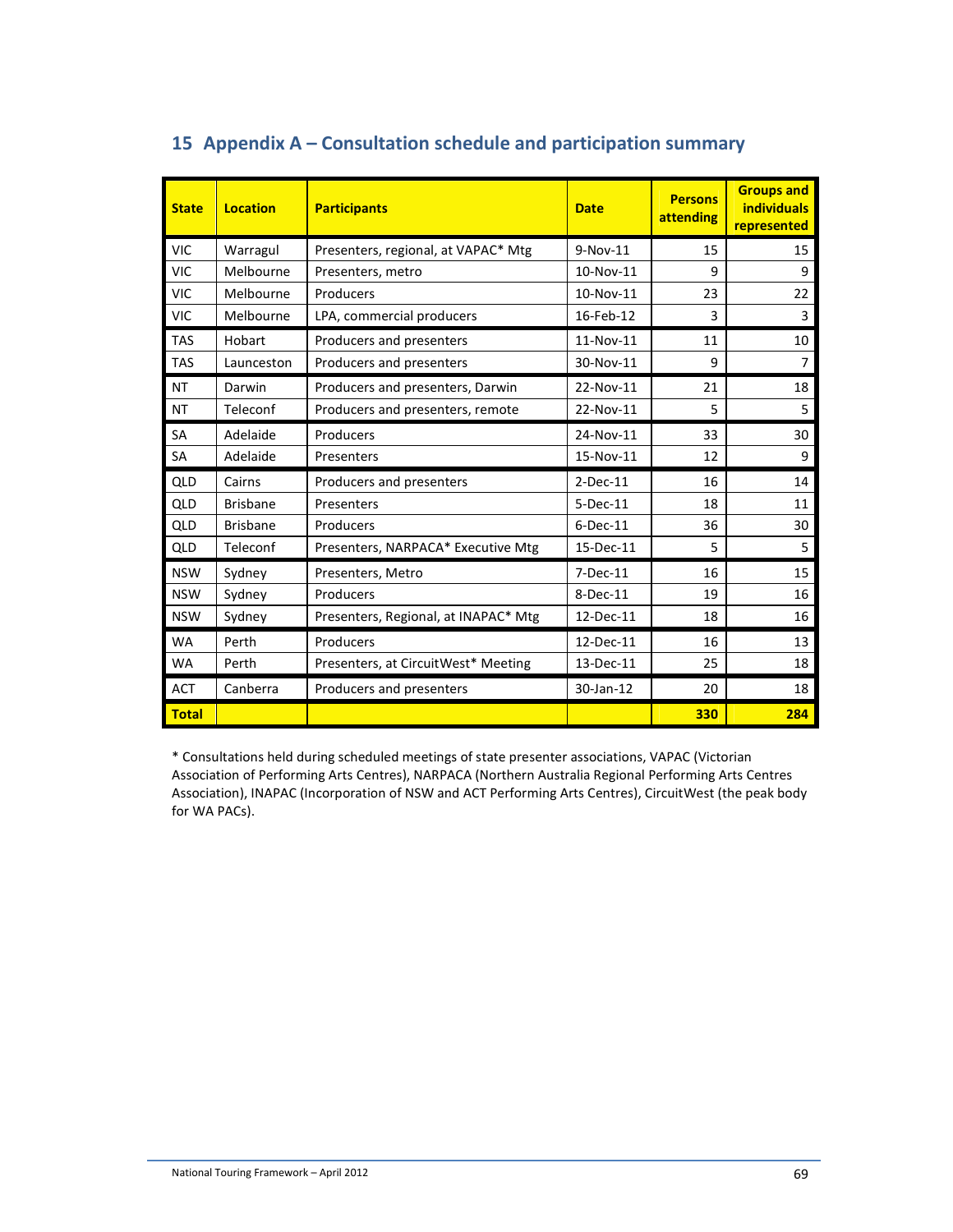## **16 Appendix B – Reasons for engaging in touring**

(Identified in consultations)

Below is a summary of all the reasons for participating in touring identified across all consultations. These have been loosely categorised as either benefits to Artists/Producing Companies, benefits to Hosts (both Presenting Organisations and the audiences and communities they serve), and more generalised benefits at play. In many cases the same point was nuanced differently by different participants, reflecting different philosophical underpinnings or practical considerations. As far as possible the language used has been preserved to reflect these layered meanings, rather than flatten them out into neutral phrases such as 'brand development', 'capacity building' and 'programming diversity'.

The reasons for participation in touring identified in the different consultation sessions did not vary markedly from place to place. Taken together, consultation participants identified a fairly consistent body of factors driving participation, and of benefits arising from touring.

That said, there were some variances from group to group, depending on participants' role in touring, given that separate consultations were held with presenters and producers. Interestingly, presenters tended to cite benefits to producers (artform development, return on investment, etc.) as much as benefits to themselves (program balance, audience development). Producers were generally conscious of benefits to audiences in touring destinations (access to wider range of work, skills development), but less so of the direct benefits to presenting organisations (program balance, staff development).

There were some variations in the feedback from participants according to their location in remote, regional, or metropolitan centre, pointing to a sense of touring as going from the centre to the periphery. For example, participants in regional and remote centres, cited issues such as 'connection to the outside world', 'Touring product can inspire us, both by showing extraordinary quality work, and showing that touring could be within our grasp', and 'Access to new Australian work we wouldn't otherwise have'. Similarly, some producer participants based in regional or smaller metropolitan centres such as Adelaide and Perth cited 'pursuing opportunities not available here' and 'showcasing our work in a bigger market' as key drivers. Some of these variations are identified below.

#### **Benefits to artists and producing companies**

- Economic/Capacity development
	- o Earn income
		- o Meet demand
		- o Extend the life of productions
		- o Increase the return on investment in the work's development/amortise costs
		- o Create employment for artists/arts workers
		- o Develop company capacity
		- o Build company/individual sustainability
		- o Build sustainability of ensemble company by creating income to keep an ensemble together to build a shared practice
		- o Precursor to international touring
		- o Brand development Raise profile
		- $\circ$  Build audiences / Play to new audiences out of home base/outside capital cities / Local audiences alone can't sustain company
		- o Exposure to other presenters / Networking opportunities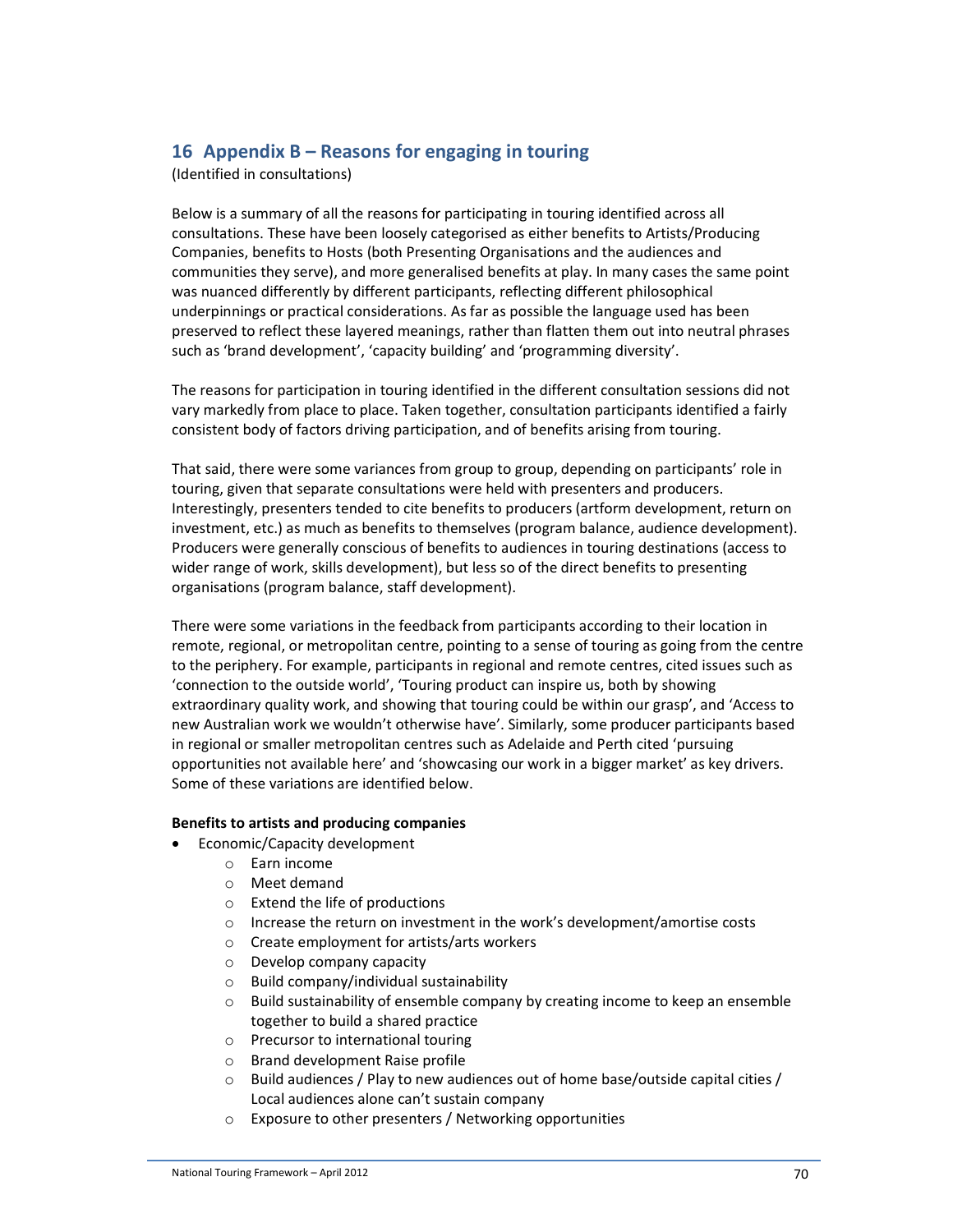- o Showcasing our work in a bigger market
- $\circ$  Exposure and prestige of national touring creates sponsorship opportunities
- o Promote sales of recordings (for music producers)
- o Funding agency expectations
- Artform/Practice development
	- o Pursue creative opportunities not available at home
	- o Develop the work further (through re-rehearsal and through running)
	- o Test work with different audiences / Learn more about the work by testing
	- o Skills development / Professional development
	- o Growth and development of our practice
	- o Benchmarking our practice
	- o Cultural exchange / Meet other artists / Build new collaborations
- Cultural/Social
	- o Sharing your creative vision
	- o Share our stories
	- o New experiences
	- o Promotion of the state/region
- Personal
	- o Travel / See the country / Change
	- o Per diems higher income for artists on tour
	- o Personal development / It's fun / Feels good / wellbeing / joy

### **Benefits to hosts (presenting venues and their audiences, local cultural contexts and wider community contexts)**

- Economic/Capacity development
	- o Quality product more affordable / Share costs (commissioning and remount costs, and inbound travel costs for overseas work)
	- o Build presenter branding through association with high-quality arts product
	- o Expand audiences
	- o Challenge audiences
	- o Develop audiences for particular genres e.g. contemporary dance, live art
	- $\circ$  Professional development for in-house staff exposure to wider range and higher quality work / Help with staff retention
	- o Meet expectations of Board/owners, funders/government
- Programming/Artform/Practice development
	- o Provide access to quality product
	- $\circ$  Complementary programming to balance and fill gaps in what's available locally / Access to more diverse product than is available locally
	- o Increase depth of programming
	- o Meet specific audience/community needs
	- $\circ$  To present new Australian work when not much is produced locally
- Arts/Cultural Development
	- $\circ$  Cultural responsibility access and equity for all audiences 'A waste not to share'
	- o Develop artform skills in audience and community
	- o Raises the bar for local practice and artists
	- o Inbound touring builds relationships, may lead to outbound touring
	- o Access expertise of touring companies
	- o Connection to the outside world
	- o Offers career option and role model to audiences
	- o Develop artist communities in destination centres
	- o Touring product can inspire us, both by showing extraordinary quality work, and showing that touring could be within our grasp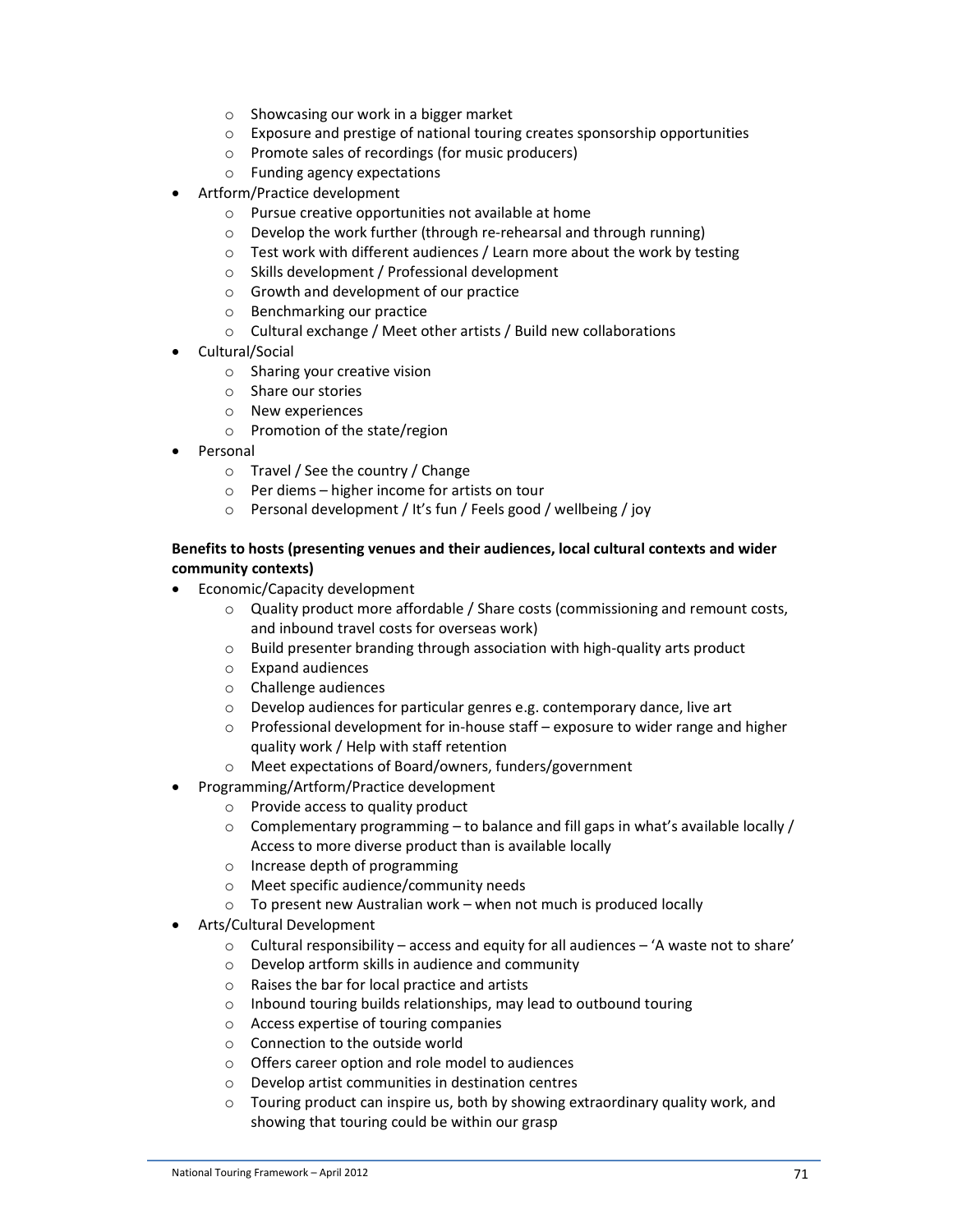- Community building
	- $\circ$  Community building build capacity, understanding, skills
	- o Community development outcomes offered by engagement touring
	- o Create a vibrant community / liveable city / improve liveability of regional communities
	- o Content can raise social issues and contribute to social policy debates and policy development
	- o Meet audience demand

### **Other benefits, and benefits to all participants**

- o Artistic exchange and sharing between touring artists, and local artists/communities/audiences
- o Sharing our difference(s) and sameness
- o Connectedness
- o Be part of a debate/exploration of national identity
- o Benchmarking our own practice by seeing other work (for both inbound and outbound touring)
- o Community engagement
- o New network and partnership creation
- o Showcasing Australian performing arts or the arts in general profiling, positioning, advocacy
- o Make a contribution to society
- o Break down the culture of ordinariness
- o Personal development / It's fun / Feels good / wellbeing / joy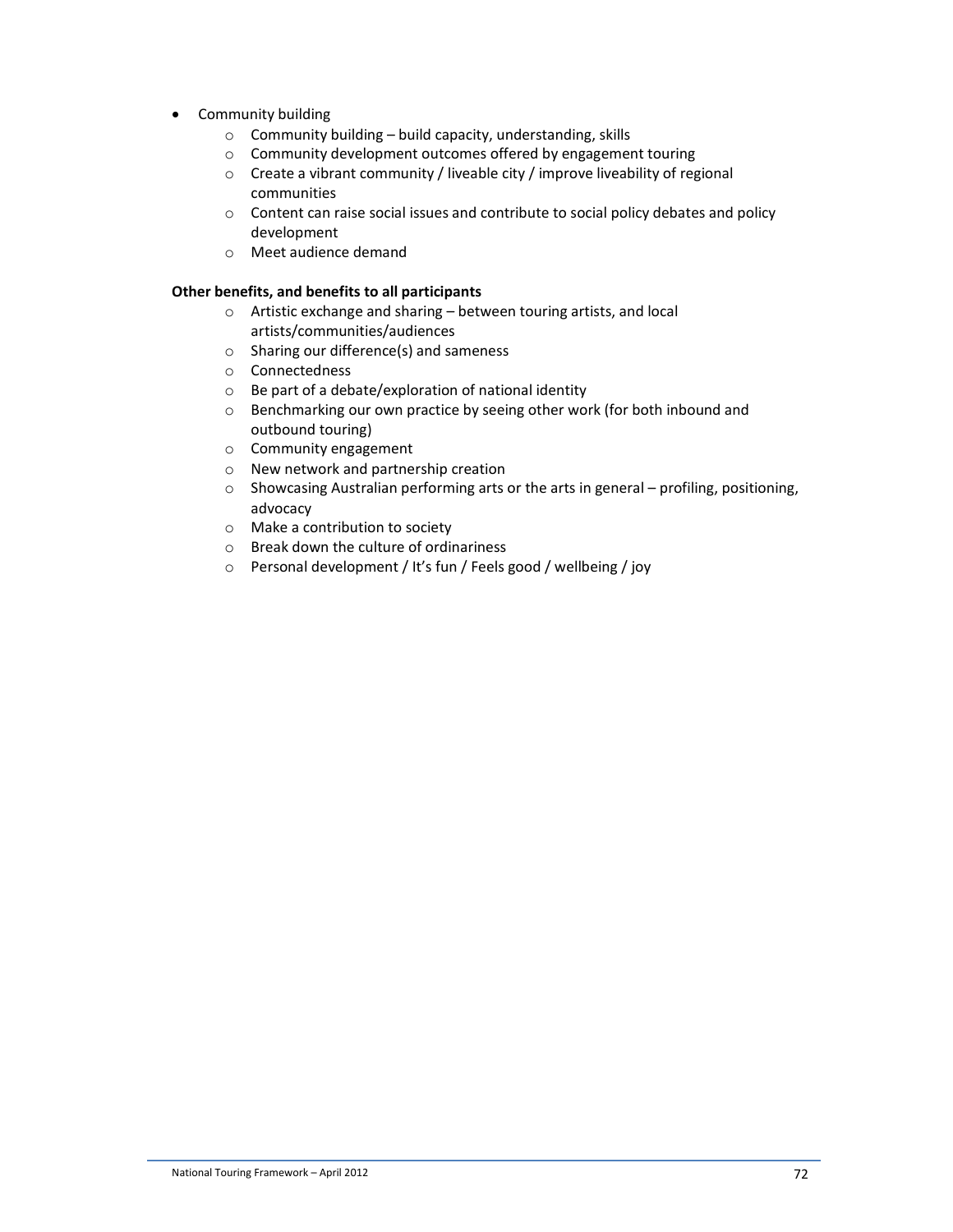# **17 Appendix C – Communiqué summarising consultations**

# **National Touring Framework Summary of Sector Consultations 20/1/12**

Since early November, project consultants Rick Heath and Harley Stumm talked with over 300 people from throughout Australia's performing arts touring sector, regarding the development of the Australia Council's National Touring Framework. Group consultations and individual interviews took place in every state and territory capital, as well as Launceston, Cairns and Warragul. Regionally based participants inputted via consultations scheduled during meetings of VAPAC, INAPAC and CircuitWest, and teleconferences with the NARPACA Executive and with remote NT players.

The consultations explored what's working and what's not working in national touring, and asked participants to propose ideas for improving the touring landscape: its systems, practices, mechanisms, relationships, and policy programs.

This document presents a summary of the issues explored and the ideas proposed in the consultation process. We have distilled the key ideas, done a minor cull for the sake of brevity, and grouped them in nine broad themes:

- Better coordination and national strategy
- Funding programs modernisation, simplification and harmonisation
- Better forums and marketplaces
- Relationships, dialogue, facilitation and tour coordination
- Greater diversity of work toured, and of touring models
- Deeper community engagement with art and artists toured
- Building capacity, infrastructure and sustainability
- Audience development
- Eco-sustainability low-carbon touring

We feel these nine themes broadly summarise the sector's collective views of the issues that need addressing, and the priorities for change. We believe they stand as a good first draft statement of principles informing the development of a new framework for national touring.

Beyond that, at the level of ideas listed under the theme headers, this document does not pretend to be a comprehensive or rigorously tested plan for action – indeed, it includes proposals that are contradictory or mutually exclusive. Some require policy change at agency or government level, while some can be achieved by action by industry bodies or even at the level of individual action. Some of the ideas are specific funding program measures, e.g. 'a quick response funding program' – while some are general goals, e.g. 'more diversity', still needing specific strategies to achieve them. Nor does it necessarily represent the views of the consultants or the Australia Council for the Arts.

We initially intended to present this list in a Survey Monkey questionnaire, asking the sector to prioritise them. However, we feel it's more useful to take a step back, and invite a bigger dialogue on system-wide design, as well as at the level of detail. We therefore welcome your response to the process so far and to this document, in whatever form works for you, be it

- a quick email with your top ten priorities from the list,
- your thoughts on implementing one specific idea, or
- a vision for building the ideal touring system from the ground up.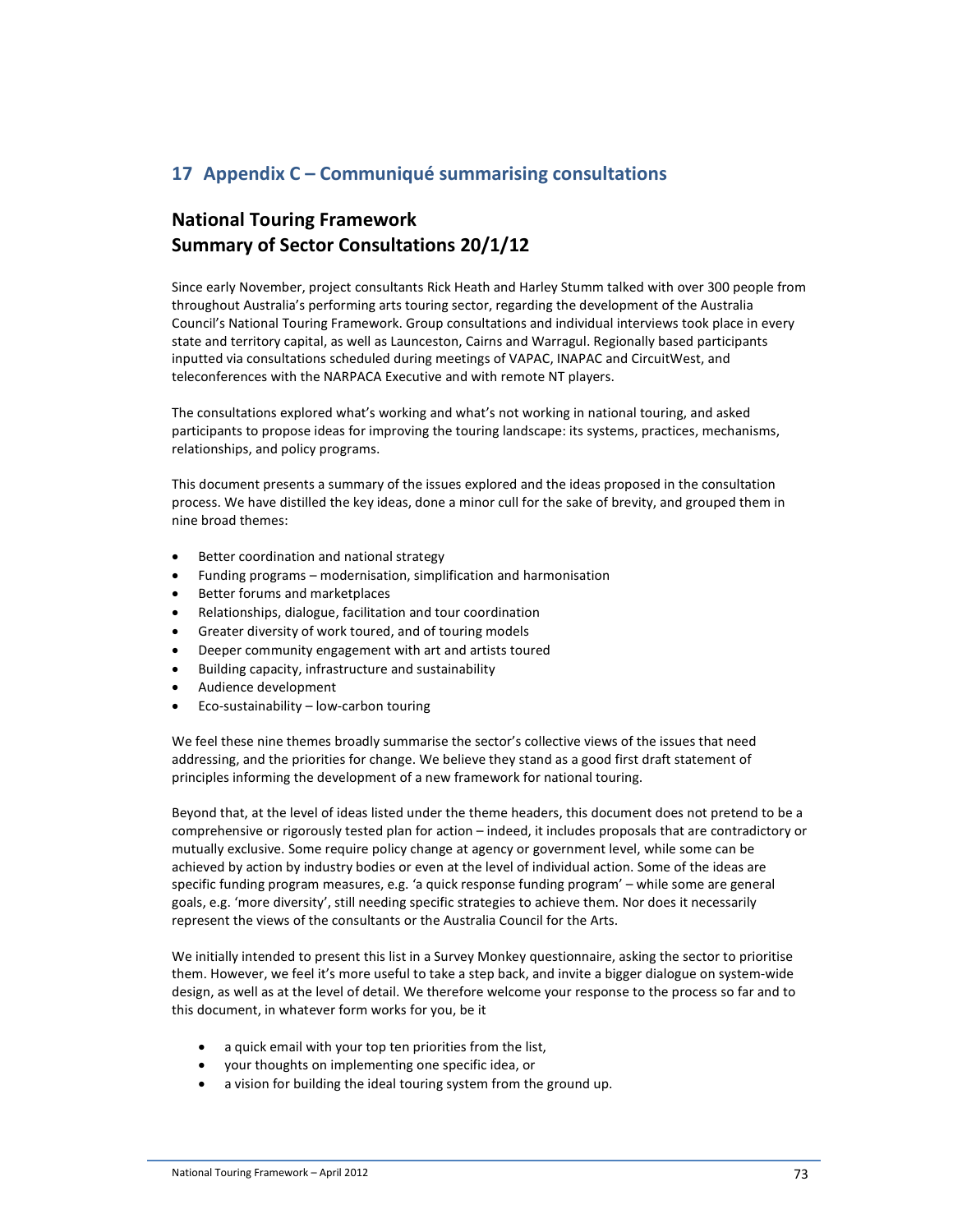We are currently working on an Options Paper, which we aim to present to the sector in mid-February. We will continue discussions with interested parties, including a forum at APAM (Mon 27 Feb, 12:50-14:20). Our draft report will be published in late March, with sector input again invited, including at a presentation at Long Paddock in Wadonga, April 3–4. The final report will be provided to the Australia Council on April 30.

We would like to acknowledge those who have participated in the project so far, and thank your for your contributions. We feel privileged to have had these great conversations, which showed really strong and universal desire for change. We feel that we have a really exciting opportunity to rebuild the performing arts touring landscape, to reinvigorate our sector, and to improve our cultural life.

### **National Touring Framework: Summary of Sector Consultations 20/1/12**

*Some points are repeated under multiple theme headers because they require addressing in different contexts/forums.* 

- **1. BETTER COORDINATION AND NATIONAL STRATEGY (POLICY FOCUS)**
- Develop a coordinated national touring strategy so government policies and programs are consistent (particularly between state and federal programs, although also at local government level)
- Alignment of Australia Council and Office for the Arts develop a strategy and structure to ensure programs meaningfully complement each other.
- Identify primary purpose/s of national touring cultural development? Regional/city equity? Increase liveability of regional areas? Extend product life of shows? Development of artform practice?
- State and/or Federal Govts to leverage better Local Govt arts policy and practice through offering matching funds (Arts Vic tripartite agreements could be a model?)
- A national touring organisation/office a number of different versions were proposed, including:
	- a) A body to coordinate between governments and their agencies, harmonising policy and programs (an extension of PATA?)
	- b) A body to manage the major touring mechanisms and liaise between the sub-sectors (producers, presenters and tour coordinators) – perhaps some of the tasks currently undertaken by the Blue Heeler Network
	- c) A national help desk/advice bureau 'Who do I talk to about … if I want to …'
	- d) A 'doing' organisation e.g. a national version of Arts On Tour NSW delivering/supporting actual tours

#### **2. FUNDING PROGRAMS (MODERNISATION, SIMPLIFICATION and HARMONISATION)**

- Simplification and Flexibility
	- $\circ$  Simplify application process, so that funding is awarded to productions earlier in the tour development process, and without the need for a final detailed itinerary, to avoid wasting time on detailed final itineraries and budgets for unsuccessful tours
	- o In-principle commitment could be given at Long Paddock for selected tours
	- o EOI process for national touring and in-principle advance commitments (2-stage process)
	- o Quick response grants perhaps only one Playing Australia round annually, could be only for major tours seeking over a set threshold, complemented by quick response grants (apply any time)
	- o Shorten all timelines (Long Paddock, PA application process, OFTA/Ministerial sign-off) e.g. 12 months between applying and touring
	- o Harmonisation of funding agency timelines, forms and processes
	- $\circ$  Funding direct to presenters based on their audience/community catchment, as a bank of credits to spend on any tour (possibly as pilot project, and for designated venues with highly developed programming policies, program diversity, strong audience, etc.) – they have discretion to use funds to buy in on any tours
	- o Touring status and triennial funding for designated companies funded by PA (look at Theatre Board's 'International explorer status', with confirmed funds for producers to allocate for touring activity)
	- o Devolve some funding to peak bodies
- Changes to Funding Priorities
	- o GALs (Guarantee Against Loss) to support riskier work (risk arising from artform and scale)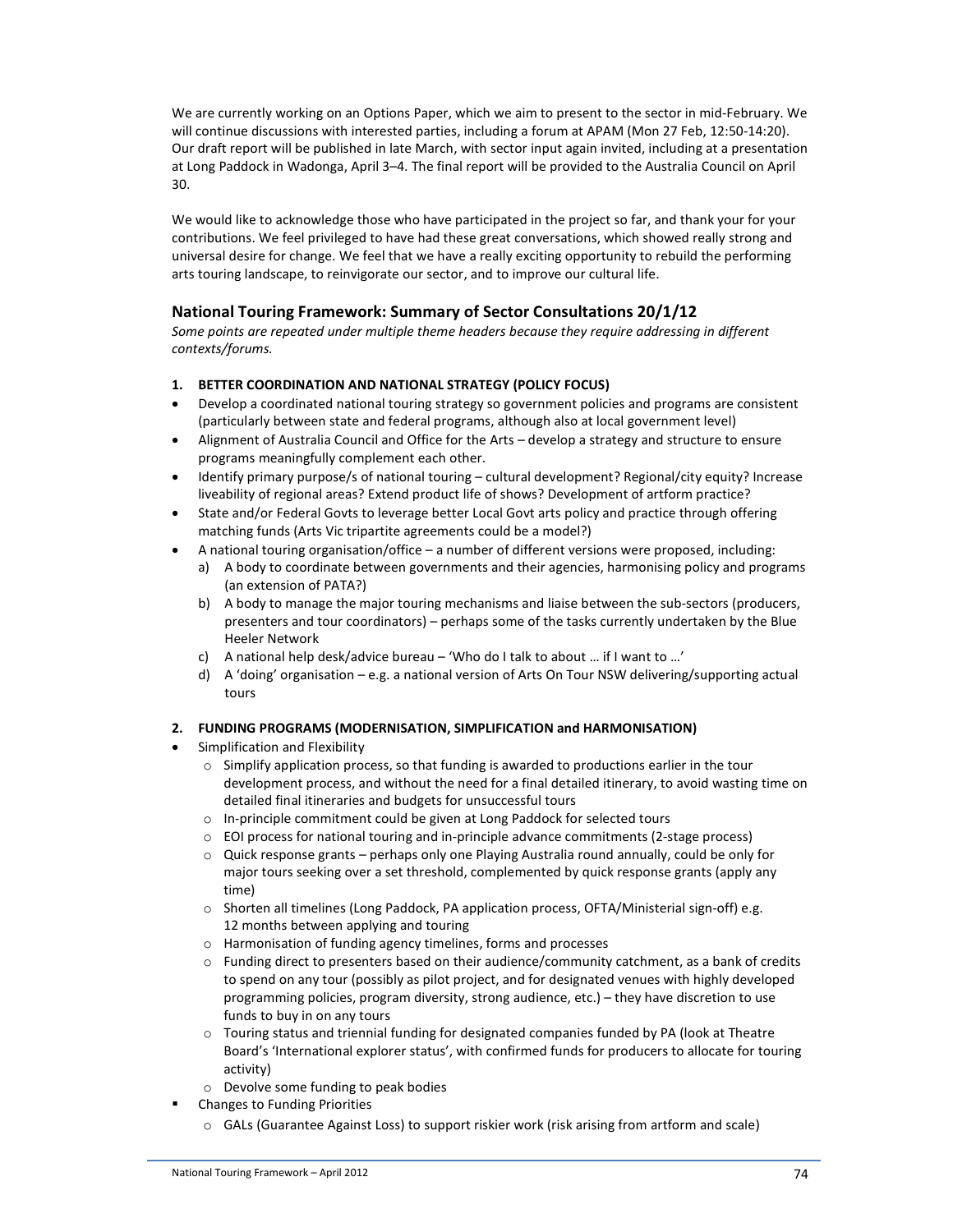- $\circ$  Broader definition of touring including exchanges and residencies, engagement activity, beyond 2 state borders
- o Segmentation of touring funding quotas or pools of funds specifically according to (for example) artform, scale (majors vs. small to medium sector), location, e.g. remote touring.
- $\circ$  Micro-touring: policy and/or mechanisms to encourage smaller tours and increase diversity
- o Redefine 'regional'
- o PA to fund home state seasons in a national tour (or capped proportion thereof)
- Changes to the costs that are supported
	- o Funding not confined to Net Touring Costs e.g. support marketing/audience devt and remount costs for touring to harder markets or for riskier work or to build greater engagement
	- o Acknowledge the higher costs of remote touring, including need to tour equipment
- Assessment Process
	- o More artistic assessment of tour proposals (move beyond the demand-driven model)
	- o Australia Council artform board representatives on PA
	- o Sharpen state input and feedback to PA
- PA funds to be managed by Australia Council
- Go See Funds more funds, and allow wider use for earlier stages of works, not just finished works
- Extend domestic tours to include Asia, NZ, South Pacific (requires changes to own practice, funding rules, building reciprocity, new partners, e.g. Asialink)

#### **3. FORUMS and MARKETPLACES**

- CyberPaddock
	- o Better categorisation/grouping of productions (according to scale/risk etc.).
	- o More info to help producers and presenters understand each other's context including info on presenters' programming policies and practices, budgetary parameters, and info on the destination town and community.
	- o Include works in development, relationship matching, like online version of AOT's ShowRoom.
	- o Review voting mechanism e.g. blind voting, limit number of votes per presenter.
	- o Make CyberPaddock more user-friendly.
	- o Independent review of CyberPaddock.
- Long Paddock
	- o Less pitching, more dialogue, more like APAM.
	- $\circ$  One LP annually could be as currently, with pitches of works for programming subs seasons, but make the other one more responsive, and more about dialogue around early stage ideas.
	- $\circ$  Curated shortlisting curatorial committee of presenters to shortlist for Long Paddock pitches, with artistic and strategic assessments complementing the voting.
	- o Presenters should pitch at LP.
	- o Identify shows that could tour without funding to reduce load on funding programs and increase flexibility.

#### **4. RELATIONSHIPS, DIALOGUE, FACILITATION and TOUR COORDINATION**

- More opportunities for informal networking and building relationships alongside existing structured/formal networks and programs.
- Encourage more direct contact between producer and presenter indirect relationships via tour coordinator can impede presenter understanding of the art and compromise marketing.
- Rethink the tour coordination role smaller scale or shorter tours may be better coordinated by the producer or by a consultant Tour Coordinator engaged by the producer, rather than by another entity (skills devt/resources may be needed).
- More circuits of presenters, e.g.:
	- o Presenters to broker wider than own venue major regional centre on-tours to smaller outlying centres.
	- o Encourage circuits of presenters based on like programming (genre, audience) rather than just geography. Some examples include contemporary dance, new music/sound, intercultural/culturally diverse work – or package as innovation rather than by artform.
- More tour brokers, agents and/or dedicated 'tour producers'.
- More co-productions, collaborations and exchanges and better funding support, incentives to encourage co-pro's.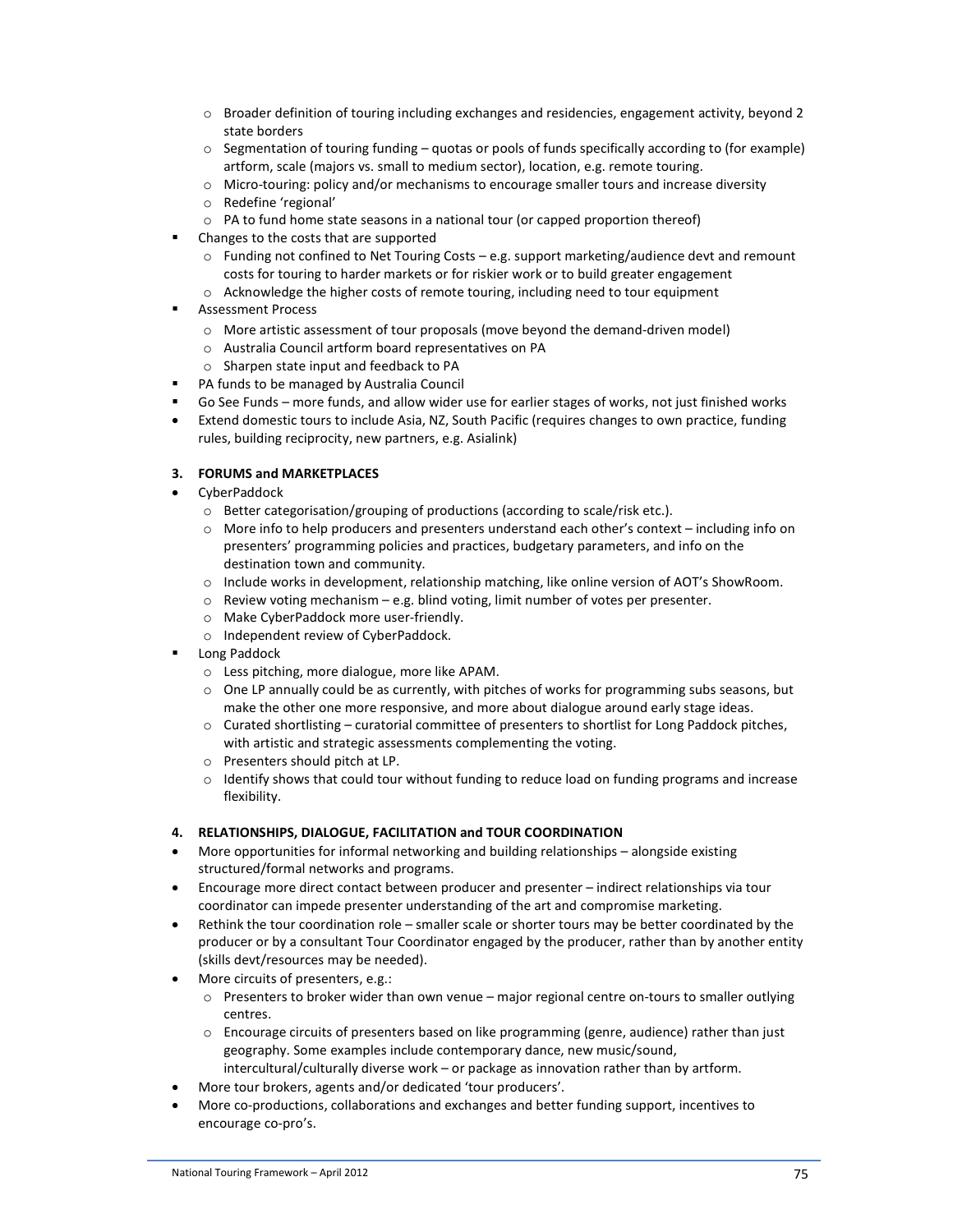- More dialogue among producers informal networking and sharing and formal (forums, mentoring).
- Encourage major producers to partner with Small to Medium and independents.
- Workplace exchanges producer and presenter residencies/internships in each other's organisations.
- Venues program repeat visits by a company over three years to build a relationship.
- Involve presenters in the early stages of making work.
- Group of producers share and program each other's work.

#### **5. GREATER DIVERSITY OF WORK TOURED, AND OF TOURING MODELS**

- Rethink 'bigger is better' more shorter tours so shows with niche audiences can tour more diverse product.
- Look beyond the sell-off fee model where appropriate shared investment may encourage closer collaboration, better marketing, cost savings and other efficiencies.
- Develop touring opportunities for new and emerging artists.
- GALs (Guarantee Against Loss) to support riskier work (risk arising from artform and scale).
- Long Paddock process assigns Blue Heeler tour coordination to most popular work which is often the least risky, and produced by companies that least need this form of subsidy.
- A commissioning fund for Small to Medium sector that preferences touring if they fund a commission that is successful and gets touring offers, you can go back for touring support later.
- Measures to give presenters greater certainty around presenting core established producers may free them up to present riskier niche work.
- More transfers/tours off the back of premiere seasons.
- Address the fact that more tours are being developed than can be funded or indeed presented and the various follow-on effects that has, e.g. competition for dates in venues for tours that may never eventuate, similar genre shows touring in the same month, waste of resources put into developing and assessing grant applications.
- Shared marketing and audience development strategies and initiatives to help manage risk.

#### **6. DEEPER COMMUNITY ENGAGEMENT**

- Value engagement with communities being toured to more highly less focus on the project/short term – more on the artists/venue/community relationship and engagement.
- Broader definition of touring not just finished work at one pole, and exchanges and residencies at the other, but a spectrum – tours can include a collaborative component, or even thinking of reinventing the touring show for the context, where appropriate.
- Support deeper engagement (as opposed to one night stands) Educate the players towards a change in thinking in national touring that supports deeper engagement – Education around producers attending venues for a whole week.
- More opportunities that focus on engagement requires producers to develop content/capacity, and funding guidelines to allow.
- Dedicated funds for engagement touring (as there is in NT).

#### **7. BUILDING CAPACITY, HARD AND SOFT INFRASTRUCTURE and SUSTAINABILITY**

Skills, Training, Professional Development

- Establish national competency standards for venue management. Establish a national benchmark for venue management recruitment.
- Peer reviews of venues/presenters (from producers sharing their experiences of working with presenters amongst other producers) and the same for presenters.
- Professional development for venue staff, producers, tour coordinators all needed explore best ways to provide.
- Greater professional development in touring required in Arts Management training.
- Marketing help for presenters including from producers.
- Marketing resources and other specific opportunities dedicated to the Small to Medium sector.
- Partnering producers to go on tour together share resources, talk more, increase community benefit.
- Facilitate easier entry into the touring industry.
- Identify touring mentors for 'newbies'.
- Better evaluation of tours including producer, presenters, tour coordinators and sharing and learning from this information.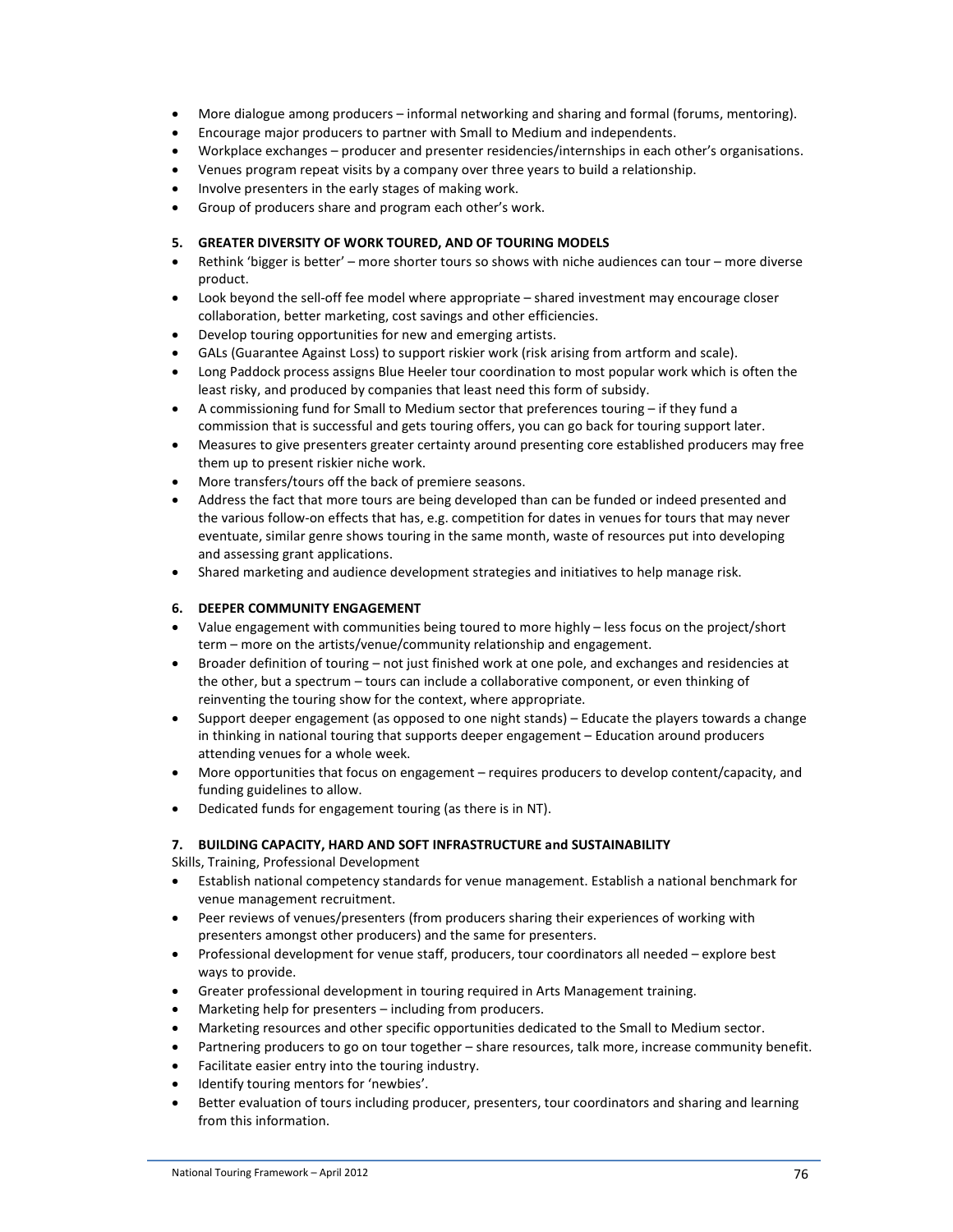• Grants for mentoring to write Playing Australia appn's for 'below the line' tours – i.e. tours that are viable but don't attract the support of the funded touring coordinators (could be placements/traineeships in tour coordination offices)

Resources and Physical Infrastructure

- Venues as low-cost producing hubs producing companies could rehearse in regional venues.
- Improve venue infrastructure.
- Support presenters by advocating to local government.
- Small Local Gov't Authorities to increase effectiveness by working together in local area networks at both venue and council level.
- ABAF and Arts Support to identify businesses nationally to support touring product and tie this to the Innovation Agenda.
- Agency to facilitate philanthropy and Sponsorship (not ABaF).
- Improve support for Community Presenters.
- Research and prioritise the value of cultural/social impact of touring over economic.
- Start thinking now about the NBN.
- Funding to ensure infrastructure is in place in venues to enable use of the NBN.

#### **8. AUDIENCE DEVELOPMENT**

- Better matching of work to audiences rather than mechanistic/logistic-driven or date/itinerary matching
- Venues program repeat visits by a company over three years to build a relationship
- Audience Development programs for specific genres/audiences/communities
- Long-term funding to support audience development to the point where funding is no longer required
- Invest in audience development in presenters to encourage risk and diversity
- Support for pre-tour tours to developing marketing and engagement strategies
- Invest in audience development with a view to increasing box office revenue and reducing demand on subsidy over the long term

#### **9. ECO-SUSTAINABILITY – LOW CARBON TOURING**

- Incentives/support for green touring
- All players (producers, presenters, funders) undertake more rigorous assessment of costs and benefits including carbon impact – quadruple bottom line
- Create a stock of houses in various communities for touring accommodation, with low-carbon operation
- Invest in equipment and facilities to leave in tour destination rather than hiring it to tour
- Carbon offsets to be eligible Playing Australia expense subsidised by the Department of Climate Change and Energy Efficiency
- Repurpose military hardware for cultural use Air Force assets for touring!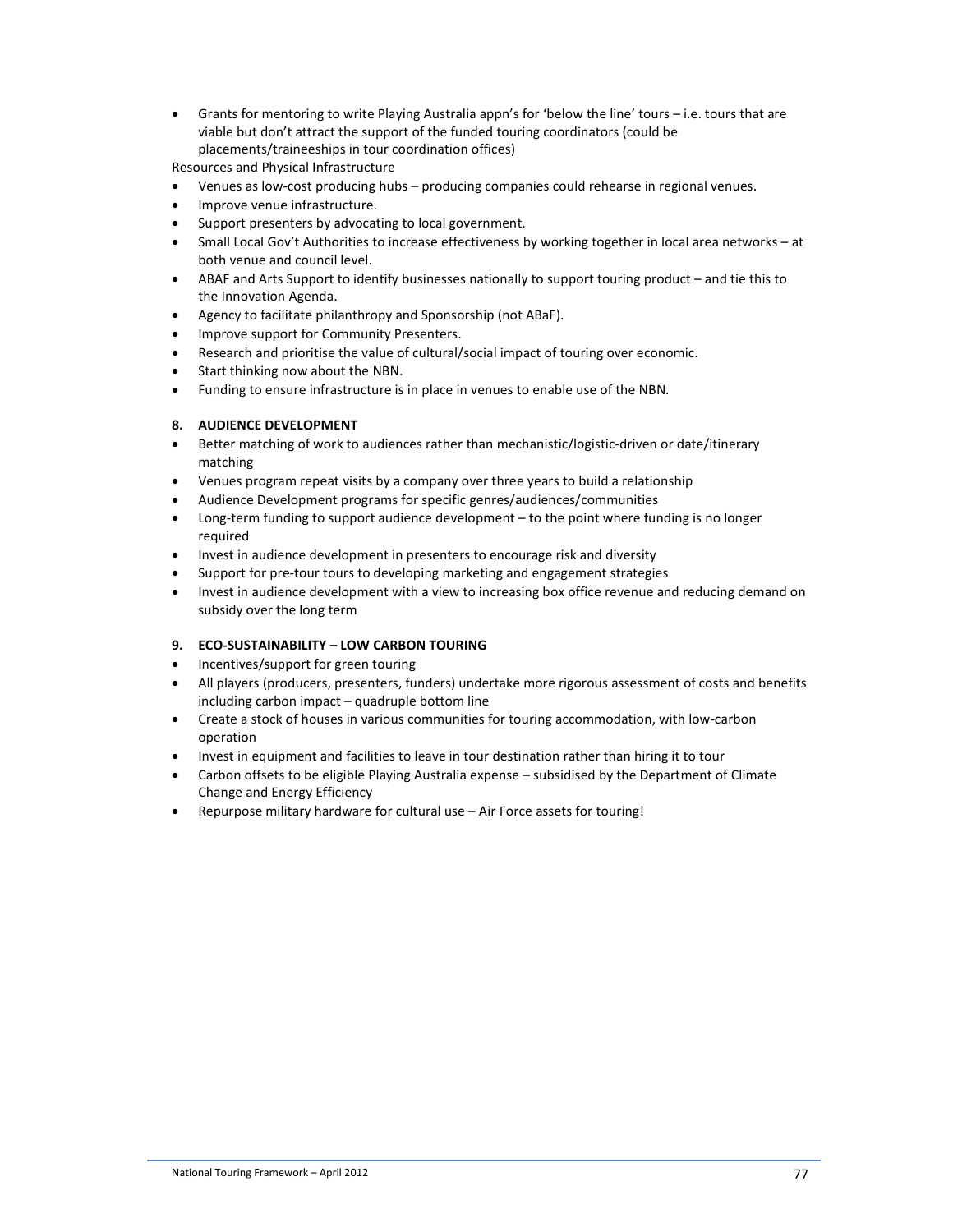# **18 Appendix D – Interview Questions**

*Interviews used these questions as a spine, but were tailored to explore the particular expertise or involvement of individuals interviewed.* 

- 1. Why do you tour/not tour/want to tour?
	- a. What are the benefits of touring for your organisation?
- 2. What touring systems/processes do you engage with?
	- 6 Playing Australia.
	- 6 State based touring programs from the regional arts organisations.
	- 6 State based touring programs from the State and Territory arts Ministries/Departments.
	- 6 Long Paddock and CyberPaddock
	- 6 State-based Blue Heeler touring
	- 6 State Showcase forums
	- 6 APAM
	- 6 Arts On tour NSW
	- 6 Mobile States
	- 6 Roadwork
	- **6** Critical Stages<sup>®</sup>
	- **6** Kultour?
	- 6 Blaklines
	- 6 Tasmania Performs (listed separately from state touring coordinators as it is a special initiative and operates under a different model).
	- 6 Major producer driven touring operating outside Long Paddock
	- 6 Festivals
	- 6 Capital city venue based consortia and collaborative models e.g. Malthouse, Belvoir, Brisbane Powerhouse, Belvoir Downstairs, La Mama, 45 Downstairs, The Blue Room.
	- 6 Regional venue based consortia and collaborative models e.g. IPAC, Bathurst, Wagga Wagga and Albury.
	- 6 Metropolitan venue based consortia and collaborative models e.g. Victoria's SixPAC
- 3. (UNPROMPTED) What factors about the current touring system that you engage with work for you?
- 4. (UNPROMPTED) What factors about the current touring systems DO NOT work for you and why?
- 5. (PROMPTED) These are some of the issues that have been raised. How important are these issues to you? Can you tell me why?
	- Leadership direction over the bigger picture
	- Clear and consistent messages about the touring systems
	- Lack of touring by Major Companies
	- Lack of diversity in what is toured
	- Skills deficit touring coordination skills, curating/programming skills, technical skills
	- Traffic Jams competition for dates
	- Lack of coordination between different government funding bodies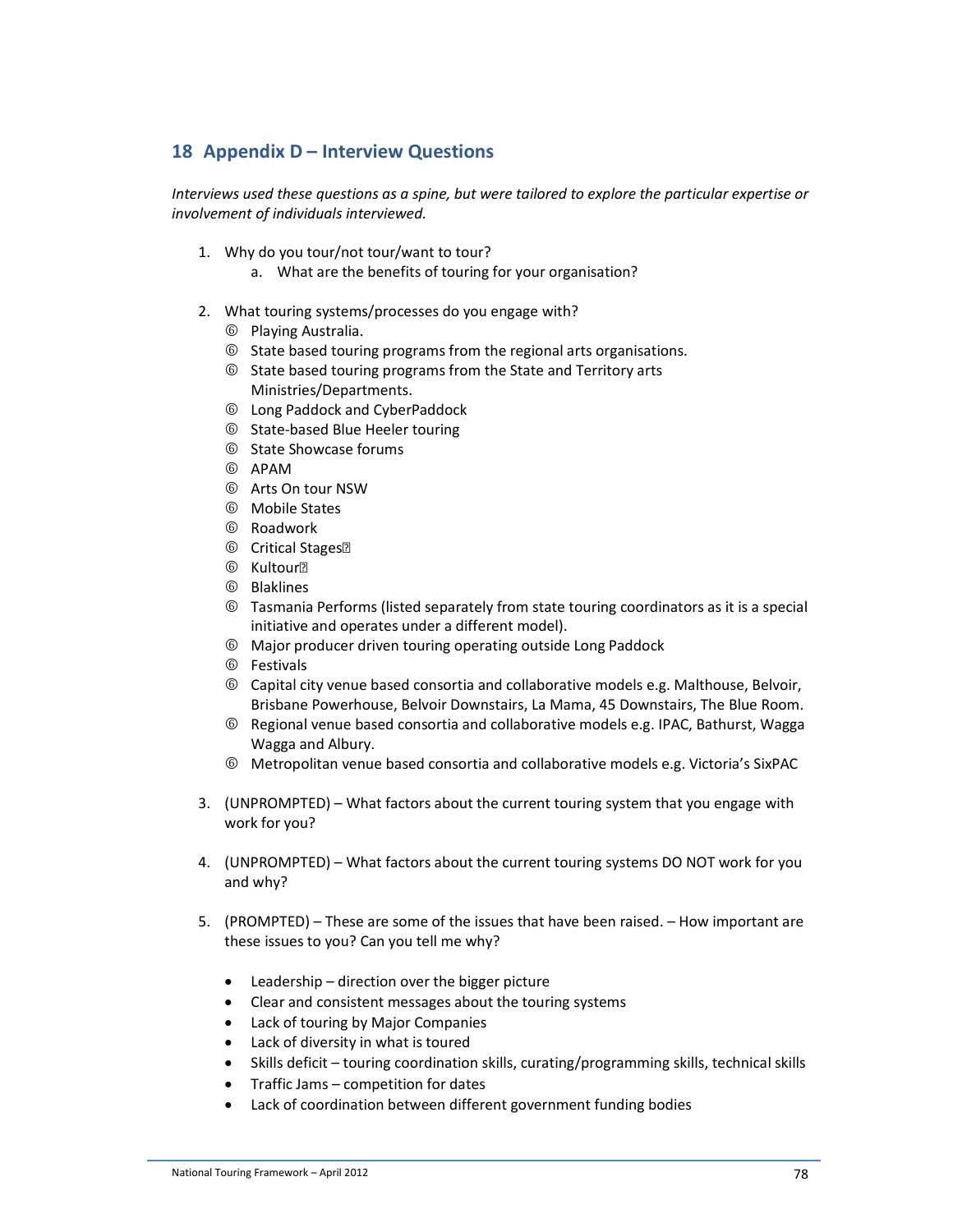- Supply and demand Balance of resource allocation between the development of work and the distribution or presentation of work
- Tour coordinators as facilitators … as blockers/gatekeepers
- Lead time required for touring
- Complementary touring activity (e.g. marketing support)
- Agents/brokers
- Other ideas/comments
- 6. (UNPROMPTED) What do you feel are the *main* barriers that prevent you from engaging more in national touring activity?
- 7. Can you think of any ideas to overcome these issues?
	- Is there something that could be done differently?
	- What would encourage you to engage more in touring?
- 8. If you could change one practical thing about the current touring system (touring development or delivery) tomorrow – what would it be?
- 9. If you could change anything about touring in Australia what would it be?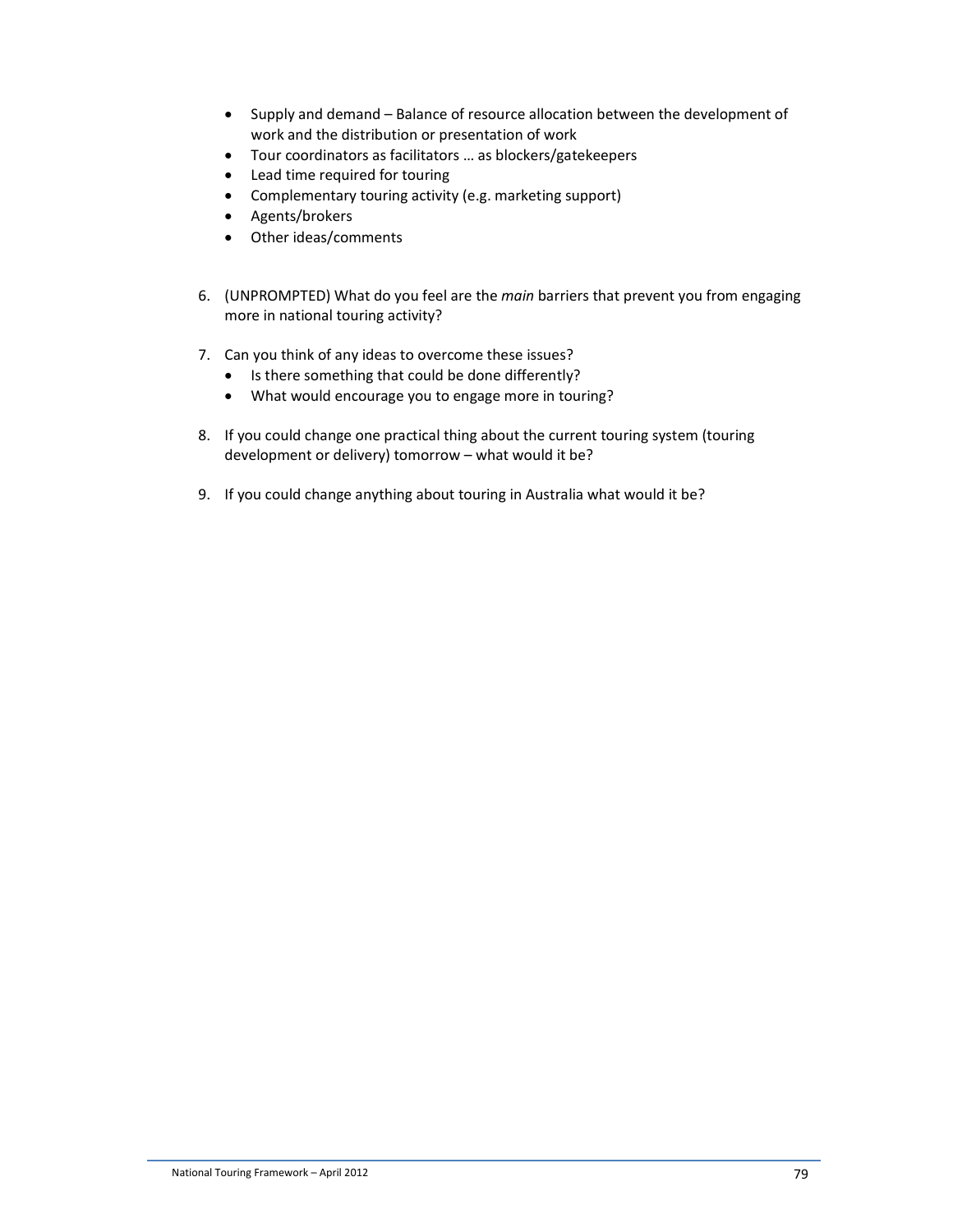# **19 Appendix E – Interviewees summary**

- 1. Melbourne Festival: Mike Harris (Head of Programming)
- 2. Kultour: Magdalena Moreno (CEO) and Georgie Sedgwick (Program Manager) and Theatre Network Victoria: Nicole Beyer (Director)
- 3. Arts Victoria: Greg Andrews (Deputy Director) and Debra Jefferies (General Manager, Market and Community Development)
- 4. Regional Arts Victoria: Kane Forbes (Manager Arts Across Victoria), and Regional Arts Australia: Jane Scott (CEO)
- 5. Arts Tasmania: Fiona Barber (Manager arts@work) and Steve Kyne (Deputy Director)
- 6. Ten Days on the Island: Jo Duffy (Artistic Director), Marcus Barker (General Manager) and Annemarie Pollard (Program Manager)
- 7. Artback NT: Angela O'Donnell (Performing Arts Touring Manager)
- 8. Arts NT: Hania Radvan (Director) and Angela Hill (Senior Arts Broker)
- 9. Darwin Festival: Edwina Lunn (Artistic Director) and Anna Reece (General Manager)
- 10. Arts SA: Alex Reid (Director)
- 11. Adelaide Festival: Kate Gould (Associate Director) and Lesley Newton (Program Director) and Adelaide Fringe: Greg Clarke (Director) and Belinda Hellyer (Associate Producer)
- 12. Pamela Foulkes, Playing Australia Panel Chair
- 13. Junction Festival Launceston: Natalie de Vito (Executive Producer) and Mudlark Theatre: Stuart Loone (Artistic Director)
- 14. Arts Qld: Vera Ding (Director Theatre and Writing) and Tina Hill (Senior Arts Development Officer, Touring)
- 15. ArTour: Annette Kerwitz (Manager), Christine Johnstone (National Tour Coordinator) and Libby Ellis (Research and Marketing Manager)
- 16. Brisbane Powerhouse: Andrew Ross (Director), Sarah Neal (Program Manager) and Zohar Spatz (Producer)
- 17. Queensland Theatre Company: Wesley Enoch (Artistic Director)
- 18. Illawarra Performing Arts Centre: Simon Hinton (Artistic Director) and Anne-Marie Heath (General Manager)
- 19. Performing Lines: Fenn Gordon (CEO) and Critical Stages: Luke Cowling (Artistic Director)
- 20. Arts NSW: Mary Darwell (Executive Director) and Angela Cecco (Senior Contracts Officer – Funding Programs (Performing Arts))
- 21. WA Dept Culture and Arts: Ricky Arnold (Director), Caroline O'Neil (Senior Policy Officer, Regional)
- 22. Perth International Arts Festival: Annette Madden (Associate Producer)
- 23. Country Arts WA: Paul McPhail (A/CEO), Philippa Maughan (Tour Manager)
- 24. Arts ACT: David Whitney (Director), Robert Piani (Arts Support Manager)
- 25. Office of the Minister for the Arts: Helen O'Neil
- 26. Playing Australia Committee
- 27. Office for the Arts, Playing Australia staff
- 28. Tipping Point Australia and Arts House: Angharad Wynne-Jones
- 29. Green Shoot Pacific: Pru Chapman and Jane Fullerton-Smith
- 30. Centenary of Canberra: Robyn Archer (Artistic Director)
- 31. ANZARTS Institute: Justin MacDonnell (Director)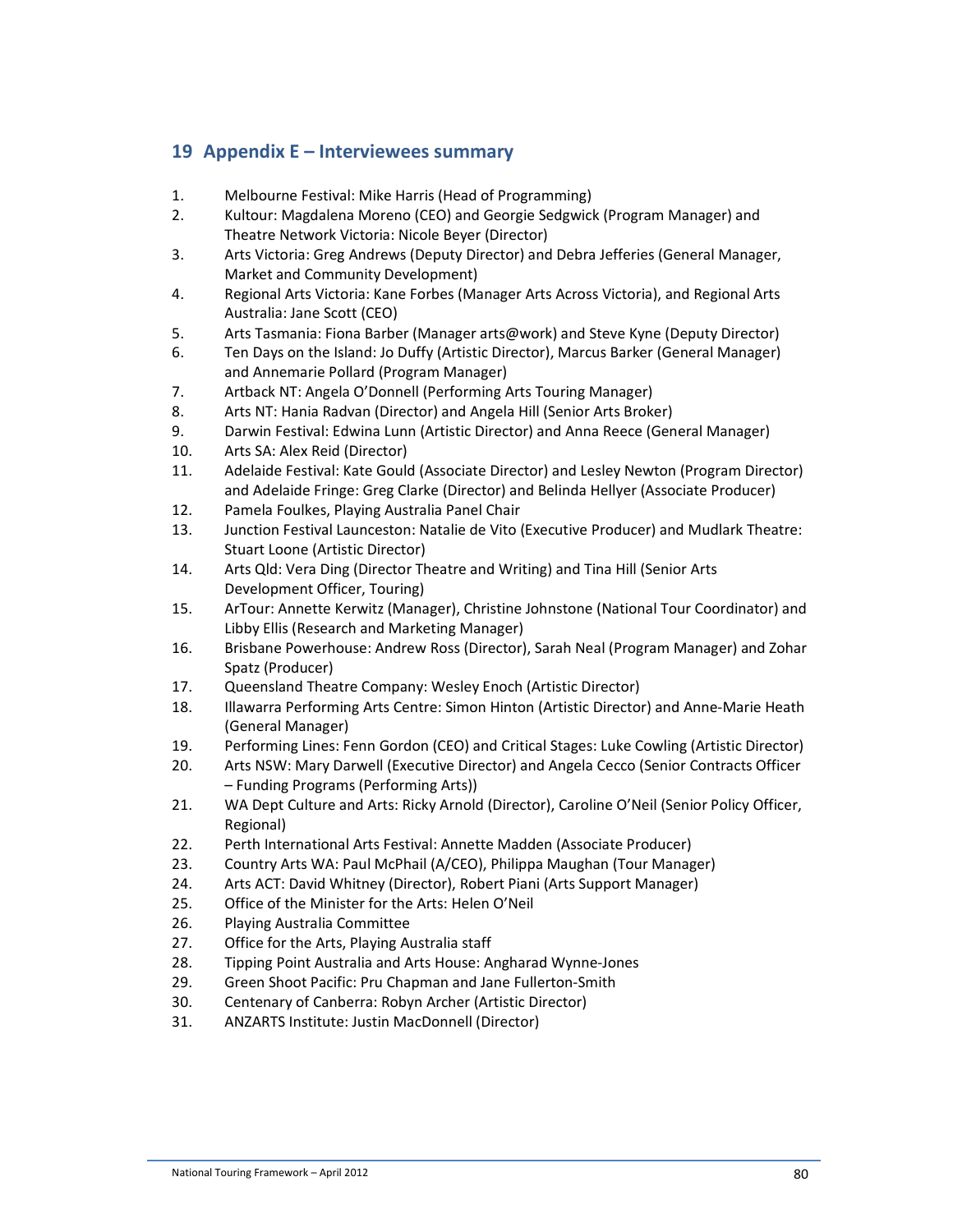# **20 Appendix F – Summary of arts agency touring programs and deadlines**

| PERFORMING ARTS TOURING PROGRAMMES                                                                           |                                                                                                             |                                                                              |  |                              |  |  |  |                           |          |        |
|--------------------------------------------------------------------------------------------------------------|-------------------------------------------------------------------------------------------------------------|------------------------------------------------------------------------------|--|------------------------------|--|--|--|---------------------------|----------|--------|
|                                                                                                              |                                                                                                             |                                                                              |  | <b>APPLICATION DEADLINES</b> |  |  |  | <b>ANNOUNCEMENT DATES</b> |          |        |
|                                                                                                              |                                                                                                             | Red Font indicates not dedicated touring funding but may be used for touring |  |                              |  |  |  |                           |          |        |
| <b>ORGANISATION</b>                                                                                          | <b>GRANT</b>                                                                                                | APP. DEADLINE JAN FEB MAR APR MAY JUN JUL AUG SEP OCT NOV DEC                |  |                              |  |  |  |                           | $Jan-13$ | Feb-13 |
| Office for the Arts                                                                                          | Playing Australia                                                                                           | June 1st 2012                                                                |  |                              |  |  |  |                           |          |        |
|                                                                                                              | Playing Australia                                                                                           | November 30th 2012                                                           |  |                              |  |  |  |                           |          |        |
| Office for the Arts                                                                                          | Contemporary Music Touring Program                                                                          | June 1st 2012                                                                |  |                              |  |  |  |                           |          |        |
|                                                                                                              |                                                                                                             |                                                                              |  |                              |  |  |  |                           |          |        |
|                                                                                                              | Contemporary Music Touring Program                                                                          | November 30th 2012                                                           |  |                              |  |  |  |                           |          |        |
| Australia Council                                                                                            | Presentation and Promotion - Music                                                                          | 18th June 2012                                                               |  |                              |  |  |  |                           |          |        |
|                                                                                                              | Presentation and Promotion - Music                                                                          | 12th November 2012                                                           |  |                              |  |  |  |                           |          |        |
|                                                                                                              | Projects - Dance - Presentation                                                                             | 10 February                                                                  |  |                              |  |  |  |                           |          |        |
|                                                                                                              | Projects - Dance - Presentation<br>Presentation and Promotion-Aboriginal<br>and Torres Strait Islander Arts | 15 August<br>16th July                                                       |  |                              |  |  |  |                           |          |        |
| <b>Australia Council -</b><br><b>International Touring</b>                                                   | <b>International Pathways - Music</b>                                                                       | 26th March                                                                   |  |                              |  |  |  |                           |          |        |
| <b>Arts Victoria</b>                                                                                         | Touring Victoria Touring Grant                                                                              | 1 February                                                                   |  |                              |  |  |  |                           |          |        |
|                                                                                                              | Touring Victoria Touring Grant                                                                              | 1 August                                                                     |  |                              |  |  |  |                           |          |        |
|                                                                                                              | Guarantee Against Loss 2                                                                                    | 1 month prior to tour                                                        |  |                              |  |  |  |                           |          |        |
|                                                                                                              | Music Touring                                                                                               | September                                                                    |  |                              |  |  |  |                           |          |        |
|                                                                                                              | Music Touring                                                                                               | November                                                                     |  |                              |  |  |  |                           |          |        |
|                                                                                                              | Music Touring                                                                                               | March                                                                        |  |                              |  |  |  |                           |          |        |
| <b>Regional Arts Victoria</b>                                                                                | Guarantee Against Loss 1                                                                                    |                                                                              |  |                              |  |  |  |                           |          |        |
| Arts SA                                                                                                      | Makers & Producers                                                                                          | 16 March 2012                                                                |  |                              |  |  |  |                           |          |        |
|                                                                                                              | Makers & Producers                                                                                          | 14 September                                                                 |  |                              |  |  |  |                           |          |        |
|                                                                                                              | Contemporary Music                                                                                          | 9 March 2012                                                                 |  |                              |  |  |  |                           |          |        |
|                                                                                                              | Contemporary Music                                                                                          | 4 May 2012                                                                   |  |                              |  |  |  |                           |          |        |
|                                                                                                              | Contemporary Music                                                                                          | 10 August 2012                                                               |  |                              |  |  |  |                           |          |        |
|                                                                                                              | Contemporary Music                                                                                          | 9 November 2012                                                              |  |                              |  |  |  |                           |          |        |
| Country Arts SA - emailed<br>Anthony Peluso 23/1 and left<br>phone message he didn't have<br>time to respond | Shows on the Road                                                                                           | 6 weeks prior to tour<br>commencement                                        |  |                              |  |  |  |                           |          |        |
|                                                                                                              |                                                                                                             |                                                                              |  |                              |  |  |  |                           |          |        |
| <b>WA Dept Culture/Arts</b>                                                                                  | Contemporary Music                                                                                          | 3 February 2012                                                              |  |                              |  |  |  |                           |          |        |
|                                                                                                              | Contemporary Music                                                                                          | 31 August 2012                                                               |  |                              |  |  |  |                           |          |        |
|                                                                                                              | <b>Distribution and Marketing</b>                                                                           | 24 February/6 July<br>2012                                                   |  |                              |  |  |  |                           |          |        |
|                                                                                                              | Distribution and Marketing - Young<br>People and the Arts / Indigenous Arts                                 | 24 February/21 Sept<br>2012                                                  |  |                              |  |  |  |                           |          |        |
| <b>Country Arts WA</b>                                                                                       | Shows On The Go                                                                                             | May                                                                          |  |                              |  |  |  |                           |          |        |
|                                                                                                              | Share The Risk (GAL)                                                                                        | 1 April                                                                      |  |                              |  |  |  |                           |          |        |
|                                                                                                              | Share The Risk (GAL)                                                                                        | 20 May                                                                       |  |                              |  |  |  |                           |          |        |
|                                                                                                              | Share The Risk (GAL)                                                                                        | 15 July                                                                      |  |                              |  |  |  |                           |          |        |
|                                                                                                              | Share The Risk (GAL)                                                                                        | 26 August                                                                    |  |                              |  |  |  |                           |          |        |
|                                                                                                              | Share The Risk (GAL)                                                                                        | 11 November                                                                  |  |                              |  |  |  |                           |          |        |
|                                                                                                              | Louder Contemporary Music Touring                                                                           | March                                                                        |  |                              |  |  |  |                           |          |        |
| <b>Arts Queensland</b>                                                                                       | Touring                                                                                                     | 31 October                                                                   |  |                              |  |  |  |                           |          |        |
|                                                                                                              | Flexible                                                                                                    | Anytime                                                                      |  |                              |  |  |  |                           |          |        |
| <b>Arts NT</b>                                                                                               | Presentation & Promotion                                                                                    | 17 October                                                                   |  |                              |  |  |  |                           |          |        |
| Arts Tasmania                                                                                                | <b>Project Funding</b>                                                                                      | 30 April                                                                     |  |                              |  |  |  |                           |          |        |
| <b>Tasmania Regional Arts</b>                                                                                | Performing Arts Program                                                                                     | 16 December                                                                  |  |                              |  |  |  |                           |          |        |
| <b>Arts NSW</b>                                                                                              | Performing Arts Touring                                                                                     | 6 June                                                                       |  |                              |  |  |  |                           |          |        |
| <b>Arts on Tour</b>                                                                                          | Playing Australia/Arts NSW funding                                                                          |                                                                              |  |                              |  |  |  |                           |          |        |
| Kultour                                                                                                      | Annual Touring                                                                                              | 29 October                                                                   |  |                              |  |  |  |                           |          |        |
| <b>Critical Stages</b>                                                                                       | Unsure - emailed and rang for info - no<br>esponse                                                          |                                                                              |  |                              |  |  |  |                           |          |        |
| <b>Performing Lines</b>                                                                                      | <b>Mobile States</b>                                                                                        | February                                                                     |  |                              |  |  |  |                           |          |        |
|                                                                                                              | Roadwork                                                                                                    | February                                                                     |  |                              |  |  |  |                           |          |        |
|                                                                                                              | Roadwork                                                                                                    | July                                                                         |  |                              |  |  |  |                           |          |        |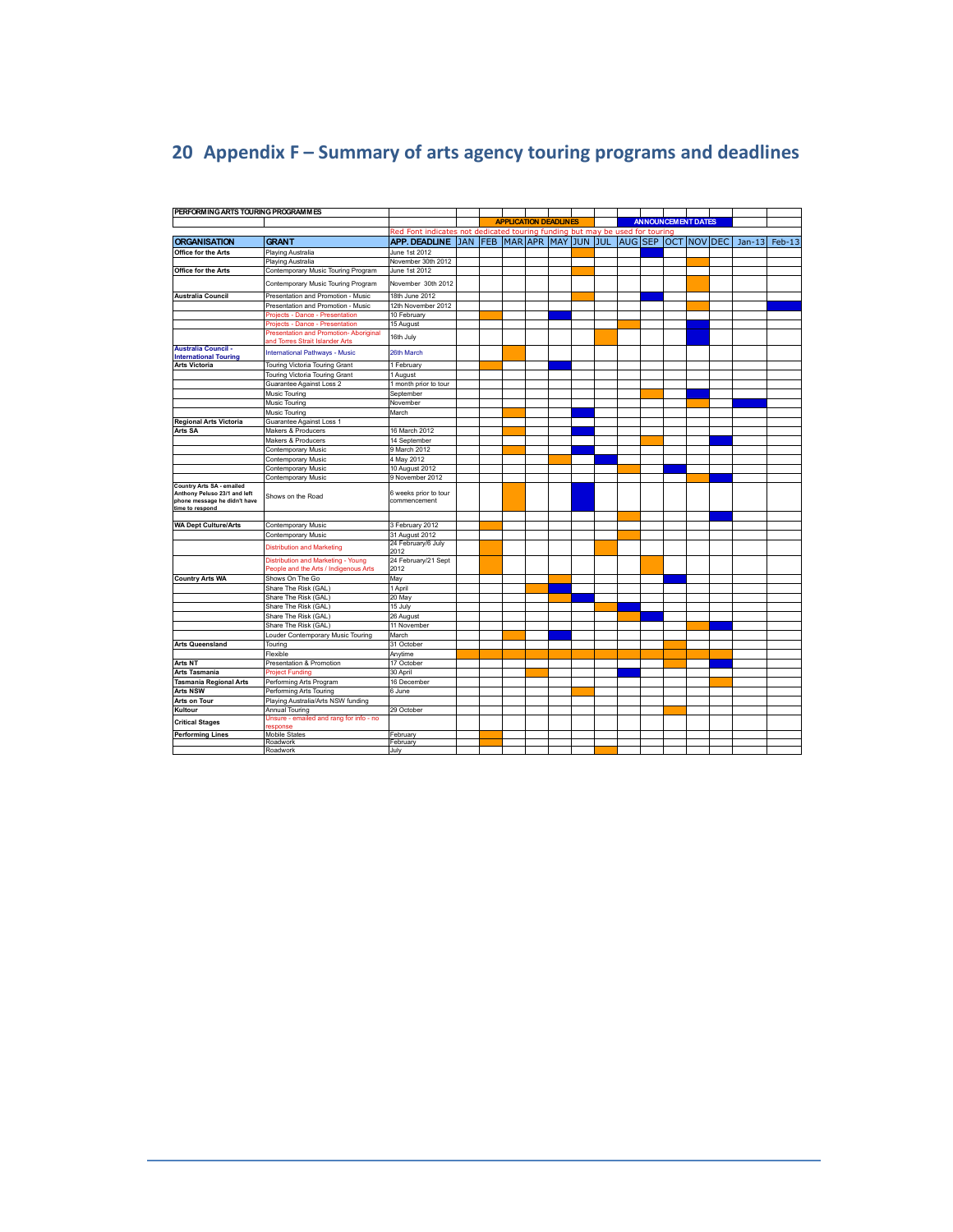# **21 Appendix G – Organisations providing formal written submissions**

- AMPAG (Australian Major Performing Arts Group)
- Arts Access Australia
- Arts NT
- Arts South Australia
- Arts Victoria
- Department for Culture and the Arts WA
- Performing Arts Touring Alliance (response from the Executive Officer)
- Regional Arts Australia

The following organisations provided an informal response:

- Live Performance Australia
- Theatre Network Victoria
- Young People and the Arts Australia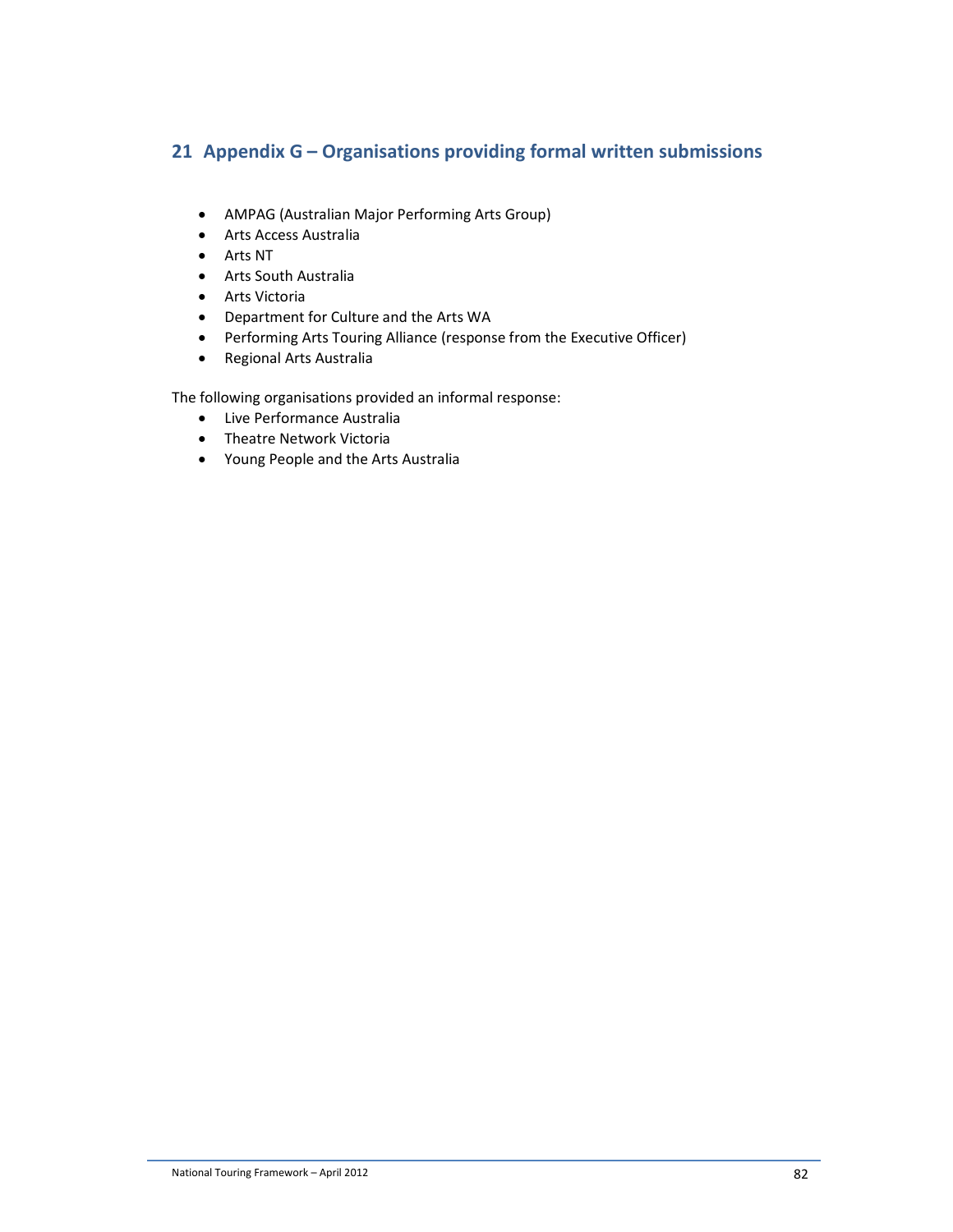# **22 Appendix H – Project groups**

### **Project Steering Group**

- Julia Balkwell/Susan Rogers (Office of the Arts)
- Erin Cassie (Office of the Arts)
- Greg Randall (Industry Consultant)
- Chris Tooher (Bell Shakespeare)
- Michael Frawley (Wagga Wagga Civic Theatre)
- Rose Hiscock (Australia Council)
- Collette Brennan (Australia Council)
- Tory Louden (Australia Council)
- Katie Harford (Australia Council)
- Rick Heath (Consultant)
- Harley Stumm (Consultant)

### **Project Working Group**

- Rose Hiscock (Australia Council)
- Collette Brennan (Australia Council)
- Tory Louden (Australia Council)
- Katie Harford (Australia Council)
- Rick Heath (Consultant)
- Harley Stumm (Consultant)

### **Project Reference Panel (workshop 26 March)**

- Susan Rogers (Office of the Arts)
- Greg Randall (Industry Consultant)
- Teena Munn (Windmill Theatre)
- John Baylis (Marrugeku)
- Michael Frawley (Wagga Wagga Civic Theatre)
- Rose Hiscock (Australia Council)
- Tory Louden (Australia Council)
- Katie Harford (Australia Council)
- Rick Heath (Consultant)
- Harley Stumm (Consultant)
- Jane Scott (Regional Arts Australia)
- Anne-Marie Heath (Merrigong Theatre Co @ IPAC)
- Christine Johnstone (arTour)
- Anthony Peluso (Country Arts SA)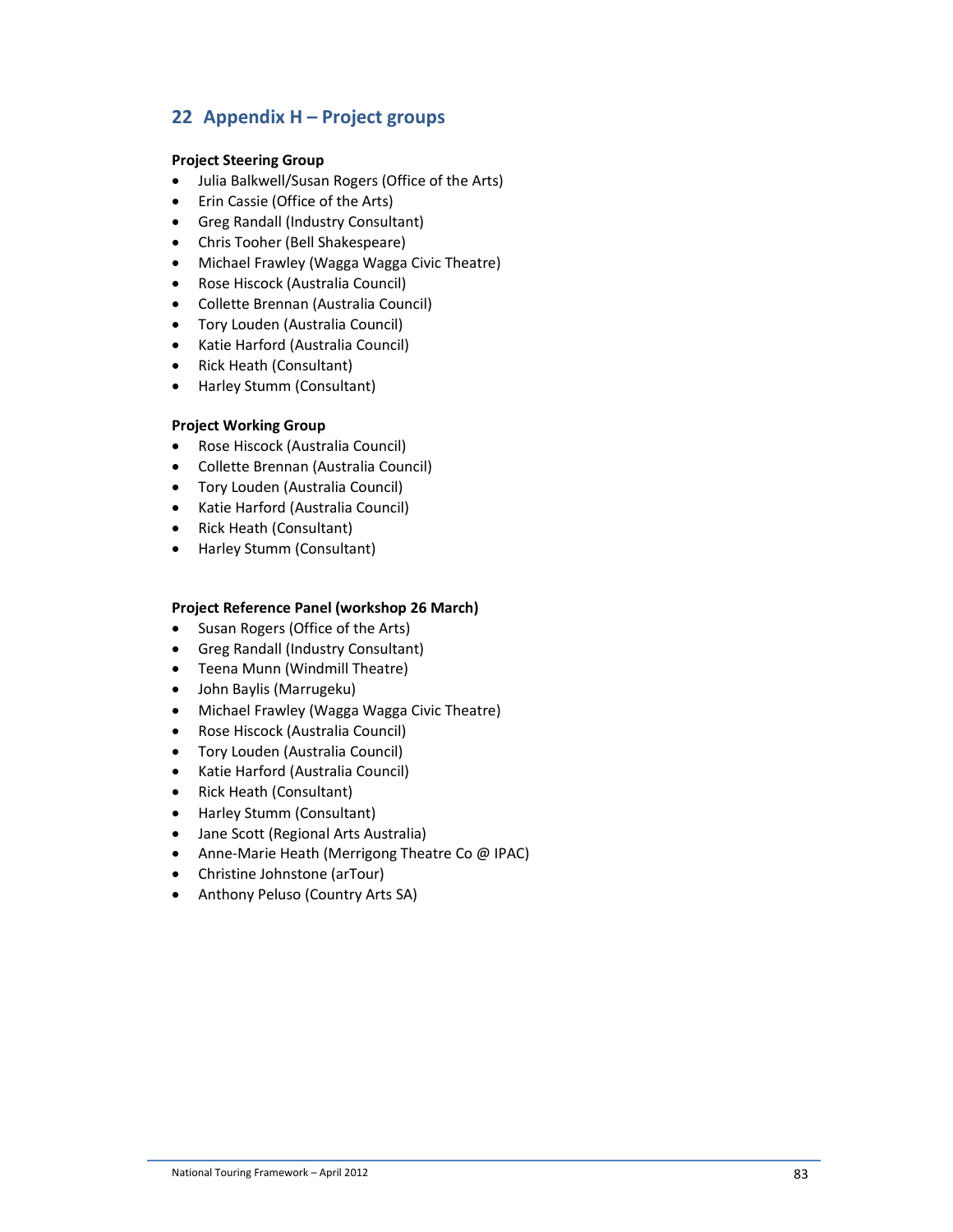# **23 Appendix I – Sustainable touring practice**

### **Submitted by GreenShoot Pacific** www.greenshootpacific.com

#### **Major environmental impacts of performing arts touring**

- Transport of equipment, artist travel, routing, mode and freighting efficiencies being of primary concern.
- Audience travel, by mode, and how choice of venue influences travel mode.
- Energy consumption of the production, including energy efficiency in technical production and operations.
- Energy supply by the venue.
- Energy conservation efforts by the venue.
- The above impacts include use of fossil fuels, GHG emissions, pushing innovation into the supply chain (equipment and venues).
- Procurement impacts, including set and design, merchandise, printing, signage the embedded sustainability impacts of these procurement choices.
- Accommodation choice, including sustainability credentials of lodging.
- Waste creation, due to venue chosen and their practices, sponsorship alignments, or site logistics on dry hire venues.
- Water consumption, due to venue chosen and their practices, or site logistics on dry hire venues.
- Legacy what is the performing artist leaving in the host destination, in terms of best practice examples, knowledge transfer, changing practices by venues.

### **Best practice touring – key features**

- Efficient routing.
- Using local crews and hire equipment (e.g. not touring tech if not necessary).
- Performing in venues or other events that have their own house in order (waste, energy, procurement, water, transport).
- Staying at lodgings with sustainability credentials (numerous tourism and hotel accreditations and certifications available).
- Engaging local campaigns and supporting them (cycling, environmental protection).
- Having a resource-efficient tour.
- Leaving a legacy.
- Ensuring all procurement, particularly merchandise, is sustainably sourced.
- Ensuring promotional material is not left as litter. Taking responsibility for waste, and not over printing.
- Checklists to include procurement sourcing are developed to be integrated into production management systems.
- Measurement and reporting is integrated into management systems.
- Consult with knowledge partners to identify practical actions that align to budget restraints, people resources.
- Competencies knowledge and skill embedded into management team and staff, touring production personnel.

### **Worst practice touring – key features**

- Too many trucks on the road criss-crossing the country.
- Performers criss-crossing the country by air, e.g. non-efficient routing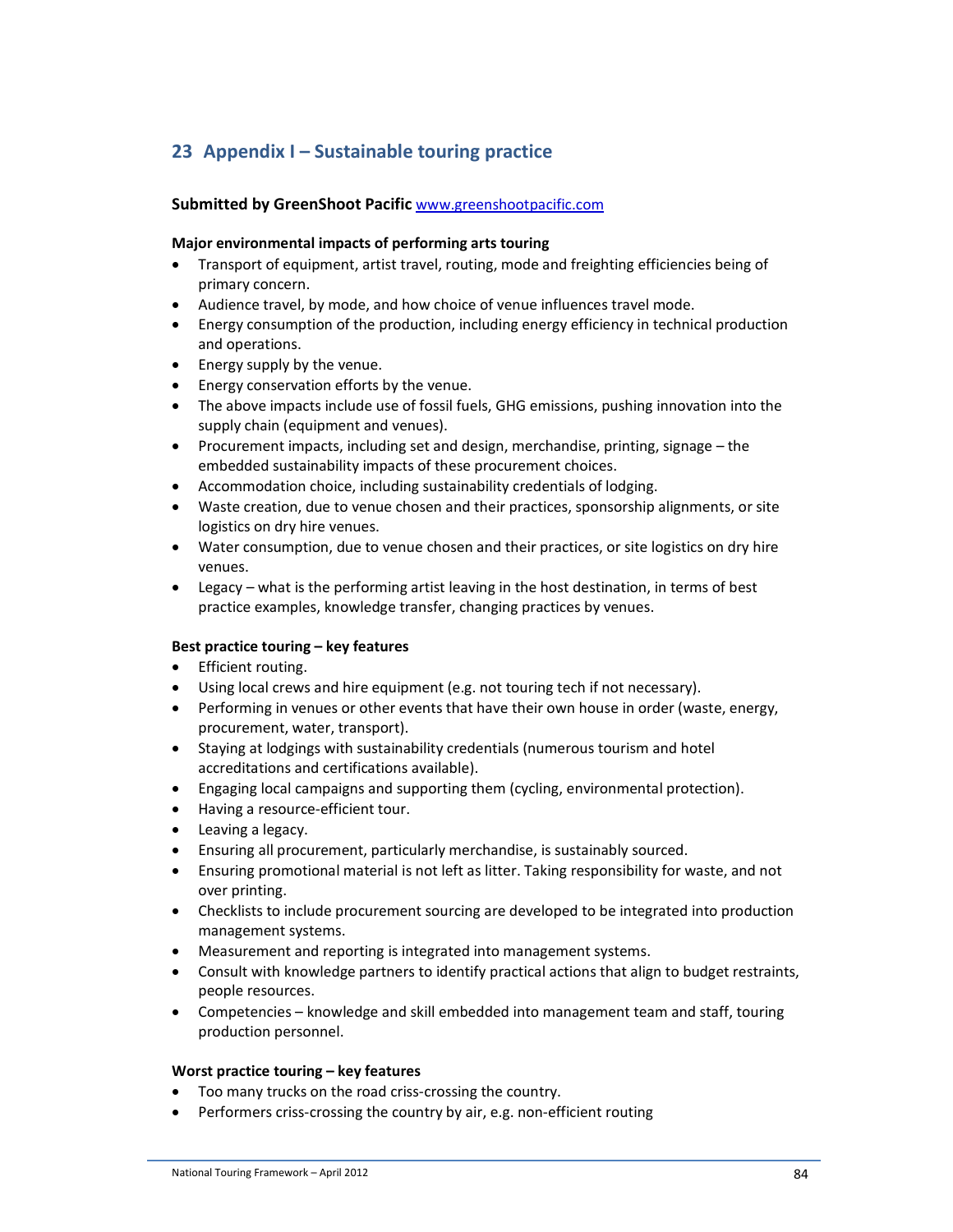- Performing at venues and events that have no regard for sustainability.
- Leaving promotional material as a litter legacy.
- Not enquiring, understanding or being tuned into local environmental issues and blundering through.
- Not being tuned into what fabulous environmental solutions exists locally for you to use (cycling campaigns in a city and you not promoting cycling to your show).
- Ad hoc sustainability approaches.
- Green washing.
- Offsetting before addressing possible efficiencies.

### **Practical ways to reduce the impact**

- Responsibility needs to be taken for air travel and significant additional ground travel.
- If you have to fly, either offset (responsibly) or re-invest in measurable GHG reduction initiatives for your own activities.
- Balance the positive social, economic and environmental impacts and legacies with the negative ones (flying, big road freight). Make sure you balance the scale.
- For more specific ideas on reducing impact, consult a sustainability specialist.
- Research and awareness to include education, increased competencies, sharing of knowledge and skills, reporting and public communication of results and learnings.
- Sharing within the public space will further awareness, and drive change within the touring arena.
- Government Policy (touring program operation, Climate Change/Environment departments policy, best practice/minimum impact requirements of incoming tours, measurement and reporting requirements)

### **Resources and organisations working in the sustainable touring, event, performance and production management field (Australian, and relevant international)**

EPA Victoria including Carbon Impact Calculator www.epa.vic.gov.au Green Music Coalition / Green Music Australia www.australiangreenmusiccoalition.org GreenShoot Pacific www.greenshootpacific.com Live Performance Australia www.liveperformance.com.au NSW Sustainability Advantage Cluster Event Program www.environment.nsw.gov.au Sustainable Event Alliance www.sustainable-event-alliance.org Sustainable Event Solutions www.semstoolkit.com Sustainability Victoria including Events Tools Review www.resourcesmart.vic.gov.au Tipping Point Australia including Greening the Arts downloadable guide and resource list www.tippingpointaustralia.com International Julies Bicycle (UK) www.juliesbicycle.com A Greener Festival (UK) www.agreenerfestival.com Reverb (USA) www.reverb.org